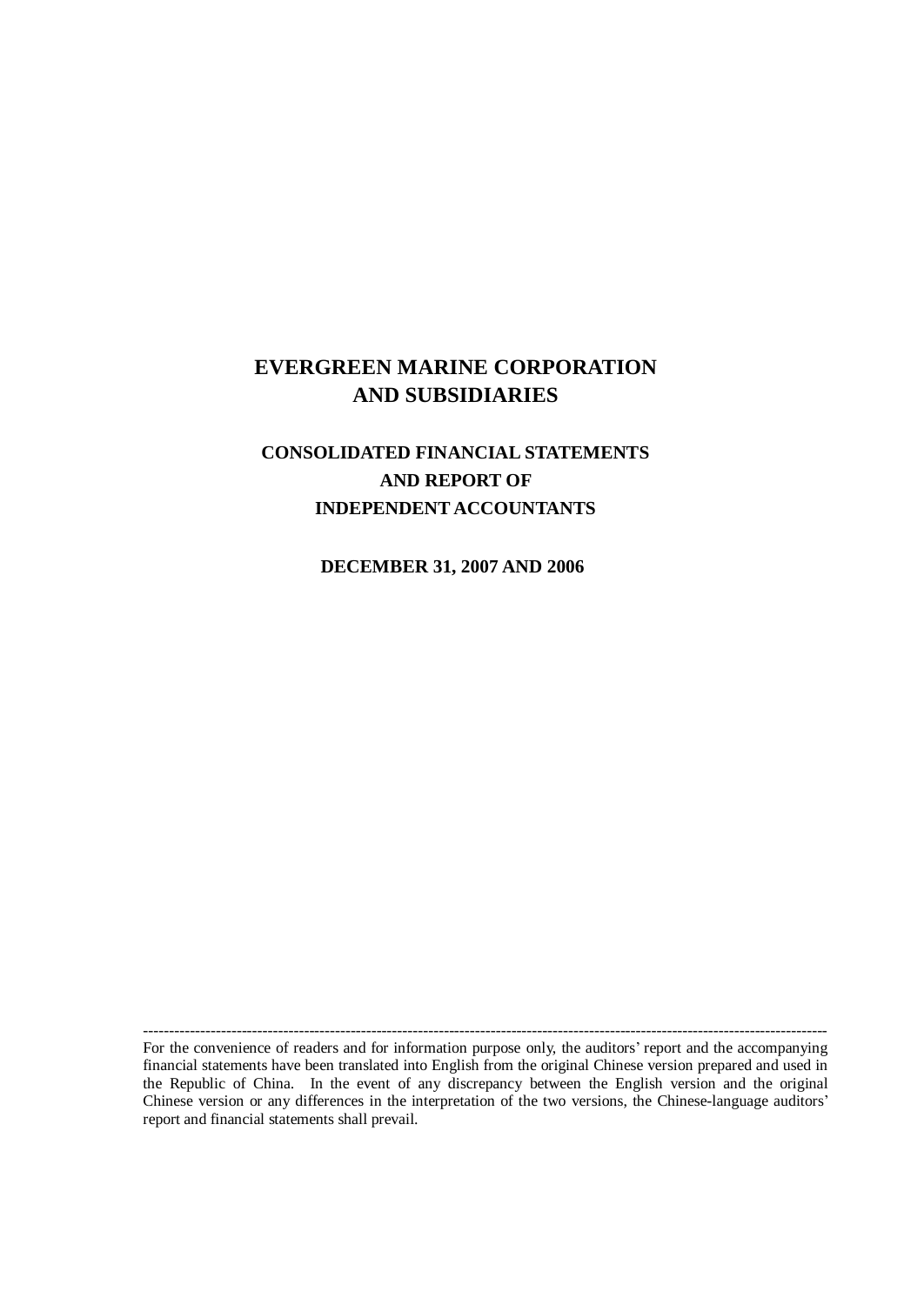#### REPORT OF INDEPENDENT ACCOUNTANTS TRANSLATED FROM CHINESE

#### To the Board of Directors and Stockholders of Evergreen Marine Corporation

We have audited the accompanying consolidated balance sheet of Evergreen Marine Corporation (the Company") and its subsidiaries as of December 31, 2007 and the related consolidated statements of income, of changes in stockholders' equity and of cash flows for the year then ended. These financial statements are the responsibility of the Company's management. Our responsibility is to express an opinion on these consolidated financial statements based on our audit. We did not audit the consolidated financial statements of Peony Investment S.A., a subsidiary of the Company, and its affiliated companies, which statements reflect total assets of 55,752,105 thousand New Taiwan dollars, constituting 40.32% of the consolidated total assets as of December 31, 2007, and net operating revenues of 42,688,889 thousand New Taiwan dollars, constituting 29.46% of the consolidated net operating revenues for the year then ended. In addition, we did not audit the financial statements of all the investee companies accounted for under the equity method. Long-term investments in these companies amounted to 18,639,656 thousand New Taiwan dollars, constituting 13.48% of the consolidated total assets as of December 31, 2007, and the related investment loss was 261,708 thousand New Taiwan dollars for the year then ended. Those statements were audited by other auditors whose reports thereon have been furnished to us, and our report expressed herein, insofar as it relates to the amounts included for Peony Investment S.A. and its affiliated companies accounted for under the equity method, is based solely on the reports of the other auditors. The consolidated financial statements of Evergreen Marine Corporation and its subsidiaries as of December 31, 2006 were audited by other auditors whose report dated March 23, 2007 expressed an unqualified audit report with explanatory paragraph stating that part of the Company and its subsidiaries' investment income accounted for under the equity method for the year ended December 31, 2006 was recognized based on the investees' financial statements audited by other auditors.

We conducted our audit in accordance with the "Rules Governing Examination of Financial Statements by Certified Public Accountants" and generally accepted auditing standards in the Republic of China. Those standards require that we plan and perform the audit to obtain reasonable assurance about whether the consolidated financial statements are free of material misstatement. An audit includes examining, on a test basis, evidence supporting the amounts and disclosures in the consolidated financial statements. An audit also includes assessing the accounting principles used and significant estimates made by management, as well as evaluating the overall consolidated financial statement presentation. We believe that our audit and the reports of other auditors provide a reasonable basis for our opinion.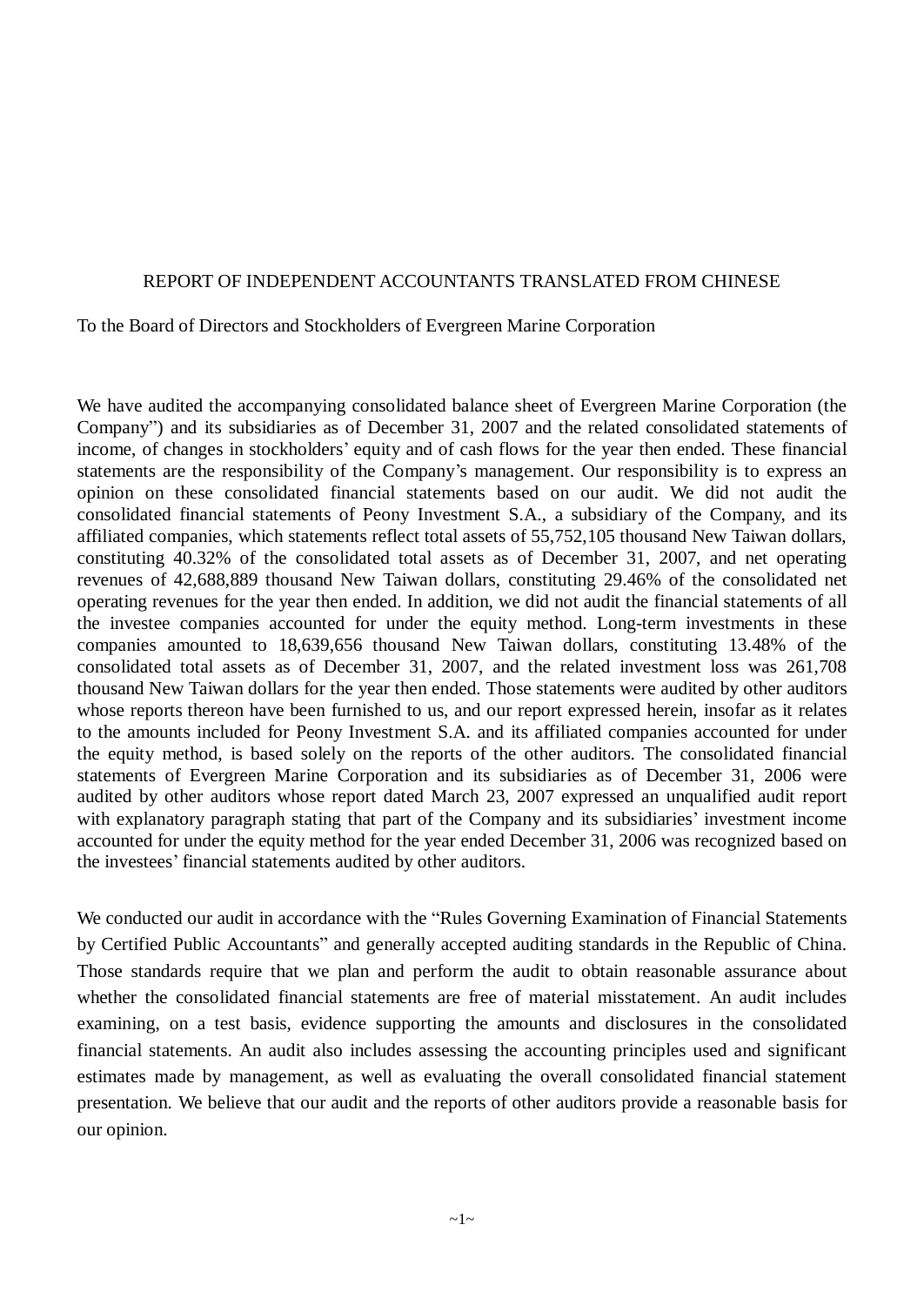In our opinion, based on our audit and the reports of other auditors, the consolidated financial statements referred to in the first paragraph present fairly, in all material respects, the financial position of Evergreen Marine Corporation and its subsidiaries as of December 31, 2007, and the results of its operations and its cash flows for the year then ended in conformity with the "Rules Governing the Preparation of Financial Statements by Securities Issuers", "Business Entity Accounting Law", "Regulations on Business Entity Accounting Handling" and generally accepted accounting principles in the Republic of China.

As discussed in Note C to the financial statements, effective January 1, 2006, Evergreen Marine Corporation and its subsidiaries adopted the SFAS No. 34, "Accounting for Financial Instruments" and No. 36, "Disclosure and Presentation of Financial Instruments".

PricewaterhouseCoopers April 7, 2008 Taipei, Taiwan Republic of China

--------------------------------------------------------------------------------------------------------------------------------------------- The accompanying financial statements are not intended to present the financial position and results of operations and cash flows in accordance with accounting principles generally accepted in countries and jurisdictions other than the Republic of China. The standards, procedures and practices in the Republic of China governing the audit of such financial statements may differ from those generally accepted in countries and jurisdictions other than the Republic of China. Accordingly, the accompanying financial statements and report of independent accountants are not intended for use by those who are not informed about the accounting principles or auditing standards generally accepted in the Republic of China, and their applications in practice.

As the financial statements are the responsibility of the management, PricewaterhouseCoopers cannot accept any liability for the use of, or reliance on, the English translation or for any errors or misunderstandings that may derive from the translation.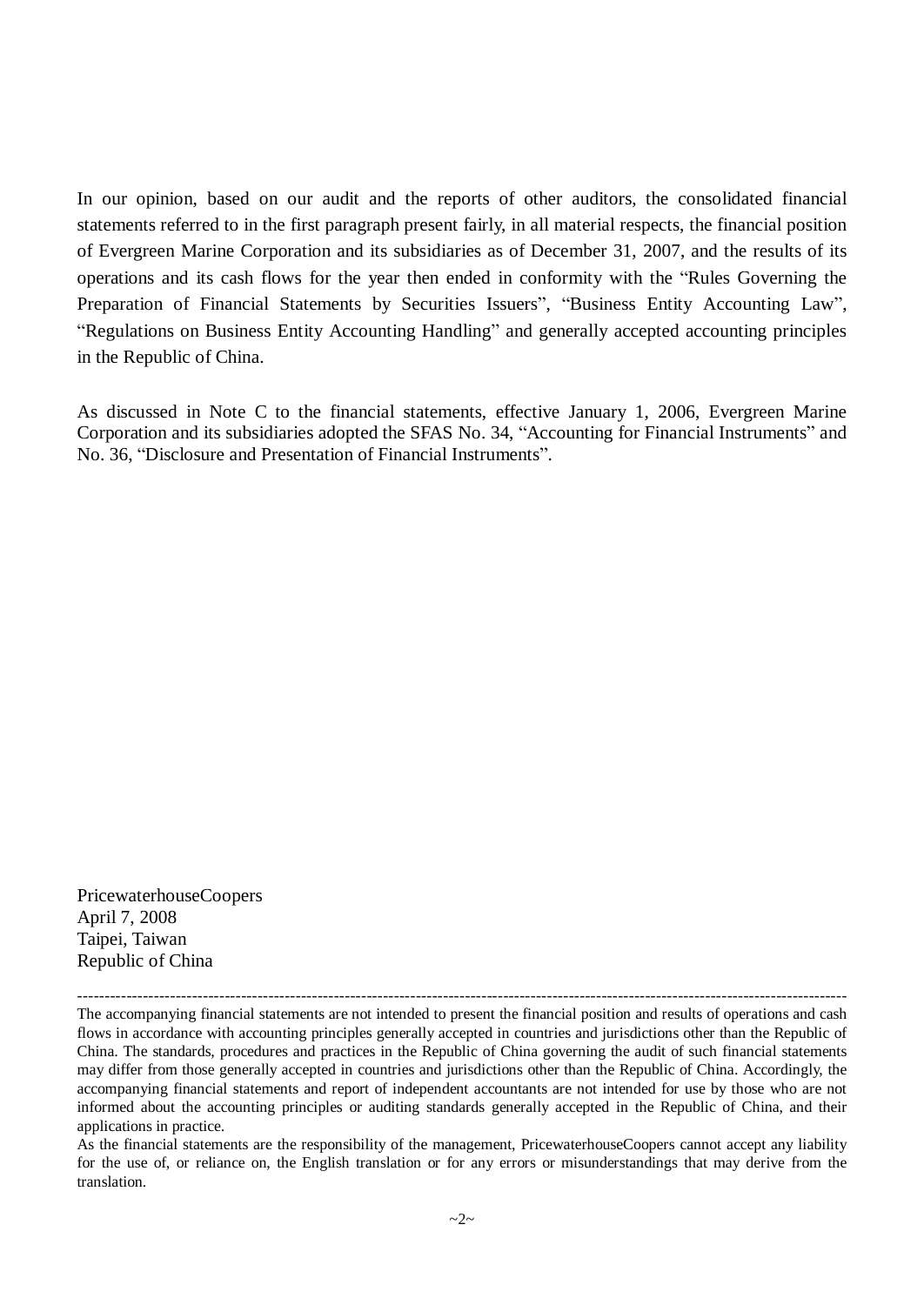# EVERGREEN MARINE CORPORATION AND SUBSIDIARIES<br>CONSOLIDATED BALANCE SHEETS<br>YEARS ENDED DECEMBER 31, 2007 AND 2006<br>(EXPRESSED IN THOUSANDS OF NEW TAIWAN DOLLARS)

|  | EXPRESSED IN THOUSANDS OF NEW TAIWAN DOLLAR. |  |  |
|--|----------------------------------------------|--|--|
|  |                                              |  |  |

|                                                        |   | 2007          |                         |    | 2006          |              |                                                          |    | 2007          |                           |    | 2006          |                         |
|--------------------------------------------------------|---|---------------|-------------------------|----|---------------|--------------|----------------------------------------------------------|----|---------------|---------------------------|----|---------------|-------------------------|
|                                                        |   | <b>AMOUNT</b> |                         |    | <b>AMOUNT</b> | 96           |                                                          |    | <b>AMOUNT</b> |                           |    | <b>AMOUNT</b> | $\%$                    |
| <b>ASSETS</b>                                          |   |               |                         |    |               |              | LIABILITIES AND STOCKHOLDERS' EQUITY                     |    |               |                           |    |               |                         |
| <b>Current Assets</b>                                  |   |               |                         |    |               |              | <b>Current Liabilities</b>                               |    |               |                           |    |               |                         |
| Cash and cash equivalents (Note 4(1))                  | я | 21, 602, 307  | 16                      | -8 | 10, 100, 138  | 8            | Short-term loans (Note 4(16))                            | -8 | 98.723        |                           | -8 | 834,000       | $\mathbf{1}$            |
| Financial assets at fair value through profit or loss  |   |               |                         |    |               |              | Financial liabilities at fair value through profit       |    |               |                           |    |               |                         |
| - current (Note $4(2)$ )                               |   | 1, 642, 237   | $\blacksquare$          |    | 3, 859, 195   | 3            | or $loss$ – current (Note 4(17))                         |    | 1, 444, 505   | $\blacksquare$            |    | 469, 466      |                         |
| Derivative financial assets for hedging - current      |   |               |                         |    | 1,864         |              | Derivative financial liabilities for hedging             |    | 3,892         |                           |    | 251,769       |                         |
| (Note 4(3))<br>Notes receivable                        |   | 1.027         |                         |    | 6,513         |              | - current (Note $4(18)$ )<br>Notes payable               |    | 6,930         |                           |    | 4.085         |                         |
| Accounts receivable, net (Note 4(4))                   |   | 13, 087, 798  | 10                      |    | 11, 806, 994  | 10           | Accounts payable                                         |    | 13, 062, 244  | я                         |    | 5, 065, 642   | $\overline{\mathbf{4}}$ |
| Accounts receivable - related parties                  |   |               |                         |    |               |              | Accounts payable - related parties (Note 5)              |    | 135, 614      |                           |    | 420, 989      |                         |
| (Notes $4(4)$ and 5)                                   |   | 357, 704      |                         |    | 384, 488      | 1            | Income tax payable (Note 4(31))                          |    | 613, 256      |                           |    | 678, 778      | $\mathbf{1}$            |
| Other receivables (Note 4(5))                          |   | 1.233.179     | $\blacksquare$          |    | 1, 481, 408   | $\mathbf{1}$ | Accrued expenses (Note 4(19))                            |    | 11, 318, 550  | 8                         |    | 16, 395, 670  | 13                      |
| Other receivables - related parties (Notes 4(5) and 5) |   | 111, 852      |                         |    | 110, 706      | $\sim$       | Other payables-related parties (Note 5)                  |    |               |                           |    | 5,894         | $\sim$                  |
| Other financial assets - current (Note $4(6)$ )        |   | 105, 727      |                         |    | 106,083       | $\sim$       | Other payables                                           |    | 586, 378      |                           |    | 509,076       | $\mathbf{1}$            |
| Inventories (Note 4(7))                                |   | 2, 002, 395   | $\boldsymbol{z}$        |    | 2, 281, 116   | 2            | Long-term liabilities – current portion (Note $4(20)$ )  |    | 4,761,212     | 3                         |    | 7, 277, 580   | -6                      |
| Prepaid expenses                                       |   | 2, 232, 082   | $\boldsymbol{z}$        |    | 936, 387      | $\mathbf{1}$ | Other current liabilities (Note 5)                       |    | 4, 178, 780   | 3                         |    | 1, 952, 998   | $\boldsymbol{z}$        |
| Prepayments                                            |   | 198,786       |                         |    | 136, 446      |              | Total current liabilities                                |    | 36, 210, 084  | 26                        |    | 33, 865, 947  | 28                      |
| Deferred income tax assets – current (Note $4(31)$ )   |   | 267, 712      |                         |    | 100,094       |              | Long-term Liabilities                                    |    |               |                           |    |               |                         |
| Restricted assets (Note 6)                             |   | 184, 411      |                         |    | 134, 915      |              | Derivative financial liabilities for hedging             |    |               |                           |    |               |                         |
| Other current assets - other (Notes 4(8) and 5)        |   | 3, 266, 565   | -2                      |    | 2, 578, 769   | 2            | - non-current (Note $4(21)$ )                            |    |               |                           |    | 11,944        |                         |
| Total current assets                                   |   | 46, 293, 782  | 34                      |    | 34, 025, 116  | 28           | Financial liabilities carried at cost - non-current      |    |               |                           |    |               |                         |
| Funds and Investments                                  |   |               |                         |    |               |              | (Note 4(22))                                             |    | 9,004         |                           |    | 9,004         |                         |
| Available-for-sale financial assets - non-current      |   |               |                         |    |               |              | Bonds payable (Note 4(23))                               |    | 801, 964      |                           |    | 2,991,414     | $\boldsymbol{z}$        |
| (Note 4(9))                                            |   | 772, 064      |                         |    | 625, 488      |              | Long-term loans (Note 4(24) and 6)                       |    | 21, 862, 888  | 16                        |    | 21,031,199    | 17                      |
| Financial assets carried at cost - non-current         |   |               |                         |    |               |              | Total long-term liabilities                              |    | 22, 673, 856  | 16                        |    | 24, 043, 561  | 19                      |
| (Note $4(10)$ )                                        |   | 5, 040, 770   | $\overline{\mathbf{4}}$ |    | 5, 709, 762   | 5            | Other Liabilities                                        |    |               |                           |    |               |                         |
| Investments in bonds without active markets            |   |               |                         |    |               |              | Accrued pension liabilities (Note 4(25))                 |    | 720, 223      | $\blacksquare$            |    | 716, 326      | $\mathbf{1}$            |
| - non- current (Note $4(11)$ )                         |   | 12, 157       |                         |    | 11,131        |              | Guarantee deposits received                              |    | 41, 428       |                           |    | 4,115         |                         |
| Long-term equity investments accounted for             |   |               |                         |    |               |              | Deferred income tax liabilities - non-current            |    |               |                           |    |               |                         |
| under the equity method (Notes 4(12))                  |   | 27, 367, 203  | 20                      |    | 26, 468, 429  | 22           | (Note 4(31))                                             |    | 1, 833, 897   | $\mathbf{1}$              |    | 1,167,216     | $\mathbf{1}$            |
| Other long-term investments (Note 4(13))               |   | 10,456        |                         |    | 3,902         |              | Deferred credits (Note 5)                                |    | 324, 289      |                           |    | 324, 288      |                         |
| Total funds and investments                            |   | 33, 202, 650  | 24                      |    | 32, 818, 712  | 27           | Other liabilities - other                                |    | 987, 701      | -1                        |    | 1,574,818     |                         |
| Property, Plant and Equipment, Net                     |   |               |                         |    |               |              | Total other liabilities                                  |    | 3, 907, 538   | $\boldsymbol{\mathsf{s}}$ |    | 3, 786, 763   | $\bf{3}$                |
| (Notes $4(14)$ , 5 and 6)                              |   |               |                         |    |               |              | <b>Total liabilities</b>                                 |    | 62, 791, 478  | 45                        |    | 61, 696, 271  | 50                      |
| Land                                                   |   | 2, 145, 939   | $\mathbf{2}$            |    | 2, 166, 681   | 2            | Stockholders' Equity                                     |    |               |                           |    |               |                         |
| <b>Buildings</b>                                       |   | 2, 202, 217   | $\boldsymbol{z}$        |    | 2, 132, 335   | 2            | Capital (Note 4(26))                                     |    |               |                           |    |               |                         |
| Loading and unloading equipment                        |   | 8, 005, 496   | -6                      |    | 7, 836, 660   | 6            | Common stock                                             |    | 30, 338, 695  | 22                        |    | 29, 159, 293  | 24                      |
| Computer and communication equipment                   |   | 160, 932      |                         |    | 146, 249      |              | Capital Surplus (Note 4(27))                             |    |               |                           |    |               |                         |
| Transportation equipment                               |   | 25, 213, 975  | 18                      |    | 21, 668, 445  | 18           | Paid-in capital in excess of par value of                |    |               |                           |    |               |                         |
| Ships and equipment                                    |   | 59, 963, 219  | 43                      |    | 59, 925, 255  | 49           | common stock                                             |    | 4, 493, 300   | 3                         |    | 3, 353, 601   | $\bf{3}$                |
| Dock and wharf equipment                               |   | 296, 619      |                         |    | 531, 633      |              | Capital reserve from donated assets                      |    | 371           |                           |    | 371           | $\sim$                  |
| Office equipment                                       |   | 1,755,883     |                         |    | 306, 358      |              | Capital reserve from long-term investments               |    | 1, 515, 806   | $\mathbf{1}$              |    | 1, 515, 405   | $\mathbf{1}$            |
| Cost and revaluation increments                        |   | 99, 744, 280  | 72                      |    | 94, 713, 616  | $\pmb{77}$   | Capital reserve - other                                  |    | 6,713         | $\overline{\phantom{a}}$  |    | 6,713         | $\sim$                  |
| Less: Accumulated depreciation                         |   | 41, 467, 052) | 30)                     |    | 39, 928, 189) | 32)          | Retained Earnings (Note 4(28))                           |    |               |                           |    |               |                         |
| Prepayments for equipment                              |   | 3,861         |                         |    | 100, 210      |              | Legal reserve                                            |    | 6, 484, 143   | 5                         |    | 6, 442, 985   | 5                       |
| Total property, plant and equipment, net               |   | 58, 281, 089  | 42                      |    | 54, 885, 637  | 45           | Special reserve                                          |    | 957, 344      | $\mathbf{1}$              |    | 957, 344      | $\mathbf{1}$            |
| Intangible assets                                      |   |               |                         |    |               |              | Undistributed earnings                                   |    | 23, 843, 660  | 17                        |    | 14, 420, 781  | 12                      |
| Deferred pension costs (Note 4(25))                    |   | 151.012       |                         |    | 178, 520      |              | Other Adjustments to Stockholders' Equity                |    |               |                           |    |               |                         |
| Other Assets                                           |   |               |                         |    |               |              | Unrealized gain or loss on financial instruments         |    | 453, 193      |                           |    | 89, 683       |                         |
| Refundable deposits                                    |   | 108, 167      |                         |    | 559, 771      |              | Cumulative translation adjustments                       |    | 2,074,210     | $\blacksquare$            |    | 1.888.153     | $\mathbf{1}$            |
| Deferred expenses                                      |   | 142, 754      |                         |    | 166,530       |              | Unrecognized pension cost                                |    | 469, 755)     |                           |    | 521, 237)     |                         |
| Long-term installment receivables (Note 4(15))         |   | 37,122        |                         |    | 74, 494       |              | Total Equity Attributable to Stockholders of the Company |    | 69, 697, 680  | 50                        |    | 57, 313, 092  | 47                      |
| Other assets-other                                     |   | 56,740        |                         |    |               |              | Minority interest                                        |    | 5,784,158     | 5                         |    | 3,699,417     | $\bf{3}$                |
| Total other assets                                     |   | 344, 783      |                         |    | 800, 795      |              | <b>Total Stockholders' Equity</b>                        |    | 75, 481, 838  | 55                        |    | 61, 012, 509  | 50                      |
|                                                        |   |               |                         |    |               |              |                                                          |    |               |                           |    |               |                         |
|                                                        |   |               |                         |    |               |              | Commitments and Contingent Liabilities (Note 7)          |    |               |                           |    |               |                         |
|                                                        |   |               |                         |    |               |              |                                                          |    |               |                           |    |               |                         |
| <b>TOTAL ASSETS</b>                                    |   | 138, 273, 316 | 100                     |    | 122, 708, 780 | 100          | TOTAL LIABILITIES AND STOCKHOLDERS' EQUITY               |    | 138, 273, 316 | 100                       |    | 122, 708, 780 | 100                     |
|                                                        |   |               |                         |    |               |              |                                                          |    |               |                           |    |               |                         |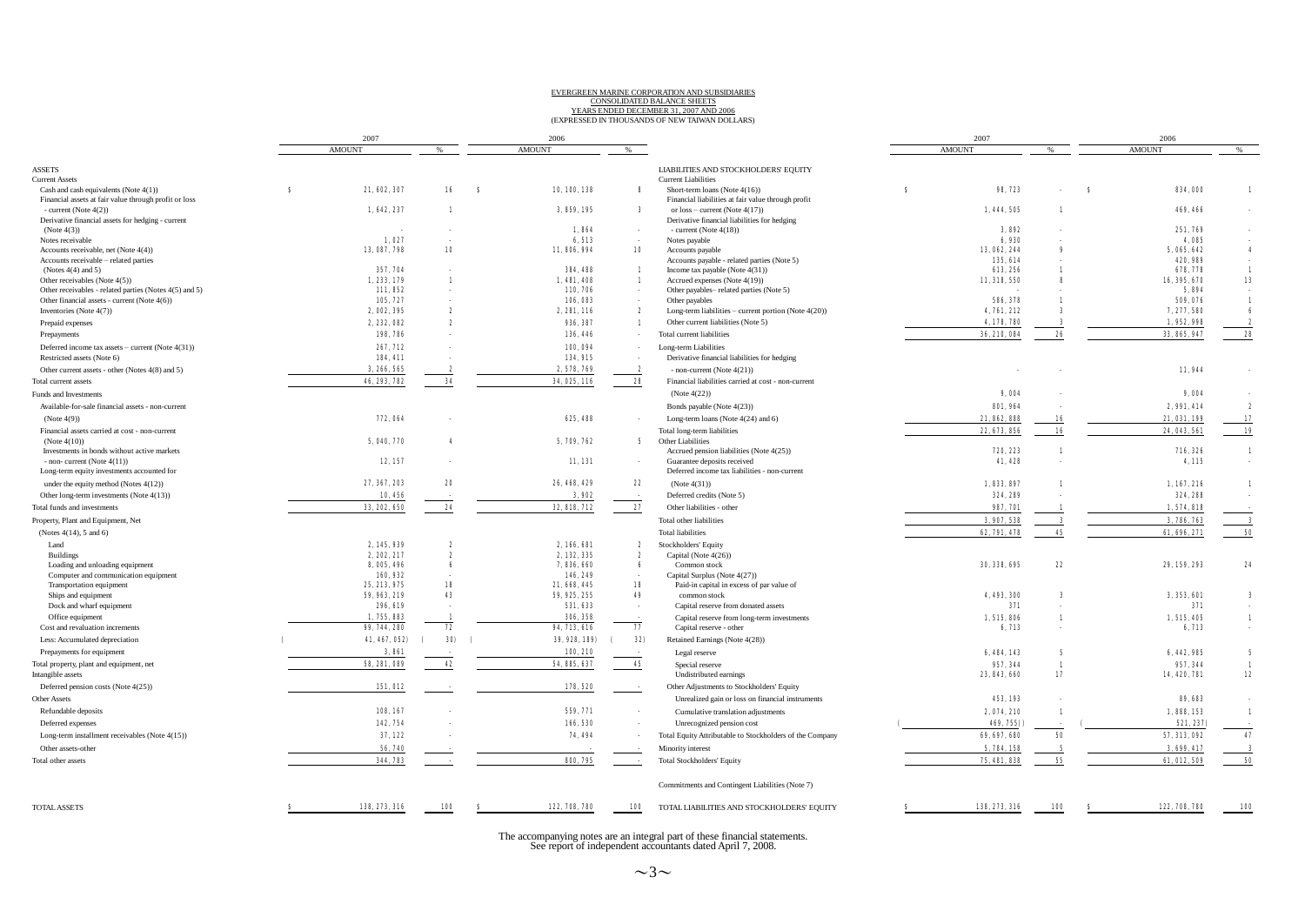#### EVERGREEN MARINE CORPORATION AND SUBSIDIARIES CONSOLIDATED STATEMENTS OF INCOME FOR THE YEARS ENDED DECEMBER 31, 2007 AND 2006 (EXPRESSED IN THOUSANDS OF NEW TAIWAN DOLLARS)

|                                                            |           | 2007              |            | 2006       |                                      |            |  |  |
|------------------------------------------------------------|-----------|-------------------|------------|------------|--------------------------------------|------------|--|--|
|                                                            |           | Amount            | %          |            | Amount                               | %          |  |  |
| Operating Revenues (Notes 4(29) and 5)                     | s         | 144, 924, 457     | <b>100</b> | s          | 150, 076, 753                        | <b>100</b> |  |  |
| Operating Costs (Notes 4(30) and 5)                        |           | 130, 605, 936)    | 90)        |            | 149, 911, 806)                       | 100)       |  |  |
| Gross profit                                               |           | 14, 318, 521      | 10         |            | 164, 947                             |            |  |  |
| Operating Expenses (Notes 4(30) and 5)                     |           |                   |            |            |                                      |            |  |  |
| General and administrative expenses                        |           | 3, 996, 094)      | 3)         |            | 3, 717, 782)                         | <u>2)</u>  |  |  |
| Operating income                                           |           | 10, 322, 427      | 7          |            | 3, 552, 835)                         | 2)         |  |  |
| Non-operating Income and Gains                             |           |                   |            |            |                                      |            |  |  |
| Interest income                                            |           | 450, 444          |            |            | 571, 769                             |            |  |  |
| Gain on valuation of financial assets (Note 4(2))          |           |                   |            |            | 69,856                               |            |  |  |
| Investment income accounted for under the equity           |           |                   |            |            |                                      |            |  |  |
| method (Note $4(12)$ )                                     |           | 186, 811          |            |            |                                      |            |  |  |
| Dividend income                                            |           | <b>302, 669</b>   |            |            | 306, 370                             |            |  |  |
| Gain on disposal of property, plant and equipment (Note 5) |           | 2, 428, 443       | 2          |            | 3, 655, 102                          | 3          |  |  |
| Gain on disposal of investments                            |           | <b>53, 619</b>    |            |            | 139, 556                             |            |  |  |
| Foreign exchange gain, net                                 |           | <b>891, 106</b>   | 1          |            | 174, 968                             |            |  |  |
| Rental income (Note 5)                                     |           | 73, 211           |            |            | 63, 033                              |            |  |  |
| Other non-operating income                                 |           | 209, 614          |            |            | 1, 306, 739                          | 1          |  |  |
| Non-operating Income and Gains                             |           | 4, 595, 917       | 3          |            | 6, 287, 393                          | 4          |  |  |
| Non-operating Expenses and Losses                          |           |                   |            |            |                                      |            |  |  |
| Interest expense                                           |           | 403, 320)         | ÷,         | $\epsilon$ | $1, 322, 558$ (                      | 1)         |  |  |
| Loss on valuation of financial assets (Note $4(2)$ )       |           | 530, 229) (       | 1)         |            |                                      |            |  |  |
| Loss on valuation of financial liabilities (Note $4(17)$ ) | C         | 384, 157)         |            | $\epsilon$ | 102, 771)                            |            |  |  |
| Investment loss accounted for under the equity             |           |                   |            |            |                                      |            |  |  |
| method (Note $4(12)$ )                                     |           |                   |            |            | $957,114)$ (                         | 1)         |  |  |
| Loss on disposal of property, plant and equipment (Note 5) | €         | 2, 341)           |            |            | 16, 676)                             |            |  |  |
| Financing charges                                          |           | 28, 604)          |            |            | 52, 951)                             |            |  |  |
| Impairment loss (Note 4(10))                               |           | 119,000)          |            |            |                                      |            |  |  |
| Other non-operating losses                                 |           | 15, 848)          |            |            | 39, 138)                             |            |  |  |
| Non-operating Expenses and Losses                          |           | 1, 483, 499)      | 1)         |            | 2, 491, 208)                         | 2)         |  |  |
| Income from continuing operations before income tax        |           | 13, 434, 845      | 9          |            | 243, 350                             |            |  |  |
| Income tax expense (Note $4(31)$ )                         |           | 1, 411, 168       | 1)         |            | 84, 958)                             |            |  |  |
| Consolidated Income from continuing operations             |           | 12, 023, 677      | 8          |            | 158, 392                             |            |  |  |
| Cumulative effect of changes in accounting principles      |           |                   |            |            | 103, 370)                            |            |  |  |
| (Net of tax benefit of \$50,937)                           |           |                   |            |            |                                      |            |  |  |
| Consolidated Net income                                    | s         | 12, 023, 677      | 8          | s          | 55, 022                              |            |  |  |
| Consolidated Net Income Attributed to:                     |           |                   |            |            |                                      |            |  |  |
| Stockholders of the Company                                | s         | 10, 381, 702      | 7          | 8          | 411, 580                             |            |  |  |
| Minority interest                                          |           | 1,641,975         | 1          |            | 356, 558)                            |            |  |  |
| <b>Consolidated Net Income</b>                             | \$        | 12, 023, 677      | 8          | \$         | 55, 022                              |            |  |  |
|                                                            |           |                   |            |            |                                      |            |  |  |
| Basic earnings per share (Note 4(32))                      |           | <b>Before Tax</b> | After Tax  |            | Before Tax                           | After Tax  |  |  |
| Consolidated Net income from continuing operations         | \$        | 4.56<br>\$        | 4.08       | \$         | 0.08<br>\$                           | 0.05       |  |  |
| Cumulative effect of changes in accounting principles      |           |                   |            | C          | $0.05$ (                             | 0.03)      |  |  |
| Minority interest                                          |           | 0.62)             | 0.55)      |            | 0.12                                 | 0. 12      |  |  |
| Consolidated Net income                                    | \$        | <u>s</u><br>3.94  | 3.53       | \$         | 0.15                                 | 0.14       |  |  |
| Diluted earnings per share(Note 4(32))                     |           |                   |            |            |                                      |            |  |  |
| Consolidated Net income from continuing operations         | \$        | 4.37<br>s         | 3.91       | \$         | 0.08<br>\$                           | 0.05       |  |  |
| Cumulative effect of changes in accounting principles      |           |                   |            | C          | $0.05$ (                             | 0.03)      |  |  |
| Minority interest                                          |           | 0.60              | 0.53)      |            | 0.11                                 | 0.11       |  |  |
| Consolidated Net income                                    | $\bullet$ | $\bf{s}$<br>3.77  | 3.38       | $\bf{s}$   | $\underline{\underline{\$}}$<br>0.14 | 0.13       |  |  |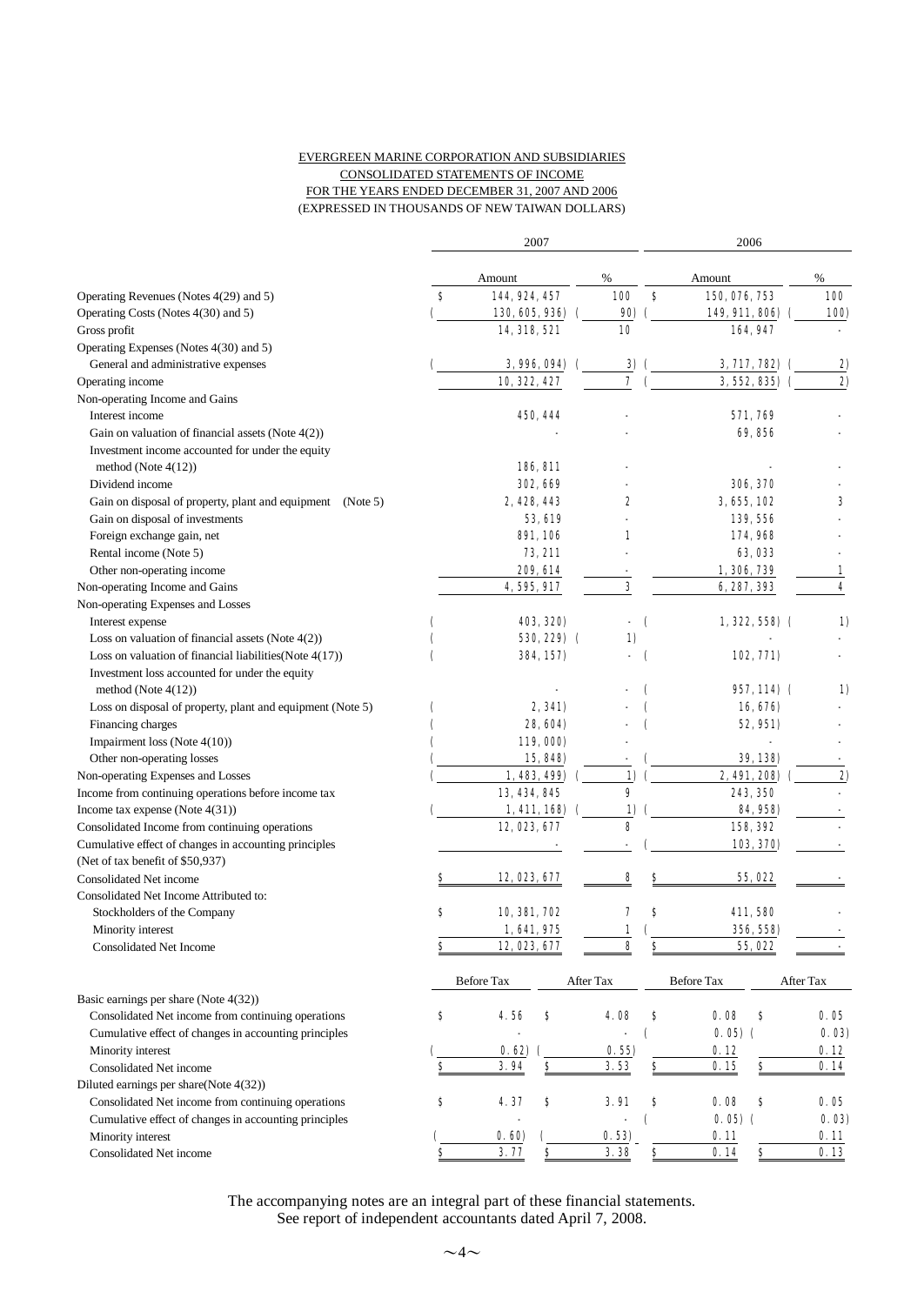# EVERGREEN MARINE CORPORATION AND SUBSIDIARIES CONSOLIDATED STATEMENTS OF CHANGES IN STOCKHOLDERS'EQUITY FOR THE YEARS ENDED DECEMBER 31, 2007 AND 2006 (EXPRESSED IN THOUSANDS OF NEW TAIWAN DOLLARS)

|                                                                                                                                                                 |                   |    | <b>Retained Earnings</b> |                     |    |                          |                           |          |   |                                                        |    |                                          |     |                              |                          |                      |    |                      |
|-----------------------------------------------------------------------------------------------------------------------------------------------------------------|-------------------|----|--------------------------|---------------------|----|--------------------------|---------------------------|----------|---|--------------------------------------------------------|----|------------------------------------------|-----|------------------------------|--------------------------|----------------------|----|----------------------|
|                                                                                                                                                                 | Common<br>stock   |    | Capital<br>Surplus       | Legal reserve       |    | Special<br>reserve       | Undistributed<br>earnings |          |   | Unrealized gain or<br>loss on financial<br>instruments |    | Cumulative<br>translation<br>adjustments |     | Unrecognized<br>pension cost | Deferred<br>credits      | Minority<br>interest |    | Total                |
| <b>Year 2006</b>                                                                                                                                                |                   |    |                          |                     |    |                          |                           |          |   |                                                        |    |                                          |     |                              |                          |                      |    |                      |
| Balance at January 1, 2006                                                                                                                                      | \$ 27,075,246     | -S | 4.640.403                | 220, 594<br>S<br>5. | -S | 957, 344                 | 22, 189, 422<br>S         |          | S |                                                        | S  | 897,009 (S                               |     | 298, 003)                    | \$43,979                 | S<br>3, 702, 555     |    | \$64,428,549         |
| The Effect of first time adoption of the SFAS No.34                                                                                                             |                   |    |                          |                     |    |                          |                           |          |   | 136, 497                                               |    |                                          |     |                              |                          |                      |    | 136, 497             |
| Appropriation of 2005 earnings                                                                                                                                  |                   |    |                          |                     |    |                          |                           |          |   |                                                        |    |                                          |     |                              |                          |                      |    |                      |
| Legal reserve                                                                                                                                                   |                   |    |                          | 1, 222, 391         |    |                          | 1,222,391)                |          |   |                                                        |    |                                          |     |                              |                          |                      |    |                      |
| Stock dividends                                                                                                                                                 | 1,907,617         |    |                          |                     |    |                          | 1,907,617                 |          |   |                                                        |    |                                          |     |                              |                          |                      |    |                      |
| Cash dividends                                                                                                                                                  |                   |    |                          |                     |    |                          | 4, 905, 302)              |          |   |                                                        |    |                                          |     |                              |                          | $\sim$               |    | 4, 905, 302)         |
| Bonuses to employee                                                                                                                                             |                   |    |                          |                     |    |                          |                           | 70,000)  |   |                                                        |    |                                          |     |                              |                          | $\sim$               |    | 70, 000)             |
| Remuneration to directors and supervisors<br>Conversion of convertible bonds into common stock                                                                  |                   |    | 206, 049                 |                     |    | - (                      |                           | 60, 400) |   |                                                        |    |                                          |     |                              |                          | $\sim$               |    | 60, 400)<br>382, 479 |
|                                                                                                                                                                 | 176, 430          |    |                          |                     |    |                          |                           |          |   |                                                        |    |                                          |     |                              |                          |                      |    |                      |
| Adjustments on retained earnings due to changes in<br>percentage of shareholding recognition on changes in<br>investees' capital surplus based on percentage of |                   |    |                          |                     |    |                          |                           |          |   |                                                        |    |                                          |     |                              |                          |                      |    |                      |
| shareholding                                                                                                                                                    |                   |    | 29, 638                  |                     |    | - 6                      |                           | 14, 511) |   | 168,099 (                                              |    | $189, 121)$ (                            |     | 77, 644) (                   | 43, 979)                 | $-$ (                |    | 127, 518)            |
| Translation adjustments arising from investees' financial                                                                                                       |                   |    |                          |                     |    |                          |                           |          |   |                                                        |    |                                          |     |                              |                          |                      |    |                      |
| statements denominated in foreign currencies                                                                                                                    |                   |    |                          |                     |    |                          |                           |          |   |                                                        |    | 1,180,265                                |     |                              |                          | $\sim$               |    | 1, 180, 265          |
| Unrealized gain on available-for-sale assets                                                                                                                    |                   |    |                          |                     |    |                          |                           |          |   | 55, 130                                                |    |                                          |     |                              |                          |                      |    | 55,130               |
| Unrealized loss on cash flow hedges                                                                                                                             |                   |    |                          |                     |    |                          |                           |          |   | 267, 194)                                              |    |                                          |     |                              |                          | $-$ (                |    | 267, 194)            |
| Recovery from the first time adoption of ROC released SFAS                                                                                                      |                   |    |                          |                     |    |                          |                           |          |   |                                                        |    |                                          |     |                              |                          |                      |    | 2, 849)              |
| No.34 of financial assets carried at cost<br>Unrecognized pension cost                                                                                          |                   |    |                          |                     |    |                          |                           |          |   | 2, 849)                                                |    |                                          |     | 145, 590)                    |                          | $\sim$               |    | 145, 590)            |
|                                                                                                                                                                 |                   |    |                          |                     |    |                          | 411,580                   |          |   |                                                        |    |                                          |     |                              |                          | $\sim$<br>356, 558)  |    | 55, 022              |
| Consolidated Net income of 2006                                                                                                                                 |                   |    |                          |                     |    |                          |                           |          |   |                                                        |    |                                          |     |                              |                          |                      |    |                      |
| Minority interest                                                                                                                                               |                   |    |                          |                     |    |                          |                           |          |   |                                                        |    |                                          |     |                              | $\overline{\phantom{a}}$ | 353, 420             |    | 353, 420             |
| Balance at December 31, 2006                                                                                                                                    | $$29,159,293$ $$$ |    | 4,876,090                | \$ 6,442,985        | S  | 957, 344                 | \$14,420,781              |          | S | 89, 683                                                | S. | 1,888,153                                | ( S | 521, 237)                    | s                        | \$3,699,417          |    | \$61,012,509         |
| Year 2007                                                                                                                                                       |                   |    |                          |                     |    |                          |                           |          |   |                                                        |    |                                          |     |                              |                          |                      |    |                      |
|                                                                                                                                                                 |                   |    |                          |                     |    |                          |                           |          |   |                                                        |    |                                          |     |                              | S                        |                      |    |                      |
| Balance at January 1, 2007                                                                                                                                      | \$29,159,293      | -8 | 4, 876, 090              | 442, 985<br>s       | -S | 957, 344                 | S 14, 420, 781            |          | S | 89, 683                                                | s  | $1.888,153$ (\$)                         |     | 521, 237)                    | $\overline{\phantom{a}}$ | \$3,699,417          |    | \$61,012,509         |
| Appropriation of 2006 earnings                                                                                                                                  |                   |    |                          |                     |    |                          |                           |          |   |                                                        |    |                                          |     |                              |                          |                      |    |                      |
| Legal reserve                                                                                                                                                   |                   |    |                          | 41.158              |    |                          |                           | 41, 158) |   |                                                        |    |                                          |     |                              |                          |                      |    |                      |
| Cash dividend                                                                                                                                                   |                   |    |                          |                     |    |                          | 877, 045)                 |          |   |                                                        |    |                                          |     |                              |                          | $\sim$               |    | 877, 045)            |
| Bonuses to employee                                                                                                                                             |                   |    |                          |                     |    |                          |                           | 33, 620) |   |                                                        |    |                                          |     |                              |                          | $\sim$               |    | 33, 620)             |
| Remuneration to directors and supervisors                                                                                                                       |                   |    |                          |                     |    | $\overline{\phantom{a}}$ |                           | 7,000    |   |                                                        |    |                                          |     |                              |                          | - 1                  |    | 7,000)               |
| Conversion of convertible bonds into common stock                                                                                                               | 1, 179, 402       |    | 1, 139, 699              |                     |    |                          |                           |          |   |                                                        |    |                                          |     |                              |                          |                      |    | 2, 319, 101          |
| Adjustments on retained earnings due to changes in<br>percentage of shareholding recognition on changes in                                                      |                   |    |                          |                     |    |                          |                           |          |   |                                                        |    |                                          |     |                              |                          |                      |    |                      |
| investees' capital surplus based on percentage of                                                                                                               |                   |    |                          |                     |    |                          |                           |          |   |                                                        |    |                                          |     |                              |                          |                      |    |                      |
| shareholding                                                                                                                                                    |                   |    | <b>401</b>               |                     |    |                          |                           |          |   | 22,308 (                                               |    | 82, 336)                                 |     | 21,955                       |                          | - (                  |    | 37, 672)             |
| Translation adjustments arising from investees' financial                                                                                                       |                   |    |                          |                     |    |                          |                           |          |   |                                                        |    |                                          |     |                              |                          |                      |    |                      |
| statements denominated in foreign currencies                                                                                                                    |                   |    |                          |                     |    |                          |                           |          |   |                                                        |    | 268, 393                                 |     |                              |                          |                      |    | 268, 393             |
| Unrealized gain on available-for-sale assets                                                                                                                    |                   |    |                          |                     |    |                          |                           |          |   | 147, 733                                               |    |                                          |     |                              |                          |                      |    | 147, 733             |
| Unrealized loss on cash flow hedges                                                                                                                             |                   |    |                          |                     |    |                          |                           |          |   | 193, 469                                               |    |                                          |     |                              |                          |                      |    | 193, 469             |
| Unrecognized pension cost                                                                                                                                       |                   |    |                          |                     |    |                          |                           |          |   |                                                        |    |                                          |     | 29, 527                      |                          |                      |    | 29, 527              |
| Consolidated Net income of 2007                                                                                                                                 |                   |    |                          |                     |    |                          | 10, 381, 702              |          |   |                                                        |    |                                          |     |                              |                          | 1,641,975            |    | 12, 023, 677         |
| Minority interest                                                                                                                                               |                   |    |                          |                     |    |                          |                           |          |   |                                                        |    |                                          |     |                              |                          | 442, 766             |    | 442, 766             |
| Balance at December 31, 2007                                                                                                                                    | \$30,338,695 \$   |    | 6.016.190                | 6, 484, 143<br>-S.  | 8  | 957, 344                 | \$23,843,660              |          | s | 453, 193                                               | s. | 2,074,210 (8)                            |     | 469, 755)                    | - 8<br>$\sim$ $\sim$     | \$5,784,158          | s. | 75, 481, 838         |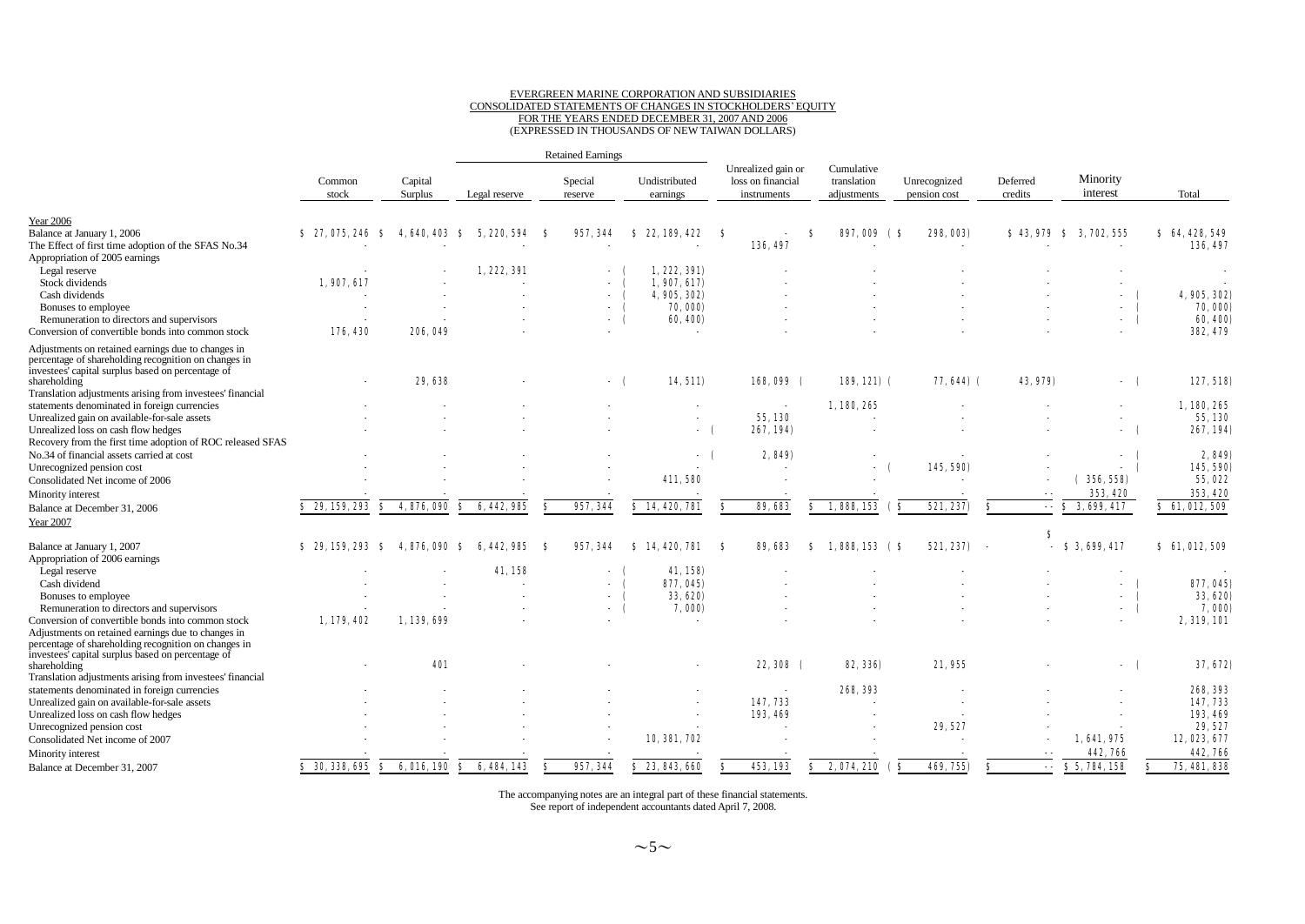#### EVERGREEN MARINE CORPORATION AND SUBSIDIARIES CONSOLIDATED STATEMENTS OF CASH FLOWS FOR THE YEARS ENDED DECEMBER 31, 2007 AND 2006 (EXPRESSED IN THOUSANDS OF NEW TAIWAN DOLLARS)

| CASH FLOWS FROM OPERATING ACTIVITIES<br>S<br>12, 023, 677<br>Net income<br>S<br>55,022<br>Adjustments to reconcile net income to net cash provided by<br>operating activities<br>Cumulative effect of changes in accounting principles for<br>103, 370<br>financial instruments<br>4, 702, 137<br>Depreciation<br>5, 057, 295<br>49,952<br>Amortization<br>50, 541<br>Reclassification of depreciation of dock facilities to<br>operating costs and others<br>602, 613<br>206, 436<br>Reclassification of amortization of deferred charges to<br><b>38, 903</b><br>63, 075<br>others<br>(<br>$1,888,626$ (<br>3, 643, 443)<br>Net gain on disposal of property, plant and equipment<br>Excess of equity-accounted investment loss over cash<br>227, 238<br>1, 559, 943<br>dividends<br>Loss on impairment of financial assets carried at cost<br>119,000<br>Interest amortization of financial assets and unrealized<br>1,026)<br>1,083<br>exchange gains<br>€<br>(<br>Interest compensation of convertible bonds<br>4,650)<br>3,275<br>Financial assets held-to-maturity - current<br>21, 421<br>Net loss on disposal of long-term equity investments under<br>154<br>equity method<br>Changes in assets and liabilities<br>Financial assets and liabilities at fair value through profit<br>3, 190, 988<br>1,909,459<br>or loss<br>Gain on disposal of available-for-sale financial assets<br>12,923)<br>(<br>Notes and accounts receivable<br>2, 275, 911<br>1, 697, 140<br>Other receivables<br>657,916<br>555, 983)<br>Other financial assets<br>356<br>106, 083)<br>€<br>272, 472<br>202, 048<br>Inventories<br>1, 188, 113)<br>204, 015)<br>Prepaid expenses and prepayments<br>$\mathbf \epsilon$<br>$\mathbf \epsilon$<br>Restricted assets<br>49, 496)<br>(<br>2,865)<br>$\mathbf \epsilon$<br><b>768, 226</b><br>1,082,104<br>Agent accounts<br>4, 344)<br>Agency reciprocal accounts<br>€<br>4, 328)<br>Other current assets<br>27, 392<br>69, 898)<br>487, 145<br>267, 406)<br>Refundable deposits<br>Notes and accounts payable<br>7,041,385<br>208, 777)<br><b>83, 030)</b><br>825, 131)<br>Income tax payable<br>2, 360, 055<br>Accrued expenses<br>8, 391, 648)<br>Other payables<br>$1,108,577$ (<br>294, 147)<br>€<br>Other current liabilities<br>25, 312<br>17,877)<br>60,932<br>Accrued pension liability<br><b>83,006</b><br>500, 762<br>Deferred income tax assets / liabilities<br>1,193,210)<br>$\mathbf \Gamma$<br>Taxes due to changes in accounting principles for<br>26, 385<br>financial instruments<br>64, 488)<br>89,065<br>Taxes due to unrealized gain or loss on cash flow hedge<br>€<br>619, 714)<br>192,689<br>Other liabilities<br>7,369,814<br>19, 656, 271<br>Net cash provided by operating activities |  | 2007 | 2006 |  |  |
|--------------------------------------------------------------------------------------------------------------------------------------------------------------------------------------------------------------------------------------------------------------------------------------------------------------------------------------------------------------------------------------------------------------------------------------------------------------------------------------------------------------------------------------------------------------------------------------------------------------------------------------------------------------------------------------------------------------------------------------------------------------------------------------------------------------------------------------------------------------------------------------------------------------------------------------------------------------------------------------------------------------------------------------------------------------------------------------------------------------------------------------------------------------------------------------------------------------------------------------------------------------------------------------------------------------------------------------------------------------------------------------------------------------------------------------------------------------------------------------------------------------------------------------------------------------------------------------------------------------------------------------------------------------------------------------------------------------------------------------------------------------------------------------------------------------------------------------------------------------------------------------------------------------------------------------------------------------------------------------------------------------------------------------------------------------------------------------------------------------------------------------------------------------------------------------------------------------------------------------------------------------------------------------------------------------------------------------------------------------------------------------------------------------------------------------------------------------------------------------------------------------------------------------------------------------------------------------------------------------------------------------------------------------------------------------------------------------------------------------------------|--|------|------|--|--|
|                                                                                                                                                                                                                                                                                                                                                                                                                                                                                                                                                                                                                                                                                                                                                                                                                                                                                                                                                                                                                                                                                                                                                                                                                                                                                                                                                                                                                                                                                                                                                                                                                                                                                                                                                                                                                                                                                                                                                                                                                                                                                                                                                                                                                                                                                                                                                                                                                                                                                                                                                                                                                                                                                                                                                  |  |      |      |  |  |
|                                                                                                                                                                                                                                                                                                                                                                                                                                                                                                                                                                                                                                                                                                                                                                                                                                                                                                                                                                                                                                                                                                                                                                                                                                                                                                                                                                                                                                                                                                                                                                                                                                                                                                                                                                                                                                                                                                                                                                                                                                                                                                                                                                                                                                                                                                                                                                                                                                                                                                                                                                                                                                                                                                                                                  |  |      |      |  |  |
|                                                                                                                                                                                                                                                                                                                                                                                                                                                                                                                                                                                                                                                                                                                                                                                                                                                                                                                                                                                                                                                                                                                                                                                                                                                                                                                                                                                                                                                                                                                                                                                                                                                                                                                                                                                                                                                                                                                                                                                                                                                                                                                                                                                                                                                                                                                                                                                                                                                                                                                                                                                                                                                                                                                                                  |  |      |      |  |  |
|                                                                                                                                                                                                                                                                                                                                                                                                                                                                                                                                                                                                                                                                                                                                                                                                                                                                                                                                                                                                                                                                                                                                                                                                                                                                                                                                                                                                                                                                                                                                                                                                                                                                                                                                                                                                                                                                                                                                                                                                                                                                                                                                                                                                                                                                                                                                                                                                                                                                                                                                                                                                                                                                                                                                                  |  |      |      |  |  |
|                                                                                                                                                                                                                                                                                                                                                                                                                                                                                                                                                                                                                                                                                                                                                                                                                                                                                                                                                                                                                                                                                                                                                                                                                                                                                                                                                                                                                                                                                                                                                                                                                                                                                                                                                                                                                                                                                                                                                                                                                                                                                                                                                                                                                                                                                                                                                                                                                                                                                                                                                                                                                                                                                                                                                  |  |      |      |  |  |
|                                                                                                                                                                                                                                                                                                                                                                                                                                                                                                                                                                                                                                                                                                                                                                                                                                                                                                                                                                                                                                                                                                                                                                                                                                                                                                                                                                                                                                                                                                                                                                                                                                                                                                                                                                                                                                                                                                                                                                                                                                                                                                                                                                                                                                                                                                                                                                                                                                                                                                                                                                                                                                                                                                                                                  |  |      |      |  |  |
|                                                                                                                                                                                                                                                                                                                                                                                                                                                                                                                                                                                                                                                                                                                                                                                                                                                                                                                                                                                                                                                                                                                                                                                                                                                                                                                                                                                                                                                                                                                                                                                                                                                                                                                                                                                                                                                                                                                                                                                                                                                                                                                                                                                                                                                                                                                                                                                                                                                                                                                                                                                                                                                                                                                                                  |  |      |      |  |  |
|                                                                                                                                                                                                                                                                                                                                                                                                                                                                                                                                                                                                                                                                                                                                                                                                                                                                                                                                                                                                                                                                                                                                                                                                                                                                                                                                                                                                                                                                                                                                                                                                                                                                                                                                                                                                                                                                                                                                                                                                                                                                                                                                                                                                                                                                                                                                                                                                                                                                                                                                                                                                                                                                                                                                                  |  |      |      |  |  |
|                                                                                                                                                                                                                                                                                                                                                                                                                                                                                                                                                                                                                                                                                                                                                                                                                                                                                                                                                                                                                                                                                                                                                                                                                                                                                                                                                                                                                                                                                                                                                                                                                                                                                                                                                                                                                                                                                                                                                                                                                                                                                                                                                                                                                                                                                                                                                                                                                                                                                                                                                                                                                                                                                                                                                  |  |      |      |  |  |
|                                                                                                                                                                                                                                                                                                                                                                                                                                                                                                                                                                                                                                                                                                                                                                                                                                                                                                                                                                                                                                                                                                                                                                                                                                                                                                                                                                                                                                                                                                                                                                                                                                                                                                                                                                                                                                                                                                                                                                                                                                                                                                                                                                                                                                                                                                                                                                                                                                                                                                                                                                                                                                                                                                                                                  |  |      |      |  |  |
|                                                                                                                                                                                                                                                                                                                                                                                                                                                                                                                                                                                                                                                                                                                                                                                                                                                                                                                                                                                                                                                                                                                                                                                                                                                                                                                                                                                                                                                                                                                                                                                                                                                                                                                                                                                                                                                                                                                                                                                                                                                                                                                                                                                                                                                                                                                                                                                                                                                                                                                                                                                                                                                                                                                                                  |  |      |      |  |  |
|                                                                                                                                                                                                                                                                                                                                                                                                                                                                                                                                                                                                                                                                                                                                                                                                                                                                                                                                                                                                                                                                                                                                                                                                                                                                                                                                                                                                                                                                                                                                                                                                                                                                                                                                                                                                                                                                                                                                                                                                                                                                                                                                                                                                                                                                                                                                                                                                                                                                                                                                                                                                                                                                                                                                                  |  |      |      |  |  |
|                                                                                                                                                                                                                                                                                                                                                                                                                                                                                                                                                                                                                                                                                                                                                                                                                                                                                                                                                                                                                                                                                                                                                                                                                                                                                                                                                                                                                                                                                                                                                                                                                                                                                                                                                                                                                                                                                                                                                                                                                                                                                                                                                                                                                                                                                                                                                                                                                                                                                                                                                                                                                                                                                                                                                  |  |      |      |  |  |
|                                                                                                                                                                                                                                                                                                                                                                                                                                                                                                                                                                                                                                                                                                                                                                                                                                                                                                                                                                                                                                                                                                                                                                                                                                                                                                                                                                                                                                                                                                                                                                                                                                                                                                                                                                                                                                                                                                                                                                                                                                                                                                                                                                                                                                                                                                                                                                                                                                                                                                                                                                                                                                                                                                                                                  |  |      |      |  |  |
|                                                                                                                                                                                                                                                                                                                                                                                                                                                                                                                                                                                                                                                                                                                                                                                                                                                                                                                                                                                                                                                                                                                                                                                                                                                                                                                                                                                                                                                                                                                                                                                                                                                                                                                                                                                                                                                                                                                                                                                                                                                                                                                                                                                                                                                                                                                                                                                                                                                                                                                                                                                                                                                                                                                                                  |  |      |      |  |  |
|                                                                                                                                                                                                                                                                                                                                                                                                                                                                                                                                                                                                                                                                                                                                                                                                                                                                                                                                                                                                                                                                                                                                                                                                                                                                                                                                                                                                                                                                                                                                                                                                                                                                                                                                                                                                                                                                                                                                                                                                                                                                                                                                                                                                                                                                                                                                                                                                                                                                                                                                                                                                                                                                                                                                                  |  |      |      |  |  |
|                                                                                                                                                                                                                                                                                                                                                                                                                                                                                                                                                                                                                                                                                                                                                                                                                                                                                                                                                                                                                                                                                                                                                                                                                                                                                                                                                                                                                                                                                                                                                                                                                                                                                                                                                                                                                                                                                                                                                                                                                                                                                                                                                                                                                                                                                                                                                                                                                                                                                                                                                                                                                                                                                                                                                  |  |      |      |  |  |
|                                                                                                                                                                                                                                                                                                                                                                                                                                                                                                                                                                                                                                                                                                                                                                                                                                                                                                                                                                                                                                                                                                                                                                                                                                                                                                                                                                                                                                                                                                                                                                                                                                                                                                                                                                                                                                                                                                                                                                                                                                                                                                                                                                                                                                                                                                                                                                                                                                                                                                                                                                                                                                                                                                                                                  |  |      |      |  |  |
|                                                                                                                                                                                                                                                                                                                                                                                                                                                                                                                                                                                                                                                                                                                                                                                                                                                                                                                                                                                                                                                                                                                                                                                                                                                                                                                                                                                                                                                                                                                                                                                                                                                                                                                                                                                                                                                                                                                                                                                                                                                                                                                                                                                                                                                                                                                                                                                                                                                                                                                                                                                                                                                                                                                                                  |  |      |      |  |  |
|                                                                                                                                                                                                                                                                                                                                                                                                                                                                                                                                                                                                                                                                                                                                                                                                                                                                                                                                                                                                                                                                                                                                                                                                                                                                                                                                                                                                                                                                                                                                                                                                                                                                                                                                                                                                                                                                                                                                                                                                                                                                                                                                                                                                                                                                                                                                                                                                                                                                                                                                                                                                                                                                                                                                                  |  |      |      |  |  |
|                                                                                                                                                                                                                                                                                                                                                                                                                                                                                                                                                                                                                                                                                                                                                                                                                                                                                                                                                                                                                                                                                                                                                                                                                                                                                                                                                                                                                                                                                                                                                                                                                                                                                                                                                                                                                                                                                                                                                                                                                                                                                                                                                                                                                                                                                                                                                                                                                                                                                                                                                                                                                                                                                                                                                  |  |      |      |  |  |
|                                                                                                                                                                                                                                                                                                                                                                                                                                                                                                                                                                                                                                                                                                                                                                                                                                                                                                                                                                                                                                                                                                                                                                                                                                                                                                                                                                                                                                                                                                                                                                                                                                                                                                                                                                                                                                                                                                                                                                                                                                                                                                                                                                                                                                                                                                                                                                                                                                                                                                                                                                                                                                                                                                                                                  |  |      |      |  |  |
|                                                                                                                                                                                                                                                                                                                                                                                                                                                                                                                                                                                                                                                                                                                                                                                                                                                                                                                                                                                                                                                                                                                                                                                                                                                                                                                                                                                                                                                                                                                                                                                                                                                                                                                                                                                                                                                                                                                                                                                                                                                                                                                                                                                                                                                                                                                                                                                                                                                                                                                                                                                                                                                                                                                                                  |  |      |      |  |  |
|                                                                                                                                                                                                                                                                                                                                                                                                                                                                                                                                                                                                                                                                                                                                                                                                                                                                                                                                                                                                                                                                                                                                                                                                                                                                                                                                                                                                                                                                                                                                                                                                                                                                                                                                                                                                                                                                                                                                                                                                                                                                                                                                                                                                                                                                                                                                                                                                                                                                                                                                                                                                                                                                                                                                                  |  |      |      |  |  |
|                                                                                                                                                                                                                                                                                                                                                                                                                                                                                                                                                                                                                                                                                                                                                                                                                                                                                                                                                                                                                                                                                                                                                                                                                                                                                                                                                                                                                                                                                                                                                                                                                                                                                                                                                                                                                                                                                                                                                                                                                                                                                                                                                                                                                                                                                                                                                                                                                                                                                                                                                                                                                                                                                                                                                  |  |      |      |  |  |
|                                                                                                                                                                                                                                                                                                                                                                                                                                                                                                                                                                                                                                                                                                                                                                                                                                                                                                                                                                                                                                                                                                                                                                                                                                                                                                                                                                                                                                                                                                                                                                                                                                                                                                                                                                                                                                                                                                                                                                                                                                                                                                                                                                                                                                                                                                                                                                                                                                                                                                                                                                                                                                                                                                                                                  |  |      |      |  |  |
|                                                                                                                                                                                                                                                                                                                                                                                                                                                                                                                                                                                                                                                                                                                                                                                                                                                                                                                                                                                                                                                                                                                                                                                                                                                                                                                                                                                                                                                                                                                                                                                                                                                                                                                                                                                                                                                                                                                                                                                                                                                                                                                                                                                                                                                                                                                                                                                                                                                                                                                                                                                                                                                                                                                                                  |  |      |      |  |  |
|                                                                                                                                                                                                                                                                                                                                                                                                                                                                                                                                                                                                                                                                                                                                                                                                                                                                                                                                                                                                                                                                                                                                                                                                                                                                                                                                                                                                                                                                                                                                                                                                                                                                                                                                                                                                                                                                                                                                                                                                                                                                                                                                                                                                                                                                                                                                                                                                                                                                                                                                                                                                                                                                                                                                                  |  |      |      |  |  |
|                                                                                                                                                                                                                                                                                                                                                                                                                                                                                                                                                                                                                                                                                                                                                                                                                                                                                                                                                                                                                                                                                                                                                                                                                                                                                                                                                                                                                                                                                                                                                                                                                                                                                                                                                                                                                                                                                                                                                                                                                                                                                                                                                                                                                                                                                                                                                                                                                                                                                                                                                                                                                                                                                                                                                  |  |      |      |  |  |
|                                                                                                                                                                                                                                                                                                                                                                                                                                                                                                                                                                                                                                                                                                                                                                                                                                                                                                                                                                                                                                                                                                                                                                                                                                                                                                                                                                                                                                                                                                                                                                                                                                                                                                                                                                                                                                                                                                                                                                                                                                                                                                                                                                                                                                                                                                                                                                                                                                                                                                                                                                                                                                                                                                                                                  |  |      |      |  |  |
|                                                                                                                                                                                                                                                                                                                                                                                                                                                                                                                                                                                                                                                                                                                                                                                                                                                                                                                                                                                                                                                                                                                                                                                                                                                                                                                                                                                                                                                                                                                                                                                                                                                                                                                                                                                                                                                                                                                                                                                                                                                                                                                                                                                                                                                                                                                                                                                                                                                                                                                                                                                                                                                                                                                                                  |  |      |      |  |  |
|                                                                                                                                                                                                                                                                                                                                                                                                                                                                                                                                                                                                                                                                                                                                                                                                                                                                                                                                                                                                                                                                                                                                                                                                                                                                                                                                                                                                                                                                                                                                                                                                                                                                                                                                                                                                                                                                                                                                                                                                                                                                                                                                                                                                                                                                                                                                                                                                                                                                                                                                                                                                                                                                                                                                                  |  |      |      |  |  |
|                                                                                                                                                                                                                                                                                                                                                                                                                                                                                                                                                                                                                                                                                                                                                                                                                                                                                                                                                                                                                                                                                                                                                                                                                                                                                                                                                                                                                                                                                                                                                                                                                                                                                                                                                                                                                                                                                                                                                                                                                                                                                                                                                                                                                                                                                                                                                                                                                                                                                                                                                                                                                                                                                                                                                  |  |      |      |  |  |
|                                                                                                                                                                                                                                                                                                                                                                                                                                                                                                                                                                                                                                                                                                                                                                                                                                                                                                                                                                                                                                                                                                                                                                                                                                                                                                                                                                                                                                                                                                                                                                                                                                                                                                                                                                                                                                                                                                                                                                                                                                                                                                                                                                                                                                                                                                                                                                                                                                                                                                                                                                                                                                                                                                                                                  |  |      |      |  |  |
|                                                                                                                                                                                                                                                                                                                                                                                                                                                                                                                                                                                                                                                                                                                                                                                                                                                                                                                                                                                                                                                                                                                                                                                                                                                                                                                                                                                                                                                                                                                                                                                                                                                                                                                                                                                                                                                                                                                                                                                                                                                                                                                                                                                                                                                                                                                                                                                                                                                                                                                                                                                                                                                                                                                                                  |  |      |      |  |  |
|                                                                                                                                                                                                                                                                                                                                                                                                                                                                                                                                                                                                                                                                                                                                                                                                                                                                                                                                                                                                                                                                                                                                                                                                                                                                                                                                                                                                                                                                                                                                                                                                                                                                                                                                                                                                                                                                                                                                                                                                                                                                                                                                                                                                                                                                                                                                                                                                                                                                                                                                                                                                                                                                                                                                                  |  |      |      |  |  |
|                                                                                                                                                                                                                                                                                                                                                                                                                                                                                                                                                                                                                                                                                                                                                                                                                                                                                                                                                                                                                                                                                                                                                                                                                                                                                                                                                                                                                                                                                                                                                                                                                                                                                                                                                                                                                                                                                                                                                                                                                                                                                                                                                                                                                                                                                                                                                                                                                                                                                                                                                                                                                                                                                                                                                  |  |      |      |  |  |
|                                                                                                                                                                                                                                                                                                                                                                                                                                                                                                                                                                                                                                                                                                                                                                                                                                                                                                                                                                                                                                                                                                                                                                                                                                                                                                                                                                                                                                                                                                                                                                                                                                                                                                                                                                                                                                                                                                                                                                                                                                                                                                                                                                                                                                                                                                                                                                                                                                                                                                                                                                                                                                                                                                                                                  |  |      |      |  |  |
|                                                                                                                                                                                                                                                                                                                                                                                                                                                                                                                                                                                                                                                                                                                                                                                                                                                                                                                                                                                                                                                                                                                                                                                                                                                                                                                                                                                                                                                                                                                                                                                                                                                                                                                                                                                                                                                                                                                                                                                                                                                                                                                                                                                                                                                                                                                                                                                                                                                                                                                                                                                                                                                                                                                                                  |  |      |      |  |  |
|                                                                                                                                                                                                                                                                                                                                                                                                                                                                                                                                                                                                                                                                                                                                                                                                                                                                                                                                                                                                                                                                                                                                                                                                                                                                                                                                                                                                                                                                                                                                                                                                                                                                                                                                                                                                                                                                                                                                                                                                                                                                                                                                                                                                                                                                                                                                                                                                                                                                                                                                                                                                                                                                                                                                                  |  |      |      |  |  |
|                                                                                                                                                                                                                                                                                                                                                                                                                                                                                                                                                                                                                                                                                                                                                                                                                                                                                                                                                                                                                                                                                                                                                                                                                                                                                                                                                                                                                                                                                                                                                                                                                                                                                                                                                                                                                                                                                                                                                                                                                                                                                                                                                                                                                                                                                                                                                                                                                                                                                                                                                                                                                                                                                                                                                  |  |      |      |  |  |
|                                                                                                                                                                                                                                                                                                                                                                                                                                                                                                                                                                                                                                                                                                                                                                                                                                                                                                                                                                                                                                                                                                                                                                                                                                                                                                                                                                                                                                                                                                                                                                                                                                                                                                                                                                                                                                                                                                                                                                                                                                                                                                                                                                                                                                                                                                                                                                                                                                                                                                                                                                                                                                                                                                                                                  |  |      |      |  |  |
|                                                                                                                                                                                                                                                                                                                                                                                                                                                                                                                                                                                                                                                                                                                                                                                                                                                                                                                                                                                                                                                                                                                                                                                                                                                                                                                                                                                                                                                                                                                                                                                                                                                                                                                                                                                                                                                                                                                                                                                                                                                                                                                                                                                                                                                                                                                                                                                                                                                                                                                                                                                                                                                                                                                                                  |  |      |      |  |  |
|                                                                                                                                                                                                                                                                                                                                                                                                                                                                                                                                                                                                                                                                                                                                                                                                                                                                                                                                                                                                                                                                                                                                                                                                                                                                                                                                                                                                                                                                                                                                                                                                                                                                                                                                                                                                                                                                                                                                                                                                                                                                                                                                                                                                                                                                                                                                                                                                                                                                                                                                                                                                                                                                                                                                                  |  |      |      |  |  |
|                                                                                                                                                                                                                                                                                                                                                                                                                                                                                                                                                                                                                                                                                                                                                                                                                                                                                                                                                                                                                                                                                                                                                                                                                                                                                                                                                                                                                                                                                                                                                                                                                                                                                                                                                                                                                                                                                                                                                                                                                                                                                                                                                                                                                                                                                                                                                                                                                                                                                                                                                                                                                                                                                                                                                  |  |      |      |  |  |
|                                                                                                                                                                                                                                                                                                                                                                                                                                                                                                                                                                                                                                                                                                                                                                                                                                                                                                                                                                                                                                                                                                                                                                                                                                                                                                                                                                                                                                                                                                                                                                                                                                                                                                                                                                                                                                                                                                                                                                                                                                                                                                                                                                                                                                                                                                                                                                                                                                                                                                                                                                                                                                                                                                                                                  |  |      |      |  |  |
|                                                                                                                                                                                                                                                                                                                                                                                                                                                                                                                                                                                                                                                                                                                                                                                                                                                                                                                                                                                                                                                                                                                                                                                                                                                                                                                                                                                                                                                                                                                                                                                                                                                                                                                                                                                                                                                                                                                                                                                                                                                                                                                                                                                                                                                                                                                                                                                                                                                                                                                                                                                                                                                                                                                                                  |  |      |      |  |  |
|                                                                                                                                                                                                                                                                                                                                                                                                                                                                                                                                                                                                                                                                                                                                                                                                                                                                                                                                                                                                                                                                                                                                                                                                                                                                                                                                                                                                                                                                                                                                                                                                                                                                                                                                                                                                                                                                                                                                                                                                                                                                                                                                                                                                                                                                                                                                                                                                                                                                                                                                                                                                                                                                                                                                                  |  |      |      |  |  |

(Continued)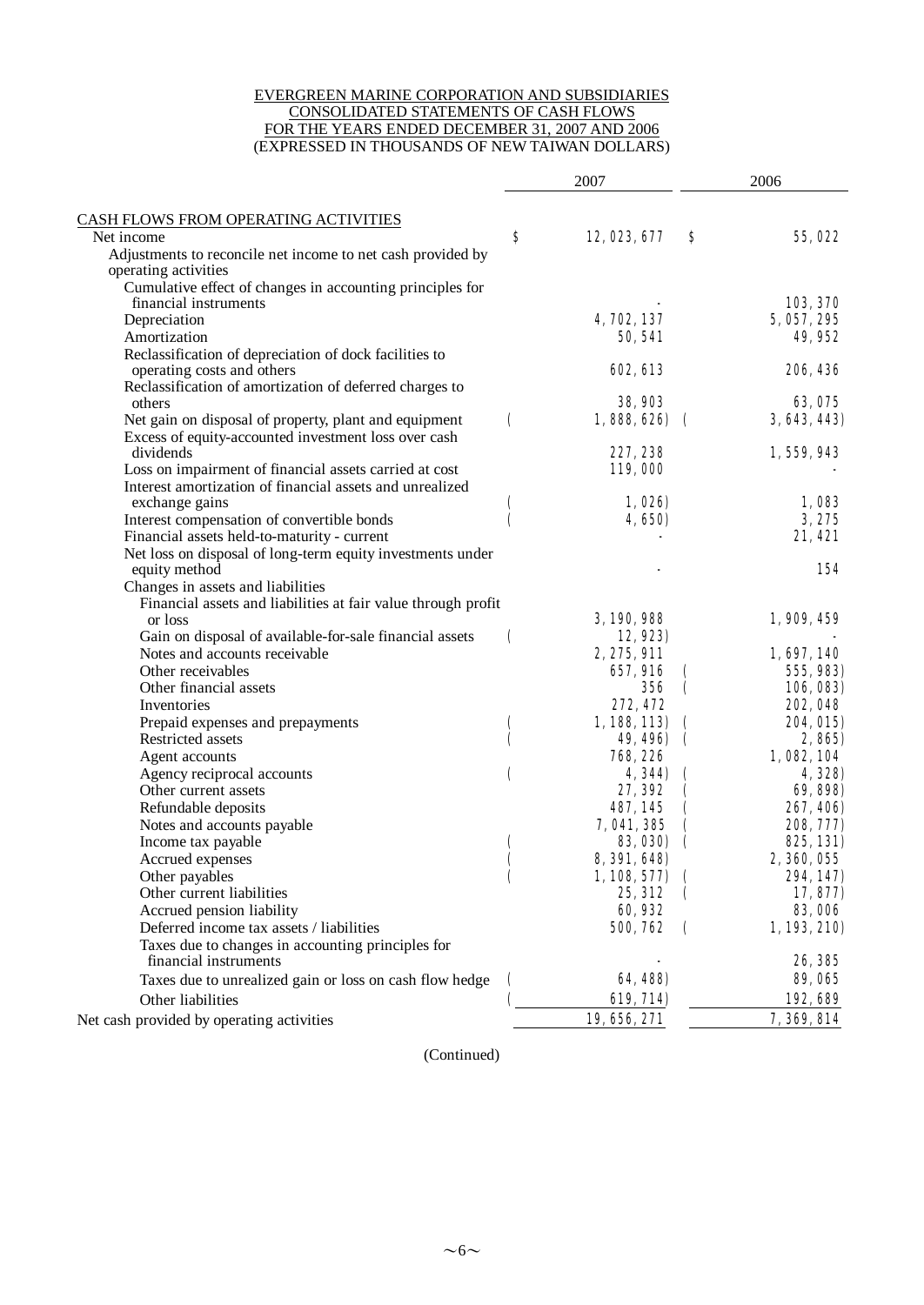#### EVERGREEN MARINE CORPORATION AND SUBSIDIARIES CONSOLIDATED STATEMENTS OF CASH FLOWS FOR THE YEARS ENDED DECEMBER 31, 2007 AND 2006 (EXPRESSED IN THOUSANDS OF NEW TAIWAN DOLLARS)

|                                                                                            |                         | 2007           | 2006                    |                  |  |
|--------------------------------------------------------------------------------------------|-------------------------|----------------|-------------------------|------------------|--|
| CASH FLOWS FROM INVESTING ACTIVITIES                                                       |                         |                |                         |                  |  |
| Proceeds from capital reduction of investee                                                | S                       | <b>3.409</b>   | S                       | 9.261            |  |
| Acquisition of long-term equity investment accounted for under<br>the equity method        |                         | 464, 398)      |                         | 762, 995)        |  |
| Proceeds from sale of long-term equity investment accounted for<br>under the equity method |                         |                |                         | 2,100            |  |
| Proceeds from sale of available-for-sale financial assets - non<br>current                 |                         | 14,080         |                         |                  |  |
| Acquisition of financial assets carried at cost - non current                              | (                       | 43, 750)       | €                       | 22, 100)         |  |
| Proceeds from sale of financial assets carried at cost - non<br>current                    |                         | <b>581,000</b> |                         |                  |  |
| Acquisition of other long-term investments                                                 |                         | 3,282          |                         |                  |  |
| Acquisition of property, plant and equipment                                               |                         | 8, 271, 710)   | €                       | 10, 236, 293)    |  |
| Proceeds from disposal of property, plant and equipment                                    |                         | 2, 585, 537    |                         | 9, 938, 276      |  |
| Increase in deferred expenses                                                              |                         | 65, 386)       | C                       | 79, 763)         |  |
| Decrease in long-term receivables                                                          |                         | 37, 372        |                         | 72, 132          |  |
| Net cash used in investing activities                                                      |                         | 5,627,128      |                         | 1,079,382)       |  |
| CASH FLOWS FROM FINANCING ACTIVITIES                                                       |                         |                |                         |                  |  |
| Decrease in short-term loans                                                               | C                       | 735, 277)      |                         | <b>966, 000)</b> |  |
| Decrease in short-term bills payable                                                       |                         |                |                         | 799, 755)        |  |
| Increase (decrease) in long-term loans                                                     |                         | 712, 121       |                         | 2, 452, 898)     |  |
| Decrease in corporate bonds payable                                                        | (                       | 2, 500, 100)   |                         | 1,500,000)       |  |
| Increase in guarantee deposits received                                                    |                         | 140            |                         | 499              |  |
| Distribution of cash dividends                                                             |                         | 877, 045)      | $\overline{\mathbf{r}}$ | 4, 910, 302)     |  |
| Distribution of employee bonuses and directors and supervisors'<br>remuneration            |                         | 40, 620)       |                         | 131,086)         |  |
| Net change in minority interest                                                            |                         | 442,766        |                         | 353, 420         |  |
| Net cash used in financing activities                                                      |                         | 2,998,015)     |                         | 10, 406, 132)    |  |
| Effect of Initial Consolidation of Subsidiaries                                            |                         | 1, 429, 589    |                         |                  |  |
| <b>Effect of Exchange Rate Changes</b>                                                     |                         | 958, 548)      |                         | 1, 018, 820)     |  |
| Increase (decrease) in cash and cash equivalents                                           |                         | 11, 502, 169   |                         | 5, 134, 520)     |  |
| Cash and cash equivalents at beginning of year                                             |                         | 10, 100, 138   |                         | 15, 234, 658     |  |
| Cash and cash equivalents at end of year                                                   | S                       | 21, 602, 307   | \$                      | 10, 100, 138     |  |
| Supplemental information of cash flow information                                          |                         |                |                         |                  |  |
| Interest paid                                                                              | \$                      | 500, 665       | ð                       | 1, 360, 209      |  |
| Less: Interest capitalized                                                                 |                         |                |                         |                  |  |
| Interest paid, net of interest capitalized                                                 | <u>s</u>                | 500, 665       | <u>s</u>                | 1,360,209        |  |
| Income tax paid                                                                            | $\overline{s}$          | 1,042,172      | \$                      | 2, 124, 269      |  |
| Financing Activities Not Affecting Cash Flows                                              |                         |                |                         |                  |  |
| Long-term liabilities due within one year                                                  | $\frac{8}{2}$           | 4,761,212      | $\frac{8}{2}$           | 7, 277, 580      |  |
| Capitalization of retained earnings                                                        | $\overline{\mathbf{s}}$ |                |                         | 1,907,617        |  |
| Conversion of convertible bonds into common stock                                          | \$                      | 2, 319, 100    | \$                      | 382, 479         |  |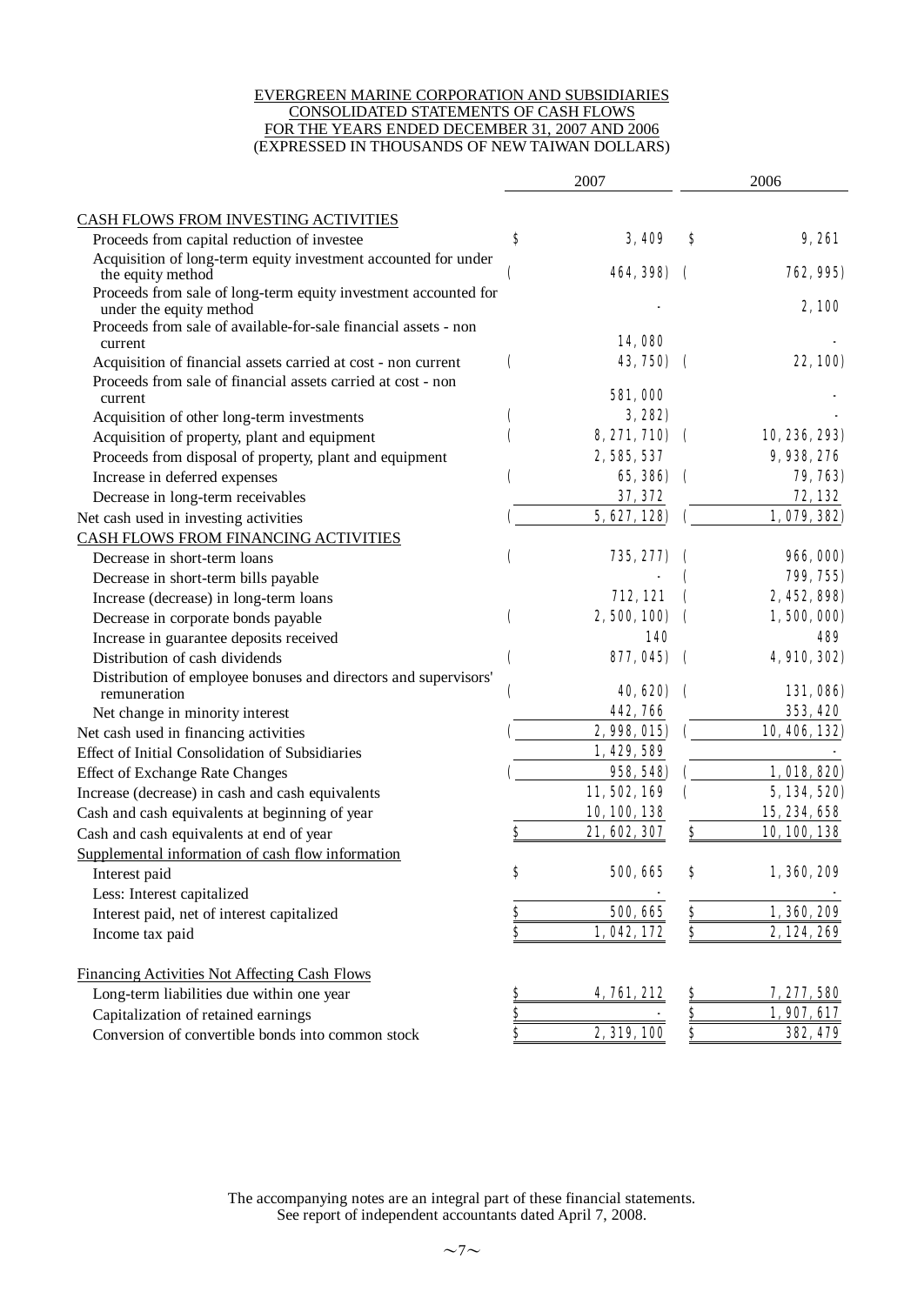# EVERGREEN MARINE CORPORATION AND SUBSIDIARIES NOTES TO CONSOLIDATED FINANCIAL STATEMENTS DECEMBER 31, 2007 AND 2006

# (EXPRESSED IN THOUSANDS OF NEW TAIWAN DOLLARS, UNLESS OTHERWISE STATED) 1. HISTORY AND ORGANIZATION

### (1)The Company

Established on September 25, 1968, Evergreen Marine Corporation (the "Company") is mainly engaged in domestic and international marine transportation, shipping agency services and the distribution of containers. The Company was approved by the Securities and Futures Commission (SFC), Ministry of Finance (MOF) (currently known as the Securities and Futures Bureau (SFB), Financial Supervisory Commission, Executive Yuan) to be a public company on November 2, 1982 and was further approved by the SFC to be a listed company on July 6, 1987. The Company's shares have been publicly traded on the Taiwan Stock Exchange since September 21, 1987. As of December 31, 2007, the Company and its subsidiaries included in the consolidated financial statements had approximately 3,389 employees. The Company and its subsidiaries are collectively referred herein as the Group.

Ownership (%)

|                |             |                                                                 | $\circ$ where $\circ$ and $\circ$ $\circ$ $\prime$ |             |             |
|----------------|-------------|-----------------------------------------------------------------|----------------------------------------------------|-------------|-------------|
|                |             |                                                                 | December 31                                        | December 31 |             |
| Investor       | Subsidiary  | Main activities                                                 | 2007                                               | 2006        | Description |
| The<br>Company | <b>TTSC</b> | Cargo loading and<br>discharging                                | 55.00                                              | 55.00       |             |
|                | Peony       | Investments in<br>transport-related<br>businesses               | 100.00                                             | 100.00      |             |
| Peony          | <b>GMS</b>  | Container shipping                                              | 100.00                                             | 100.00      |             |
|                | Clove       | Investments in<br>container yards and<br>port terminals         | 100.00                                             | 100.00      |             |
|                | Vigor       | Investments in<br>container<br>manufacturing                    | 100.00                                             | 100.00      |             |
|                | <b>EMU</b>  | Container shipping                                              | 51.00                                              | 51.00       |             |
|                | EHIC(M)     | Manufacturing of dry<br>steel containers and<br>container parts | 84.44                                              | 84.44       |             |

(2)Subsidiaries included in the consolidated financial statements and their changes in 2007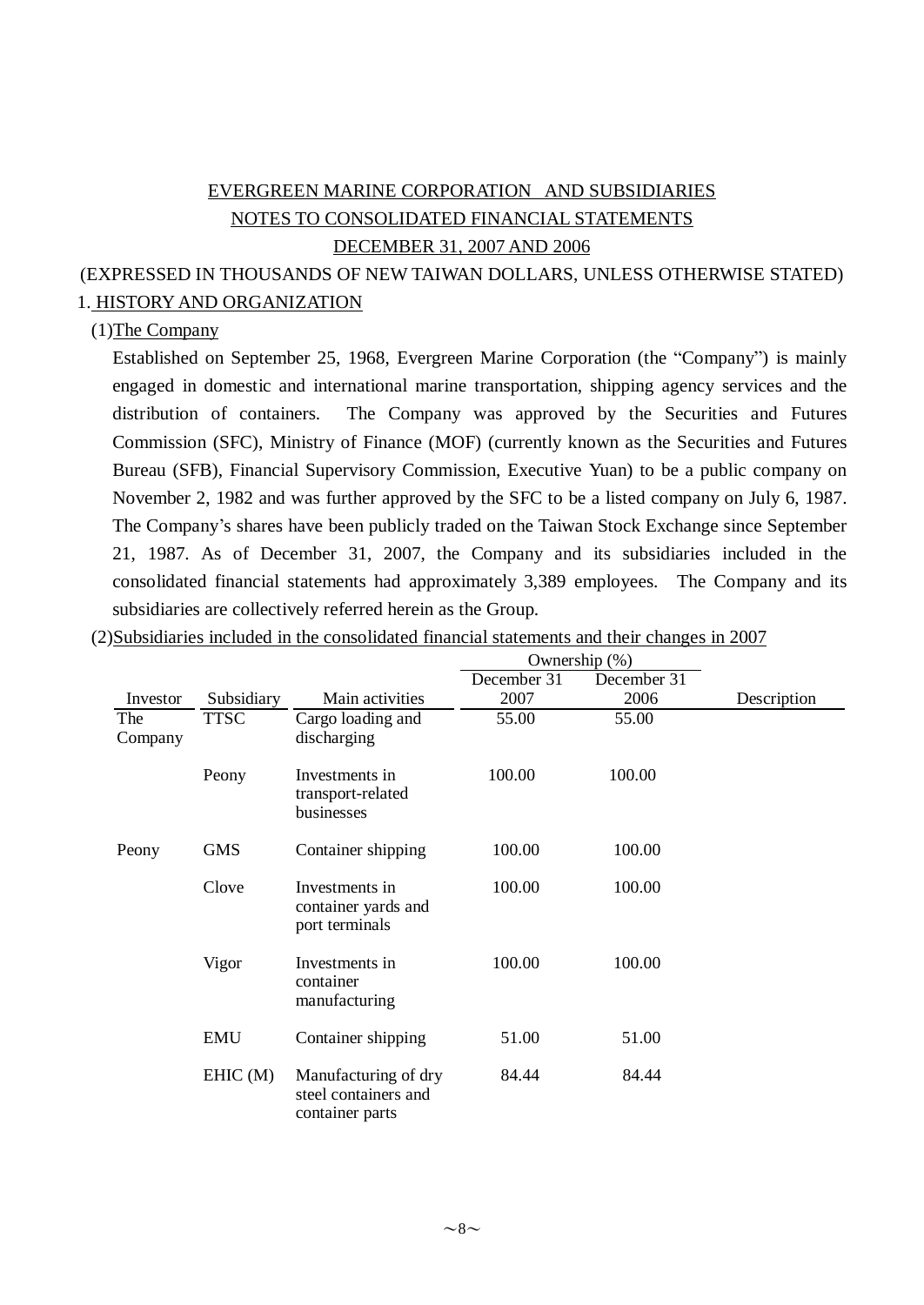|          |                |                                                                                                      | Ownership (%) |             |                                                                                                                                                                                            |  |  |
|----------|----------------|------------------------------------------------------------------------------------------------------|---------------|-------------|--------------------------------------------------------------------------------------------------------------------------------------------------------------------------------------------|--|--|
|          |                |                                                                                                      | December 31   | December 31 |                                                                                                                                                                                            |  |  |
| Investor | Subsidiary     | Main activities                                                                                      | 2007          | 2006        | Description                                                                                                                                                                                |  |  |
| Peony    | Armand<br>N.V. | Investments in<br>container yards and<br>port terminals                                              | 70.00         | 70.00       |                                                                                                                                                                                            |  |  |
|          | <b>SGTC</b>    | Loading, discharging,<br>storage, repairs,<br>cleaning and inland<br>transportation of<br>containers | 55.00         | 55.00       |                                                                                                                                                                                            |  |  |
|          | <b>MBPI</b>    | Container storage and<br>inspections of<br>containers at the<br>customs house                        | 95.30         | 95.30       |                                                                                                                                                                                            |  |  |
|          | <b>MBT</b>     | Inland transportation,<br>repairs and cleaning of<br>containers                                      | 86.91         | 86.91       | MBT is 17.39%<br>directly owned by<br>Peony and 72.95%<br>indirectly owned<br>by Peony through<br>MBPI. Therefore,<br>Peony's total<br>equity interest in<br>MBT is 86.91%.                |  |  |
|          | Island         | Investments in<br>operating machinery<br>and equipment of port<br>terminals                          | 43.65         | 43.65       | Peony indirectly<br>holds 15% and<br>36% equity interest<br>in Island through<br>EMU and Clove,<br>respectively.<br>Therefore, Peony's<br>total equity interest<br>in Island is<br>43.65%. |  |  |
|          | <b>EGS</b>     | Agency services<br>dealing with port<br>formalities                                                  | 51.00         | 25.50       |                                                                                                                                                                                            |  |  |
|          | EGK            | $\prime\prime$                                                                                       | 100.00        | 50.00       |                                                                                                                                                                                            |  |  |
|          | EMI            | $\pmb{\lambda}$<br>n                                                                                 | 51.00         | 25.44       |                                                                                                                                                                                            |  |  |
|          | <b>EGT</b>     | n                                                                                                    | 51.00         | 25.50       |                                                                                                                                                                                            |  |  |
|          | $_{\rm EGI}$   | $^{\prime\prime}$                                                                                    | 99.99         | 49.98       |                                                                                                                                                                                            |  |  |
|          | <b>EMA</b>     | n                                                                                                    | 51.00         | 25.50       |                                                                                                                                                                                            |  |  |
|          |                |                                                                                                      |               |             |                                                                                                                                                                                            |  |  |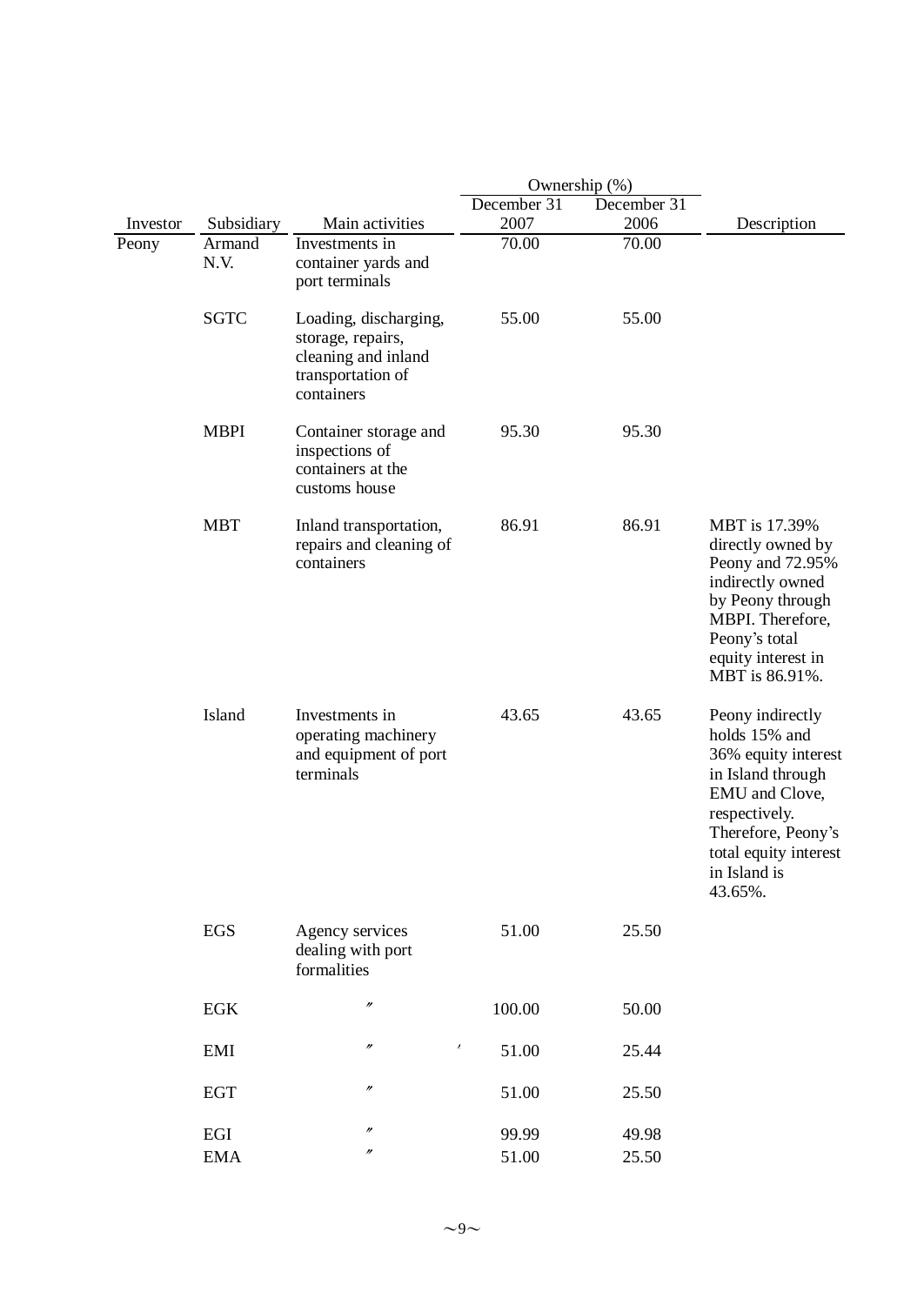|                |                |                                                                                           | Ownership (%) |             |             |
|----------------|----------------|-------------------------------------------------------------------------------------------|---------------|-------------|-------------|
|                |                |                                                                                           | December 31   | December 31 |             |
| Investor       | Subsidiary     | Main activities                                                                           | 2007          | 2006        | Description |
| Peony          | <b>EIT</b>     | Agency services<br>dealing with port<br>formalities                                       | 55.00         |             |             |
|                | <b>EES</b>     | $^{\prime\prime}$                                                                         | 55.00         |             |             |
|                | <b>ERU</b>     | $\prime\prime$                                                                            | 51.00         |             |             |
|                | <b>EGD</b>     | $\prime\prime$                                                                            | 100.00        |             |             |
|                | EGU(DBL)       | $\prime\prime$                                                                            | 100.00        |             |             |
|                | EGD(WW<br>X)   | $^{\prime\prime}$                                                                         | 100.00        |             |             |
|                | EGF            | $\prime\prime$                                                                            | 99.40         |             |             |
|                | <b>EGN</b>     | $^{\prime\prime}$                                                                         | 100.00        |             |             |
|                | <b>EGV</b>     | $\prime\prime$                                                                            | 51.00         |             |             |
|                | EGB            | n                                                                                         | 99.99         |             |             |
| Clove          | Ample          | Investments in<br>container yards and<br>port terminals                                   | 90.00         | 90.00       |             |
| Armand<br>N.V. | Armand<br>B.V. | Investments in<br>container yards and<br>port terminals                                   | 100.00        | 100.00      |             |
| Island         | Whitney        | Investments and<br>leases of operating<br>machinery and<br>equipment of port<br>terminals | 100.00        | 100.00      |             |
|                | Hemlock        | Investments and<br>leases of operating<br>machinery and<br>equipment of port<br>terminals | 100.00        | 100.00      |             |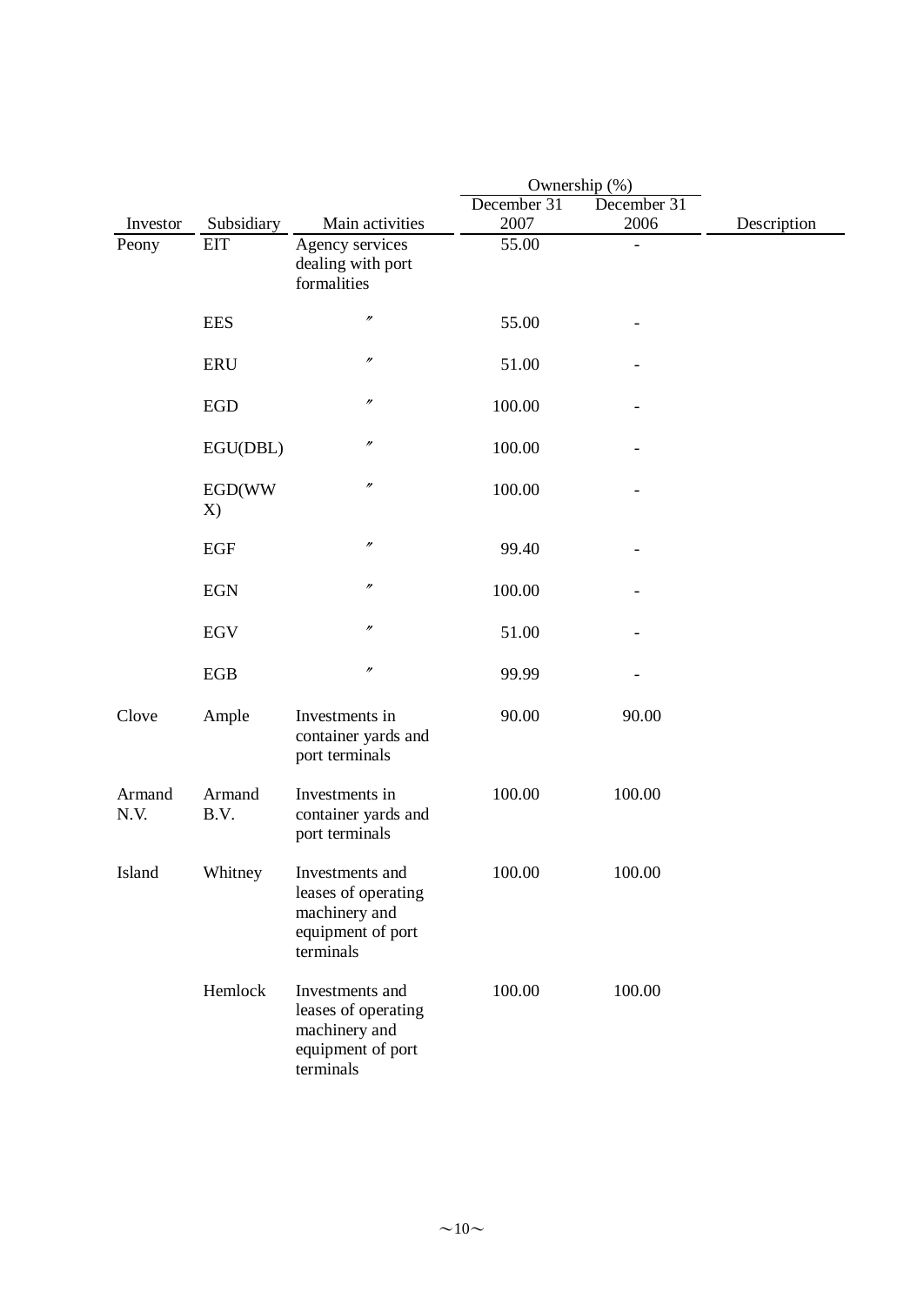#### (3)Subsidiaries that are included in the consolidated financial statements:

- A. EGS, EGK, EMI, EGT, EGI, and EMA were acquired by Peony in December 31, 2007. As of December 31, 2007, Peony's equity interest were 51%, 100%, 51%, 51%, 99.99% and 51%.
- B. EIT, EES, ERU, EGD, EGU (DBL), EGD (WWX), EGF, EGN, EGV and EGB were acquired by Peony in December 31, 2007. As of December 31, 2007, Peony's equity interest were 55%, 55%, 51%, 100%, 100%, 100%, 99.4%, 100%, 51% and 99.99%.

(4)Subsidiaries that is not included in the consolidated financial statements: None.

- (5)Adjustments for subsidiaries with different balance sheet dates: None.
- (6)Special operating risks in foreign subsidiaries: None.
- (7)Nature and extent of the restrictions on fund remittance from subsidiaries to the parent company: None.
- (8)Contents of subsidiaries'securities issued by the parent company: None.
- (9)Information on convertible bonds and common stock issued by subsidiaries: None.
- (10)The restricted situation that the distribution of the related party's earnings: None.
- (11)The method and term of consolidated term amortized: None.
- (12)Other important information for proper expressed for proper expressed for consolidated financial statements: None.

### 2.SUMMARY OF SIGNIFICANT ACCOUNTING POLICIES

The accompanying consolidated financial statements of the Group are prepared in accordance with "Rules Governing the Preparation of Financial Statements by Securities Issuers", "Business Entity Accounting Law", "Regulations on Business Entity Accounting Handling" and accounting principles generally accepted in the Republic of China. The Group's significant accounting policies are as follows:

- (1)Classification of current and non-current assets and liabilities
	- A. Assets that meet one of the following criteria are classified as current assets; otherwise they are classified as non-current assets:
		- a) Assets arising from operating activities that are expected to be realized or consumed, or are intended to be sold within the normal operating cycle;
		- b) Assets held mainly for trading purposes;
		- c) Assets that are expected to be realized within twelve months from the balance sheet date;
		- d) Cash and cash equivalents, excluding restricted cash and cash equivalents and those that are to be exchanged or used to pay off liabilities more than twelve months after the balance sheet date.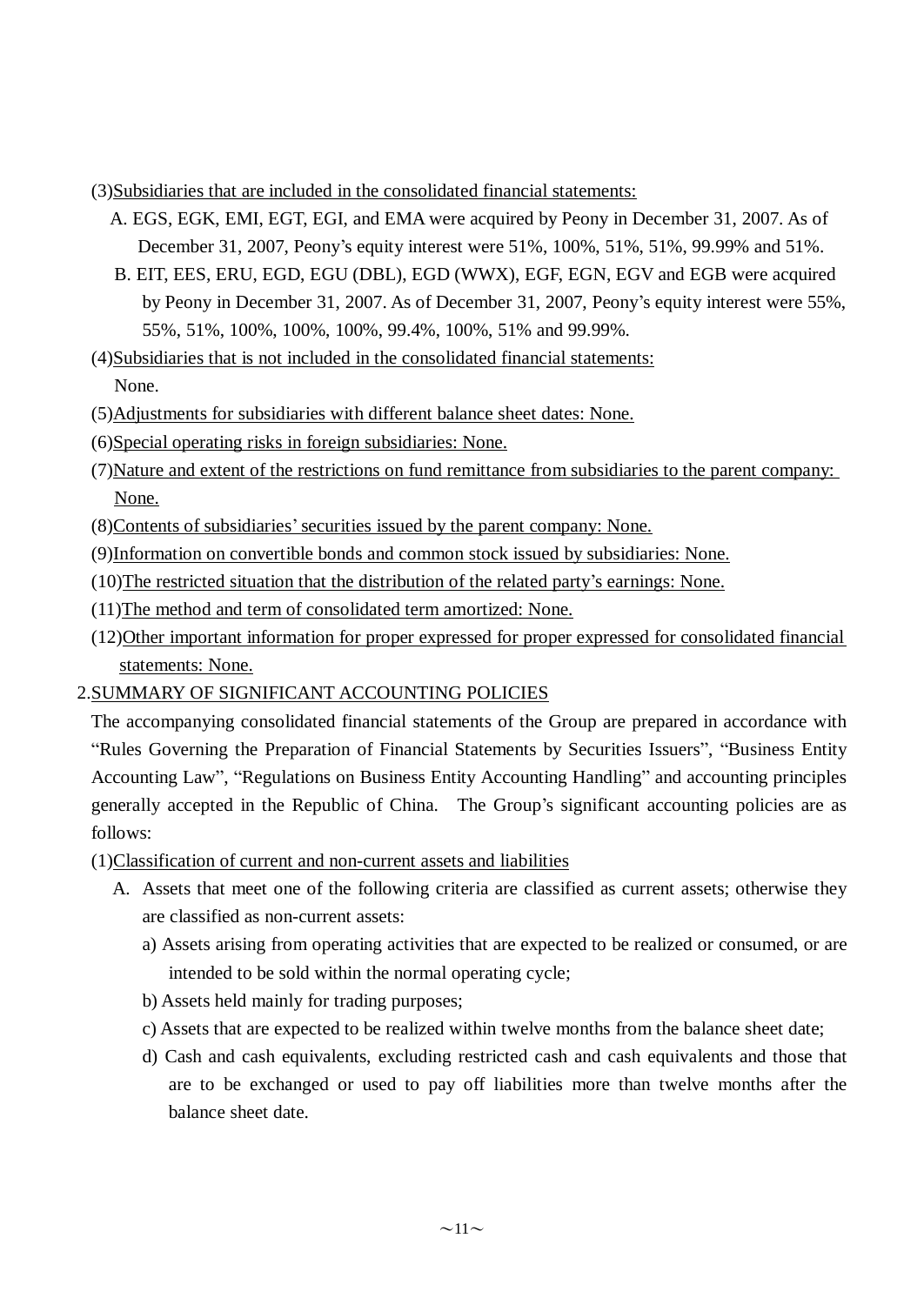- B. Liabilities that meet one of the following criteria are classified as current liabilities; otherwise they are classified as non-current liabilities:
	- a) Liabilities arising from operating activities that are expected to be paid off within the normal operating cycle;
	- b) Liabilities arising mainly from trading activities;
	- c) Liabilities that are to be paid off within twelve months from the balance sheet date;
	- d) Liabilities for which the repayment date cannot be extended unconditionally to more than twelve months after the balance sheet date.
- C. Financial liabilities that expire within 12 months from the balance sheet date which meet the following conditions are classified as non-current liabilities:
	- a) The original contract term exceeds one year.
	- b) Intended for long-term refinancing.
	- c) Have completed long-term refinancing and extended the period of liabilities before the balance sheet date, or have the intention to refinance or extend the period of liabilities by one year after balance sheet date.

#### (2)Foreign currency transactions

- A. The Group maintains its accounts in New Taiwan dollars. Transactions denominated in foreign currencies are translated into New Taiwan dollars and functional currencies at the spot exchange rates prevailing at the transaction dates. Exchange gains or losses due to the difference between the exchange rate on the transaction date and the exchange rate on the date of actual receipt and payment are recognized in current year's profit or loss.
- B. Receivables, other monetary assets and liabilities denominated in foreign currencies are translated at the spot exchange rates prevailing at the balance sheet date. Exchange gains or losses are recognized in profit or loss.
- C. When a gain or loss on a non-monetary item is recognized directly in equity, any exchange component of that gain or loss shall be recognized directly in equity. Conversely, when a gain or loss on a non-monetary item is recognized in profit or loss, any exchange component of that gain or loss shall be recognized in profit or loss. However, non-monetary items that are measured on a historical cost basis are translated using the exchange rate at the date of the transaction.
- (3)Translation of financial statements of foreign subsidiaries

Assets and liabilities of foreign subsidiaries are translated into New Taiwan dollars using the exchange rates at the balance sheet date. Equity accounts are translated at historical rates except for beginning retained earnings, which is carried forward from prior year's balance. Dividends are translated at the rates prevailing at the date of declaration. Profit and loss accounts are translated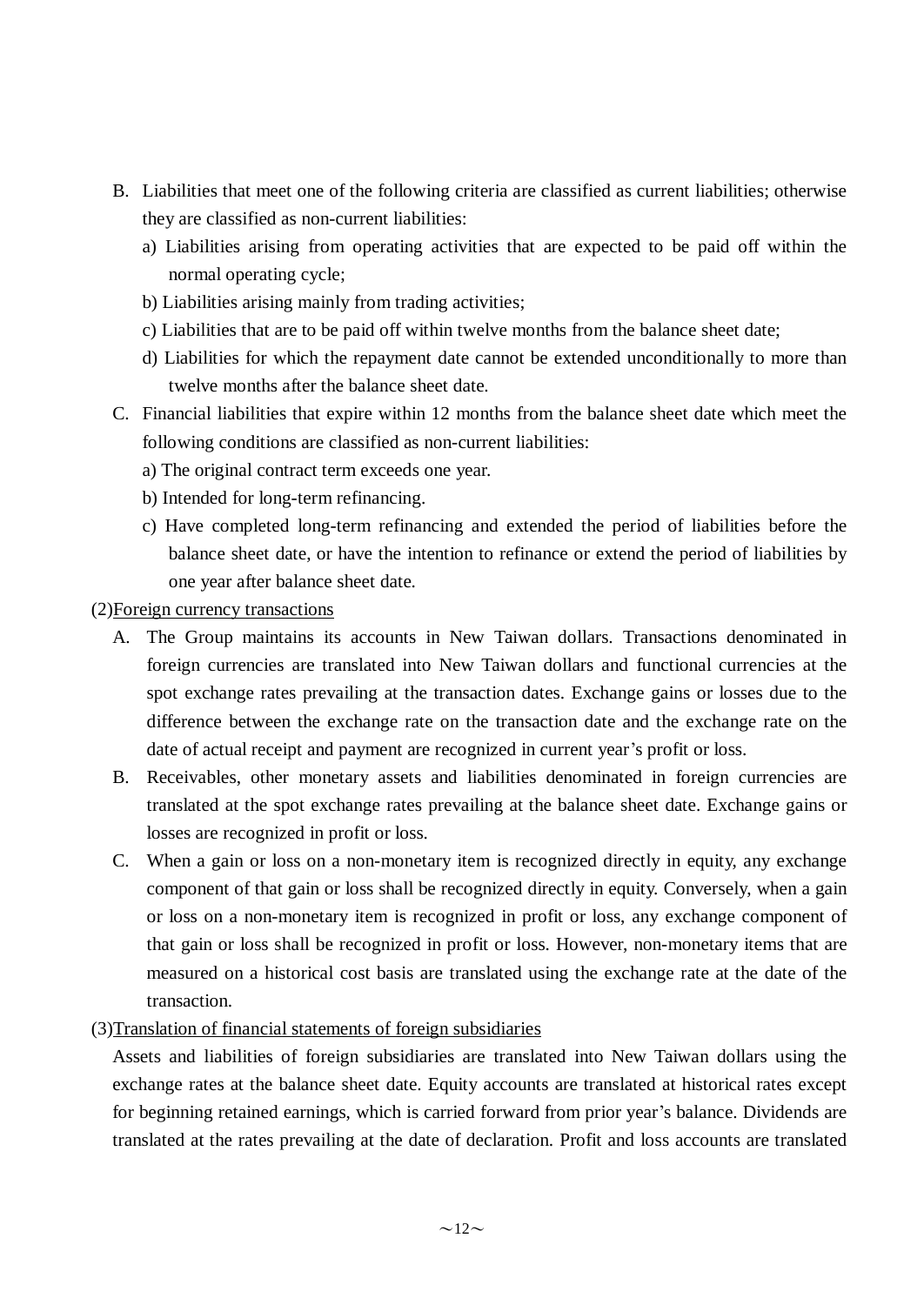at weighted-average rates of the year. The resulting translation differences are included in "cumulative translation adjustments" under stockholders' equity.

### (4)Cash and cash equivalents

Cash and cash equivalents include cash on hand and in banks and other short-term highly liquid investments which are readily convertible to known amount of cash and which are subject to insignificant risk of changes in value resulting from fluctuations in interest rates.

The consolidated statements of cash flows were edited based on the basis of cash and cash equivalents.

### (5)Financial assets and financial liabilities at fair value through profit or loss - current

- A. Financial assets and financial liabilities at fair value through profit or loss are recognized and derecognized using trade date accounting and are recognized initially at fair value.
- B. These financial instruments are subsequently remeasured and stated at fair value, and the gain or loss is recognized in profit or loss. The fair value of listed stocks, OTC stocks and closed-end mutual funds and GDR is based on latest quoted fair prices of the accounting period. The fair value of open-end and balanced mutual funds is based on the net asset value at the balance sheet date.

(6)Held-to-maturity financial assets - current

- A. Held-to-maturity financial assets are recognized or derecognized using trade date accounting and are stated initially, at its fair value plus transaction costs that are directly attributable to the acquisition of the financial asset.
- B. The financial assets are carried at amortized cost.
- C. If there is any objective evidence that the financial asset is impaired, the impairment loss is recognized in profit or loss. If the fair value of the financial asset subsequently increases and the increase can be objectively related to an event occurring after the impairment loss was recognized in profit or loss, the impairment loss shall be reversed to the extent of the loss previously recognized in profit or loss.

### (7)Investments in bonds without active markets - current

- A. Investments in bonds without active markets are recognized and derecognized using trade date accounting and are stated initially at its fair value plus transaction costs that are directly attributable to the acquisition of the financial asset.
- B. This financial asset is carried at amortized cost. Any change in the fair value of the assets to be received during the period between the trade date and settlement date is not recognized.
- C. If there is any objective evidence that the financial asset is impaired, the impairment loss is recognized in profit or loss. If, subsequently, the fair value of the asset increases and the increase can be objectively related to an event occurring after the impairment loss was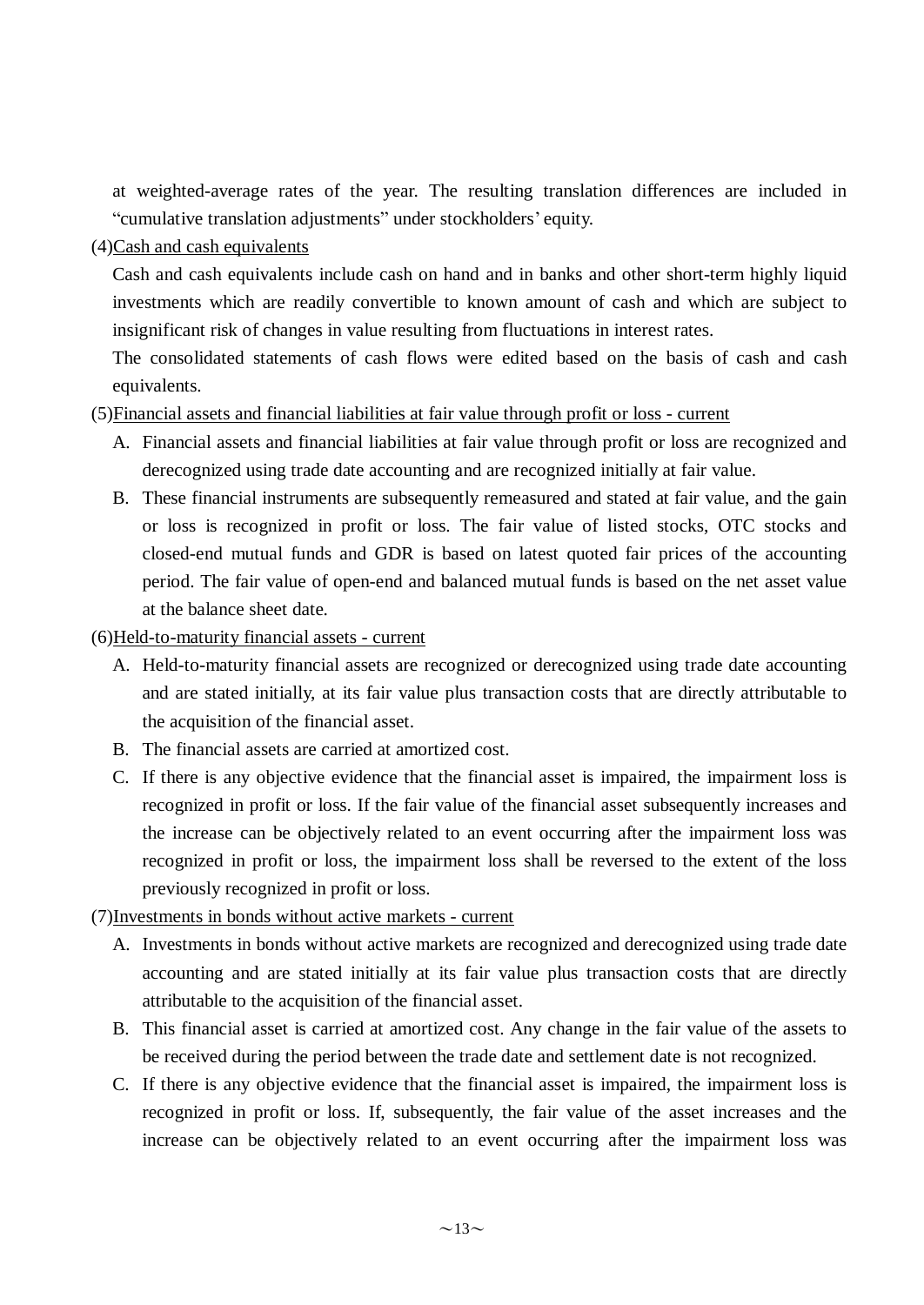recognized in profit or loss, the impairment loss shall be reversed to the extent of the loss previously recognized in profit or loss.

#### (8)Available-for-sale financial assets

- A. Available-for-sale financial assets are recognized and derecognized using trade date accounting and are initially stated at fair value plus transaction costs that are directly attributable to the acquisition of the financial asset.
- B. The financial assets are remeasured and stated at fair value, and the gain or loss is recognized in equity, until the financial asset is derecognized, at which time the cumulative gain or loss previously recognized in equity shall be recognized in profit or loss. The fair values of listed stocks, OTC stocks and closed-end mutual funds and GDR are based on latest quoted fair prices of the accounting period. The fair values of open-end and balanced mutual funds are based on the net asset value at the balance sheet date.
- C. If there is any objective evidence that the financial asset is impaired, the cumulative loss that had been recognized directly in equity shall be transferred from equity to profit or loss. When the fair value of an equity instrument subsequently increases, impairment losses recognized previously in profit or loss shall not be reversed. When the fair value of a debt instrument subsequently increases and the increase can be objectively related to an event occurring after the impairment loss was recognized in profit or loss, the impairment loss shall be reversed to the extent of the loss recognized in profit or loss.

### (9)Financial assets carried at cost

- A. Investments in unquoted equity instruments are recognized or derecognized using trade date accounting and are stated initially at its fair value plus transaction costs that are directly attributable to the acquisition of the financial asset.
- B. If there is any objective evidence that the financial asset is impaired, the impairment loss is recognized in profit or loss. Such impairment loss shall not be reversed when the fair value of the asset subsequently increases.

### (10)Derivative financial assets for hedging

Derivatives are initially recognized at fair value on the date a contract is entered into and are subsequently remeasured at their fair value. The method of recognizing the resulting gain or loss depends on whether the derivative is designated as a hedging instrument and the nature of the hedged item.

### (A)Fair value hedges

Changes in the fair value of derivatives that are designated and qualify as fair value hedges are recognized in profit or loss. Changes in the fair value of the hedged asset or liability that are attributable to the hedged item are recognized in profit or loss as an adjustment to the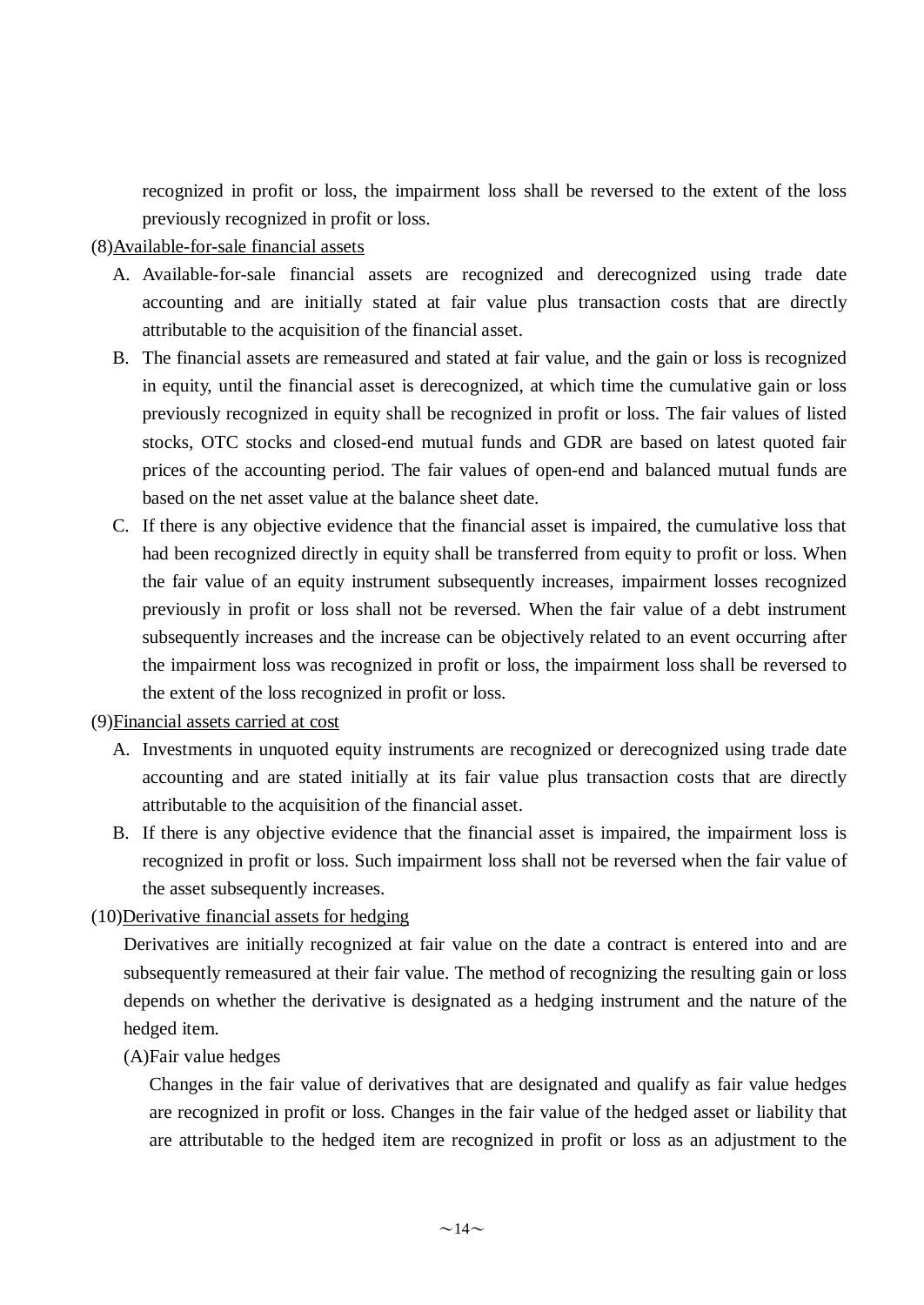carrying amount of the hedged item.

If the hedge no longer meets the criteria for hedge accounting, the adjustment to the carrying amount of a hedged item for which the effective interest method was used is amortized to profit or loss over the period of maturity.

(B)Cash flow hedges:

The effective portion of changes in the fair value of derivatives that are designated and qualify as cash flow hedges is recognized in equity. The gain or loss relating to the ineffective portion is recognized immediately in profit or loss.

- a) If a hedge of a forecast transaction subsequently results in the recognition of a financial asset or a financial liability, the associated gains or losses that were recognized directly in equity are transferred to profit or loss in the same period or periods when the hedged item affects profit or loss.
- b) If a hedge of a forecast transaction subsequently results in the recognition of a non-financial asset or a non-financial liability, or a forecast transaction for a non-financial asset or non-financial liability becomes a firm commitment for which fair value hedge accounting is applied, the associated gains and losses that were recognized directly in equity are transferred into profit or loss in the same period or periods during which the asset acquired or liability assumed affects profit or loss. However, any loss or portion of a loss recognized directly in equity expected not to be recovered in the future is reclassified to profit or loss.
- (11)Derecognition of financial assets and liabilities
	- A. All or part of a financial asset is derecognized when the contractual rights that compose the asset has expired. When all or part of a financial asset is transferred and contractual rights that composes the asset is given up, the cash flow received from the clearing house within a certain limit is treated as sale. When the transfer of financial asset does not qualify as lost of contractual rights, then such transfer of asset is recognized as guaranteed loan. Reacquiring rights of such assets will no longer be accounted as derivative financial assets.
	- B. All or part of a financial liability is derecognized when the obligation specified in the contract binding the financial liability is either discharged, cancelled or expired. Where there has been an exchange between an existing borrower of debt instruments and the Company with substantially different terms, or there has been a substantial modification of the terms of an existing financial liability, then the transaction is accounted for as an extinguishment of the original financial liability and the recognition of a new financial liability. Any gain or loss from extinguishment of the original financial liability is recognized in the income statement.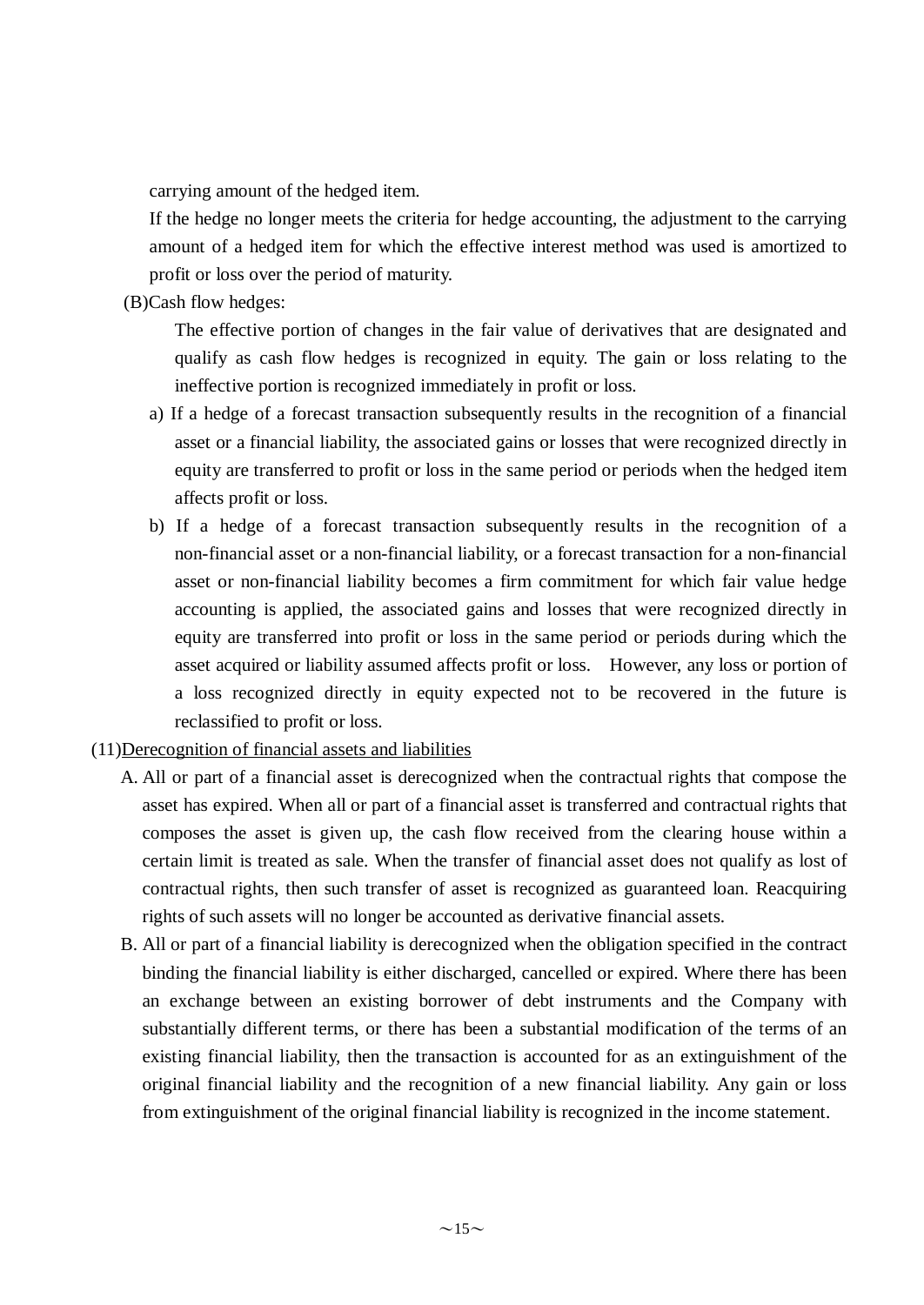#### (12)Allowance for doubtful accounts

Allowance for doubtful accounts is provided according to the evaluation of the collectibles of notes and accounts receivable and other receivables, taking into account the bad debts incurred in prior years and the aging analysis of the receivables.

### (13)Inventories

Fuel inventories are physically measured by the crew of each ship and reported back to the Head Office through telegraph for recording purposes at year-end. Valuation of inventories is based on the exchange rate prevailing at the end of the fiscal year.

## (14)Long-term equity investments accounted for under the equity method

- A.Long-term equity investments in which the Company holds more than 20% of the investee company's voting shares or has the ability to exercise significant influence on the investee's operational decisions are accounted for under the equity method. The excess of the initial investment cost over the acquired net asset value of the investee attributable to goodwill is no longer amortized, effective January 1, 2006. Retrospective adjustment of the amount of goodwill amortized in previous year is not required. The excess of acquired net asset value of investee over the initial investment cost is allocated proportionately and applied as a reduction to the book values of identifiable non-current assets, and any remaining amount of such excess after this allocation is credited to extraordinary gains.
- B.Foreign currency denominated financial statements of overseas subsidiaries and investees are translated into New Taiwan dollars in accordance with ROC Statement of Financial Accounting Standards (SFAS) No. 14, "Accounting for Foreign Currency Transactions and Translation of Foreign Financial Statements". The translation differences are recorded as "cumulative translation adjustments" under stockholders' equity.
- (15)Property, plant and equipment
	- A.Property, plant and equipment are stated at cost. Interests incurred on the loans used to bring the assets to the condition and location necessary for their intended uses are capitalized.
	- B.Major improvements and renewals are capitalized and depreciated accordingly. Maintenance and repairs are expensed as incurred.
	- C.Depreciation is calculated on a straight-line basis according to the respective assets' useful lives regulated by the Ministry of Finance plus one year for salvage value.
	- D.For ships and equipment that are still in use after expiration of their useful life, depreciation is provided based on the original method and the reassessed useful life and salvage value. For other assets that are still in use after expiration of their useful life, depreciation is provided based on the original method to the extent that the salvage value falls below \$3,000. Where impairment loss is recognized, property, plant and equipment shall be depreciated over their remaining useful life based on their carrying value adjusted after the impairment loss.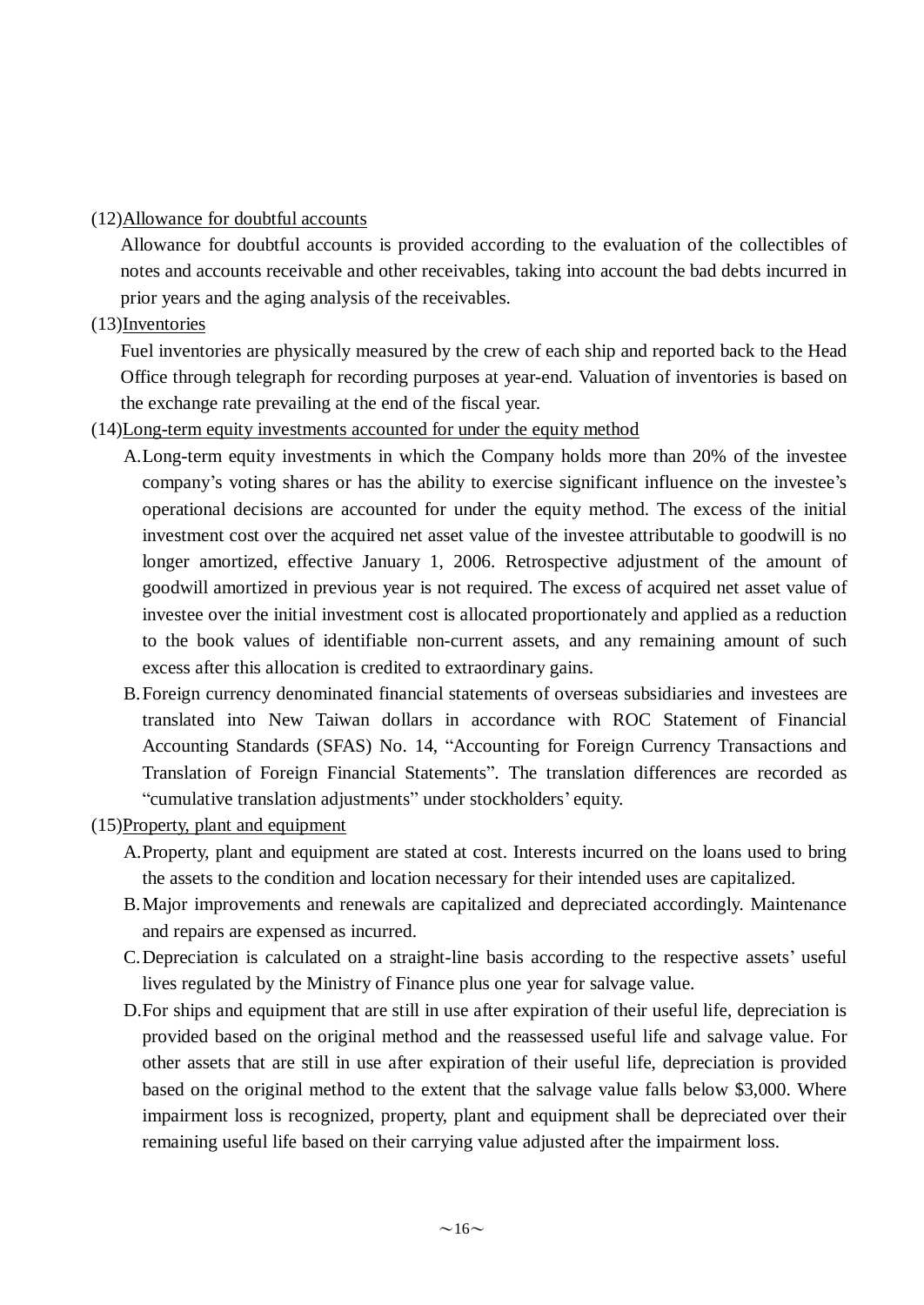#### (16)Deferred charges

Deferred charges refer to the expenses incurred for decoration, issuance of corporate bonds, computer software and cable installation. The expenses incurred for decoration are amortized on a straight-line basis over five years, expenses incurred for issuance of corporate bonds are amortized over the issuance period, expenses incurred for issuance of convertible bonds are amortized over the period from the issuance date to the expiry date of the redemption rights and the remaining deferred charges are amortized over 2-3 years.

#### (17)Impairment of non-financial assets

The Group recognizes impairment loss when there is indication that the recoverable amount of an asset is less than its carrying amount. The recoverable amount is the higher of the fair value less costs to sell and value in use. The fair value less costs to sell is the amount obtainable from the sale of the asset in an arm's length transaction after deducting any direct incremental disposal costs. The value in use is the present value of estimated future cash flows to be derived from continuing use of the asset and from its disposal at the end of its useful life. When the impairment no longer exists, the impairment loss recognized in prior years shall be recovered. However, impairment loss of goodwill is not recoverable.

#### (18)Convertible bonds

Bonds payable issued before December 31, 2005 are accounted for as follows:

- A.Convertible bonds are stated at their issuance price. The excess of the redemption price over the face value of the convertible bonds is amortized using the interest method over the redemption period.
- B. When bonds are converted, the par value of the bonds is credited to common stock and any excess is credited to capital reserve. No gain or loss is recognized on bond conversion.
- C. Expenditures incurred on issuance of convertible bonds are classified as deferred assets and amortized over the life of the bonds. In cases where the bonds are converted or redeemed before the maturity date, the issuance expenditures are expensed in proportion to the amount of bonds converted or redeemed.
- D.Where bonds are not redeemed during the redemption period, the interest on redemption is amortized under the interest method over the remaining life of the bonds. If the fair value of the underlying shares at the expiry date of the redemption option exceeds the redemption price, the interest on redemption is reclassified to capital reserve.

#### (19)Pensions

A. The Company and its subsidiary-TTSC's pension plan applies to all permanent employees. Under the defined benefit pension plan, net periodic pension costs are recognized in accordance with the actuarial calculations. Net periodic pension costs include service cost, interest cost, expected return on plan assets, and amortization of unrecognized net transition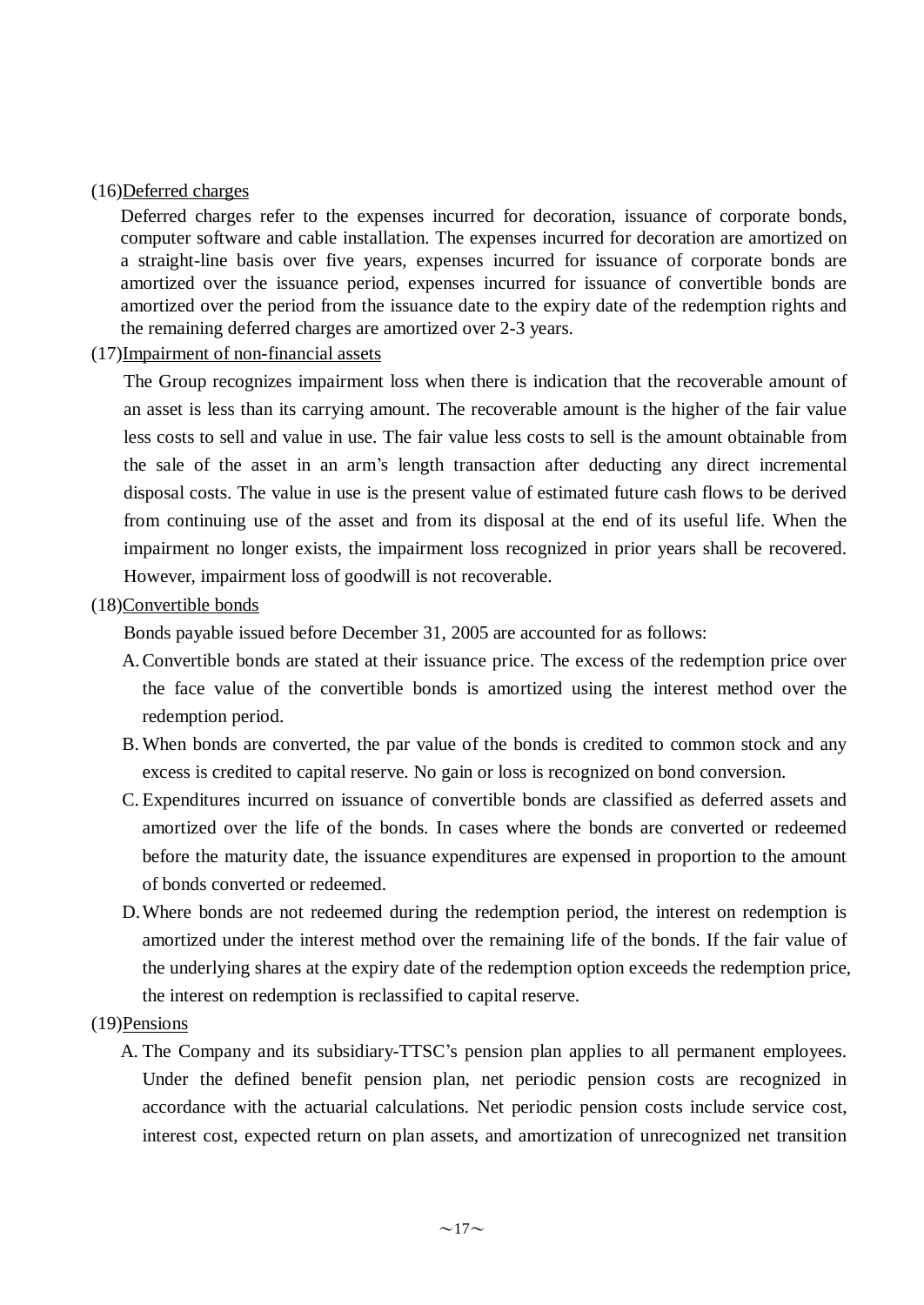obligation and gains or losses on plan assets. Unrecognized net transition obligation is amortized on a straight-line basis over 15 years.

- B. The Labor Pension Act ("the Act"), which adopts a defined contribution scheme, took effect from July 1, 2005. In accordance with the Act, employees of the Company and its subsidiary-TTSC's may elect to be subject to either the Act, and maintain their seniority before the enforcement of the Act, or the pension mechanism of the Labor Standards Law. For employees subject to the Act, the Company and TTSC shall make monthly contributions to the employees' individual pension accounts on a basis no less than 6% of the employees' monthly wages.
- C. In accordance with the ROC SFAS No. 18, "Accounting for Pension", the Company and its subsidiary-TTSC recognize pension costs based on the actuarial report. Under the defined benefit pension scheme, net periodic pension cost is contributed based on the actuarial report, which includes current service cost, interest cost, expected rate of return on plan assets, and amortization of unrecognized net transition assets. The part of accumulated benefit obligation which exceeds fair value of pension fund is recorded as minimum pension liability on the balance sheet. Unrecognized net transition assets and net benefit obligation are amortized on a straight-line basis over 15 years. Prior service cost and gain or loss is amortized over the average remaining service period on a straight-line basis.
- D. The oversea subsidiaries were not obligated to contribute to pension accounts and to establish contribution plans by the local laws.
- (20)Revenue, cost and expense recognition

Revenues are recognized when the earning process is substantially completed and are realized or realizable. Costs and expenses are recognized as incurred.

- (21)Income taxes
	- A. Inter-period and intra-period income taxes are allocated in accordance with the ROC SFAS No. 22, "Accounting for Income Taxes". Income tax effects arising from taxable temporary differences are recognized as deferred income tax liabilities. Income tax effects arising from deductible temporary differences, loss carry forwards and income tax credits are recognized as deferred income tax assets and a valuation allowance is provided based on the expected reliability of the deferred income tax assets. Over or under provision of prior years' income tax liabilities is included in current year's income tax.
	- B. In accordance with the "Statute of Income Basic Tax Amount", effective January 1, 2006, the estimated basic tax amount payable in the future is considered by the Company in evaluating the reliability of deferred income tax assets.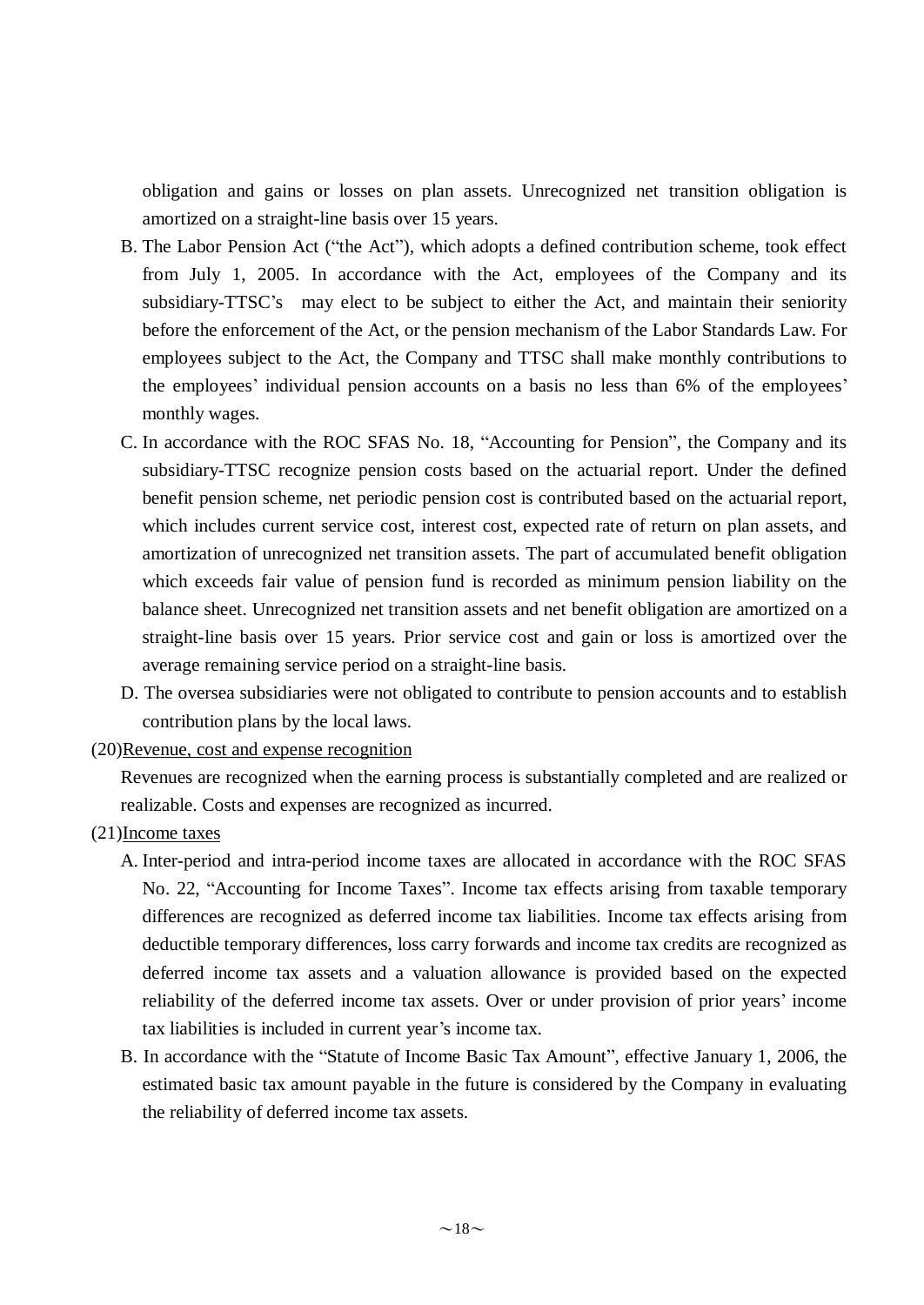- C. Investment tax credits arising from expenditures incurred on acquisitions of equipment or technology, research and development, employees' training, and equity investments are recognized in the year the related expenditures are incurred.
- D. An additional 10% tax is levied on the unappropriated retained earnings and is recorded as income tax expense in the year the stockholders resolve to retain the earnings.

#### $(22)$ Basic (diluted) earnings per share

Basic earnings per share is calculated based on the net income (loss) attributed to common stockholders and the weighted-average number of common shares outstanding during the period. Any capital increase (reduction) through cash infusion (withdrawal), treasury stock transactions or other factors that would cause a change in the number of outstanding shares are incorporated in the calculation on a weighted-average basis according to the circulation period. Adjustments are made retroactively to the weighted-average number of outstanding shares if there is any increase (decrease) in the number of outstanding shares which does not result in changes in the stockholders' percentage of equity interest. Where the effective dates of the above mentioned events fall between the balance sheet date and the issue date of the financial statements, retroactive adjustments are also required. For the purpose of calculating diluted earnings per share, it is assumed that the convertible bonds are converted into the common stock on the date of issuance of the bonds, and the weighted-average number of outstanding shares is adjusted for the dilutive effect of the convertible bonds.

### (23)Derivative financial instruments and hedge trading

- A. Oil swaps and interest rate swaps are utilized to hedge against fluctuations in interest rates and oil prices. The initial recognization and subsequent valuation of derivative financial instruments are carried at fair value. The assets are recognized for positive fair values, the liabilities are recognized for negative fair value.
- B. The changes in fair value of derivatives are recognized in the income statement when such instrument does not qualify for hedge accounting.

Hedge relationship is classified into the following three categories:

- a) Fair value hedges: to mitigate the risk of changes in the fair value of a recognized asset or liability or unrecognized commitment.
- b) Cash flow hedges: to mitigate the risk of volatility in cash flow. The volatility is attributable to a recognized asset or liability (such as all or some future interest payments on variable rate debt) or a highly probable forecast transaction that might affect profit or loss.
- c) Hedge of net investment in a foreign operation: to mitigate the risk of the exchange rate fluctuations associated with net investment in a foreign operation.

The Group used cash flow hedge to avoid the exchange risk arising from existing commitments.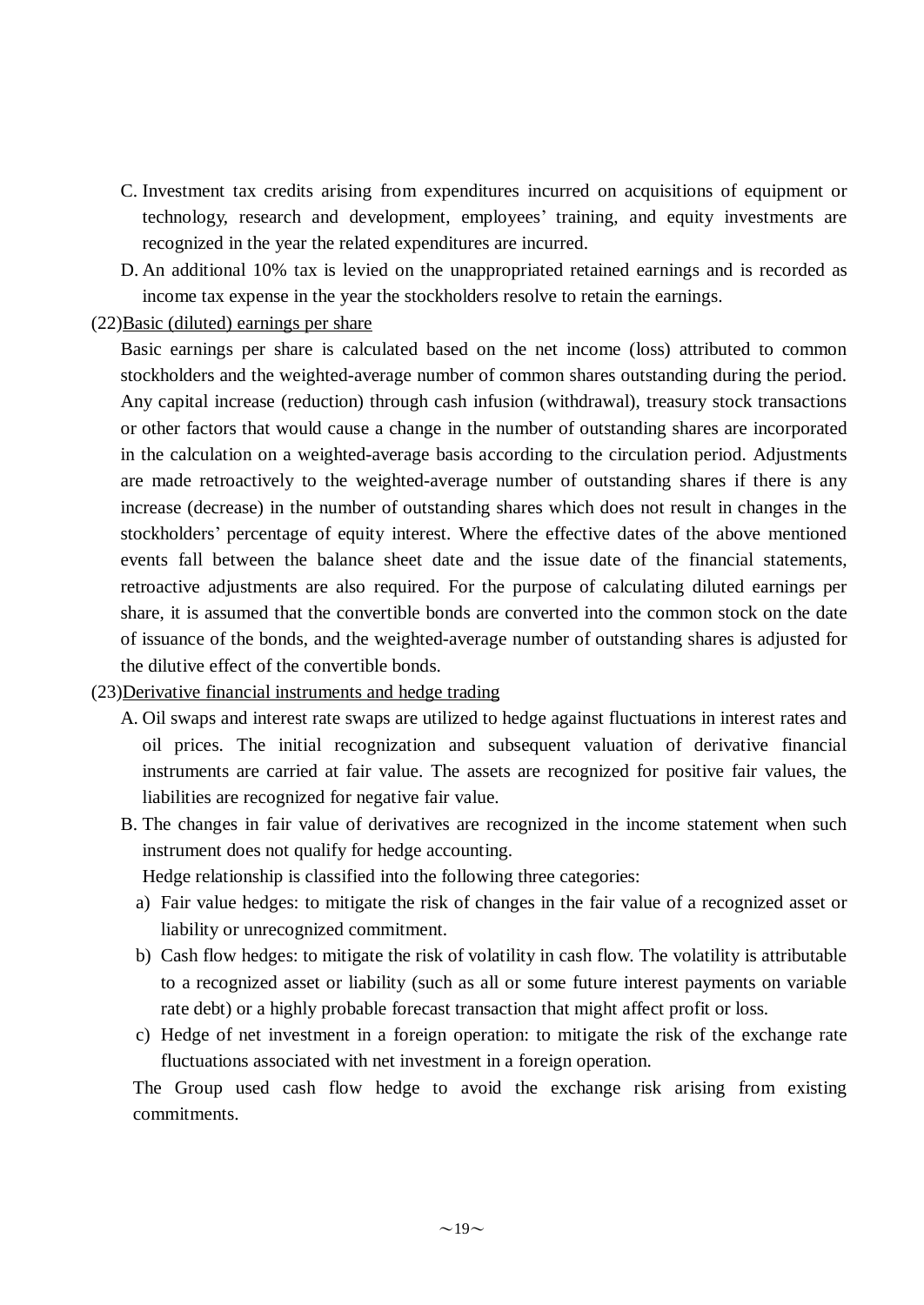- C. The hedging relationship, management and strategy are documented at the beginning of a designated hedge. The hedge instruments, related hedge items or transactions and identification of hedged risk, and the method for measuring the hedge effectiveness, are also documented. The Group expects that the hedge could offset the volatility of fair value and cash flow during the period under hedge. The Group also assesses the effectiveness of hedge, and makes sure the hedge is highly effective during the period.
- D. In the case where the hedge trading meets the criteria of hedge accounting, the accounting for hedging is set forth below:
	- a) Fair value hedge

The fair value hedge is used to mitigate the risk of a fair value change of the recognized assets or liabilities, unrecognized commitment, or designated part of such items, which could arise from certain specific risk and affect income. In a fair value hedge, the gain or loss on the hedged items arising from hedged risks are recognized in the income statement. The gain or loss on derivative financial instruments measured at fair value on the subsequent measurement is also recognized in the income statement.

For the fair value hedge associated with hedged items that are initially measured at amortized cost, the adjustment is amortized under effective interest method by the budging period and recognized in the income statement. The amortization begins either when the adjustment is recognized or when hedge accounting ceases to apply.

For the unrecognized commitment that is designated as a hedge item, the cumulative fair value changes due to hedged risk are classified as assets or liabilities and recognized in the income statement.

The Group discontinues hedge accounting when the hedging instrument is settled, sold, terminated or exercised, no longer qualifies for hedge since it does not meet the criteria of hedge relationship, or when the Group decides to revoke the designation.

b) Cash flow hedge

Cash flow hedge avoids risk of volatility in cash flow arising from specific risks associated with recognized assets or liabilities, or highly expected transaction which will affect income statement. The gain or loss that is attributable to effective hedge is recognized in equity directly and that is attributable to ineffective hedge is recognized in income statement.

In the case where the expected transaction being hedged is likely to result in the recognition of financial assets or financial liabilities, the gain or loss previously recognized directly as adjustments in equity is to be transferred to income statement as profit or loss in the period when such assets or liabilities affect net income. In other cases where the expected transaction under hedge is likely to result in the recognition of non-financial assets or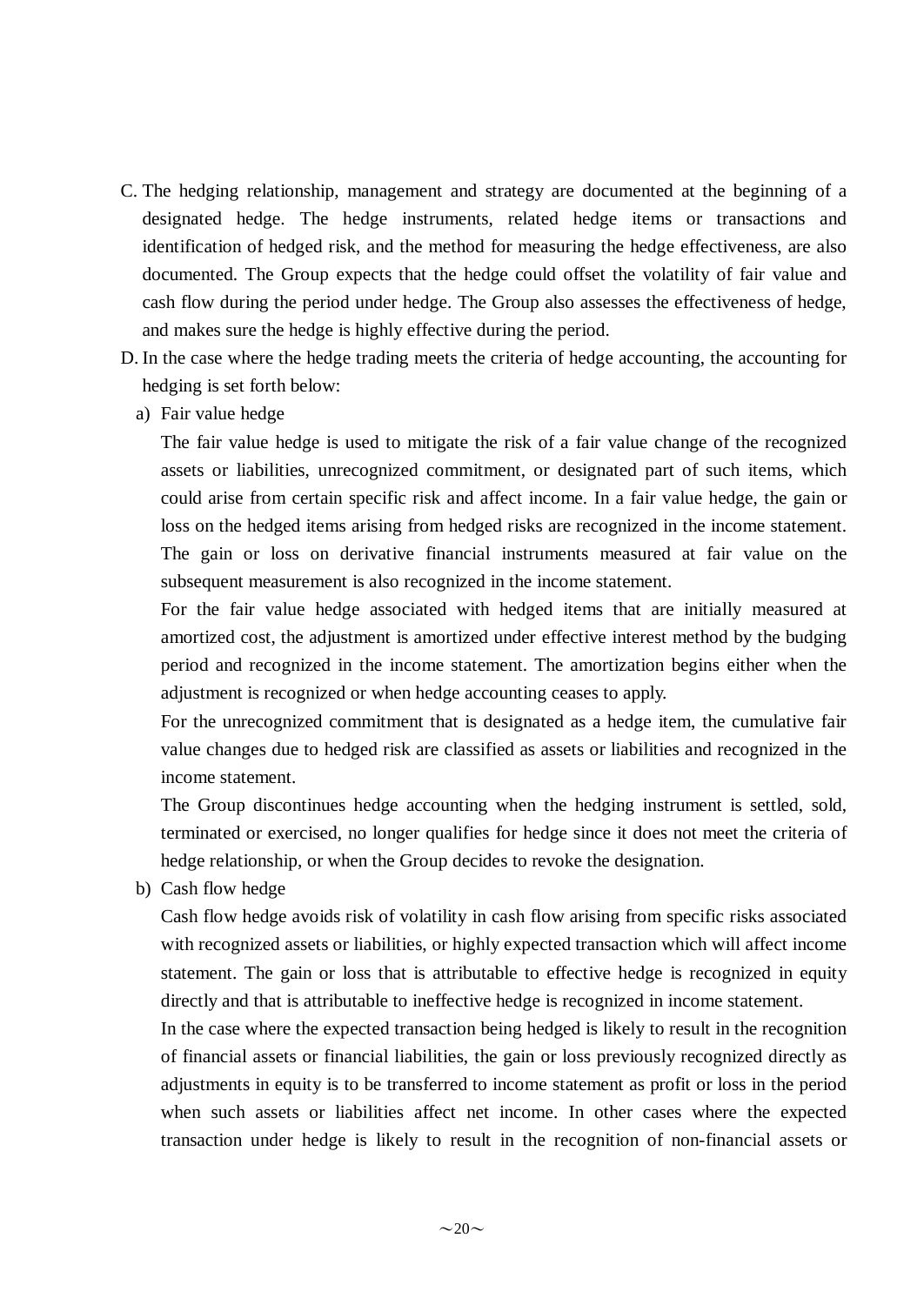non-financial liabilities, the gain or loss previously recognized directly as adjustments in equity for such hedging instrument is treated as valuation adjustments to the book value of such assets or liabilities.

When the occurrence of the expected transaction is deemed unlikely, the accumulated profit or loss previously recognized as adjustments in equity is recognized as profit or loss for the period. When hedging instruments are matured, sold, terminated or executed, or when the Group cancelled designated hedging instruments under initial recognition, the accumulated amount previously recognized directly as adjustments in equity remains in equity as an adjustment item when such expected transaction does occur. However, when such expected transaction is not likely to occur, the accumulated amount is recognized in current income.

c) Hedge of net investment in a foreign operation

Accounting for hedge of net investment in a foreign operation is similar to accounting for cash flow hedge. The hedge instruments are recognized directly in equity when deemed effective and recognized in the income statement when deemed ineffective. Cumulative gains or losses recognized as adjustments in equity are transferred to income statement upon disposal of foreign operation.

### (24)Use of estimates

- A. The preparation of financial statements in conformity with generally accepted accounting principles requires management to make estimates and assumptions that affect the amounts of assets and liabilities and the disclosures of contingent assets and liabilities at the date of the financial statements and the amounts of revenues and expenses during the reporting period. Actual results could differ from those assumptions and estimates.
- B.Accrued expenses are recorded at the amounts stated in the original supporting documents. Foreign port charges without supporting documents are estimated based on past records and period-end sailing schedules. Differences between the expenses actually incurred in the following year and the estimated accrued expenses are credited or charged to operating costs or expenses in the following year.

## 3.CHANGES IN ACCOUNTING PRINCIPLES

(1)Effective January 1, 2006, the Group adopted the Statement of Financial Accounting Standards (SFAS) No. 34, "Accounting for Financial Instruments" and SFAS No. 36, "Presentation and Disclosure of Financial Instruments". All financial instruments on hand as of the effective date are recognized according to the following: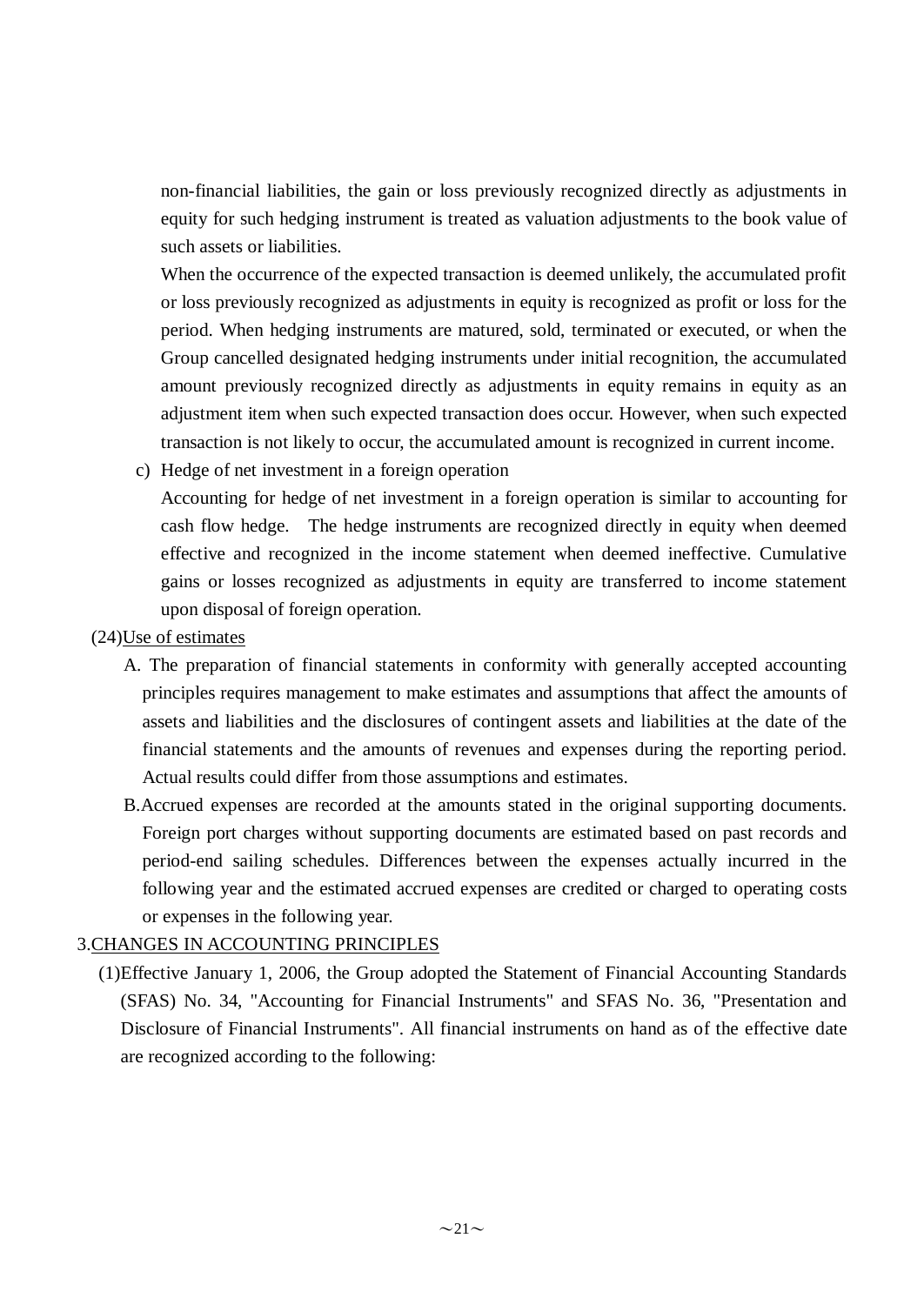A. Transactions which were designated as a hedge prior to the effective date

For designated hedge transaction prior to the effective date which does not qualify for conditions of an effective hedge accounting is no longer applicable since the effective date. No retroactive adjustment is required for prior year accounting and relevant SFAS is to be complied with.

B. Accounting for derivative instruments

The Group recognizes all derivative financial instruments either as assets or liabilities at fair value. With the exception of those designated as hedging instruments, the difference between the carrying value and the fair value of all derivative financial instruments is recognized as cumulative effect of changes in accounting principles.

- C. Accounting for financial instruments at fair value through profit or loss and amortized cost The Group reclassified its financial assets and financial liabilities at fair value and amortized cost according to appropriated categories as of the effective date and measured each at fair value and amortized cost, respectively. Difference between the carrying value and the fair value of the financial instruments at fair value through profit or loss is recognized as cumulative effect of changes in accounting principles. Difference between the carrying value and the fair value of the financial instruments either measured at amortized cost or classified under the available-for-sale financial instruments, and the derivatives which are associated with cash flow hedge or net investment hedge for foreign operation are recognized directly in equity.
- D. Accounting for cash flow hedge

The Group reclassified the deferred income and loss incurred for cash flow hedge before the effective date that still qualify for conditions of an effective hedge since effective date to adjustment item in equity.

E. Accounting for the non-monetary assets denominated in foreign currency

The Group revalues the costs of its non-monetary assets denominated in foreign currencies originally carried at costs using the prevailing exchange rate at the trade date. Cumulative loss originally recognized in equity is then transferred to other financial assets.

The effects of the above changes in accounting principles on the consolidated financial statements of the Group for the year ended December 31, 2006 are set forth as follows: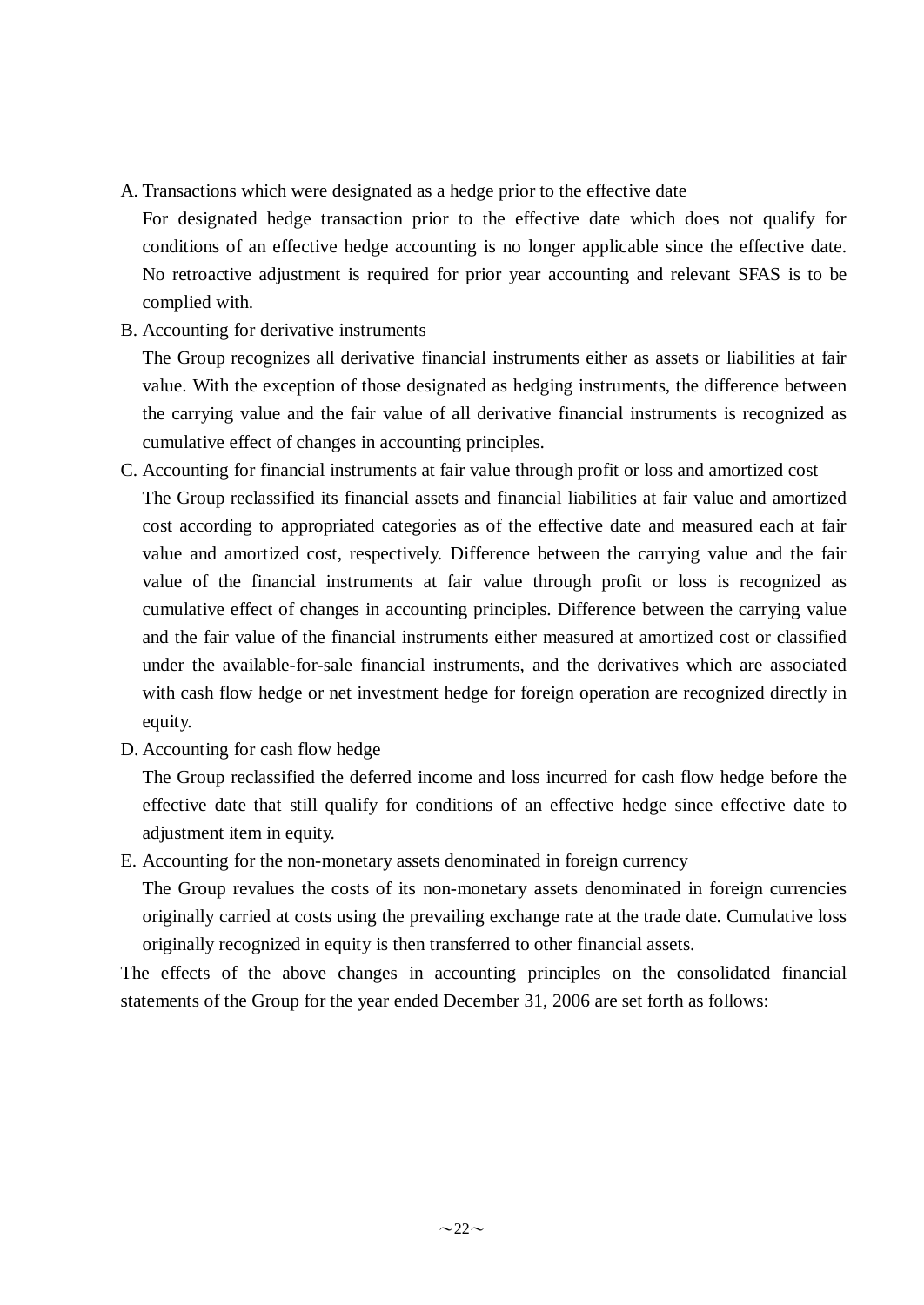|                                                                          |     | Recognized as Cumulative<br>Effect of Changes in<br><b>Accounting Principles</b> |                    |           | Recognized as Adjustments<br>in Equity |          |                         |                 |  |
|--------------------------------------------------------------------------|-----|----------------------------------------------------------------------------------|--------------------|-----------|----------------------------------------|----------|-------------------------|-----------------|--|
|                                                                          |     | Pre tax                                                                          |                    | After tax |                                        | Pre tax  |                         | After tax       |  |
| Financial assets at fair value<br>through profit or loss-current         | S   | 97, 411                                                                          | \$                 | 91,182    | S                                      |          | $\bf{s}$                |                 |  |
| Derivative financial assets held<br>For hedging-current                  |     |                                                                                  |                    |           |                                        | 169,983  |                         | 127, 487        |  |
| Available-for-sale financial<br>assets-non current                       |     |                                                                                  |                    |           |                                        | 72, 213  |                         | 72, 213         |  |
| Held-to-maturity financial<br>assets-non current                         |     |                                                                                  |                    |           |                                        | 3,799    |                         | 2,849           |  |
| Debt investment with no active<br>market-non current                     |     |                                                                                  |                    |           |                                        | 367)     | $\overline{\mathbf{C}}$ | 367)            |  |
| Financial liabilities at fair value (<br>through profit or loss-current  |     | 251, 718)                                                                        | $\mathbf \epsilon$ | 194, 552) |                                        |          |                         |                 |  |
| Derivative financial liabilities<br>held for hedging-non current         |     |                                                                                  |                    |           | $\mathbf \epsilon$                     | 75, 574) | $\overline{\mathbf{C}}$ | <b>56, 681)</b> |  |
| Financial liabilities accounted<br>for by the cost method-non<br>current |     |                                                                                  |                    |           |                                        | 9,004    |                         | 9,004           |  |
| Total                                                                    | (S  | 154, 307)                                                                        | <b>S</b>           | 103, 370) | S                                      | 161,050  | S                       | 136, 497        |  |
|                                                                          |     | Pre tax                                                                          |                    | After tax |                                        |          |                         |                 |  |
| Effect to earnings per share (EPS): (In dollars)                         |     |                                                                                  |                    |           |                                        |          |                         |                 |  |
| <b>Basic EPS</b>                                                         | (\$ | 0.05                                                                             | <b>(\$</b>         | 0.03)     |                                        |          |                         |                 |  |
| <b>Diluted EPS</b>                                                       | (\$ | 0.05                                                                             | (\$                | 0.03      |                                        |          |                         |                 |  |

(2)The difference between initial investment and the net worth of investees' equity for long-term investments under the equity method was amortized on a straight line basis over 5 years. Pursuant to the newly revised SFAS No. 5, "Accounting for Long-Term Investment in Equity Securities", effective January 1, 2006, such difference is recognized in accordance with the guidelines related to amortization of acquisition costs, as stated in SFAS No. 25 "Business combination-Purchase Price Accounting". Difference attributable to goodwill is no longer amortized. Such changes in accounting principles had no effect on net income and EPS for the year ended December 31, 2006.

(3)Effective January 1, 2007, the Group adopted the Statement of Financial Accounting Standards (SFAS) No. 37, "Accounting for Intangible Assets". Such change in accounting principle had no effect on net income, EPS and total assets as of and for the year ended December 31, 2007.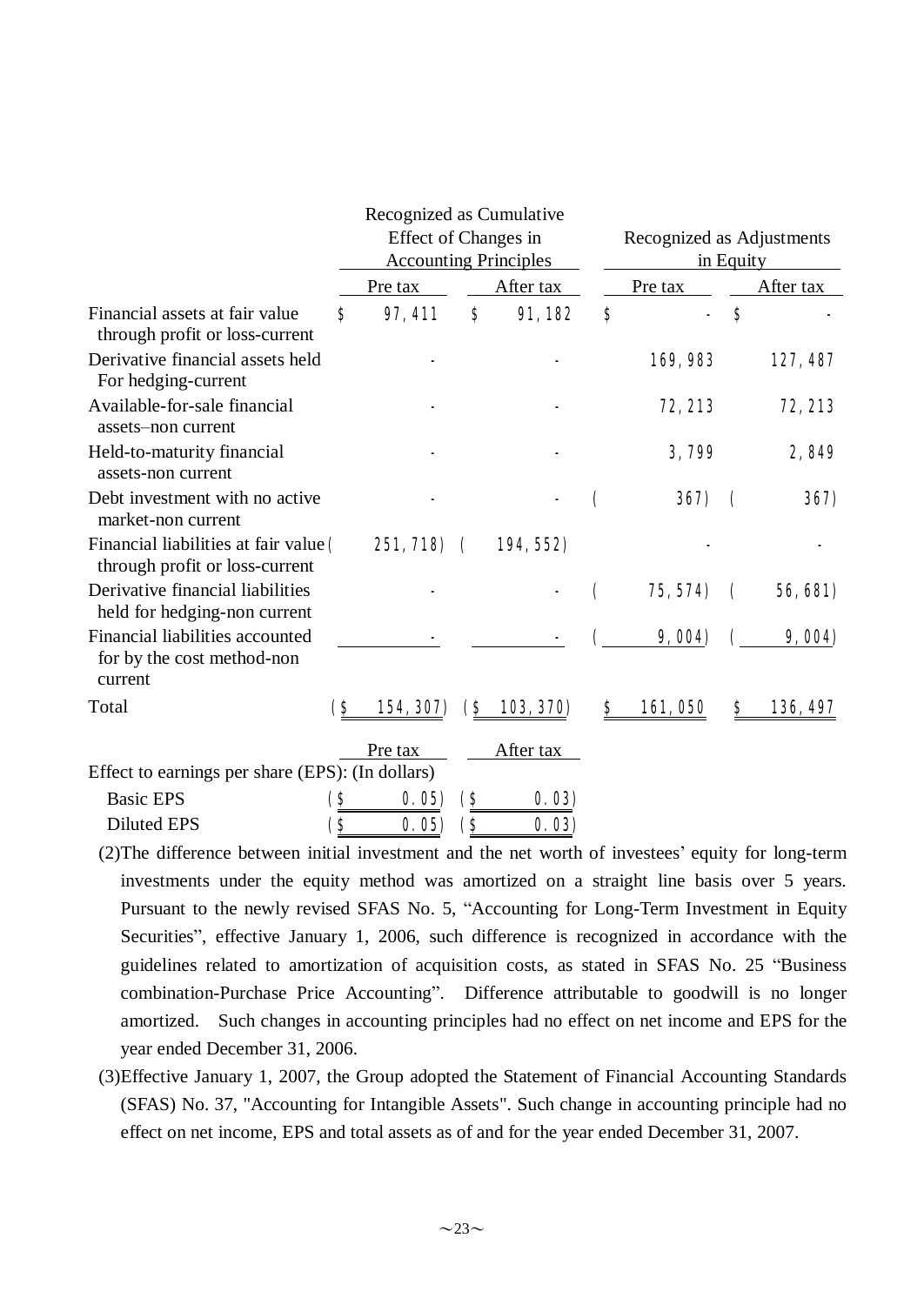### 4.DETAILS OF SIGNIFICANT ACCOUNTS

 $(1)$ Cash and cash equivalents

|                                              |                    | December 31, |              |
|----------------------------------------------|--------------------|--------------|--------------|
|                                              | 2007               |              | 2006         |
| Cash                                         | \$<br>14,064       | S            | 14,306       |
| Checking accounts                            | 36, 389            |              | 35,092       |
| Demand deposits                              | 28, 667            |              | 17,960       |
| Foreign currency deposits                    | 8, 347, 461        |              | 1,705,377    |
| Time deposits (New Taiwan dollars)           | 835, 500           |              | 1,505,300    |
| Time deposits (Foreign currencies)           | 12, 301, 275       |              | 6, 843, 788  |
| Add: Unrealized foreign exchange gain (loss) | 38,951             |              | 21, 685)     |
|                                              | \$<br>21, 602, 307 | S            | 10, 100, 138 |

(2)Financial assets at fair value through profit or loss - current

|                                                 |               | December 31, |                |
|-------------------------------------------------|---------------|--------------|----------------|
|                                                 | 2007          |              | 2006           |
| Financial assets held for trading               |               |              |                |
| Listed (TSE and OTC) stocks                     | \$<br>35, 113 | S            | <b>94, 081</b> |
| Beneficiary certificates                        | 1, 395, 832   |              | 2,891,242      |
| Bond investments                                |               |              | 13,948         |
| Interest rate swap (IRS)                        | 12,349        |              | 43, 654        |
| Currency exchange swap (CCS)                    | 7,820         |              | 2,942          |
| Oil swap                                        | 54, 343       |              |                |
| Structured financial instruments                | 329, 146      |              | 790, 916       |
|                                                 | 1,834,603     |              | 3,836,783      |
| Adjustment of financial assets held for trading | 192, 366)     |              | 22, 412        |
|                                                 | 1,642,237     | Ş            | 3, 859, 195    |

A. The Group recognized net loss of \$530,229 and gain of \$69,856 for the years ended December 31, 2007 and 2006, respectively.

B. As of December 31, 2007 and 2006, the outstanding interest rate swap contracts are set forth below:

|                    |                 | December 31, 2007 |                        |    |                |  |
|--------------------|-----------------|-------------------|------------------------|----|----------------|--|
|                    | Contract period |                   | <b>Notional Amount</b> |    | Carrying Value |  |
| Interest rate swap | $03.08 - 07.08$ | <b>NID</b>        | 500,000                | \$ | 844            |  |
| $^{\prime\prime}$  | $05.03 - 09.03$ | <b>USD</b>        | 10,000                 |    | 2,316          |  |
| $\prime\prime$     | $04.07 - 09.07$ | <b>USD</b>        | 25,000                 |    | 9,189          |  |
|                    |                 |                   |                        | S  | 12,349         |  |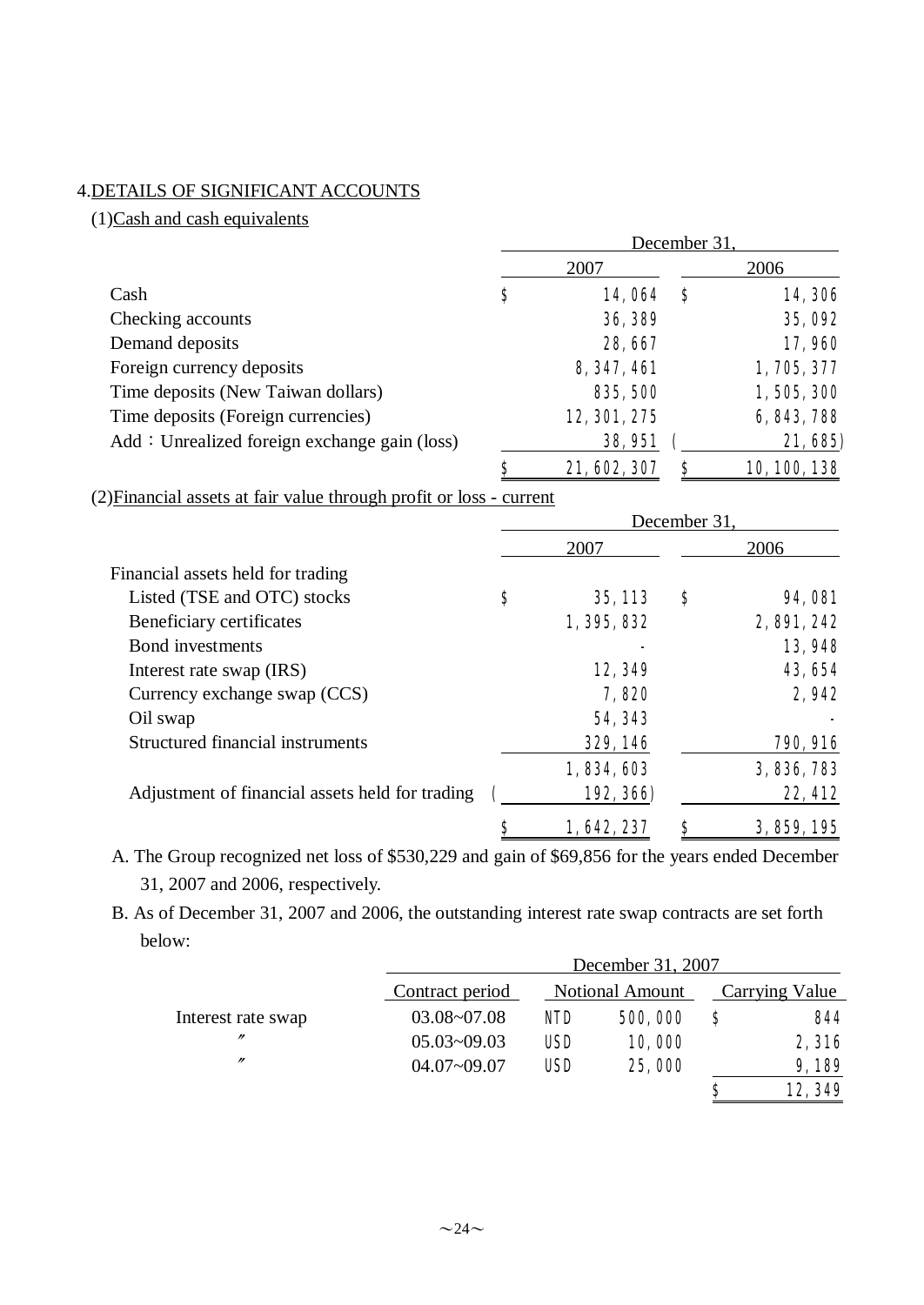|                    |                 |                        | December 31, 2006 |                |         |
|--------------------|-----------------|------------------------|-------------------|----------------|---------|
|                    | Contract period | <b>Notional Amount</b> |                   | Carrying Value |         |
| Interest rate swap | $03.08 - 07.08$ | <b>USD</b>             | 5,000             | \$             | 5,239   |
| $^{\prime\prime}$  | $04.05 - 07.09$ | <b>USD</b>             | 2,700             |                | 1,882   |
| $\prime$           | $03.08 - 07.08$ | <b>USD</b>             | 7,500             |                | 7,862   |
| $\prime$           | $05.03 - 09.03$ | <b>USD</b>             | 10,000            |                | 5,381   |
| $^{\prime\prime}$  | $04.05 - 07.05$ | <b>USD</b>             | 10,000            |                | 2,586   |
| $^{\prime\prime}$  | $05.03 - 09.03$ | <b>USD</b>             | 15,000            |                | 6,755   |
| $^{\prime\prime}$  | $04.07 - 09.07$ | <b>USD</b>             | 25,000            |                | 4, 474  |
| $^{\prime\prime}$  | $03.07 - 08.07$ | <b>USD</b>             | 7,500             |                | 7,049   |
| $^{\prime\prime}$  | $04.05 - 09.03$ | <b>USD</b>             | 7,500             |                | 1,043   |
| $^{\prime\prime}$  | $06.01 - 07.12$ | <b>USD</b>             | 7,059             |                | 1,383   |
|                    |                 |                        |                   | \$             | 43, 654 |

C. As of December 31, 2007 and 2006, the outstanding currency exchange swap contracts are set forth below:

|                        |                 | December 31, 2007 |                        |   |                |  |
|------------------------|-----------------|-------------------|------------------------|---|----------------|--|
|                        | Contract period |                   | <b>Notional Amount</b> |   | Carrying Value |  |
| Currency exchange swap | $07.10 - 08.10$ | <b>USD</b>        | 48,000                 | S | <b>150</b>     |  |
| $^{\prime\prime}$      | $07.11 - 08.11$ | <b>USD</b>        | 104,000                |   | 6,751          |  |
| $^{\prime\prime}$      | $07.11 - 09.05$ | <b>USD</b>        | 78,000                 |   | 798            |  |
| $^{\prime\prime}$      | $07.01 - 08.01$ | <b>USD</b>        | 24,000                 |   | 121            |  |
|                        |                 |                   |                        | S | 7,820          |  |

|                        |                 | December 31, 2006 |                        |    |                |  |
|------------------------|-----------------|-------------------|------------------------|----|----------------|--|
|                        | Contract period |                   | <b>Notional Amount</b> |    | Carrying Value |  |
| Currency exchange swap | $06.08 - 07.02$ | <b>USD</b>        | 3,000                  | \$ | 800            |  |
| $^{\prime\prime}$      | $06.08 - 07.03$ | <b>USD</b>        | 3,000                  |    | 1,289          |  |
| $^{\prime\prime}$      | $06.09 - 07.09$ | <b>USD</b>        | 3,000                  |    | 205            |  |
| $^{\prime\prime}$      | $06.09 - 07.03$ | <b>USD</b>        | 3,000                  |    | 648            |  |
|                        |                 |                   |                        | S  | 2,942          |  |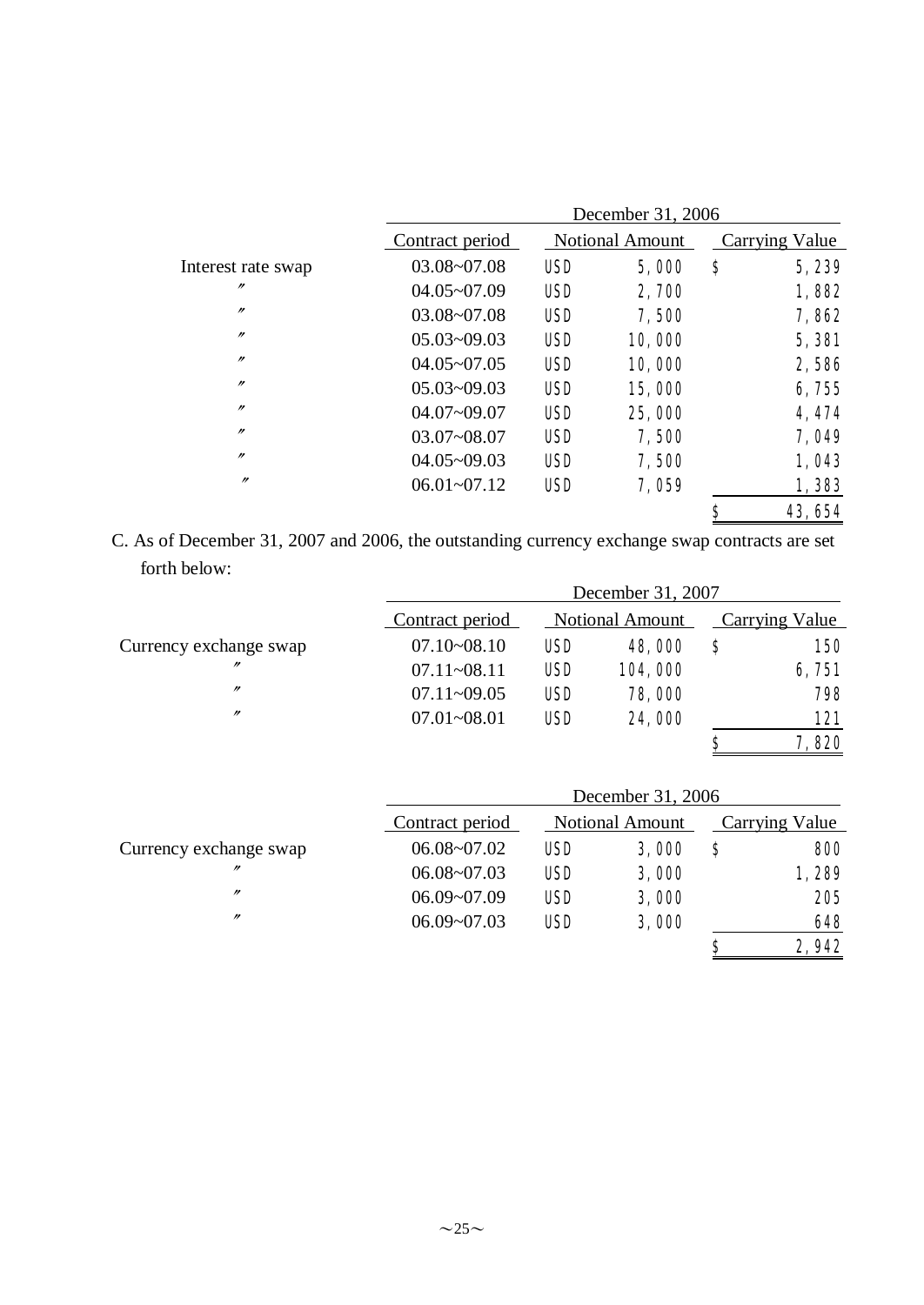|                   | December 31, 2007 |                          |    |                       |
|-------------------|-------------------|--------------------------|----|-----------------------|
|                   |                   | <b>Notional Quantity</b> |    |                       |
|                   | Contract period   | (Ton)                    |    | <b>Carrying Value</b> |
| Oil swap          | $07.08 - 10.01$   | 399, 230                 | \$ | <b>4,961</b>          |
| $^{\prime\prime}$ | $07.08 - 10.01$   | 399, 230                 |    | 12,919                |
| $^{\prime\prime}$ | $07.08 - 10.01$   | 399, 230                 |    | 4,293                 |
| $^{\prime\prime}$ | $06.09 - 09.02$   | 399, 230                 |    | 16,071                |
| $^{\prime\prime}$ | $06.09 - 09.02$   | 399, 230                 |    | 16,099                |
|                   |                   |                          | \$ | 54, 343               |

D. As of December 31, 2007 and 2006, the outstanding oil swap contracts are set forth below:

December 31, 2006: NONE.

E. As of December 31, 2007 and 2006, the contracts of structural financial instruments are set forth below:

|                                                       | December 31, 2007      |          |    |                       |  |  |
|-------------------------------------------------------|------------------------|----------|----|-----------------------|--|--|
|                                                       | <b>Notional Amount</b> |          |    | Carrying Value        |  |  |
| Structural financial instruments                      | USD                    | 5,730    |    |                       |  |  |
|                                                       | <b>JPY</b>             | 508, 150 | \$ | 220, 581              |  |  |
|                                                       | December 31, 2006      |          |    |                       |  |  |
|                                                       | <b>Notional Amount</b> |          |    | <b>Carrying Value</b> |  |  |
| Structural financial instruments                      | USD                    | 22, 632  |    |                       |  |  |
|                                                       | <b>NID</b>             | 50,000   | \$ | 776, 184              |  |  |
| (3) Derivative financial assets for hedging – current |                        |          |    |                       |  |  |
| December 31, $2007 : \text{NONE}$ .                   |                        |          |    |                       |  |  |

|                                              | December 31, 2006 |                                   |    |                |  |
|----------------------------------------------|-------------------|-----------------------------------|----|----------------|--|
|                                              | Contract period   | <b>Notional Quantity</b><br>(Ton) |    | Carrying Value |  |
| Oil swap                                     | $06.09 - 09.02$   | 5,000                             |    | 1,864<br>\$    |  |
| (4) Accounts receivable, net                 |                   |                                   |    |                |  |
|                                              |                   | December 31,                      |    |                |  |
|                                              |                   | 2007                              |    | 2006           |  |
| Non-related parties                          | \$                | 13, 088, 408                      | S  | 11, 813, 706   |  |
| Add: Unrealized foreign exchange gain (loss) |                   | 4,785                             |    | 1,422          |  |
| Less: Allowance for doubtful accounts        |                   | $5,395$ (                         |    | 5, 290)        |  |
|                                              |                   | 13, 087, 798                      |    | 11,806,994     |  |
| Related parties                              |                   | 357, 193                          |    | 384, 488       |  |
| Add: Unrealized foreign exchange gain        |                   | 511                               |    |                |  |
|                                              | S                 | 13, 445, 502                      | \$ | 12, 191, 482   |  |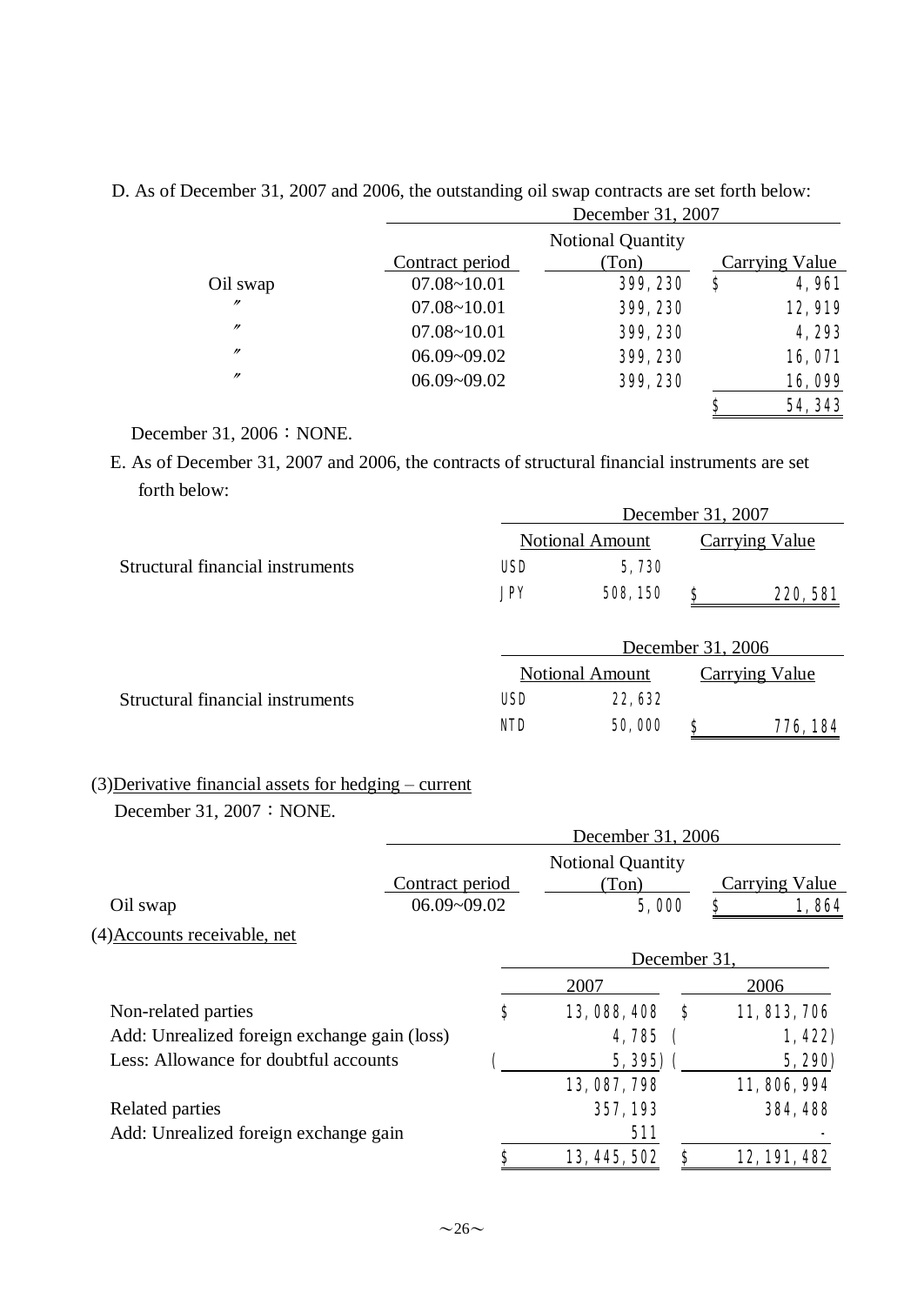## (5)Other receivables

|                                                                       | December 31 |             |              |             |
|-----------------------------------------------------------------------|-------------|-------------|--------------|-------------|
|                                                                       |             | 2007        |              | 2006        |
| Non-related parties                                                   |             |             |              |             |
| Accrued income                                                        | \$          | 3,987       | S            | 4,856       |
| Tax refundable                                                        |             | 14,210      |              | 13,927      |
| Accounts receivable from disposal of<br>investment                    |             | 72, 413     |              | 284, 985    |
| Accounts receivable from disposal of<br>property, plant and equipment |             |             |              | 616, 459    |
| Current portion of long-term installment<br>receivable                |             | 27,841      |              | 275, 422    |
| Incentive from Kaohsiung Harbor Bureau                                |             | 237,002     |              |             |
| Others                                                                |             | 877, 726    |              | 285, 759    |
|                                                                       |             | 1, 233, 179 |              | 1,481,408   |
| Related parties                                                       |             |             |              |             |
| Others                                                                |             | 111, 852    |              | 110, 706    |
|                                                                       | \$          | 1, 345, 031 | \$           | 1,592,114   |
| (6) Other financial assets – current                                  |             |             | December 31  |             |
|                                                                       |             | 2007        |              | 2006        |
| Future transaction margin                                             | \$          | 105, 727    | \$           | 106,083     |
| (7) Inventories                                                       |             |             |              |             |
|                                                                       |             |             | December 31  |             |
|                                                                       |             | 2007        |              | 2006        |
| Fuel                                                                  | $\bf{s}$    | 1,240,019   | $\mathbf{s}$ | 1,929,643   |
| Steel and others                                                      |             | 762, 376    |              | 351, 473    |
|                                                                       | \$          | 2,002,395   | \$           | 2, 281, 116 |
| (8) Other current assets                                              |             |             |              |             |
|                                                                       |             |             | December 31  |             |
|                                                                       | \$          | 2007        | \$           | 2006        |
| Agency accounts                                                       |             | 2,968,366   |              | 2, 460, 151 |
| Agency reciprocal accounts                                            |             | 19,988      |              | 15,644      |
| Temporary debits                                                      |             | 72,916      |              | 102, 974    |
| Others                                                                |             | 205, 295    |              |             |
|                                                                       | \$          | 3, 266, 565 | \$           | 2,578,769   |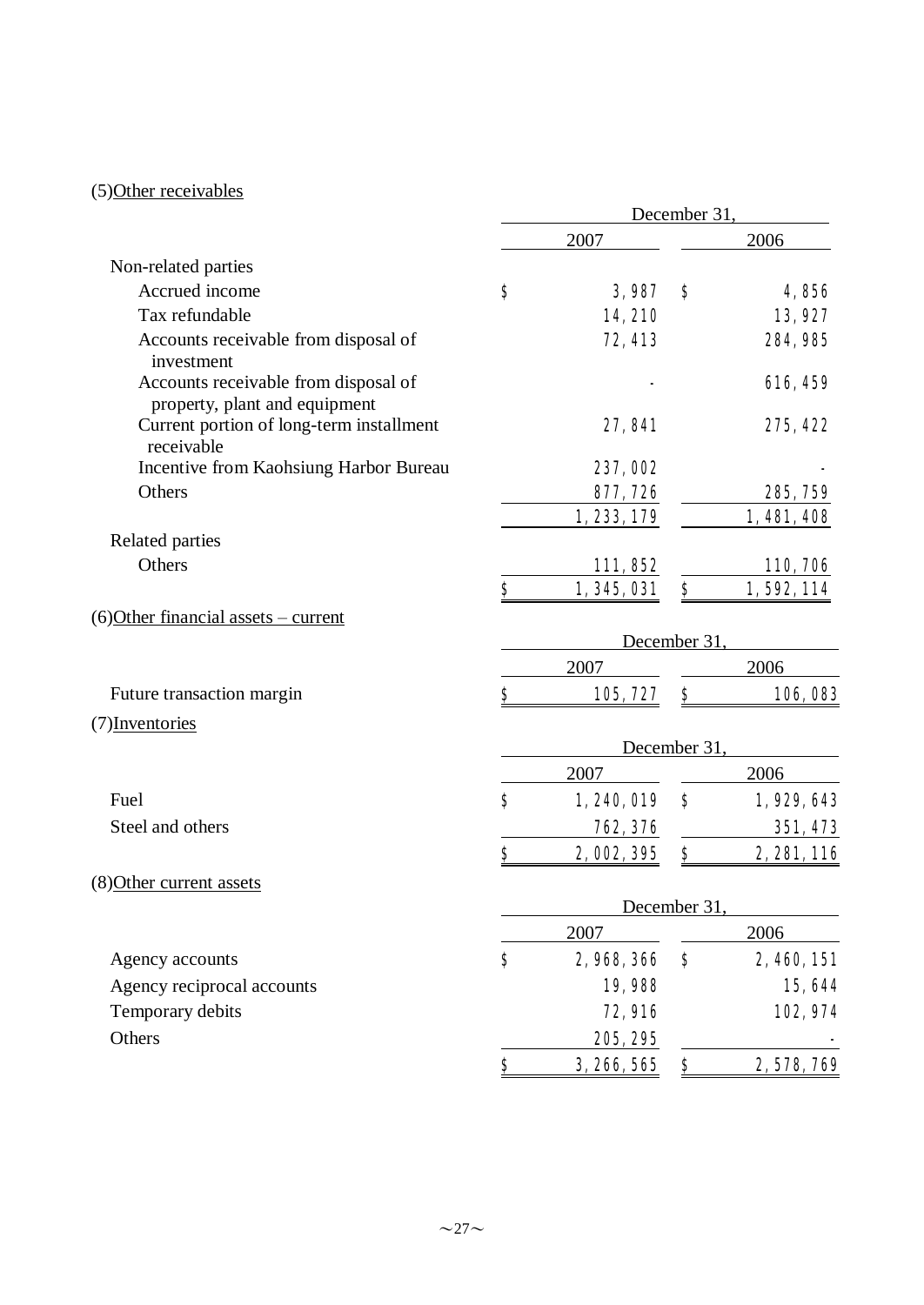#### A. Agency accounts

The Group has entered into agreements with foreign agents to deal with the port formalities related to foreign ports such as arrival and departure of ships, cargo loading, discharging and forwarding, collection of freight and payment of expenses incurred with foreign ports. The above transactions are booked in the agency accounts.

B.Agency reciprocal accounts

The Group has been appointed by Evergreen International S.A., Gaining Enterprise S.A., Greencompass Marine S.A., Italia Marittima S.P.A. and Evergreen Marine (UK) Limited and Evergreen Marine (Hong Kong) LTD. as their agent to pay the petty cash required by their vessels, crew salaries and insurance premiums in Taiwan. The above transactions are booked in the agency reciprocal accounts.

#### (9)Available-for-sale financial assets - non-current

|                                                     | December 31. |                 |              |                 |  |
|-----------------------------------------------------|--------------|-----------------|--------------|-----------------|--|
|                                                     |              | 2007            |              | 2006            |  |
| Listed (TSE and OTC) securities                     |              |                 |              |                 |  |
| Central Reinsurance Corp.                           | \$           | <b>490, 801</b> | S            | <b>490, 801</b> |  |
| Fubon Financial Holding Co., Ltd.                   |              | 6,187           |              | 7,344           |  |
|                                                     |              | 496, 988        |              | 498, 145        |  |
| Add: Valuation adjustment                           |              | 275, 076        |              | 127, 343        |  |
|                                                     | S            | 772, 064        | S            | 625, 488        |  |
| (10) Financial assets carried at cost - non-current |              |                 |              |                 |  |
|                                                     |              |                 | December 31. |                 |  |
|                                                     |              | 2007            |              | 2006            |  |
| Non-listed securities                               | Ş            | 5, 040, 770     |              | 5, 709, 762     |  |

A. The Group's investment in non-listed securities were measured at cost since its fair value cannot be measured reliably.

B.In April 2007, Taishin International Telecommunication Co., Ltd. purchased publicly-listed shares of Taiwan Fixed Network Co. Ltd. The Company sold all its shares of Taiwan Fixed Network based on the purchase price of \$8.3 (in dollars) per share. The Company's investment cost was \$700,000, and the purchase price was \$581,000. As a result, a realized impairment loss of \$119,000 was recognized for the year ended December 31, 2007.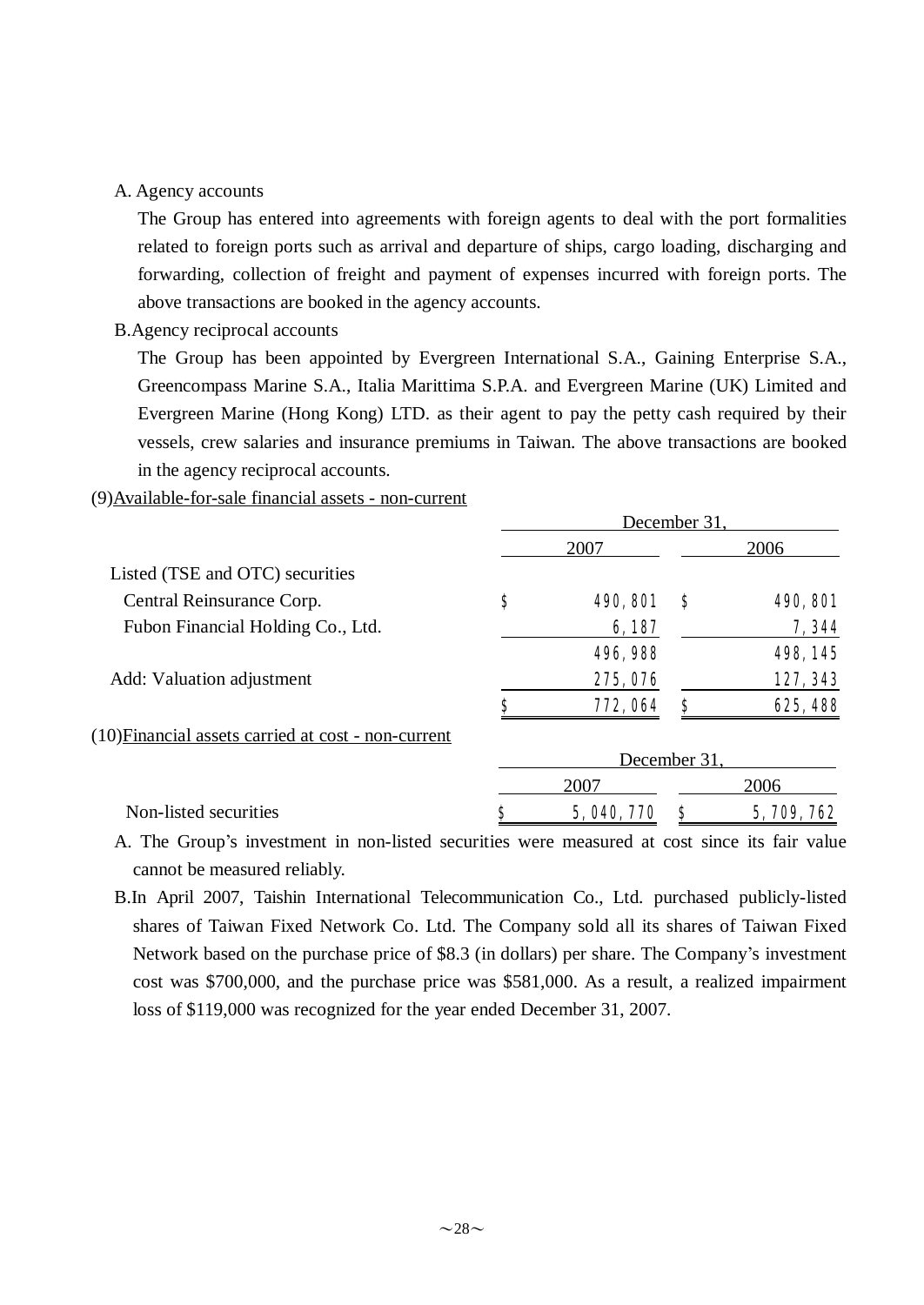- C.In July 2007 and 2006, Power World Fund Inc. (PWF) reduced its capital at a conversion rate of 18.93% and 33.93%, respectively. The amount returned to the stockholders was \$10 (in dollars) par value per share. As a result of the capital reduction, the proceeds received by the Company based on its proportionate equity interest in PWF were \$3,409 and \$9,261, respectively, and the carrying amount of the Company's investment in PWF was written down by \$3,409 and \$9,261, respectively. No gain or loss was incurred.
- D.On December 24, 2007, the Company's Board of Directors passed a resolution to participate in the issuance of common stocks for cash by GRETEC Construction Corp. and acquire 3,500 thousand common shares at \$12.5 (in dollars) per share, resulting to a total investment of \$43,750 which is recorded under financial assets carried at cost.
- E.The shares of Classic Outlook Investment Ltd. and Everup Profits Ltd. have been pledged as collaterals for the loans borrowed by Clove Holding Ltd. Please refer to Notes D24 and F for details.
- (11)Investments in bonds without active markets

|                               |                 | Coupon | December 31, |         |   |        |
|-------------------------------|-----------------|--------|--------------|---------|---|--------|
| Item                          | Period          | Rate   |              | 2007    |   | 2006   |
| Convertible Bond - Tungtex    | $03.10.05 \sim$ | $0\%$  | S            | 11,640  | S | 9,686  |
| (Thailand)                    |                 |        |              |         |   |        |
| <b>Public Company Limited</b> | 03.10.13        |        |              |         |   |        |
| Add: Unrealized exchange gain |                 |        |              | 517     |   | 1,445  |
|                               |                 |        | S            | 12, 157 | S | 11,131 |

- A. In 1997, the Company purchased US\$180 thousand of the convertible bonds issued by Tungtex (Thailand) Public Company Limited (Tungtex). As Tungtex encountered financial difficulties, it defaulted at maturity of the bonds. Accordingly, the Company fully recognized the losses on the bonds in 2001. Tungtex subsequently filed an application to the court for corporate restructuring and reached a consensus with the creditors to reissue the abovementioned bonds. The convertible bonds allocated to the Company were recorded at their face value of THB15,737 thousand (NT\$12,581 thousand), and the Company recognized \$12,581 thousand income under "non-operating income – others" for the year ended December 31, 2005.
- B.For stock conversion right of the above convertible bonds, please refer to Note D.22.
- (12)Long-term equity investments accounted for under the equity method
	- A. Details of long-term equity investments accounted for under the equity method are set forth below: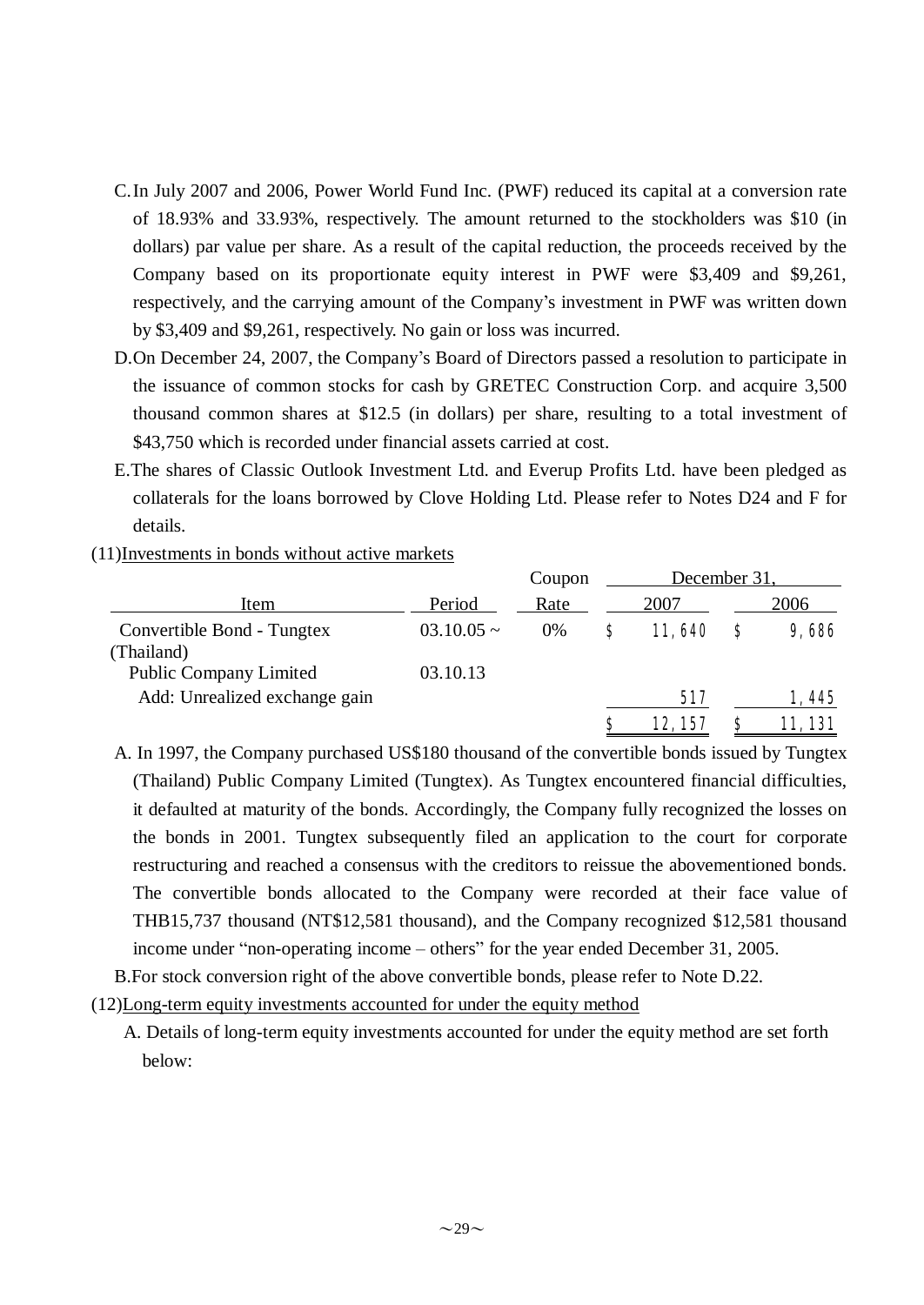|                                                 | Percentage   | Carrying amount              |                    |  |  |
|-------------------------------------------------|--------------|------------------------------|--------------------|--|--|
| Investee company                                | of ownership | December 31,                 | December 31        |  |  |
|                                                 |              | 2007                         | 2006               |  |  |
| Charng Yang Development Co., Ltd.               | 40.00 %      | $\boldsymbol{s}$<br>464, 831 | \$<br>434,098      |  |  |
| Evergreen International Storage and             |              |                              |                    |  |  |
| <b>Transport Corporation</b>                    | 39.74 %      | 7,561,859                    | 7, 553, 108        |  |  |
| <b>Evergreen Security Corporation</b>           | 31.25 %      | 53, 677                      | 48, 385            |  |  |
| EVA Airways Corp.                               | 19.37 %      | 8, 559, 094                  | 8, 937, 289        |  |  |
| Taipei Port Container Terminal Corporation      | 27.00 %      | 491, 319                     | 225, 340           |  |  |
| Shanghai Jifa Logistics Co., Ltd.               | 21.06 %      | 276, 267                     | 271,003            |  |  |
| Ningbo Victory Container Co., Ltd.              | 40.00 %      | 72,825                       | 80, 629            |  |  |
| Qingdao Evergreen Container Storage and         |              |                              |                    |  |  |
| Transportation Co., Ltd.                        | 40.00 %      | 192,077                      | 178,169            |  |  |
| Kingtrans International Logistics (Tianjin)     |              |                              |                    |  |  |
| Co., Ltd.                                       | 40.00 %      | 133, 200                     | 65,089             |  |  |
| Luanta Investment (Netherlands) N.V.            | 50.00 %      | 508, 539                     | 556, 264           |  |  |
| Balsam Investment (Netherlands) N.V.            | 49.00 %      | 5, 951, 433                  | 5, 276, 207        |  |  |
| Evergreen Shipping Agency (Singapore) Pte.      |              |                              |                    |  |  |
| Ltd.                                            | 51.00 %      |                              | 49, 572            |  |  |
| Evergreen Shipping Agency (Korea)               |              |                              |                    |  |  |
| Corporation                                     | 100.00 %     |                              | 71,684             |  |  |
| Evergreen Shipping Agency (Thailand) Co.,       |              |                              |                    |  |  |
| Ltd.                                            | 51.00 %      |                              | 33,766             |  |  |
| Colon Container Terminal S.A.                   | 40.00 %      | 2,068,862                    | 1,883,190          |  |  |
| PT. Evergreen Shipping Agency Indonesia         | 51.00 %      |                              | 27,592             |  |  |
| Evergreen Container Terminal (Thailand)<br>Ltd. | 48.18%       | 800, 192                     | 765, 499           |  |  |
| Evergreen Shipping Agency (India) Pte. Ltd.     | 99.99 %      |                              | 1,635              |  |  |
| Evergreen Shipping Agency (Australia) Pty       |              |                              |                    |  |  |
| Ltd.                                            | 51.00 %      |                              | 9,910              |  |  |
| Green Peninsula Agencies SDM. BHB               | 30.00 %      | 233, 028                     |                    |  |  |
| Total                                           |              | \$<br>27, 367, 203           | \$<br>26, 468, 429 |  |  |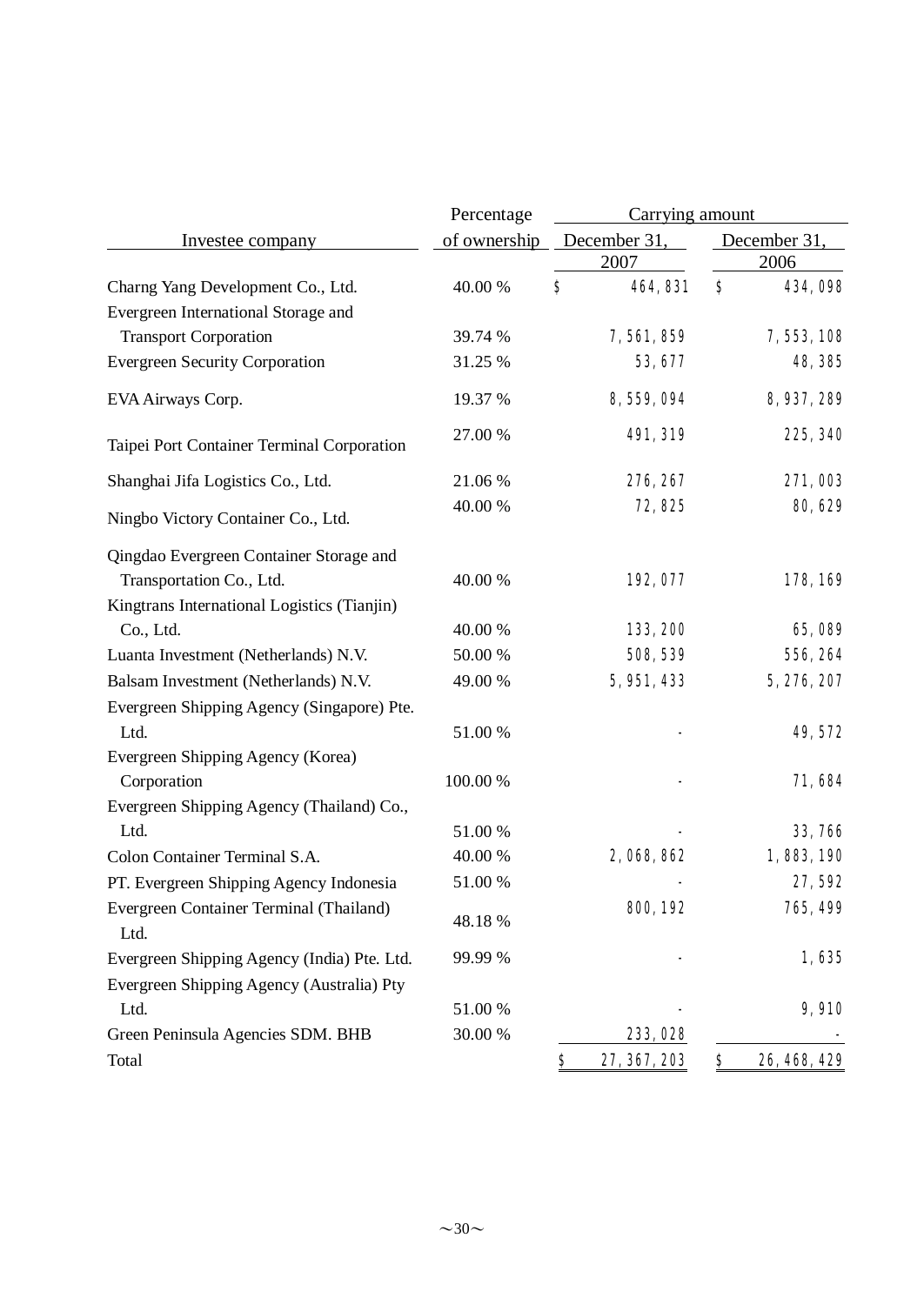B. Investment income (loss) accounted for under the equity method for the years ended December 31, 2007 and 2006 is set forth below:

|                                                  |    | December 31, 2007 |                    | December 31, 2006 |
|--------------------------------------------------|----|-------------------|--------------------|-------------------|
| Charng Yang Development Co., Ltd.                | S  | 37,933            | \$                 | <b>32,101</b>     |
| Evergreen International Storage and Transport    |    |                   |                    |                   |
| Corporation                                      |    | 412,598           |                    | 255, 496          |
| <b>Evergreen Security Corporation</b>            |    | 5,292             |                    | 7,558             |
| EVA Airways Corp.                                | €  | 362, 585)         | C                  | 346, 678)         |
| Taipei Port Container Terminal Corporation       | C  | 2,681)            |                    | 4,486)            |
| <b>Toplogis Technology Corporation</b>           |    |                   | C                  | 1,809)            |
| Shanghai Jifa Logistics Co., Ltd.                |    | 6,390             |                    | 13,369            |
| Ningbo Victory Container Co., Ltd.               |    | <b>15,961</b>     |                    | 23,592            |
| Qingdao Evergreen Container Storage and          |    |                   |                    |                   |
| Transportation Co., Ltd.                         |    | 18,000            |                    | 16,181            |
| Kingtrans International Logistics (Tianjin) Co., |    |                   |                    |                   |
| Ltd.                                             | (  | 1,749)            |                    |                   |
| Luanta Investment (Netherlands) N.V.             | C  | 158, 800)         | $\mathbf \epsilon$ | 73, 782)          |
| Balsam Investment (Netherlands) N.V.             |    | 88, 842           | $\mathbf \epsilon$ | 1, 342, 442)      |
| Evergreen Shipping Agency (Singapore) Pte. Ltd.  |    | 12, 514           |                    | 10, 459           |
| Evergreen Shipping Agency (Korea) Corporation    |    | 11, 318           |                    | 7,629             |
| Evergreen Shipping Agency (Thailand) Co., Ltd.   |    | 29, 754           |                    | <b>27, 010</b>    |
| Colon Container Terminal S.A.                    |    | 10,879            |                    | 334, 121          |
| PT. Evergreen Shipping Agency Indonesia          |    | 11,497            |                    | 4,209             |
| Evergreen Container Terminal (Thailand) Ltd.     |    | 31,066            |                    | 72,020            |
| Evergreen Shipping Agency (India) Pte. Ltd.      |    | 15,286            |                    | 642               |
| Evergreen Shipping Agency (Australia) Pty Ltd.   |    | 5,296             |                    | 7,696             |
| Total                                            | \$ | 186, 811          | <b>(S</b>          | 957, 114)         |

C.EGS, EGK, EMI, EGT, EGI, and EMA were acquired by Peony in December 31, 2007. As of December 31, 2007, Peony's equity interest were 51%, 100%, 51%, 51%, 99.99% and 51%. The subsidiaries' revenues and expenses were added in consolidanced financial statements from the control date.

D.The investment income recognized for the above investees accounted for under the equity method was based on their financial statements audited by independent auditors for the corresponding periods except for Evergreen International Storage and Transport Corporation, Shanghai Jifa Logistics Co., Ltd., Ningbo Victory Container Co., Ltd., Qingdao Evergreen Container Storage and Transportation Co., Ltd. and Taipei Port Container Terminal Corporation. For the years ended December 31, 2007 and 2006, investment income of \$186,811 and investment loss of \$957,114 was recognized, respectively.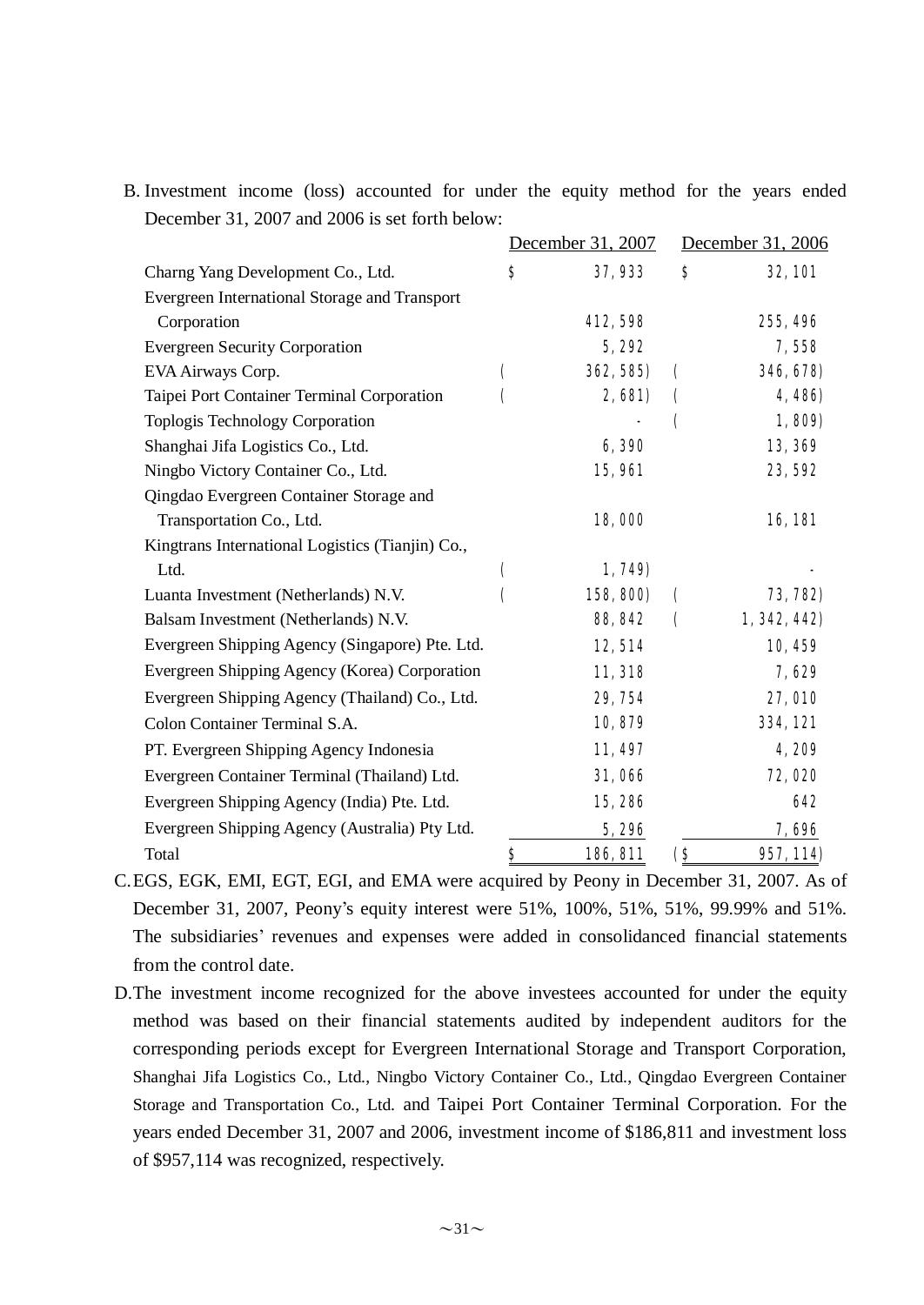- E.On March 1, 2006, the Company's Board of Directors passed a resolution for the Company to infuse additional cash in EVA Airways Corp. as a shareholder. The Company subscribed 58,159 thousand shares at \$12 (in dollars) per share amounting to \$697,906. The ownership decreased to 19.37% after the additional cash infusion. Therefore, the retained earnings decreased by \$14,511. As of December 31, 2007 and 2006, percentage of ownership was 19.37%.
- F. On October 4, 2006, the Company's Board of Directors passed a resolution to sell all shareholdings in Toplogis Technology Corporation at \$2.1 (in dollars) per share. With a disposal price of \$2,100 and a carrying value of \$2,254, the Company incurred an investment loss of \$154.
- G. On April 19, 2007 and December 24, 2007, the Company and its subsidiary-Armand Estate (Netherlands) B.V.'s Board of Directors passed a resolution for the Company to infuse additional cash in Taipei Port Container Terminal Corporation as a shareholder. The Company subscribed 27,000 thousand shares at \$10 (in dollars) per share amounting to \$270,000. As of December 31, 2007 and 2006, percentage of ownership was 27%.
- H.On April 12, 2006, the Company's Board of Directors passed a resolution for its subsidiary-Peony and Evergreen Marine (UK) Limited to invest in Kingtrans International Logistics (Tianjin) Co., Ltd. The carrying amount was USD4,000,000, and the percentage of ownership was 40%.
- (13)Other long-term investments

|                                                                          | December 31, |              |      |              |  |
|--------------------------------------------------------------------------|--------------|--------------|------|--------------|--|
|                                                                          |              | 2007         | 2006 |              |  |
| Membership fee and service charges paid to<br>Marshall golf country club | S            | <b>312</b> S |      | 312          |  |
| Membership fee paid to Mission Hills golf club                           |              | 3,541        |      | 3,590        |  |
| Others                                                                   |              | 6,603        |      |              |  |
|                                                                          | S            | 10,456       |      | <b>3,902</b> |  |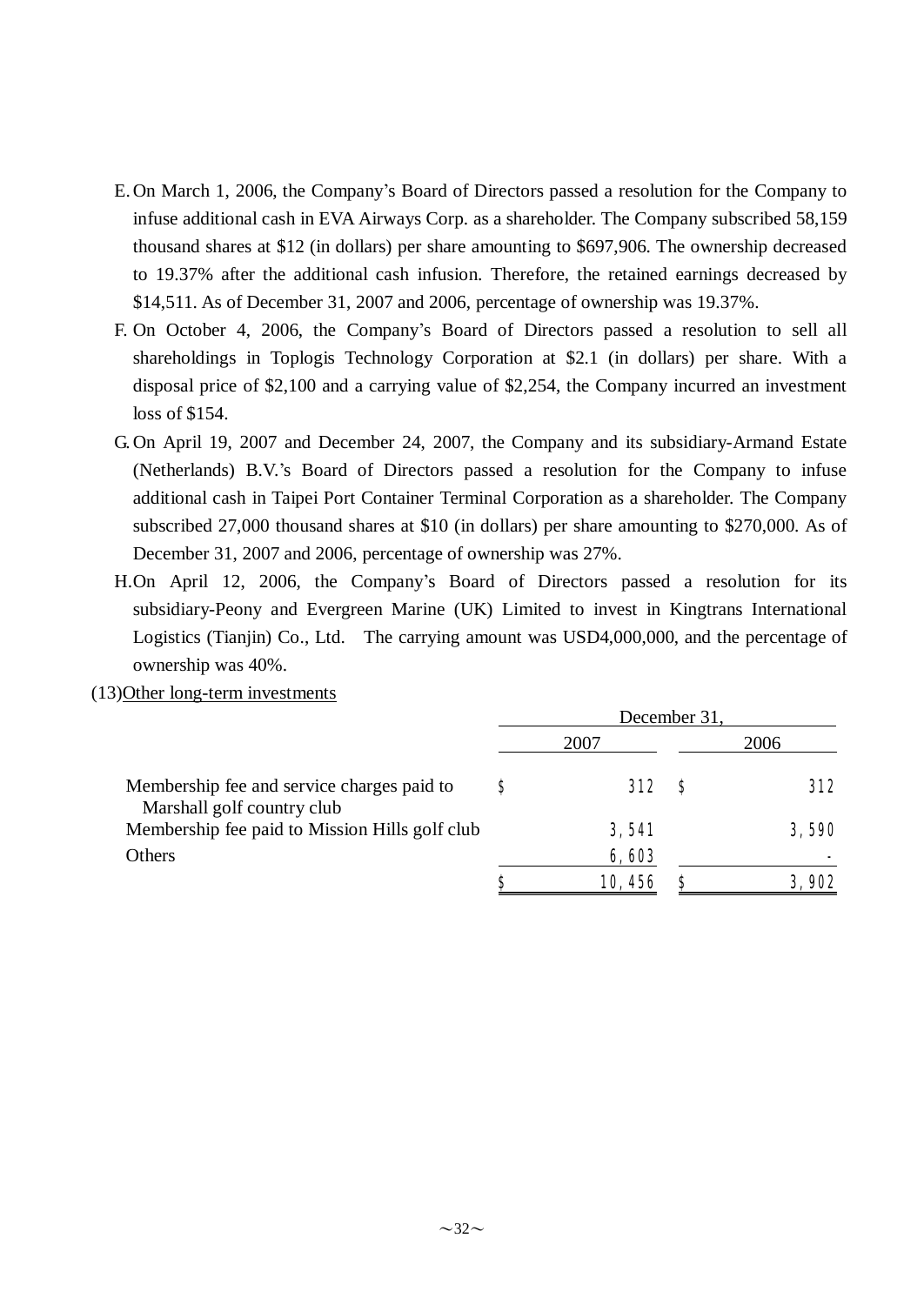#### (14)Property, plant and equipment, net

|                                    | December 31, 2007 |                                             |     |               |                |              |
|------------------------------------|-------------------|---------------------------------------------|-----|---------------|----------------|--------------|
| Asset                              |                   | Accumulated<br>Initial cost<br>depreciation |     |               | Net book value |              |
| Land                               | \$                | 2, 145, 939                                 | S   |               | S              | 2, 145, 939  |
| <b>Buildings</b>                   |                   | 2, 202, 217                                 |     | 653, 209)     |                | 1,549,008    |
| Loading / discharging<br>equipment |                   | 8,005,496                                   |     | 4,221,561)    |                | 3, 783, 935  |
| Computer equipment                 |                   | 160,932                                     | C   | 115, 637)     |                | 45, 295      |
| Transportation equipment           |                   | 25, 213, 975                                |     | 14, 085, 782) |                | 11, 128, 193 |
| Ships and equipment                |                   | 59, 963, 219                                |     | 21, 350, 332) |                | 38, 612, 887 |
| Dock facilities                    |                   | 296, 619                                    |     |               |                | 296, 619     |
| Office equipment                   |                   | 1,755,883                                   |     | 1,040,531)    |                | 715, 352     |
|                                    |                   | 99, 744, 280                                |     | 41, 467, 052) |                | 58, 277, 228 |
| Prepayments for equipment          |                   | 3,861                                       |     |               |                | 3,861        |
|                                    | \$                | 99, 748, 141                                | (\$ | 41, 467, 052) | \$             | 58, 281, 089 |

|                                    | December 31, 2006 |              |     |                             |   |                     |  |
|------------------------------------|-------------------|--------------|-----|-----------------------------|---|---------------------|--|
| Asset                              | Initial cost      |              |     | Accumulated<br>depreciation |   | Net book value      |  |
| Land                               | \$                | 2,166,681    | \$  |                             | S | 2,166,681           |  |
| <b>Buildings</b>                   |                   | 2, 132, 335  |     | 590, 949)                   |   | 1,541,386           |  |
| Loading / discharging<br>equipment |                   | 7,836,660    |     | 3,688,695)                  |   | 4, 147, 965         |  |
| Computer equipment                 |                   | 146, 249     | 1   | <b>92, 135)</b>             |   | 54, 114             |  |
| Transportation equipment           |                   | 21, 668, 445 |     | 16, 388, 488)               |   | 5, 279, 957         |  |
| Ships and equipment                |                   | 59, 925, 255 |     | 18, 934, 294)               |   | <b>40, 990, 961</b> |  |
| Dock facilities                    |                   | 531, 633     |     |                             |   | 531, 633            |  |
| Office equipment                   |                   | 306, 358     |     | 233, 628)                   |   | 72, 730             |  |
|                                    |                   | 94, 713, 616 |     | 39, 928, 189)               |   | 54, 785, 427        |  |
| Prepayments for equipment          |                   | 100, 210     |     |                             |   | 100, 210            |  |
|                                    | \$                | 94, 813, 826 | (\$ | 39, 928, 189)               | S | 54, 885, 637        |  |

A. All the aforementioned ships and equipment have been insured based on the market value of each vessel or the requirement of the creditor banks. As of December 31, 2007 and 2006, the insurance coverage amounted to USD1,054,872 and USD1,675,260 , respectively. In addition, the ships were covered by the protection and indemnity insurance with GARD. The indemnity amounts were unlimited except for oil pollution which was limited to USD 8 billion as of December 31, 2007 and 2006, respectively.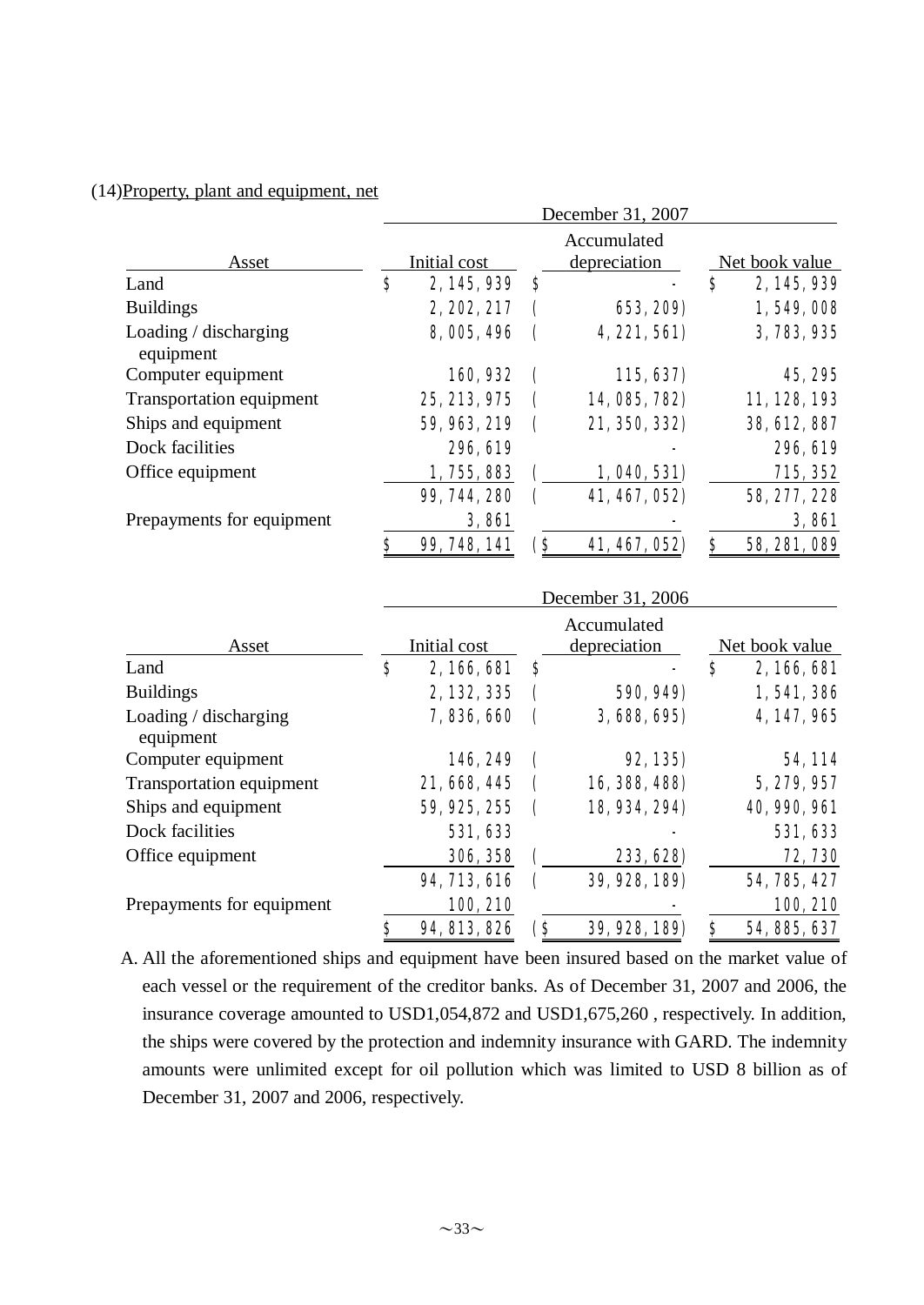- B. The Group's loading/discharging equipment has been covered by the general insurance for construction machinery with insurance coverage amounting to \$6,514,031 and \$6,474,428 as of December 31, 2007 and 2006, respectively. The fire insurance coverage for office equipment and building were \$2,659,986 and \$3,976,419 as of December 31, 2007 and 2006, respectively. Container facilities were insured with full coverage amounting to USD272,146 and USD703,448 as of December 31, 2007 and 2006, respectively.
- C. The Group entered into a construction agreement with Kaohsiung Harbor Bureau to complete the extension project of Pier No. 116 of Kaohsiung Harbor. The Group is entitled to use the port free of charge for 16 years commencing from the date of completion. Upon expiration of the 16-year period, the Group is obliged to return the port to the Bureau but has the priority to lease the port. The construction project was reclassified to dock facilities upon its completion on January 1, 1992, and is amortized on a straight-line basis over 16 years with the amortization charged to loading/discharging expenses.
- D. The Group entered into a construction agreement with Kaohsiung Harbor Bureau to complete the extension project of Piers No. 79~81 of Kaohsiung Harbor. The Group is entitled to use the ports free of charge for 10 years commencing from the date of completion. Upon expiration of the 10-year period, the Group is obliged to return the ports to the Bureau but has the priority to lease the ports. The construction project was reclassified to dock facilities upon its completion in the beginning of 2000, and is amortized on a straight-line basis over 10 years with the amortization charged to loading/discharging expenses.
- (15)Long-term installment receivables

|                                        | December 31, |          |      |                 |  |  |  |
|----------------------------------------|--------------|----------|------|-----------------|--|--|--|
| Receivables from sales of vessels      |              | 2007     | 2006 |                 |  |  |  |
|                                        | S            | 69,770   | S    | 371, 367        |  |  |  |
| Less: Unrealized foreign exchange loss |              | 4,807)   |      | 21,451)         |  |  |  |
|                                        |              | 64,963   |      | <b>349, 916</b> |  |  |  |
| Less: Current portion                  |              | 27, 841) |      | 275, 422)       |  |  |  |
| Long-term installment receivables, net |              | 37,122   | S    | 74, 494         |  |  |  |

A. The above installment receivables were derived from the sale of four vessels, GLEE, GLOW, GRUP and GALT, in 2001 and 2002 with a total price of USD54,648. The interest charged on the receivables is LIBOR (London InterBank Offered Rate) plus 1.5%. As of December 31, 2007 and 2006, the accrued amount of the receivables was USD2,000 and USD10,737, respectively.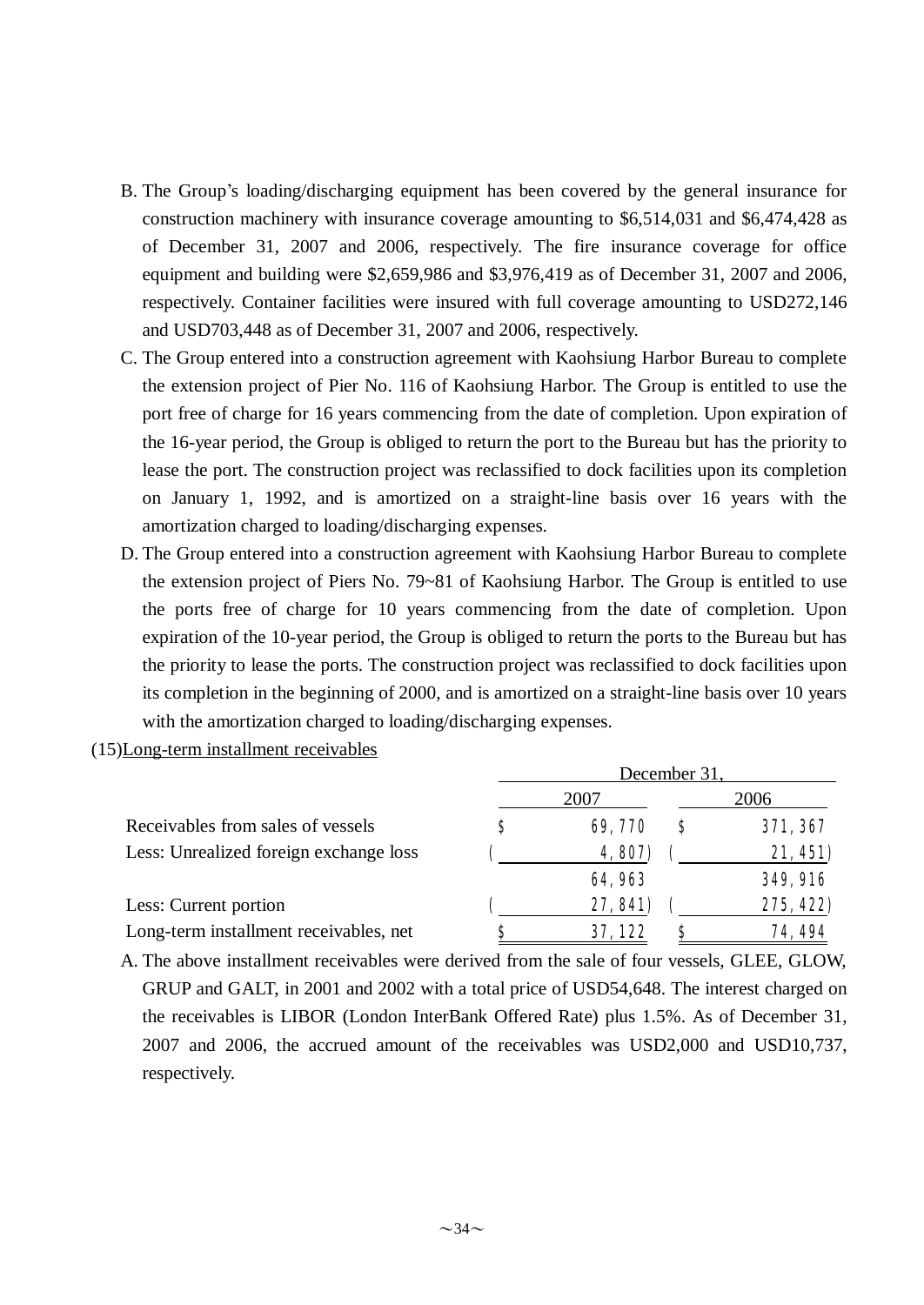B. As of December 31, 2007, details of the long-term installment receivables to be collected in the following years are as follows (expressed in thousand dollars):

| Term                                                                        | Amount     |                      |              |                      |
|-----------------------------------------------------------------------------|------------|----------------------|--------------|----------------------|
| Within 1 year                                                               | <b>USD</b> | 857                  |              |                      |
| $1 - 2$ years                                                               |            | 1,143                |              |                      |
|                                                                             | <b>USD</b> | 2,000                |              |                      |
| (16)Short-term loans                                                        |            |                      |              |                      |
|                                                                             |            |                      | December 31, |                      |
|                                                                             |            | 2007                 |              | 2006                 |
| Unsecured loans                                                             | \$         | 98,723               | \$           | 834,000              |
| Interest rate                                                               |            | $1.75\% \sim 5.41\%$ |              | $1.69\% \sim 1.73\%$ |
| $(17)$ Financial liabilities at fair value through profit or loss – current |            |                      |              |                      |
|                                                                             |            | December 31,         |              |                      |
|                                                                             | 2007       |                      | 2006         |                      |
| Financial liabilities held for trading                                      |            |                      |              |                      |
| Interest rate swap                                                          | \$         | 3,542                | S            | 33, 734              |
| Oil swap                                                                    |            | 350, 037             |              | 186, 522             |
| Currency exchange swap                                                      |            | <b>801, 696</b>      |              | 14,822               |
| Foreign exchange rate swap                                                  |            | 289, 230             |              | 234, 388             |
|                                                                             | \$         | 1, 444, 505          | \$           | 469, 466             |

A.The Group recognized net loss of \$384,157 and \$102,771 for the years ended December 31, 2007 and 2006, respectively.

B.As of December 31, 2007 and 2006, the outstanding interest rate swap contracts are set forth below:

|                    |                 |            | December 31, 2007      |                |             |
|--------------------|-----------------|------------|------------------------|----------------|-------------|
|                    | Contract period |            | <b>Notional Amount</b> | Carrying Value |             |
| Interest rate swap | $05.03 - 09.03$ | <b>USD</b> | 15,000                 | S              | 562         |
| $^{\prime\prime}$  | $03.11 - 08.11$ | <b>USD</b> | 20,000                 |                | 357         |
| $\prime\prime$     | $03.07 - 08.07$ | <b>NID</b> | 500,000                |                | 7,454       |
| $^{\prime\prime}$  | 99.09~08.03     | <b>USD</b> | 55,000                 |                | 250         |
| $\prime\prime$     | $03.07 - 08.07$ | <b>USD</b> | 15,000                 | $\sqrt{ }$     | 3,495)      |
| $^{\prime\prime}$  | $04.05 - 09.03$ | <b>USD</b> | 12,000                 | ſ              | 650)        |
| $^{\prime\prime}$  | $06.01 - 11.05$ | <b>USD</b> | 22, 352                |                | <b>916)</b> |
| $^{\prime\prime}$  | $06.01 - 11.05$ | <b>USD</b> | 22, 352                | -              | 750)        |
| $\prime\prime$     | $05.12 - 08.07$ | <b>USD</b> | 22,500                 |                | 730         |
|                    |                 |            |                        | \$             | 3,542       |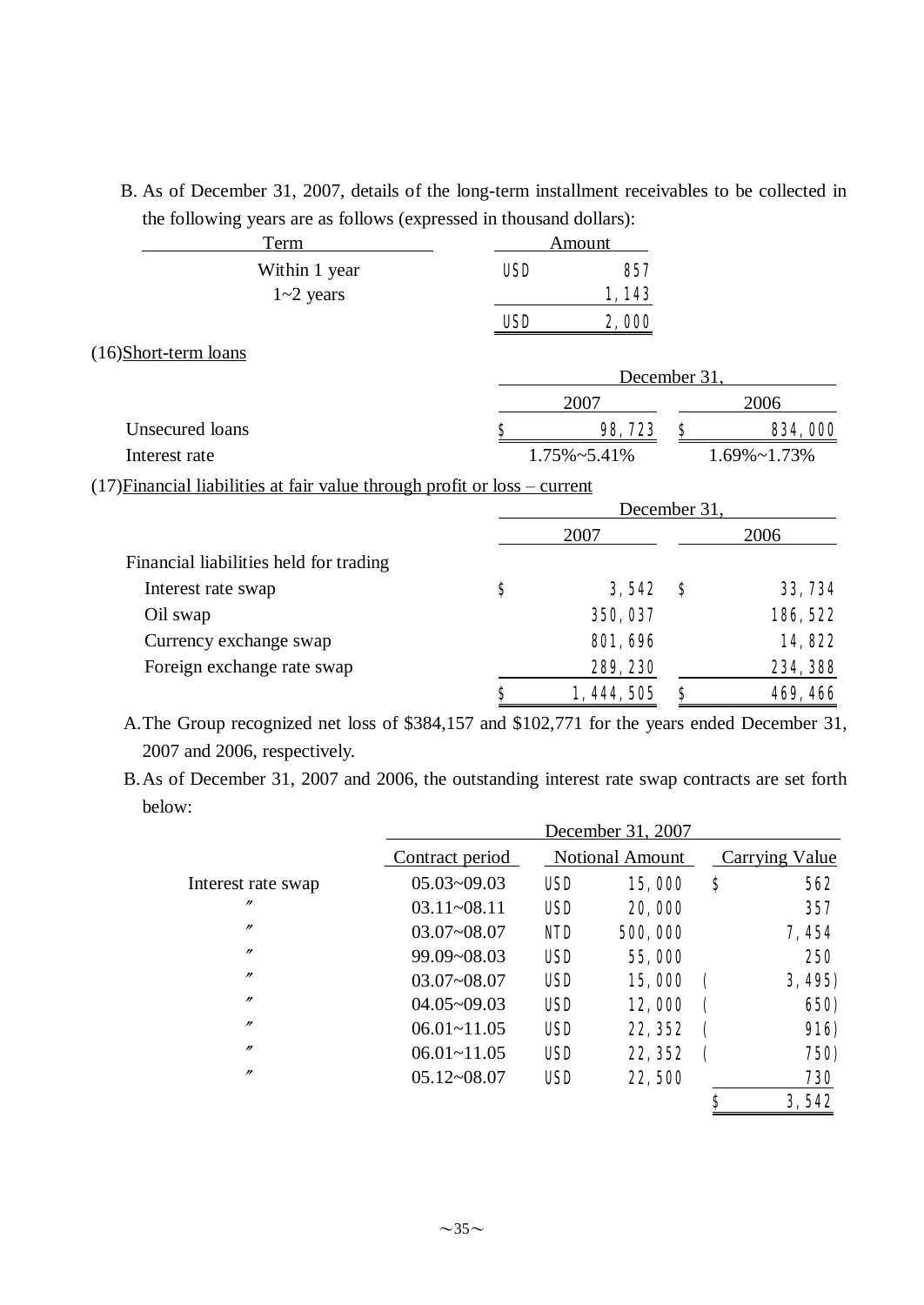|                    |                 | December 31, 2006 |                        |                |              |  |  |  |
|--------------------|-----------------|-------------------|------------------------|----------------|--------------|--|--|--|
|                    | Contract period |                   | <b>Notional Amount</b> | Carrying Value |              |  |  |  |
| Interest rate swap | $02.07 - 07.07$ | <b>NID</b>        | 125,000                | \$             | 856          |  |  |  |
| $\prime\prime$     | $03.11 - 08.11$ | <b>USD</b>        | 20,000                 |                | 193          |  |  |  |
| $^{\prime\prime}$  | $03.07 - 08.07$ | <b>NID</b>        | 500,000                |                | 23, 754      |  |  |  |
| $^{\prime\prime}$  | $03.08 - 08.08$ | <b>NID</b>        | 500,000                |                | 3,838        |  |  |  |
| $^{\prime\prime}$  | 99.09~08.03     | <b>USD</b>        | 9,706                  |                | <b>2,061</b> |  |  |  |
| $^{\prime\prime}$  | $06.01 - 11.05$ | <b>USD</b>        | 14,776                 |                | 1,333        |  |  |  |
| $\prime$           | $06.01 - 11.05$ | <b>USD</b>        | 14,776                 |                | 1,306        |  |  |  |
| $^{\prime\prime}$  | $05.12 - 08.07$ | <b>USD</b>        | 15,000                 |                | 393          |  |  |  |
|                    |                 |                   |                        | \$             | 33, 734      |  |  |  |

C. As of December 31, 2007 and 2006, the outstanding oil swap contracts are set forth below:

|                   |                 | December 31, 2007        |    |                       |
|-------------------|-----------------|--------------------------|----|-----------------------|
|                   |                 | <b>Notional Quantity</b> |    |                       |
|                   | Contract period | (Ton)                    |    | <b>Carrying Value</b> |
| Oil swap          | $07.07 - 09.12$ | 399, 230                 | \$ | 347, 246              |
| $^{\prime\prime}$ | $07.11 - 10.04$ | 399, 230                 |    | 2,791                 |
|                   |                 |                          | S  | 350, 037              |
|                   |                 | December 31, 2006        |    |                       |
|                   |                 | <b>Notional Quantity</b> |    |                       |
|                   | Contract period | (Ton)                    |    | Carrying Value        |
| Oil swap          | $05.02 - 07.06$ | 10,000                   | \$ |                       |
| n                 | $05.04 - 07.06$ | 5,000                    |    |                       |
| $^{\prime\prime}$ | $06.08 - 09.01$ | <b>7,692</b>             |    | 109,738               |
| $^{\prime\prime}$ | $07.01 - 09.06$ | 7,692                    |    | 76, 784               |
|                   |                 |                          | \$ | 186, 522              |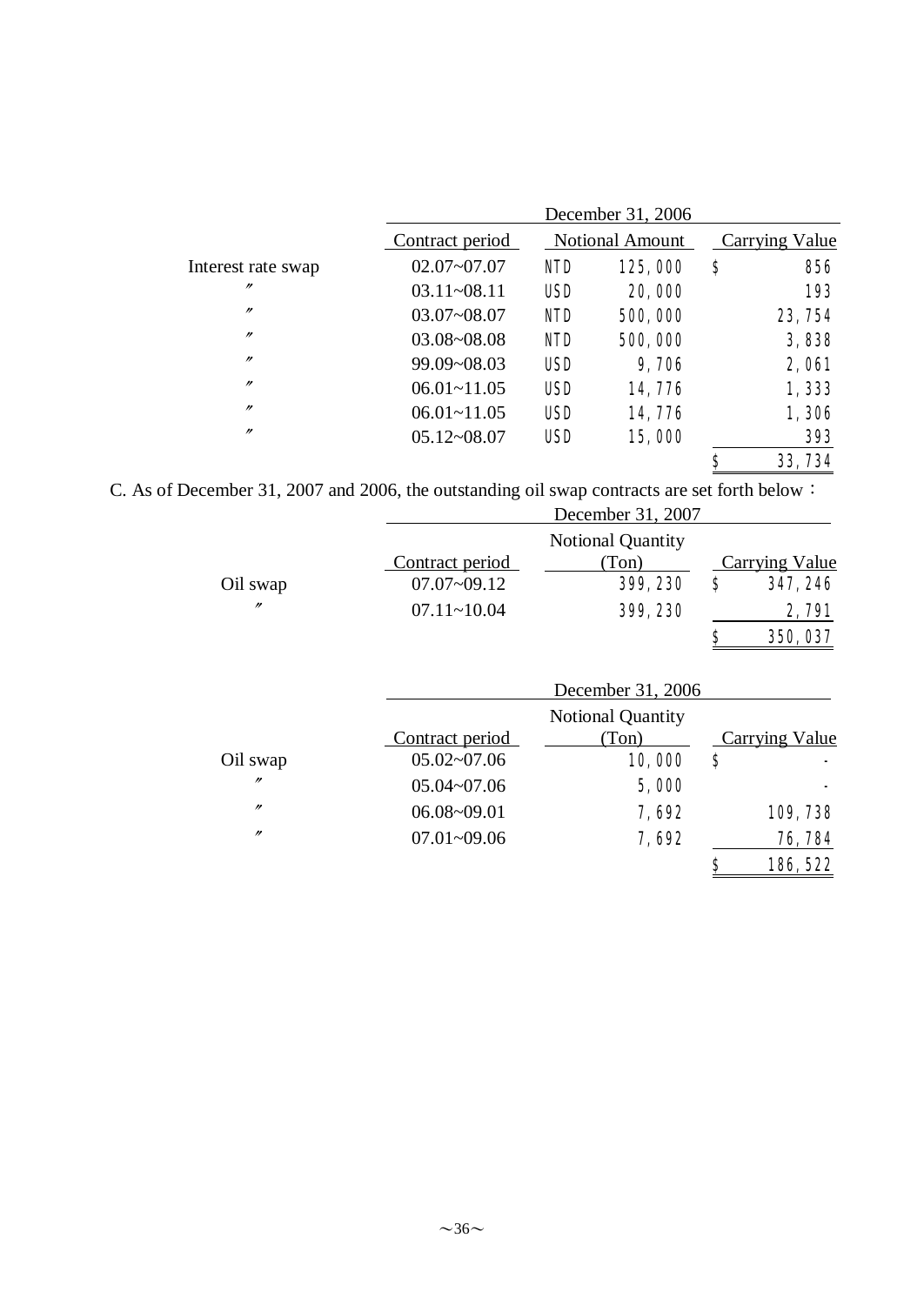|                        | December 31, 2007 |            |                        |                          |                       |  |
|------------------------|-------------------|------------|------------------------|--------------------------|-----------------------|--|
|                        | Contract period   |            | <b>Notional Amount</b> |                          | <b>Carrying Value</b> |  |
| Currency exchange swap | 07.04~08.04       | <b>USD</b> | 24,000                 | \$                       | 1,627                 |  |
|                        | $07.04 - 08.05$   | <b>USD</b> | 24,000                 |                          | 1,896                 |  |
| $^{\prime\prime}$      | $07.05 - 08.05$   | <b>USD</b> | 24,000                 |                          | 2,689                 |  |
| $\prime\prime$         | $07.07 - 08.07$   | <b>EUR</b> | 6,000                  |                          | 72,082                |  |
| $^{\prime\prime}$      | $07.07 - 08.07$   | <b>EUR</b> | 6,000                  |                          | 72, 440               |  |
| $^{\prime\prime}$      | 07.08~08.07       | <b>USD</b> | 52,000                 |                          | 36, 685               |  |
| n                      | 07.08~08.08       | <b>USD</b> | 24,000                 |                          | 5,766                 |  |
| n                      | 07.09~08.09       | <b>USD</b> | 24,000                 |                          | 8,120                 |  |
| n                      | 07.09~08.09       | <b>USD</b> | 24,000                 |                          | 6,163                 |  |
| $^{\prime\prime}$      | 07.09~08.09       | <b>USD</b> | 24,000                 |                          | 4,932                 |  |
| $^{\prime\prime}$      | 07.09~08.09       | <b>USD</b> | 24,000                 |                          | 6,178                 |  |
| $^{\prime\prime}$      | $07.10 - 08.10$   | <b>USD</b> | 52,000                 |                          | <b>32, 261</b>        |  |
| $\prime\prime$         | $07.10 - 09.10$   | <b>EUR</b> | 48,000                 |                          | <b>40, 181</b>        |  |
| n                      | $07.10 - 09.10$   | <b>EUR</b> | 24,000                 |                          | 16,866                |  |
| n                      | $07.10 - 09.10$   | <b>EUR</b> | 24,000                 |                          | <b>15, 281</b>        |  |
| n                      | 07.11~09.11       | <b>USD</b> | 104,000                |                          | 57, 437               |  |
| n                      | $07.12 - 08.12$   | <b>USD</b> | 104,000                |                          | 35, 470               |  |
| n                      | $07.05 - 10.05$   | <b>USD</b> | 36,000                 |                          | 303, 964              |  |
| n                      | $07.10 - 09.10$   | <b>USD</b> | 48,000                 |                          | 12,018                |  |
| n                      | $07.10 - 09.10$   | <b>USD</b> | 48,000                 |                          | 12,826                |  |
| $^{\prime\prime}$      | $07.11 - 09.11$   | <b>USD</b> | 104,000                | $\overline{\mathcal{L}}$ | <b>148)</b>           |  |
| n                      | $07.11 - 08.11$   | <b>USD</b> | 104,000                | $\overline{\mathbf{C}}$  | 2,638)                |  |
| n                      | 07.11~09.11       | <b>USD</b> | 104,000                |                          | 59,600                |  |
|                        |                   |            |                        | \$                       | <b>801, 696</b>       |  |

D. As of December 31, 2007 and 2006, the outstanding currency exchange swap contracts are set forth below:

|                        | December 31, 2006 |                        |        |                       |        |  |
|------------------------|-------------------|------------------------|--------|-----------------------|--------|--|
|                        | Contract period   | <b>Notional Amount</b> |        | <b>Carrying Value</b> |        |  |
| Currency exchange swap | $03.04 - 07.03$   | <b>USD</b>             | 6,250  | S                     | 7,195  |  |
| $^{\prime\prime}$      | $03.04 - 07.03$   | <b>USD</b>             | 2,500  |                       | 2,775  |  |
| $^{\prime\prime}$      | $06.12 - 07.12$   | <b>USD</b>             | 12,000 |                       | 4,852  |  |
|                        |                   |                        |        | S                     | 14,822 |  |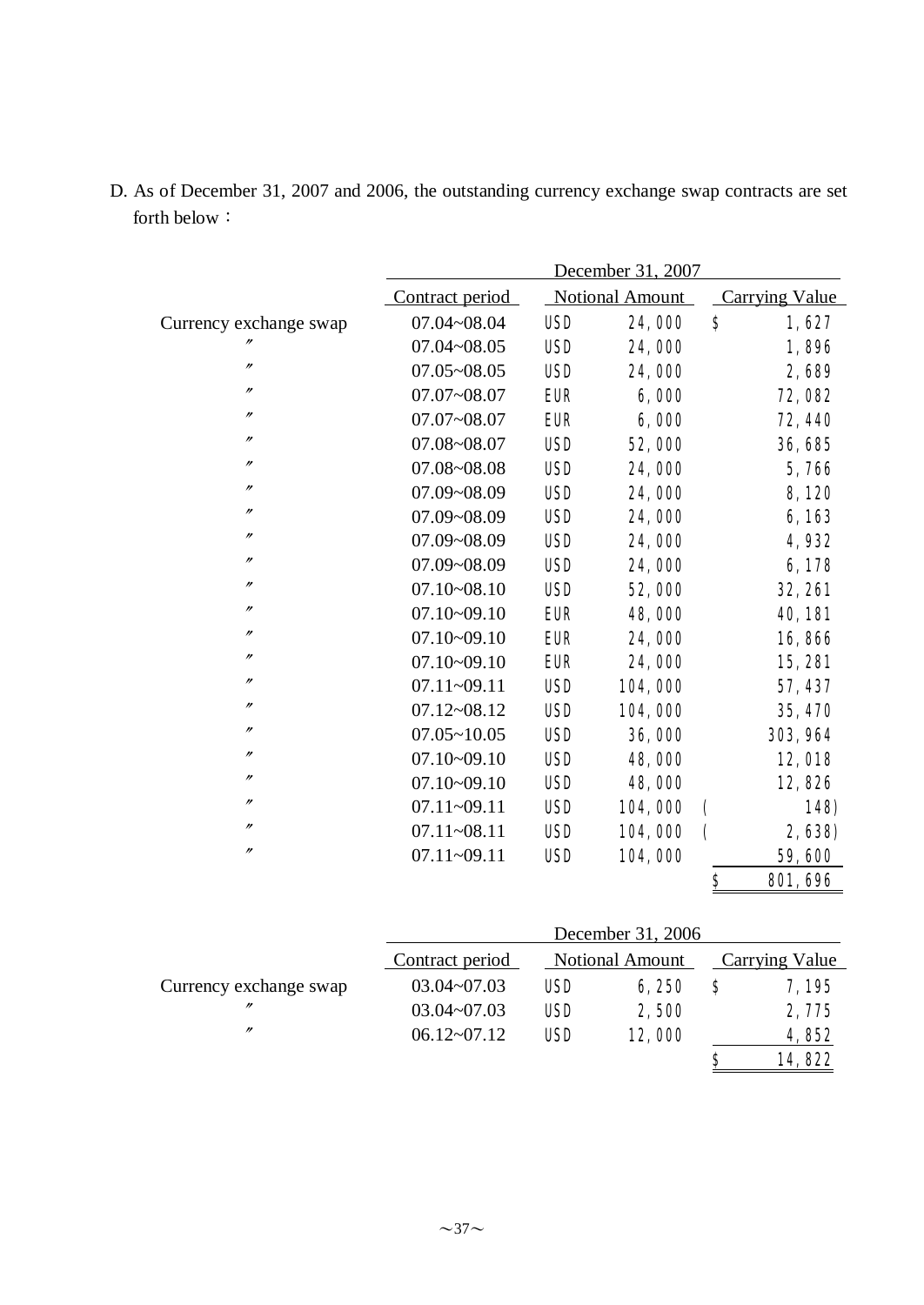|                                                               |                 |            | December 31, 2007      |                  |                       |
|---------------------------------------------------------------|-----------------|------------|------------------------|------------------|-----------------------|
|                                                               | Contract period |            | Notional Amount        |                  | <b>Carrying Value</b> |
| Foreign exchange rate swap                                    | $06.12 - 11.12$ | <b>USD</b> | 162,000                | \$               | 221,027               |
|                                                               | $04.05 - 09.05$ | <b>EUR</b> | 25,000                 |                  | 68,188                |
| $^{\prime\prime}$                                             | $01.10 - 07.08$ | <b>USD</b> | 2,000                  |                  | 15                    |
|                                                               |                 |            |                        | \$               | 289, 230              |
|                                                               |                 |            | December 31, 2006      |                  |                       |
|                                                               | Contract period |            | <b>Notional Amount</b> |                  | <b>Carrying Value</b> |
| Foreign exchange rate swap                                    | $04.05 - 09.05$ | <b>EUR</b> | 30,000                 | \$               | 27, 431               |
|                                                               | $03.08 - 11.12$ | <b>USD</b> | 716,000                |                  | 206, 810              |
| $^{\prime\prime}$                                             | $06.12 - 07.12$ | <b>USD</b> | 6,000                  |                  | 147                   |
|                                                               |                 |            |                        | \$               | 234, 388              |
| $(18)$ Derivative financial liabilities for hedging – current |                 |            |                        |                  |                       |
|                                                               |                 |            | December 31, 2007      |                  |                       |
|                                                               | Contract period |            | Notional Amount        |                  | <b>Carrying Value</b> |
| Interest rate swap                                            | 03.06~08.06     | <b>NID</b> | 300, 000               | \$               | 2,335                 |
| n                                                             | 03.06~08.06     | <b>NID</b> | 200,000                |                  | 1,557                 |
|                                                               |                 |            |                        | \$               | 3,892                 |
|                                                               |                 |            | December 31, 2006      |                  |                       |
|                                                               |                 |            | Notional Quantity      |                  |                       |
|                                                               | Contract period |            | (Ton)                  |                  | <b>Carrying Value</b> |
| Oil swap                                                      | 06.09~09.02     |            | 5,000                  | $\boldsymbol{s}$ | <b>84, 462</b>        |
| $^{\prime\prime}$                                             | 06.09~09.02     |            | 5,000                  |                  | 95, 153               |
| $^{\prime\prime}$                                             | $06.11 - 09.04$ |            | 5,000                  |                  | 46,705                |
| $^{\prime\prime}$                                             | 06.11~09.04     |            | 5,000                  |                  | 25, 449               |
|                                                               |                 |            |                        | ¢                | 251,769               |
| (19) Accrued expenses                                         |                 |            |                        |                  |                       |
|                                                               |                 |            | December 31,           |                  |                       |
|                                                               |                 | 2007       |                        |                  | 2006                  |
| Accrued expenses                                              | \$              |            | 8, 149, 193            | $\mathbf{s}$     | 12, 660, 486          |
| Estimated accrued expenses                                    |                 |            | 3, 182, 078            |                  | 3, 742, 706           |
| Less: Unrealized foreign exchange gain                        |                 |            | 12,721)                |                  | 7, 522)               |
|                                                               | <u>\$</u>       |            | 11, 318, 550           | \$               | 16, 395, 670          |

E. As of December 31, 2007 and 2006, the outstanding foreign exchange rate swap contracts are set forth below: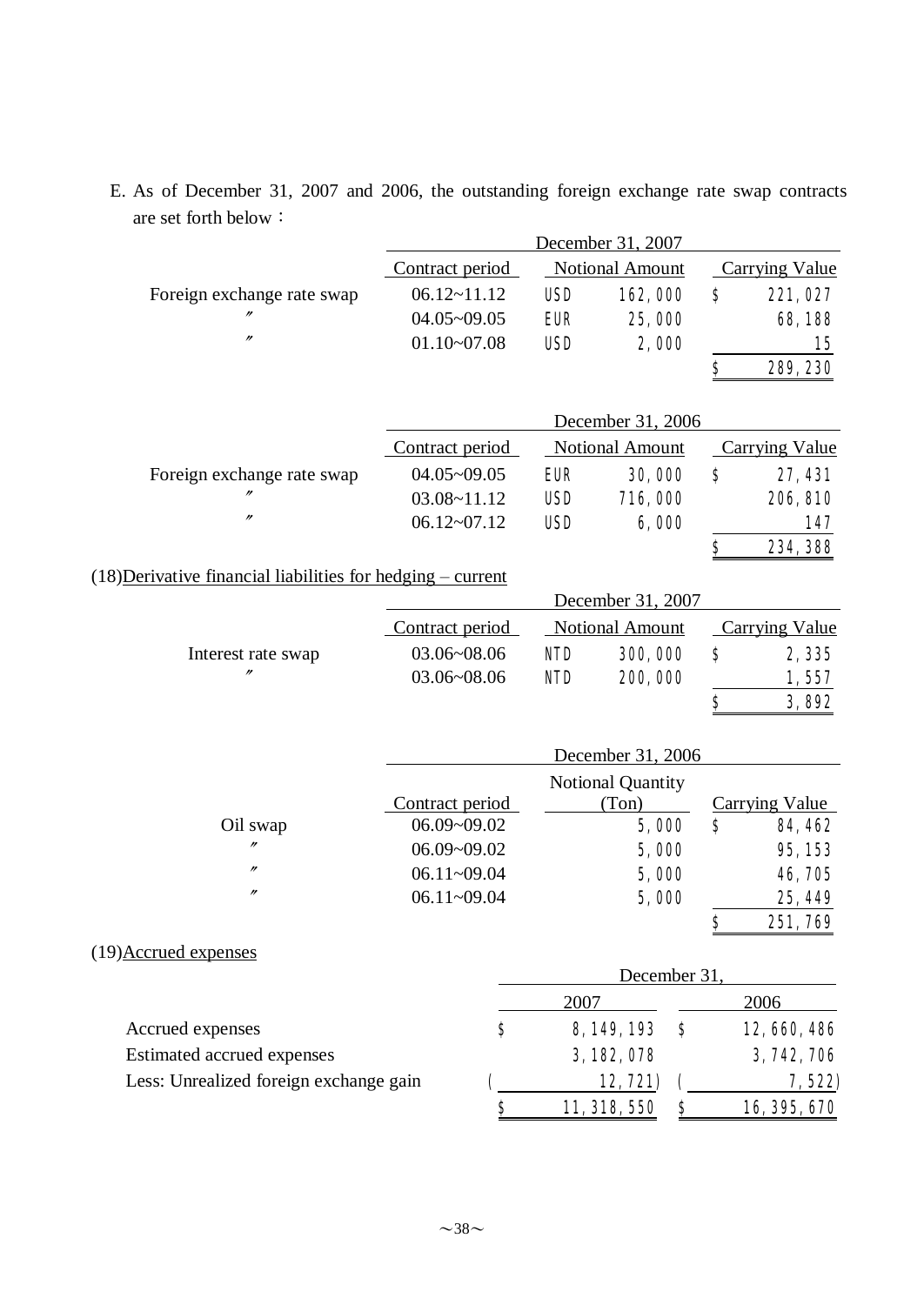The estimated accrued expenses represent the estimated expenses to be incurred with the foreign agents and on the agency services rendered by the Group to the foreign marine transportation companies. The estimated accrued expenses as of December 31, 2006 was \$3,724,730, of which \$2,204,030 was reversed as of December 31, 2007, constituting 59.17% of the estimated amount. The estimated accrued expenses as of December 31, 2005 was \$2,544,448, of which \$2,165,779 was reversed as of December 31, 2006, constituting 85.12% of the estimated amount.

(20)Long-term liabilities due within one year

|                                   | December 31. |                    |  |             |  |
|-----------------------------------|--------------|--------------------|--|-------------|--|
|                                   |              | 2007               |  | 2006        |  |
| Corporate bonds payable           | \$           | 1,500,000          |  | 4, 134, 400 |  |
| Long-term bank loans              |              | 1, 748, 274        |  | 1, 340, 000 |  |
| Long-term loans by its subsidiary |              | 1, 512, 938        |  | 1,803,180   |  |
|                                   | S            | <b>4, 761, 212</b> |  | 7, 277, 580 |  |

(21)Derivative financial liabilities for hedging - non-current

|                                                          |         | December 31, 2006                |                        |  |          |         |              |                       |        |
|----------------------------------------------------------|---------|----------------------------------|------------------------|--|----------|---------|--------------|-----------------------|--------|
|                                                          |         | Contract period                  | <b>Notional Amount</b> |  |          |         |              | <b>Carrying Value</b> |        |
| Interest rate swap                                       |         | $03.06 - 08.06$                  | <b>NID</b>             |  |          | 300,000 | \$           |                       | 6,926  |
| $^{\prime\prime}$                                        |         | $03.06 - 08.06$                  | <b>NID</b>             |  |          | 200,000 |              |                       | 4,624  |
| $\prime\prime$                                           |         | $02.08 - 07.06$                  | <b>NID</b>             |  |          | 80,000  |              |                       | 394    |
|                                                          |         |                                  |                        |  |          |         | S            |                       | 11,944 |
| (22) Financial liabilities carried at cost - non-current |         |                                  |                        |  |          |         |              |                       |        |
|                                                          |         |                                  |                        |  |          |         | December 31, |                       |        |
|                                                          |         | Item                             |                        |  | Period   |         | 2007         |                       | 2006   |
| <b>Stock Conversion</b>                                  |         | Tuntex (Thailand) Public Company |                        |  | 03.10.13 | Ş       | 9,004        | S                     | 9,004  |
| Right                                                    | Limited |                                  |                        |  |          |         |              |                       |        |

December 31,  $2007:$  None.

The above financial liability is the embedded stock conversion right obtained by the Company through acquisition of convertible corporate bond issued by Tuntex (Thailand) Public Company Limited (TUNTEX) during the first quarter of 2005. As stated in the terms of the agreement, TUNTEX can choose either to pay back by cash at face value of corporate bonds (THB15,737 thousand dollars) or convert to stock on the maturity date. On initial acquisition, such transaction was not recorded separately, and subsequently measured at cost using the historical exchange rate.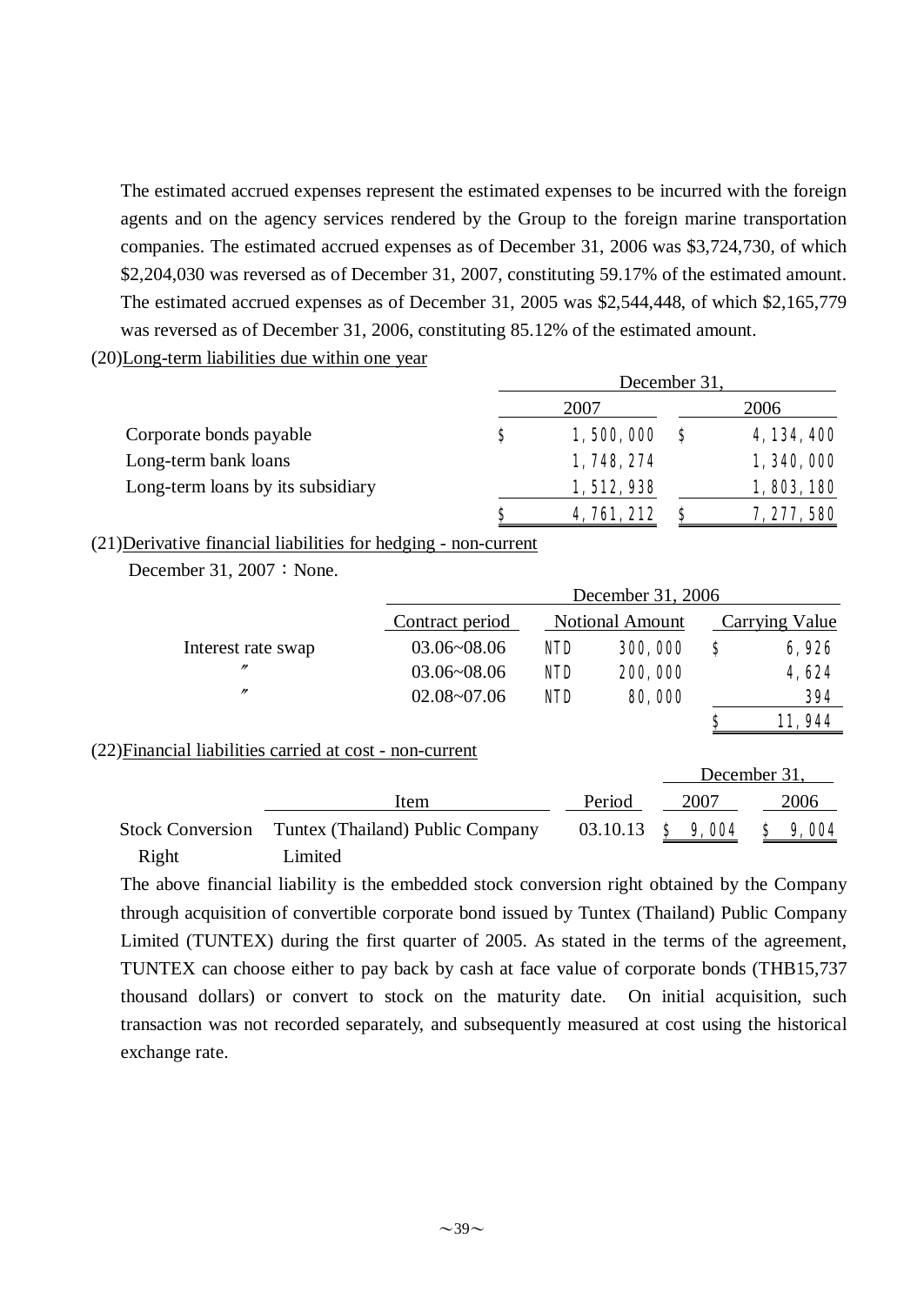#### (23)Corporate bonds payable

|                                    | December 31, |                 |          |              |  |
|------------------------------------|--------------|-----------------|----------|--------------|--|
|                                    |              | 2007            |          | 2006         |  |
| Secured corporate bonds            | \$           | 1,500,000       | <b>S</b> | 4,000,000    |  |
| Unsecured corporate bonds          |              | 797,000         |          | 3, 116, 200  |  |
| Add: Accrued interest compensation |              | 4,964           |          | 9,614        |  |
|                                    |              | 2, 301, 964     |          | 7,125,814    |  |
| Less: Current portion              |              | 1,500,000)      |          | 4, 134, 400) |  |
|                                    | S            | <b>801, 964</b> | S        | 2,991,414    |  |

A.On January 12, 2004, the Company issued its first unsecured domestic convertible bonds (referred herein as the "Bonds") at face value, totaling \$4 billion. The major terms of the issuance are set forth below:

- a) Period: 5 years (January 12, 2004 to January 11, 2009)
- b) Coupon rate: 0% per annum
- c) Principal repayment and interest payment

Unless the Bonds are redeemed, repurchased, resold, converted or deregistered before maturity, or other events occur due to regulatory reasons, the principal of the Bonds shall be repaid in lump sum by cash at maturity based on the face value of the Bonds.

d) Collaterals

The Bonds are unsecured. However, if the Company subsequently issues other convertible bonds secured with collaterals, the rights of the bondholders to claim their credits and the collaterals are set at the same rank as the holders of the convertible bonds issued subsequently.

- e) Redemption of the Company's option
	- (a) During the period from 3 months after the issuance of the Bonds to 40 days before the maturity of the Bonds, if the closing price of the Company's common stock at the Taiwan Stock Exchange is equal to or more than 50% of the conversion price for a period of 30 consecutive trading days, the Company may redeem 100% of the outstanding bonds in cash at the redemption price calculated based on the predetermined yield rate on redemption within 30 trading days after the abovementioned 30 consecutive trading days. The yield rate on redemption is 0.20% per annum during the period from 3 months to 3 years after the Bonds' issuance. During the period from 3 years after the Bonds' issuance to 40 days before the maturity of the Bonds, the Bonds are redeemable at their face value.
	- (b) During the period from 3 months after the issuance of the Bonds to 40 days before the maturity of the Bonds, if the total amount of the Bonds outstanding after the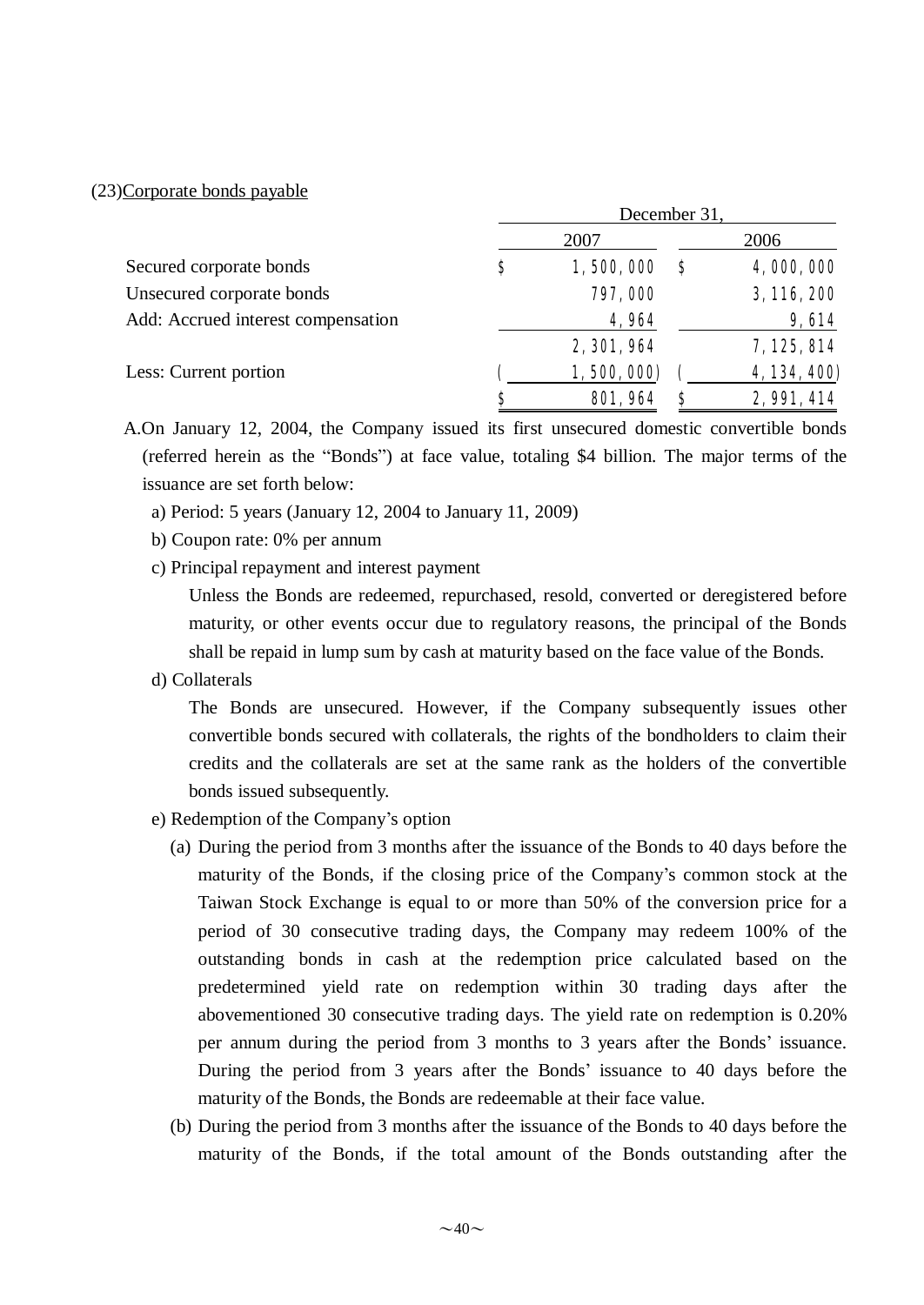conversion by the bondholders is less than \$400 million (10% of the total issued amount), the Company may redeem the outstanding bonds in cash in accordance with the terms stated in Paragraph (a) above.

- (c) When the Company issues its redemption notice, if the bondholders do not reply before the effective redemption date, the Company may convert the bonds held by those bondholders into common stock at the conversion price in effect at the expiration of the notice period.
- f) Redemption of the bondholders' option

During the period from 30 days before the 3-year maturity of the Bonds to the date of maturity, the bondholders may require the Company to redeem their bonds in cash at the face value plus interest compensation (i.e. 100.60% of the face value with a yield rate of 0.20% per annum).

- g) Terms on conversion
	- (a) Conversion period

The bondholders may convert the Bonds into the Company's common stock during the period from 3 months after the Bonds are issued to 10 days before the maturity of the Bonds.

The bondholders are prohibited from exercising their conversion right during the period from 3 trading days before the announcement of cash or stock dividends to the date of distribution of the cash or stock dividends.

(b) Conversion price

The conversion price is the lowest among the three average closing prices of the Company's common stock during the 10, 15 and 20 trading days before October 3, 2003 multiplied by 115%. If any cash or stock dividends are distributed before October 3, 2003, the closing price used in the computation of the conversion price must be adjusted for the effect of the dividend distribution. If any cash or stock dividends are distributed during the period from the date on which the conversion price is set to the date on which the Bonds are converted, the conversion price is required to be adjusted in accordance with the adjusting formula specified in the bond agreement. The conversion price at the issuance of the Bonds was set at \$28.60 (in dollars). On December 31, 2007, the adjusted conversion price was \$21.85 (in dollars).

- h) Others
	- (a) Entitlement to cash dividends

The bondholders who request to convert the Bonds on a date which is more than 3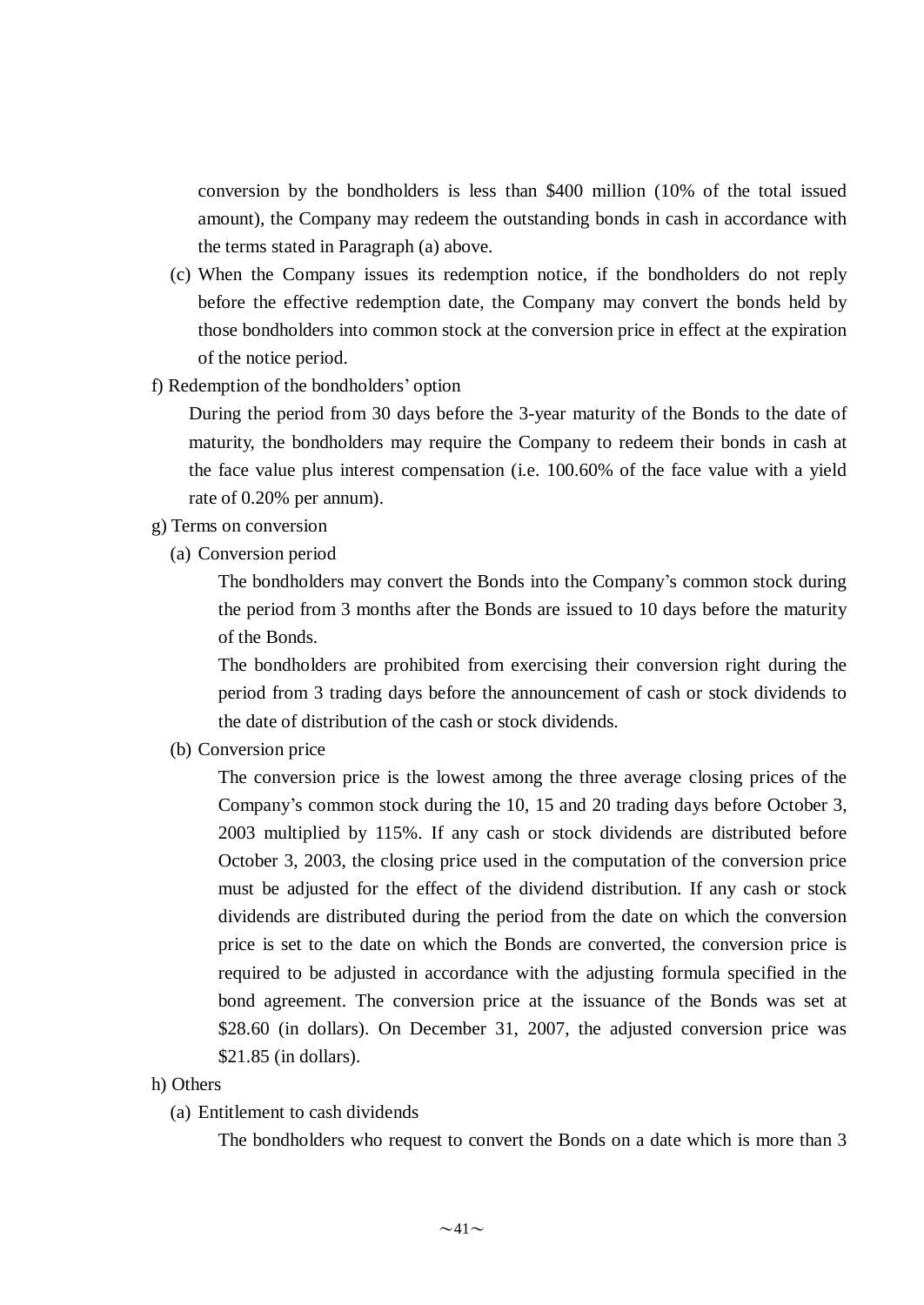trading days before the announcement of cash dividends are entitled to the cash dividends resolved by the stockholders in the current year.

The bondholders who request to convert the Bonds 3 trading days before the announcement of cash dividends or later are not entitled to the cash dividends resolved by the stockholders in the current year, but are entitled to the cash dividends resolved by the stockholders in the following year.

- (b) The affiliated companies of the Company may subscribe the Bonds, but do not have the right to convert the Bonds into the Company's common stock.
- B.On September 6, 2004, the Company issued its second unsecured domestic convertible bonds (referred herein as the "Second Bonds") at face value, totaling \$4.5 billion. The major terms of the issuance are set forth below:
	- a) Period: 5 years (September 6, 2004 to September 5, 2009)
	- b) Coupon rate: 0% per annum
	- c) Principal repayment and interest payment

Unless the Second Bonds are redeemed, repurchased, resold, converted or deregistered before maturity, or other events occur due to regulatory reasons, the principal of the Second Bonds shall be repaid in lump sum by cash at maturity based on the face value of the Second Bonds.

d) Collaterals

The Second Bonds are unsecured. However, if the Company subsequently issues other convertible bonds secured with collaterals, the rights of the holders of the Second Bonds to claim their credits and the collaterals are set at the same rank as the holders of the convertible bonds issued subsequently.

- e) Redemption of the Company's option
	- (a) During the period from 3 months after the Second Bonds are issued to 40 days before the maturity of the Second Bonds, if the closing price of the Company's common stock at the Taiwan Stock Exchange is equal to or more than 50% of the conversion price for a period of 30 consecutive trading days, the Company may redeem the outstanding bonds in cash at the face value of the Second Bonds within 30 trading days after the abovementioned 30 consecutive trading days.
	- (b) During the period from 3 months after the Second Bonds are issued to 40 days before the maturity of the Second Bonds, if the total amount of the Second Bonds outstanding after the conversion by the bondholders is less than \$450 million (10% of the total issued amount), the Company may redeem the outstanding bonds at their face value any time during the 40 days before the maturity of the Second Bonds.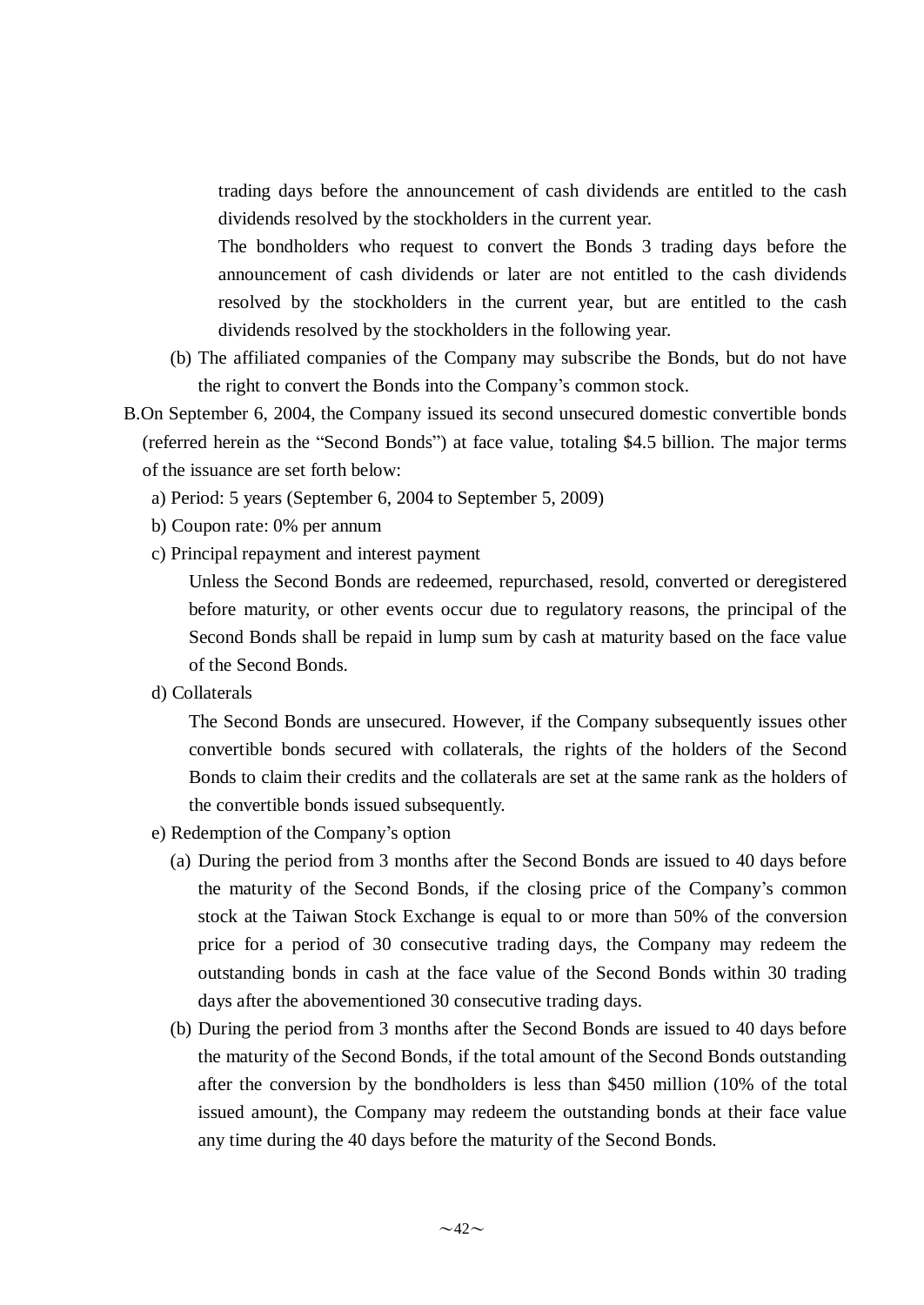- (c) When the Company issues its redemption notice, if the bondholders do not reply before the effective redemption date, the Company may convert the bonds held by those bondholders into common stock at the conversion price in effect at the expiration of the notice period.
- f) Redemption of the bondholders' option

During the period from 30 days before the 3.5-year maturity of the Second Bonds to the date of maturity, the bondholders may require the Company to redeem their bonds in cash at the face value.

#### g) Terms on conversion

(a) Conversion period

The bondholders may convert the Second Bonds into the Company's common stock during the period from 1 month after the Second Bonds are issued to 10 days before the maturity of the Second Bonds.

The bondholders are prohibited from exercising their conversion right during the period from 3 trading days before the announcement of cash or stock dividends to the date of distribution of the cash or stock dividends.

(b) Conversion price

The conversion price can be any of the three average closing prices of the Company's common stock during the 1, 3 and 5 trading days before August 24, 2004 multiplied by 103%. If any cash or stock dividends are distributed before August 24, 2004, the closing price used in the computation of the conversion price must be adjusted for the effect of the dividend distribution. If any cash or stock dividends are distributed during the period from the date on which the conversion price is set to the date on which the Second Bonds are converted, the conversion price is required to be adjusted in accordance with the adjusting formula specified in the bond agreement. The conversion price at the issuance of the Second Bonds was set at \$28.50 (in dollars). On December 31, 2007, the adjusted conversion price was \$18.27 (in dollars).

h) Entitlement to cash dividends

The bondholders who request to convert the Second Bonds during the period from January 1 of the current year to any date which is more than 3 trading days before the announcement of cash or stock dividends are entitled to the cash or stock dividends resolved by the stockholders in the current year. Conversion of the Second Bonds is prohibited during the period from 3 trading days before the announcement of cash or stock dividends to the ex-dividend date.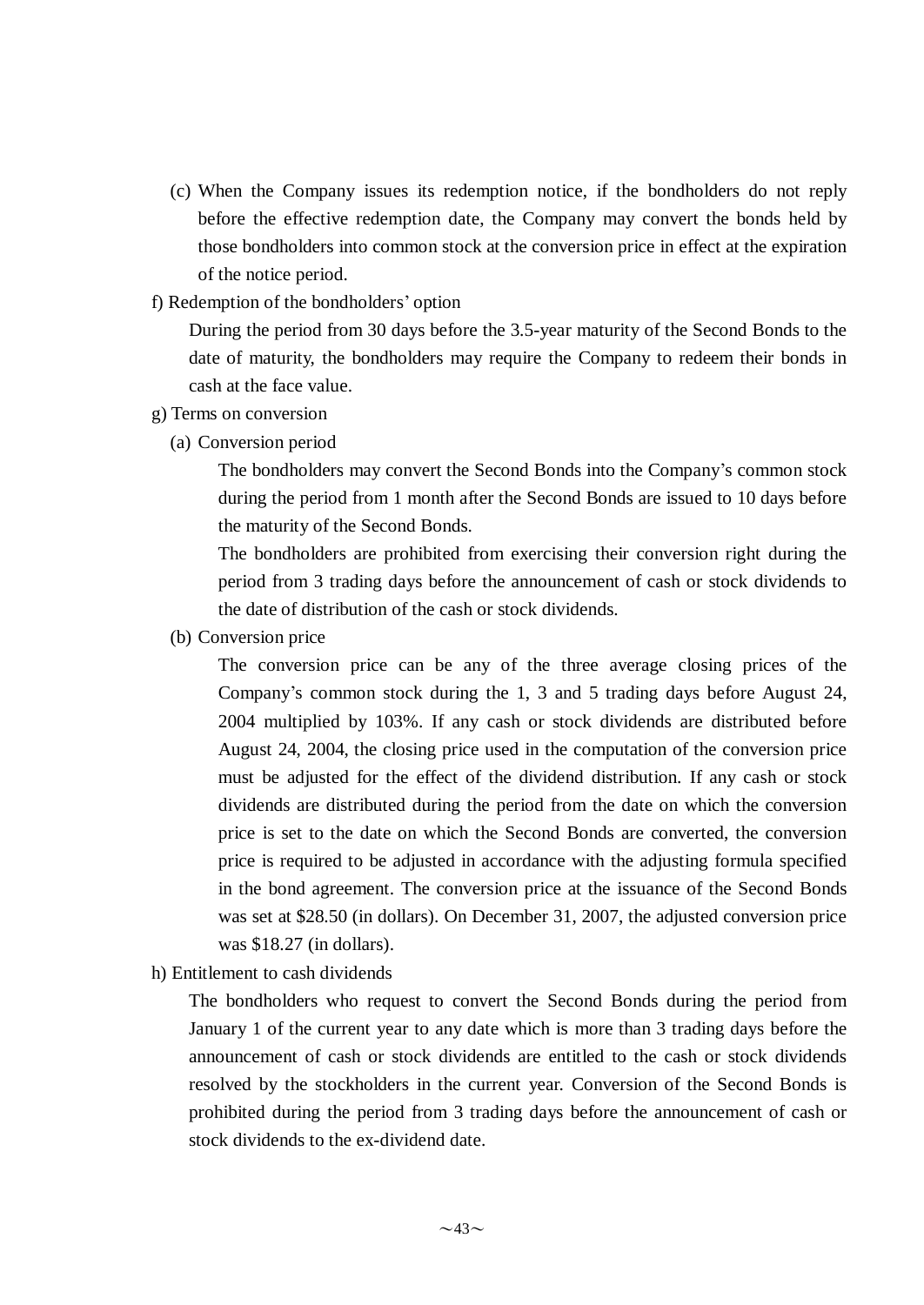The bondholders who request to convert the Second Bonds during the period from the date following the ex-dividend date to December 31 of the current year are not entitled to the cash or stock dividends resolved by the stockholders in the current year, but are entitled to the cash or stock dividends resolved by the stockholders in the following year.

#### (24)Long-term loans

|                       | December 31, |                      |    |                      |  |
|-----------------------|--------------|----------------------|----|----------------------|--|
|                       |              | 2007                 |    | 2006                 |  |
| Secured bank loans    | \$           | 2, 388, 569          | \$ | 1, 333, 333          |  |
| Unsecured bank loans  |              | 19, 508, 381         |    | 20, 005, 461         |  |
| Add: exchange loss    |              | 6,253                |    |                      |  |
|                       |              | 21, 903, 203         |    | 21, 338, 794         |  |
| Less: Current portion |              | 3,261,212            |    | 3, 143, 180)         |  |
| Others                |              | 3, 220, 897          |    | 2, 835, 585          |  |
|                       |              | 21, 862, 888         | S  | 21, 031, 199         |  |
| Interest rate         |              | $2.18\% \sim 6.60\%$ |    | $2.18\% \sim 6.60\%$ |  |

 Please refer to Note 6 for details of the collaterals pledged for the above long term loans. The above long-term loans \$2,826,058 is its subsidiary – CLOVE financed form Edge ware Profits Ltd. for Classic Outlook Investment Ltd. and Ever up Profits Ltd.'s equity. And the above stocks of them were secured with collaterals.

#### (25)Pension liabilities

- A. The Labor Pension Act ("the Act"), which adopts a defined contribution scheme, took effect from July 1, 2005. In accordance with the Act, employees of the Company and its subsidiary-TTSC may elect to be subject to either the Act, and maintain their seniority before the enforcement of the Act, or the pension mechanism of the Labor Standards Law. Under the defined benefit pension plan, two units are accrued for each year of service for the first 15 years and one unit for each additional year thereafter, subject to a maximum of 45 units. Pension benefits are based on the number of units accrued and the average monthly salaries and wages of the last 6 months prior to retirement. The Company and its subsidiary-TTSC contribute monthly an amount equal to 9.6% of the employees' monthly salaries and wages to the retirement fund deposited with Trust Division of Bank of Taiwan, the trustee, under the name of the independent retirement fund committee.
	- (1) Actuarial assumptions

|                                        | For the year ended For the year ended |                                     |
|----------------------------------------|---------------------------------------|-------------------------------------|
|                                        |                                       | December 31, 2007 December 31, 2006 |
| Discount rate                          | 3.25%                                 | 3.25%                               |
| Increase in future salary level        | 2.00%                                 | 1.50%                               |
| Expected rate of return on plan assets | 3.25%                                 | 3.25%                               |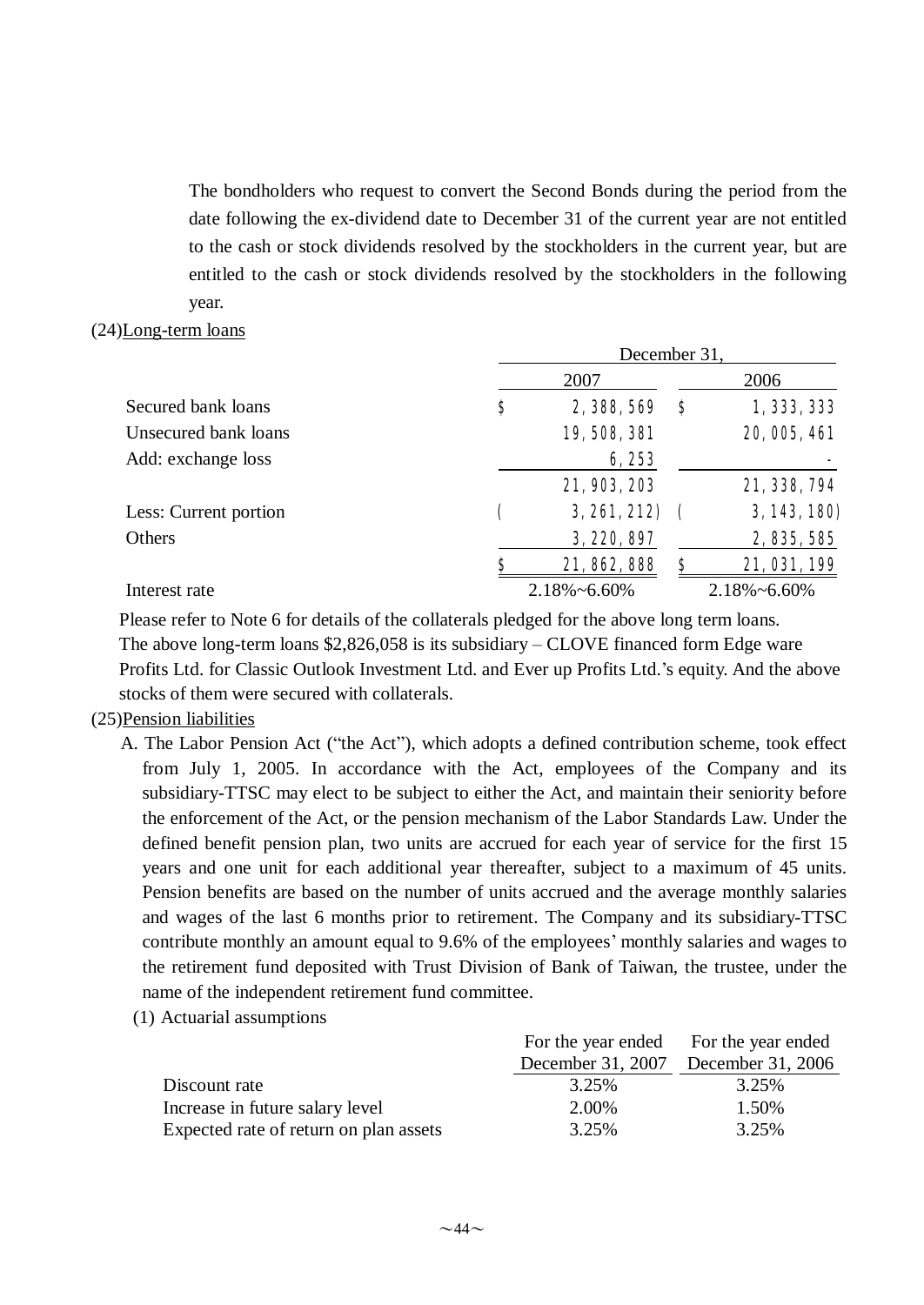(2) The Company and its subsidiary-TTSC's pension fund is deposited in an exclusive account with the Trust Division of Bank of Taiwan. Reconciliation of the funded status of the plan to the carrying amount of accrued pension liability is as follows:

|                                               | December 31,            |                                         |          |                                         |  |
|-----------------------------------------------|-------------------------|-----------------------------------------|----------|-----------------------------------------|--|
|                                               |                         | 2007                                    |          | 2006                                    |  |
| Benefit obligation                            |                         |                                         |          |                                         |  |
| Vested benefit obligation (VBO)               | $\bf (8)$               | <b>261, 733) (\$</b>                    |          | 237, 044)                               |  |
| Non-vested benefit obligation                 |                         | $1,024,794)$ (                          |          | 1,004,445)                              |  |
| Accumulated benefit obligation (ABO)          | $\overline{\mathbf{C}}$ | $1,289,527$ (                           |          | 1, 241, 489                             |  |
| Effects of future salary increments           |                         | 164, 985) (                             |          | 148, 744)                               |  |
| Projected benefit obligation (PBO)            |                         | $1,454,512)$ (                          |          | 1, 390, 233)                            |  |
| Fair value of plan assets                     |                         | 569, 304                                |          | 525, 163                                |  |
| Funded status                                 |                         | 885, 208) (                             |          | 865, 070)                               |  |
| Unrecognized net transition obligation        |                         | 130, 118                                |          | <b>156, 019</b>                         |  |
| Unamortized prior service cost                |                         | 20, 895                                 |          | <b>22,502</b>                           |  |
| Unrecognized loss on plan assets              |                         | 541,138                                 |          | 554, 655                                |  |
| Additional accrued pension liability          |                         | 527, 166) (                             |          | 584, 432)                               |  |
| Accrued pension liability                     | (\$                     | <b>720, 223)</b> (\$                    |          | 716, 326)                               |  |
| (3) The pension costs comprise the following: |                         |                                         |          |                                         |  |
|                                               |                         | For the year ended<br>December 31, 2007 |          | For the year ended<br>December 31, 2006 |  |
| Service cost                                  | S                       | 65, 284                                 | S        | 121,726                                 |  |
| Interest cost                                 |                         | 44, 310                                 |          | 34,848                                  |  |
| Expected return on plan assets                | C                       | 16,932)                                 | $\left($ | 15, 718)                                |  |
| Deferred amortization                         |                         |                                         |          |                                         |  |
| Unrecognized net transition obligation        |                         | 25,900                                  |          | 25,900                                  |  |
| Prior service cost                            |                         | 1,607                                   |          | 1,607                                   |  |
| Unrecognized loss on plan assets              |                         | 31,538                                  |          | 18,234                                  |  |

B.Effective July 1, 2005, the Company and its subsidiary - TTSC established a funded defined contribution pension plan (the "New Plan") under the Labor Pension Act. Employees have the option to be covered under the New Plan. Under the New Plan, the Company and its subsidiary-TTSC contribute monthly an amount based on 6% of the employees' monthly salaries and wages to the employees' individual pension accounts at the Bureau of Labor Insurance. The benefits accrued are portable when the employment is terminated.

Net pension costs **\$** 151,707 \$ 186,597

C.The pension costs under the defined contribution pension plan for the years ended December 31, 2007 and 2006 were \$175,224 and \$200,989, respectively.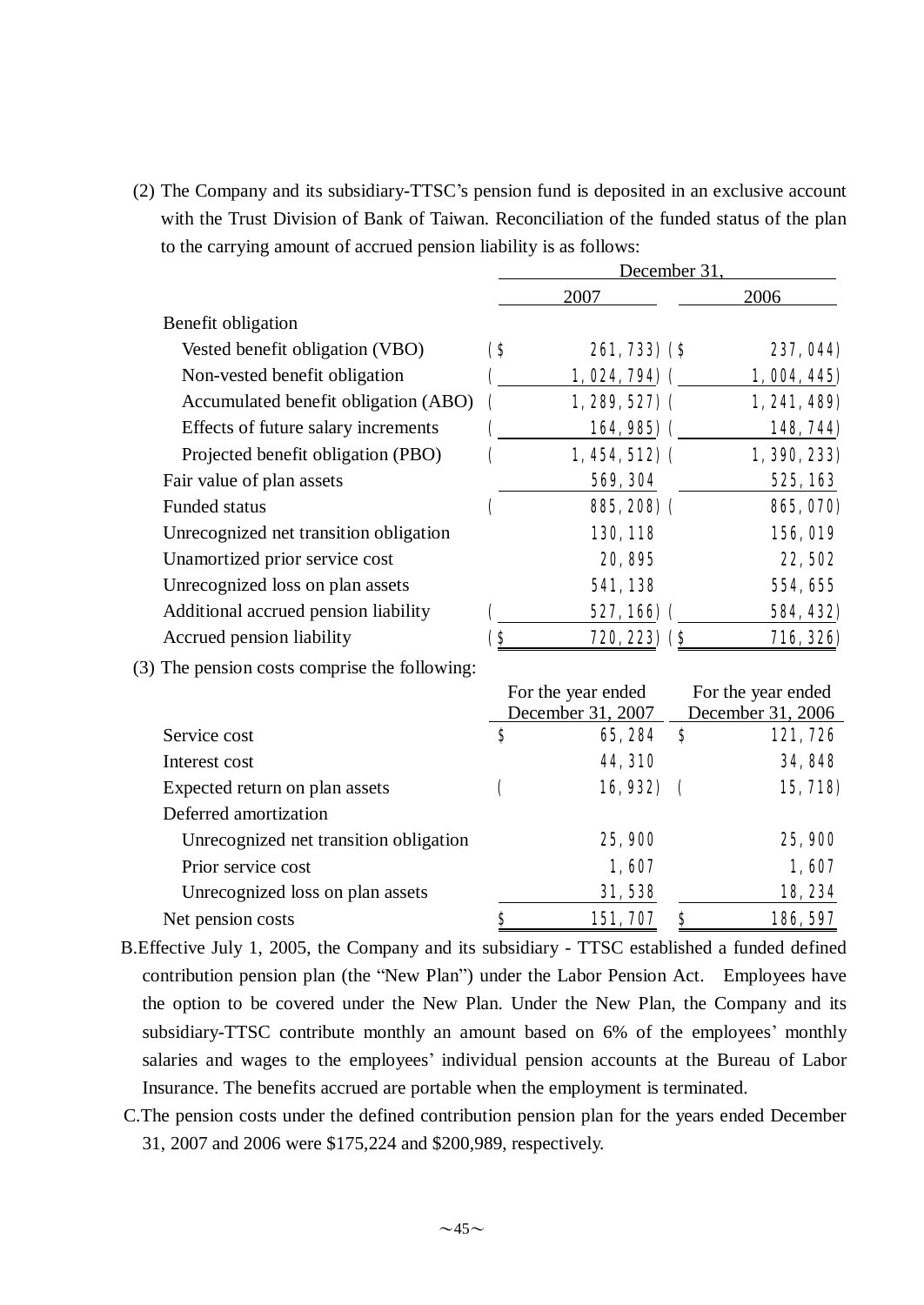#### (26)Capital stock

- A. As of December 31, 2007 and 2006, the Company's authorized capital was \$36,000,000 for both years, and the paid-in capital was \$30,338,695 and \$29,159,293, respectively, divided into 3,033,870 thousand and 2,915,929 thousand shares of common stocks, respectively, with a par value of \$10 per share.
- B. On June 23, 2006, the Company's stockholders resolved to increase capital by capitalizing \$1,907,617 of retained earnings. Accordingly, 190,762 thousand new shares were issued with a par value of \$10 per share. The Company's capital stock after the capital increase amounted to \$29,159,293. The capital increase was approved by the Financial Supervisory Commission of Executive Yuan on July 12, 2006 as per Letter Jin-Kuan-Zheng-(1)-Zi No. 0950130032 with the effective capital increase date set on August 20, 2006.
- C. Details of the common stock converted from the unsecured domestic convertible bonds issued by the Company for the years ended December 31, 2007 and 2006 are set forth below:

|                                       | For the years ended December 31, |                        |                                      |               |
|---------------------------------------|----------------------------------|------------------------|--------------------------------------|---------------|
|                                       | 2007                             |                        |                                      | 2006          |
|                                       | No. of Shares<br>(in '000)       | Amount                 | No. of<br><b>Shares</b><br>(in '000) | Amount        |
| First unsecured convertible bonds     | 45,899\$                         | 458,990                |                                      | - S           |
| Second unsecured convertible<br>bonds | 72,041                           | 720, 412               | 17,643                               | 176, 430      |
|                                       |                                  | 117, 940 \$1, 179, 402 | 17,643                               | 176, 430<br>S |

#### (27)Capital surplus

The Securities and Exchange Act Law requires that capital reserve shall be exclusively used to cover accumulated deficit or to increase capital and shall not be used for any other purpose. However, capital reserve arising from paid-in capital in excess of par value on issuance of common stock and donations can be capitalized once a year, provided that the Company has no accumulated deficit and the amount to be capitalized does not exceed 10% of the paid-in capital.

#### (28)Appropriation of retained earnings and dividend policy

A. The sections of the Company's Articles of Incorporation applicable to the appropriation of the 2005 earnings are as follows:

According to Article 26 of the Company's Articles of Incorporation, if there is any profit for a fiscal year, the Company shall first make provision for income tax, and cover prior years' losses, then appropriate 10% of the residual amount as legal reserve. Dividends shall be proposed by the Board of Directors and resolved by the stockholders. Bonuses paid to employees shall be at least 1% of the total distributed amount and the remuneration paid to the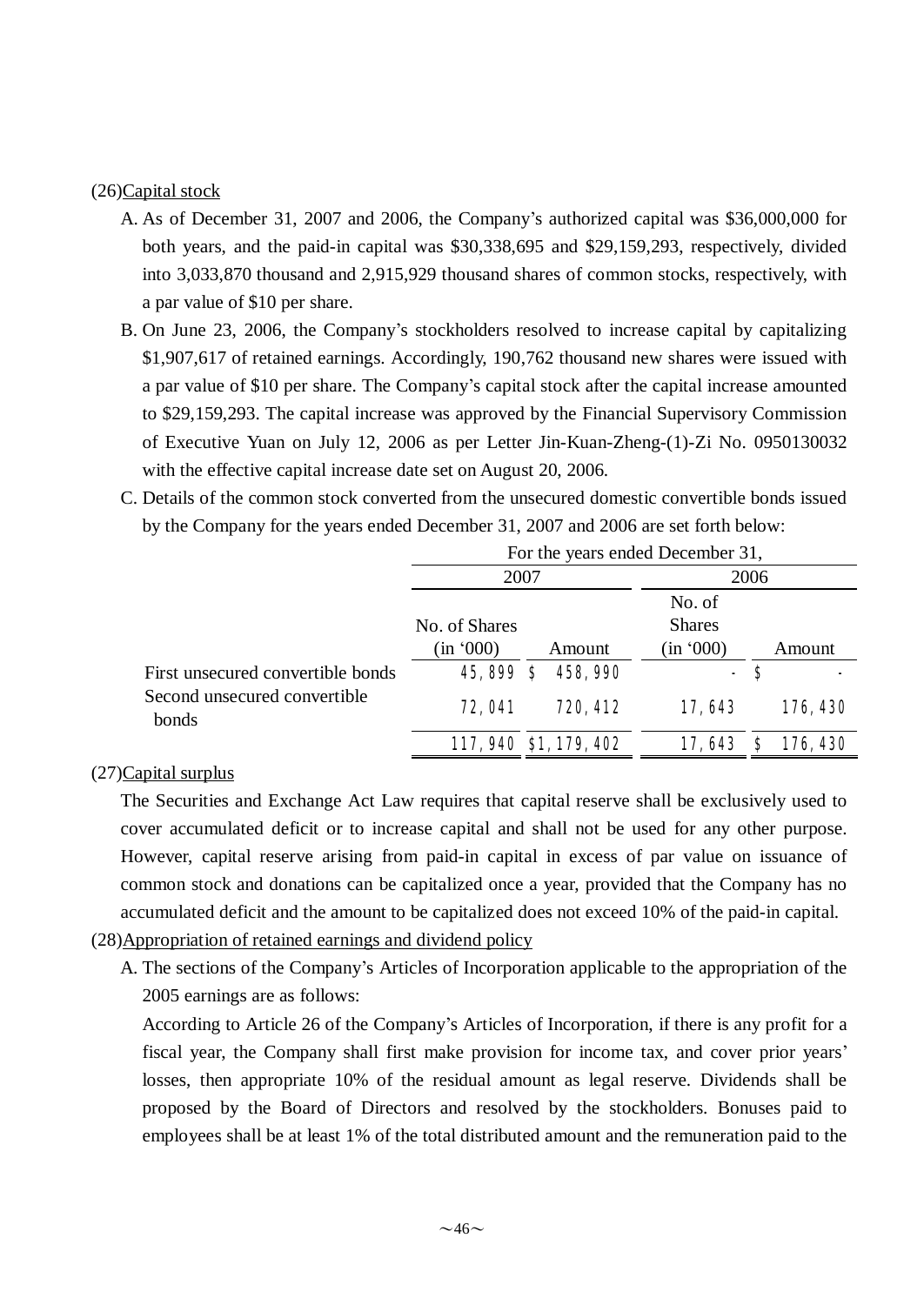directors and supervisors shall not exceed 5% of the total distributed amount. The Company is currently at the stable growth stage. To facilitate future expansion plans, distribution to stockholders shall be in the form of both cash and stocks with proportions at  $0\% \sim 50\%$  and 100%~50%, respectively. To maintain the Company's earnings per share at a certain level and in consideration of the impact of stock dividends on the Company's financial performance, the proportions of cash and estimated earnings per share for the year in which the dividends are distributed decrease by more than 20% compared to prior year. The Company can also adjust the cash and stock dividends with proportions at 100%~50% and 0%~50%, respectively, based on the Company's financial situation.

B. On June 23, 2006, the Company's Board of Stockholders resolved to amend the Company's policy on dividends and distribution of earnings effective 2006. The newly revised policies are as follows:

According to Article 26 of the Company's Articles of Incorporation, if there is any profit for a fiscal year, the Company shall first make provision for income tax, and cover prior years' losses, then appropriate 10% of the residual amount as legal reserve. Dividends shall be proposed by the Board of Directors and resolved by the stockholders. Bonuses paid to employees shall be at least 0.5% of the total distributed amount and the remuneration paid to the directors and supervisors shall not exceed 5% of the total distributed amount. The Company is currently at the stable growth stage. In order to facilitate future expansion plans, dividends to stockholders are distributed mutually in the form of both cash and stocks with the basic principle that the ratio of cash dividends to total stock dividends shall not be lower than 10%.

C. Legal reserve

Pursuant to the Company Law, the Company is required to set aside 10% of its annual after-tax net income as legal reserve until the balance of such reserve equals the Company's paid-in capital. Utilization of the legal reserve is limited to offsetting deficit and capital increase. Appropriation of the legal reserve as cash dividends is prohibited.

D. Special reserve

If there is any negative stockholders' equity item recorded by the Company, such as unrealized loss on the decline in market value of long-term equity investments and cumulative translation adjustments, the Company is required to set aside an amount equal to the amount of the negative stockholders' equity item as special reserve from the after-tax net income. If the negative stockholders' equity items are subsequently reversed, an amount not exceeding the reversed amount can be appropriated from the special reserve.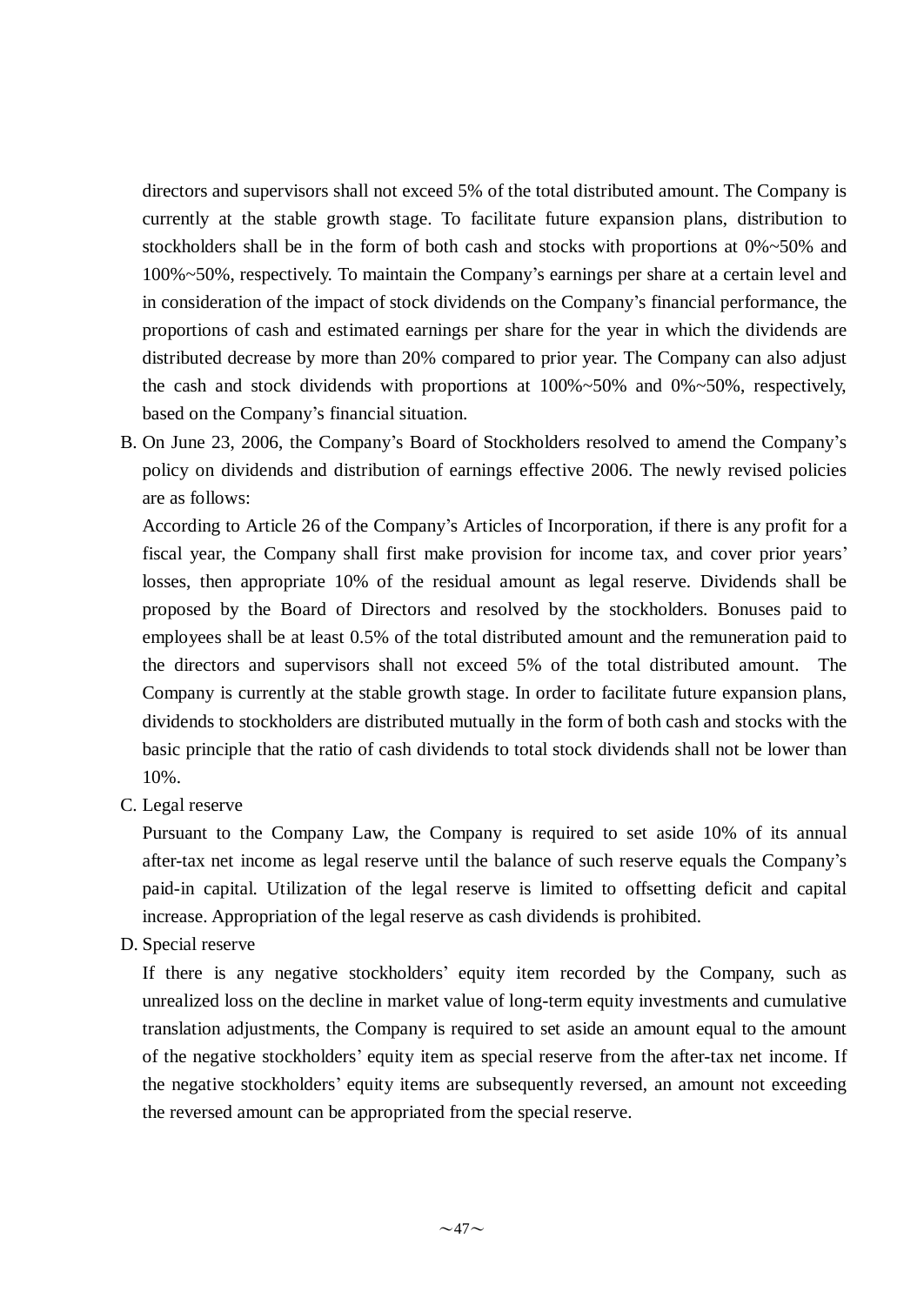E. Appropriation of the 2006 and 2005 earnings as resolved by the stockholders on June 27, 2007 and June 23, 2006, respectively, is set forth below:

|                                              | <b>Appropriated Earnings</b> | Dividend Per Share<br>(in dollars) |               |      |      |  |
|----------------------------------------------|------------------------------|------------------------------------|---------------|------|------|--|
|                                              | 2006                         | 2005                               | 2006          | 2005 |      |  |
| Cash dividends to<br>common stockholders     | \$877,045                    | \$4,905,302                        | <b>SO. 30</b> | \$   | 1.80 |  |
| Stock dividends to<br>common stockholders    | $\overline{\phantom{a}}$     | 1,907,617                          |               |      | 0.70 |  |
| Cash bonus to employees                      | 33, 620                      | 70,000                             |               |      |      |  |
| Remuneration to directors<br>and supervisors | 7,000                        | 60,400                             |               |      |      |  |

Appropriation of the 2006 and 2005 earnings were calculated using the following formula. After distributing the bonus to employees and the remuneration to directors and supervisors, the after-tax basic earnings per share for 2006 and 2005 decreased to \$0.14 from \$0.13 and to \$4.23 from \$4.19, respectively.

After-tax net income-Cash bonus to employees-Remuneration to directors and Formula: supervisors

Weighted-average number of outstanding shares (After retroactive adjustment)

2006  $=(411,580-33,620-7,000)/2,911,327$  thousand shares=\$0.13

2005 =(12,223,911–70,000–60,400)/ 2,886,869 thousand shares =\$4.19

- F. Information relating to the appropriation of the Company's 2007 earnings as proposed by the Board of Directors and resolved by the stockholders in 2008 is published on the "Market Observation Post System" at the website of the Taiwan Stock Exchange.
- (29)Operating revenues

|                                                | For the years ended December 31, |               |    |               |  |
|------------------------------------------------|----------------------------------|---------------|----|---------------|--|
|                                                |                                  | 2007          |    | 2006          |  |
| Marine freight income                          | \$                               | 133, 285, 318 | \$ | 128, 862, 289 |  |
| Ship rental income                             |                                  | 7, 234, 897   |    | 17, 990, 165  |  |
| Commission income and Agency service<br>income |                                  | 109, 413      |    | 116,958       |  |
| Container manufacturing income                 |                                  | 2,338,463     |    | 1,833,136     |  |
| Others                                         |                                  | 1,956,366     |    | 1, 274, 205   |  |
|                                                | \$                               | 144, 924, 457 | S  | 150, 076, 753 |  |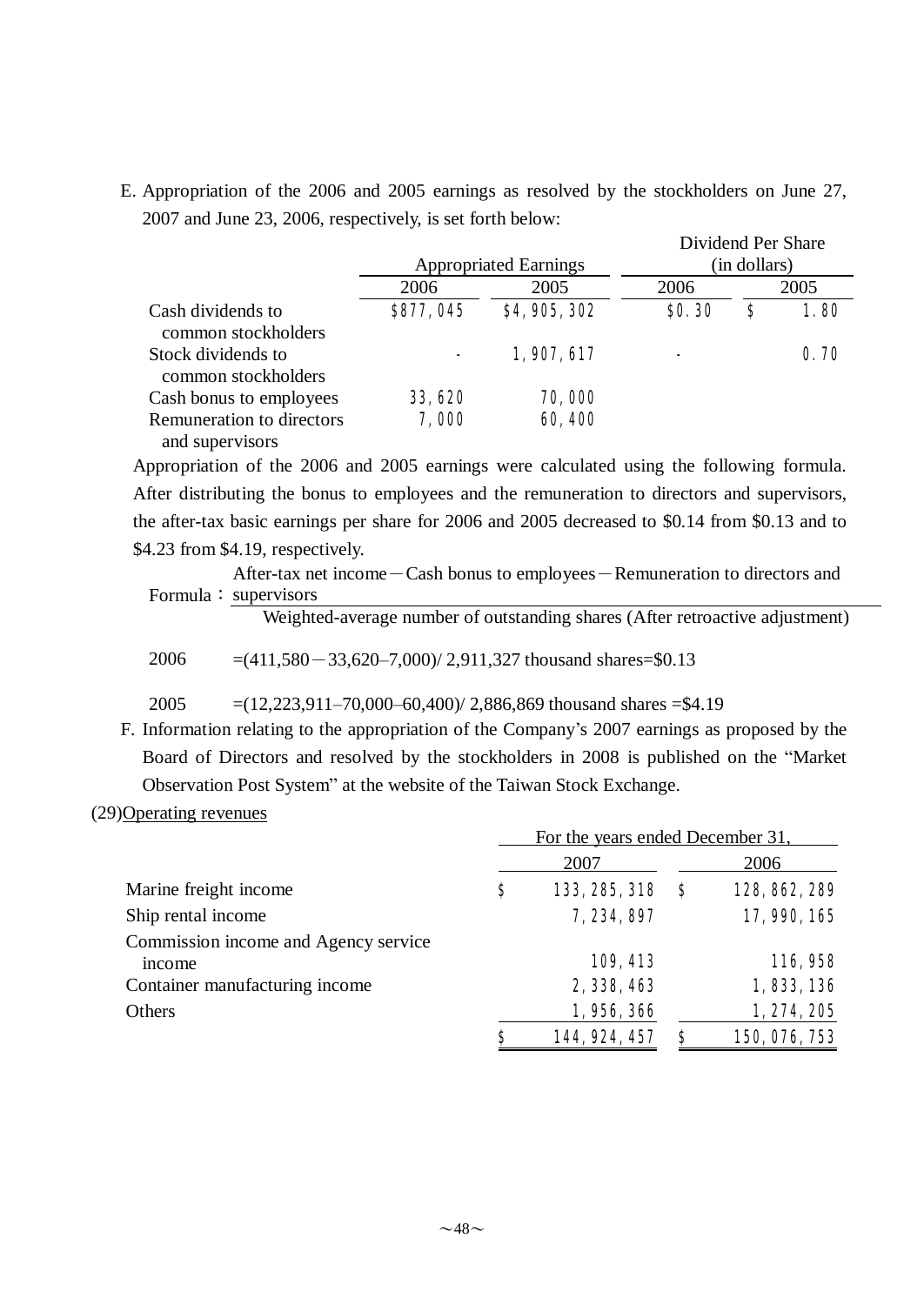| Personnel, depreciation, depletion and amortization expenses are summarized as follows: |                                          |                |                   |                                          |    |             |  |
|-----------------------------------------------------------------------------------------|------------------------------------------|----------------|-------------------|------------------------------------------|----|-------------|--|
|                                                                                         |                                          |                |                   | For the year ended December 31, 2007     |    |             |  |
|                                                                                         |                                          | Operating cost | Operating expense |                                          |    | Total       |  |
| Personnel expenses                                                                      |                                          |                |                   |                                          |    |             |  |
| <b>Salaries</b>                                                                         | \$                                       | 1,574,729      | \$                | 1, 163, 103                              | \$ | 2, 737, 832 |  |
| Labor and health insurance                                                              |                                          | <b>38, 032</b> |                   | <b>64,816</b>                            |    | 102,848     |  |
| Pension                                                                                 |                                          | 121, 314       |                   | 91,835                                   |    | 213, 149    |  |
| Others                                                                                  |                                          | 118, 575       |                   | 35,039                                   |    | 153, 614    |  |
| Depreciation                                                                            |                                          | 3, 856, 378    |                   | 845, 759                                 |    | 4, 702, 137 |  |
| Depletion                                                                               |                                          |                |                   |                                          |    |             |  |
| Amortization                                                                            |                                          | 626, 053       |                   | <b>27,101</b>                            |    | 653, 154    |  |
|                                                                                         |                                          |                |                   | For the year ended December 31, 2006     |    |             |  |
|                                                                                         |                                          | Operating cost |                   | <b>Operating expense</b>                 |    | Total       |  |
| Personnel expenses                                                                      |                                          |                |                   |                                          |    |             |  |
| <b>Salaries</b>                                                                         | $\bf{s}$                                 | 1,984,539      | \$                | 1,071,788                                | \$ | 3, 056, 327 |  |
| Labor and health insurance                                                              |                                          | 45,946         |                   | 65, 299                                  |    | 111,245     |  |
| Pension                                                                                 |                                          | 124, 438       |                   | 103, 633                                 |    | 228, 071    |  |
| Others                                                                                  |                                          | 135, 492       |                   | 43, 872                                  |    | 179, 364    |  |
| Depreciation                                                                            |                                          | 3, 694, 167    |                   | 1, 363, 128                              |    | 5, 057, 295 |  |
| Depletion                                                                               |                                          |                |                   |                                          |    |             |  |
| Amortization                                                                            |                                          | 206, 436       |                   | 49,952                                   |    | 256, 388    |  |
| $(31)$ Income tax                                                                       |                                          |                |                   |                                          |    |             |  |
|                                                                                         |                                          |                |                   | For the years ended December 31,<br>2007 |    | 2006        |  |
| Income tax expense                                                                      |                                          | \$             |                   | 1,411,168<br>S                           |    | 84, 958     |  |
| Add (Less):                                                                             |                                          |                |                   |                                          |    |             |  |
| Prepaid and withholding taxes                                                           |                                          | <sup>'</sup>   |                   | <b>468, 284) (</b>                       |    | 602, 258)   |  |
| Separate income tax                                                                     |                                          |                |                   | 337(                                     |    | <b>111)</b> |  |
|                                                                                         | Adjustments for changes in tax estimates |                |                   | 105, 284                                 |    | 110,560     |  |
| Net change in deferred income tax assets                                                |                                          | (              |                   | 499, 063)                                |    | 1, 201, 079 |  |
| Changes in accounting principles                                                        |                                          |                |                   |                                          |    | 50, 937)    |  |
| Income tax effect arising from equity                                                   |                                          |                |                   |                                          |    |             |  |
| adjustments                                                                             |                                          |                |                   | 64,488                                   |    | 64, 513)    |  |
| Income tax payable                                                                      |                                          | \$             |                   | 613, 256<br>S                            |    | 678, 778    |  |

# (30)Expenses relating to personnel, depreciation, depletion and amortization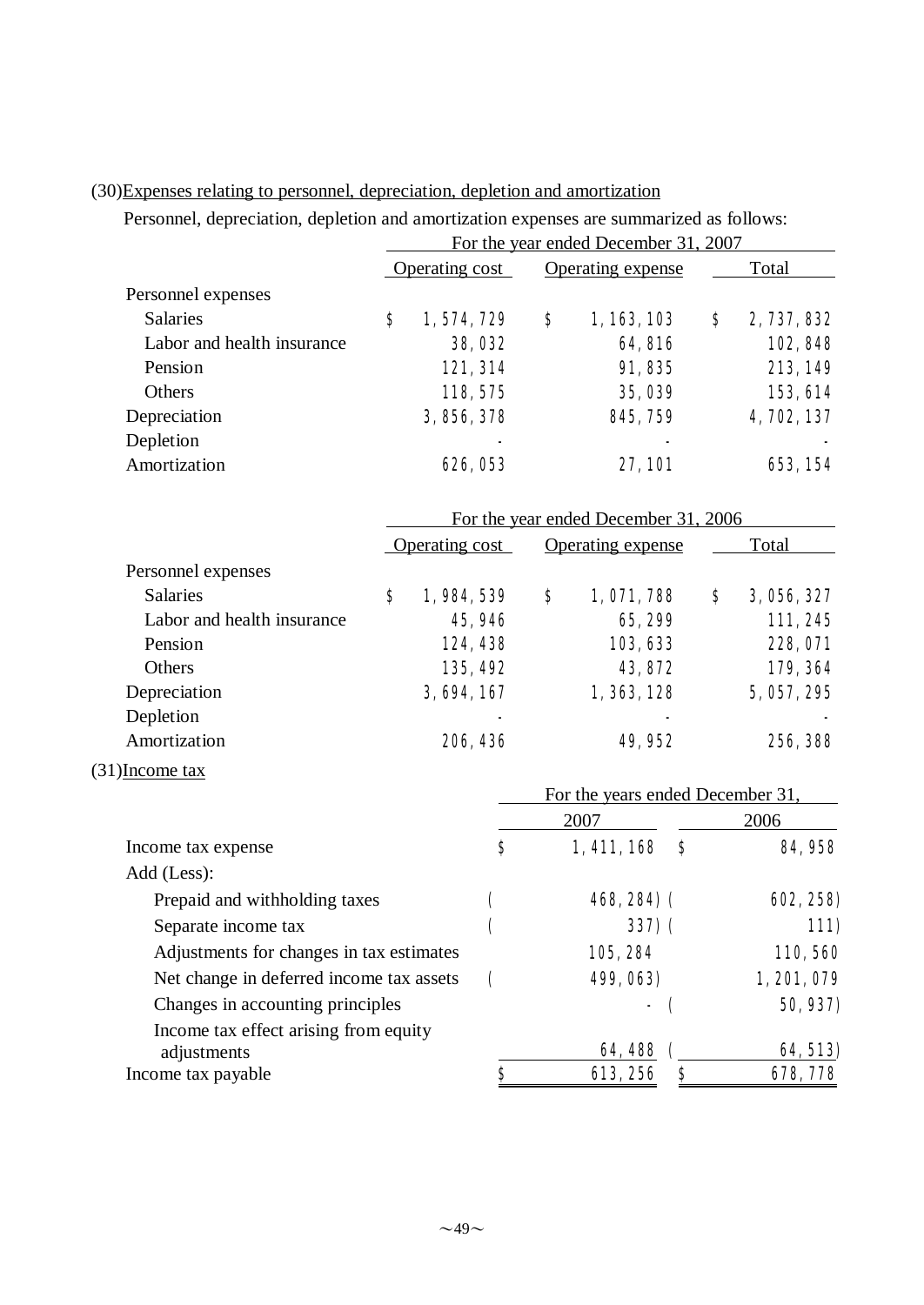#### A. Deferred income tax assets and liabilities

|                                 | December 31 |                |  |                 |  |  |
|---------------------------------|-------------|----------------|--|-----------------|--|--|
|                                 |             | 200'           |  | 2006            |  |  |
| Deferred income tax assets      | S           | 507, 350       |  | <b>480, 388</b> |  |  |
| Deferred income tax liabilities | (S          | 2,072,708) (\$ |  | 1, 546, 388)    |  |  |
| Valuation allowance             | S)          | <b>827) (S</b> |  | 1,122)          |  |  |

B. Details of temporary differences, resulting in deferred income tax assets and liabilities are as follows:

|                                                              | December 31.                                            |                    |                 |                         |                 |    |                 |
|--------------------------------------------------------------|---------------------------------------------------------|--------------------|-----------------|-------------------------|-----------------|----|-----------------|
|                                                              | 2007                                                    |                    |                 | 2006                    |                 |    |                 |
|                                                              | Amount                                                  |                    | Tax effect      |                         | Amount          |    | Tax effect      |
| Current items:                                               |                                                         |                    |                 |                         |                 |    |                 |
| <b>Bad debts</b>                                             | 556<br>S                                                | Ŝ                  | 139             | S                       | 786             | \$ | 197             |
| Unrealized foreign exchange (gain) loss<br>Foreign dividends | 146, 400)<br>$\mathcal{L}$                              | $\mathbf \epsilon$ | 39, 054)        |                         | 16,282<br>3,742 |    | 4,071<br>936    |
| Loss (gain) on valuation of                                  |                                                         |                    |                 |                         |                 |    |                 |
| financial assets                                             | <b>81, 025</b>                                          |                    | 20,256 (        |                         | $50,081)$ (     |    | 12, 520)        |
| Loss (gain) on valuation of                                  |                                                         |                    |                 |                         |                 |    |                 |
| financial liabilities                                        | 1, 014, 844                                             |                    | 253, 711        |                         | 431, 511        |    | 107,876         |
| Loss (gain) on valuation of financial                        |                                                         |                    |                 |                         |                 |    |                 |
| liabilities for hedging                                      | 3,892                                                   |                    | 973             |                         |                 |    |                 |
| Loss (gain) on valuation of financial                        |                                                         |                    |                 |                         |                 |    |                 |
| assets for hedging                                           |                                                         |                    |                 | $\overline{\mathbf{C}}$ | $1,864$ (       |    | <b>466</b>      |
| Others                                                       | 126, 748                                                |                    | 31,687          |                         |                 |    |                 |
|                                                              |                                                         |                    | 267, 712        |                         |                 |    | 100,094         |
|                                                              |                                                         |                    |                 |                         |                 |    |                 |
| Non-current items:<br>Unrealized investment loss             |                                                         |                    |                 |                         |                 |    |                 |
|                                                              |                                                         |                    |                 |                         | 1,300           |    | 325             |
| Deferred income on disposal of                               |                                                         |                    |                 |                         |                 |    |                 |
| shipping equipment                                           | 581, 152                                                |                    | 145, 288        |                         | 1,044,603       |    | <b>261, 151</b> |
| Unrealized expenses and losses                               | 20, 736                                                 |                    | 6,056           |                         | 19,923          |    | 4,981           |
| Pension expense<br>Loss on valuation of financial            | 193,058                                                 |                    | 48, 265         |                         | 131,894         |    | 32, 974         |
|                                                              |                                                         |                    |                 |                         |                 |    |                 |
| liabilities for hedging                                      |                                                         |                    |                 |                         | 263, 714        |    | 65,929          |
| Property, plant and equipment<br>Others                      | 3,249                                                   |                    | 975             | $\epsilon$              | $108, 397$ (    |    | 27, 099)        |
|                                                              | $120, 860$ (                                            |                    | $30, 214)$ (    |                         | $13,404)$ (     |    | 3,351)          |
| Equity-accounted investment income<br>Valuation allowance    | $(8,007,681)$ $(2,003,440)$ $(6,004,017)$ $(1,501,004)$ |                    | 827)            |                         |                 |    |                 |
|                                                              |                                                         |                    |                 |                         |                 |    | 1,122)          |
|                                                              |                                                         |                    | ( \$1, 83, 897) |                         |                 |    | (S1, 167, 216)  |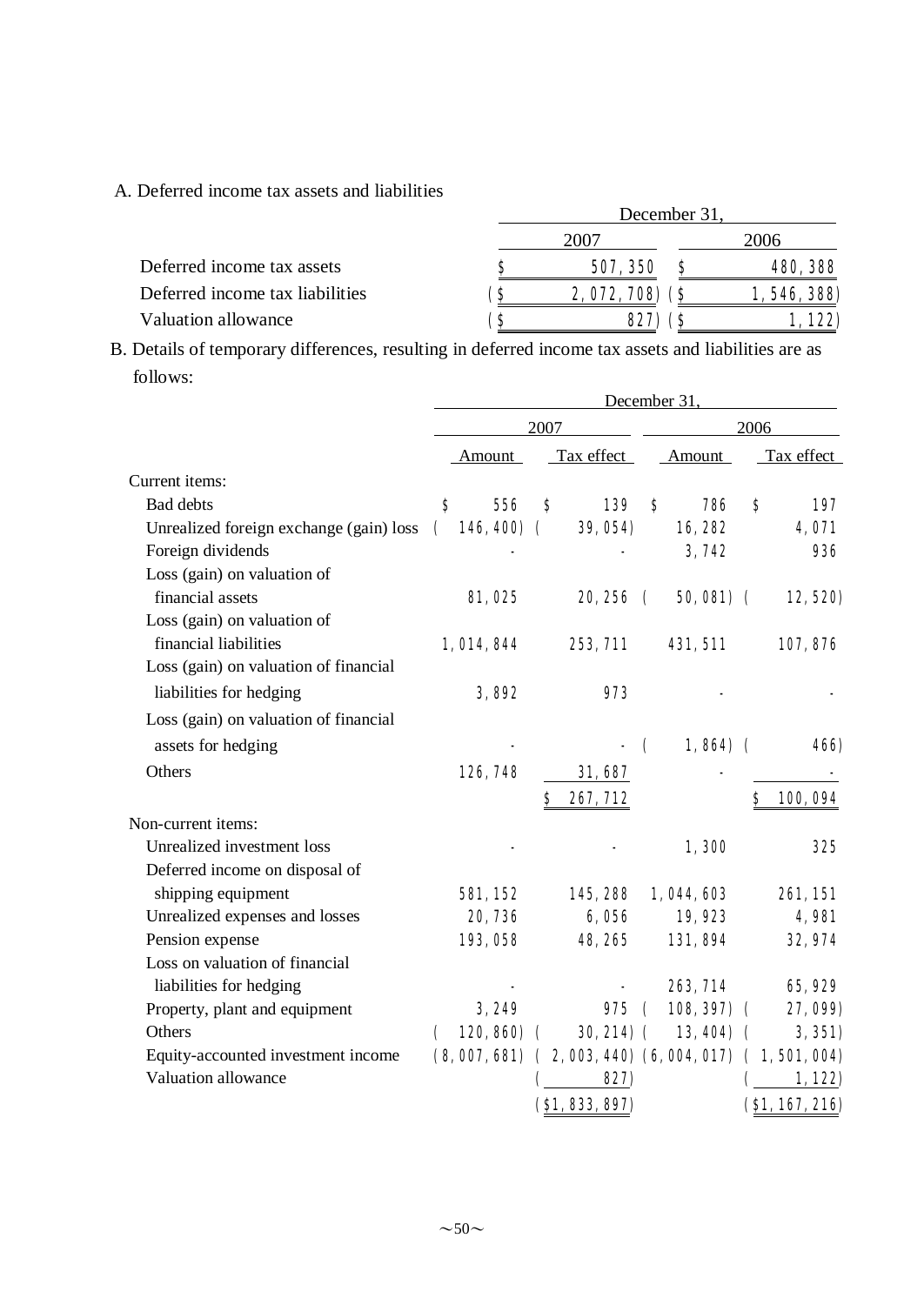- C. The 2006 and 2005 earnings which were not distributed had been assessed the 10% surtax amounting to \$0 and \$406,741, respectively.
- D. As of December 31, 2007, the Company's income tax returns through 2005 have been assessed and approved by the Tax Authority.
- E. Unappropriated retained earnings

|                                       |    | December 31, 2007 |   | December 31, 2006   |
|---------------------------------------|----|-------------------|---|---------------------|
| Earnings generated in and before 1997 | S. | $5,570,596$ \$    |   | 5, 570, 596         |
| Earnings generated in and after 1998  |    | 18, 273, 064      |   | 8, 850, 185         |
|                                       |    | 23, 843, 660      | S | <b>14, 420, 781</b> |

F. As of December 31, 2007 and 2006, the balance of the imputation tax credit account was \$2,514,432 and \$1,605,161, respectively. The creditable tax rate was 11.98% for 2006 and is estimated to be 24.45% for 2007.

(32)Earnings per share

|                                                                                                              |                |                                             | For the year ended December 31, 2007 |                                    |                   |    |                      |  |
|--------------------------------------------------------------------------------------------------------------|----------------|---------------------------------------------|--------------------------------------|------------------------------------|-------------------|----|----------------------|--|
|                                                                                                              |                | Amount                                      | Weighted-average<br>outstanding      | Earnings per<br>share (in dollars) |                   |    |                      |  |
|                                                                                                              | Before tax     | After tax                                   | common shares                        |                                    | Before tax        |    | After tax            |  |
| Basic earnings per share<br>Consolidated net<br>income from<br>continuing operations                         | \$13, 434, 845 | \$12,023,677                                | 2, 943, 402                          | S                                  | 4.56              | S  | <b>4. QS</b>         |  |
| Less: Minority interest                                                                                      | 1, 834, 686)   | 1, 641, 975                                 |                                      |                                    | 0.62              |    | 0.55)                |  |
| Consolidated net<br>income                                                                                   | \$11,600,159   | \$10, 381, 702                              |                                      | S                                  | 3.94              | \$ | 3.53                 |  |
| Diluted earnings per share                                                                                   |                |                                             |                                      |                                    |                   |    |                      |  |
| Consolidated net<br>income from<br>continuing operations<br>Less: Minority interest                          | \$13, 434, 845 | \$12,023,677<br>$1,834,686$ ( $1,641,975$ ) |                                      | S                                  | 4.37<br>$0.600$ ( | S  | <b>3.91</b><br>0.53) |  |
| Dilutive effect of common stock equivalents:                                                                 |                |                                             |                                      |                                    |                   |    |                      |  |
| (Convertible bonds)                                                                                          | 55             | 41                                          | 128, 429                             |                                    |                   |    |                      |  |
| Consolidated net<br>income attributable to<br>common stockholders<br>with dilutive effect of<br>common stock | \$11, 600, 214 | \$10, 381, 743                              | 3,071,831                            | Ş                                  | 3.77              | Ş  | 3.38                 |  |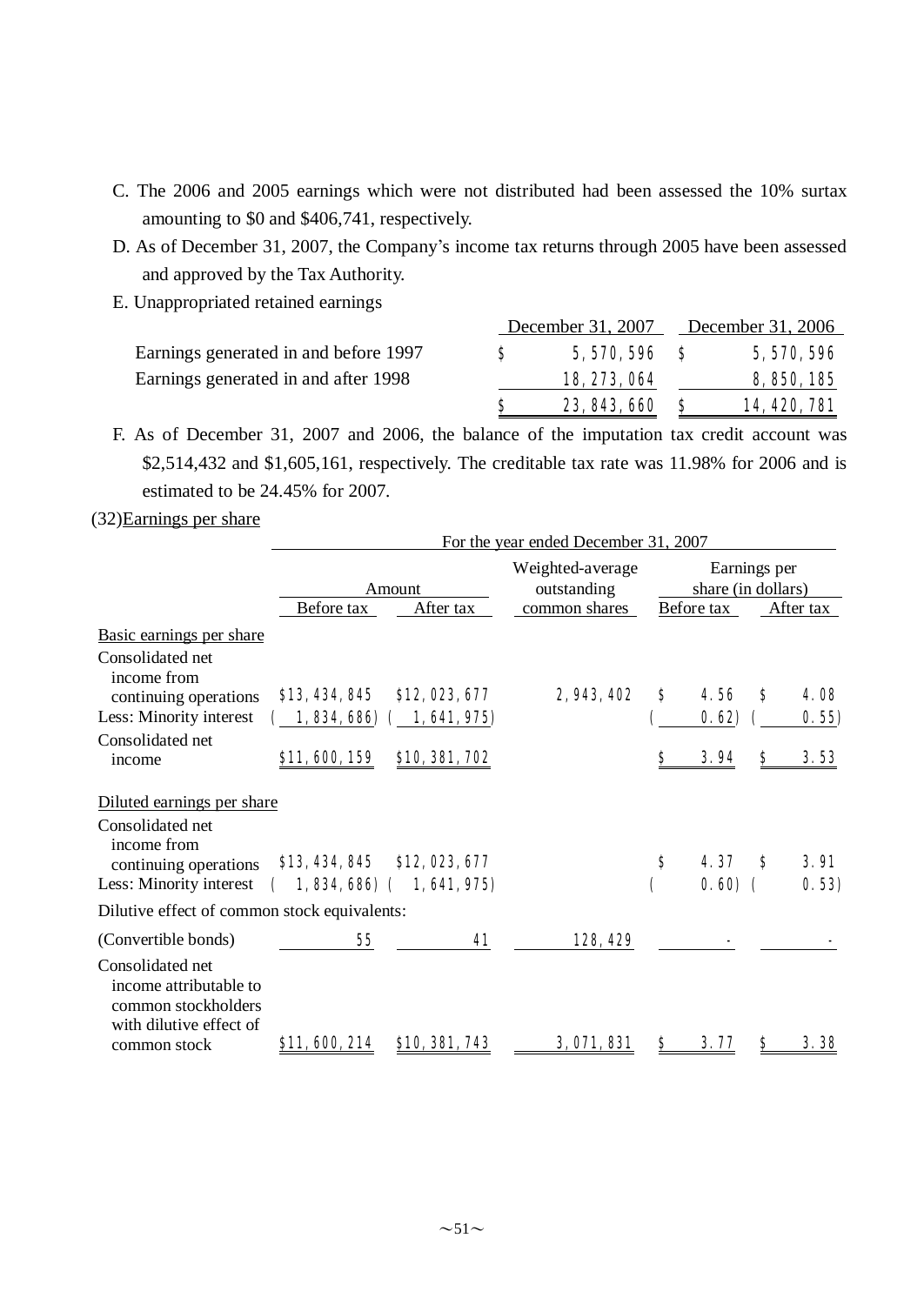|                                                                                                 | For the year ended December 31, 2006 |                          |        |                       |               |                    |                    |    |               |
|-------------------------------------------------------------------------------------------------|--------------------------------------|--------------------------|--------|-----------------------|---------------|--------------------|--------------------|----|---------------|
|                                                                                                 |                                      |                          |        | Weighted-average      | Earnings per  |                    |                    |    |               |
|                                                                                                 |                                      |                          | Amount |                       | outstanding   |                    | share (in dollars) |    |               |
|                                                                                                 |                                      | Before tax               |        | After tax             | common shares |                    | Before tax         |    | After tax     |
| Basic earnings per share                                                                        |                                      |                          |        |                       |               |                    |                    |    |               |
| Consolidated net<br>income from<br>continuing<br>operations                                     | \$                                   | 243, 350                 | S      | 158, 392              | 2, 911, 327   | S                  | 0.08               | S  | 0.05          |
| Less: Cumulative<br>effect of changes in<br>accounting                                          |                                      |                          |        |                       |               |                    |                    |    |               |
| principles<br>Add: minority interest                                                            | $\mathbf \epsilon$                   | $154,307)$ (<br>356, 558 |        | 103, 370)<br>356, 558 |               | $\overline{ }$     | $0.05$ (<br>0.12   |    | 0.03)<br>0.12 |
| Consolidated net                                                                                |                                      |                          |        |                       |               |                    |                    |    |               |
| income                                                                                          | \$                                   | 445, 601                 | \$     | 411,580               |               | \$                 | 0.15               | \$ | 0.14          |
| Diluted earnings per share                                                                      |                                      |                          |        |                       |               |                    |                    |    |               |
| Consolidated net<br>income from<br>continuing<br>operations                                     | $\bf{s}$                             | 243, 350                 | S      | 158, 392              |               | $\bf{s}$           | 0.08               | S  | 0.05          |
| Less: Cumulative<br>effect of changes in<br>accounting                                          |                                      |                          |        |                       |               |                    |                    |    |               |
| principles                                                                                      | $\mathbf \epsilon$                   | $154,307$ (              |        | 103, 370)             |               | $\mathbf \epsilon$ | $0.05)$ (          |    | 0.03)         |
| Add: minority interest<br>Dilutive effect of common stock:                                      |                                      | 356, 558                 |        | 356, 558              |               |                    | 0.11               |    | 0.11          |
| Convertible bonds                                                                               |                                      | 4,080                    |        | 3,879                 | 171, 422      |                    |                    |    |               |
| Consolidated net<br>income attributable<br>to common<br>stockholders with<br>dilutive effect of |                                      |                          |        |                       |               |                    |                    |    |               |
| common stock                                                                                    | \$                                   | <b>449, 681</b>          | \$     | 415, 459              | 3,082,749     | \$                 | 0.14               | \$ | 0.13          |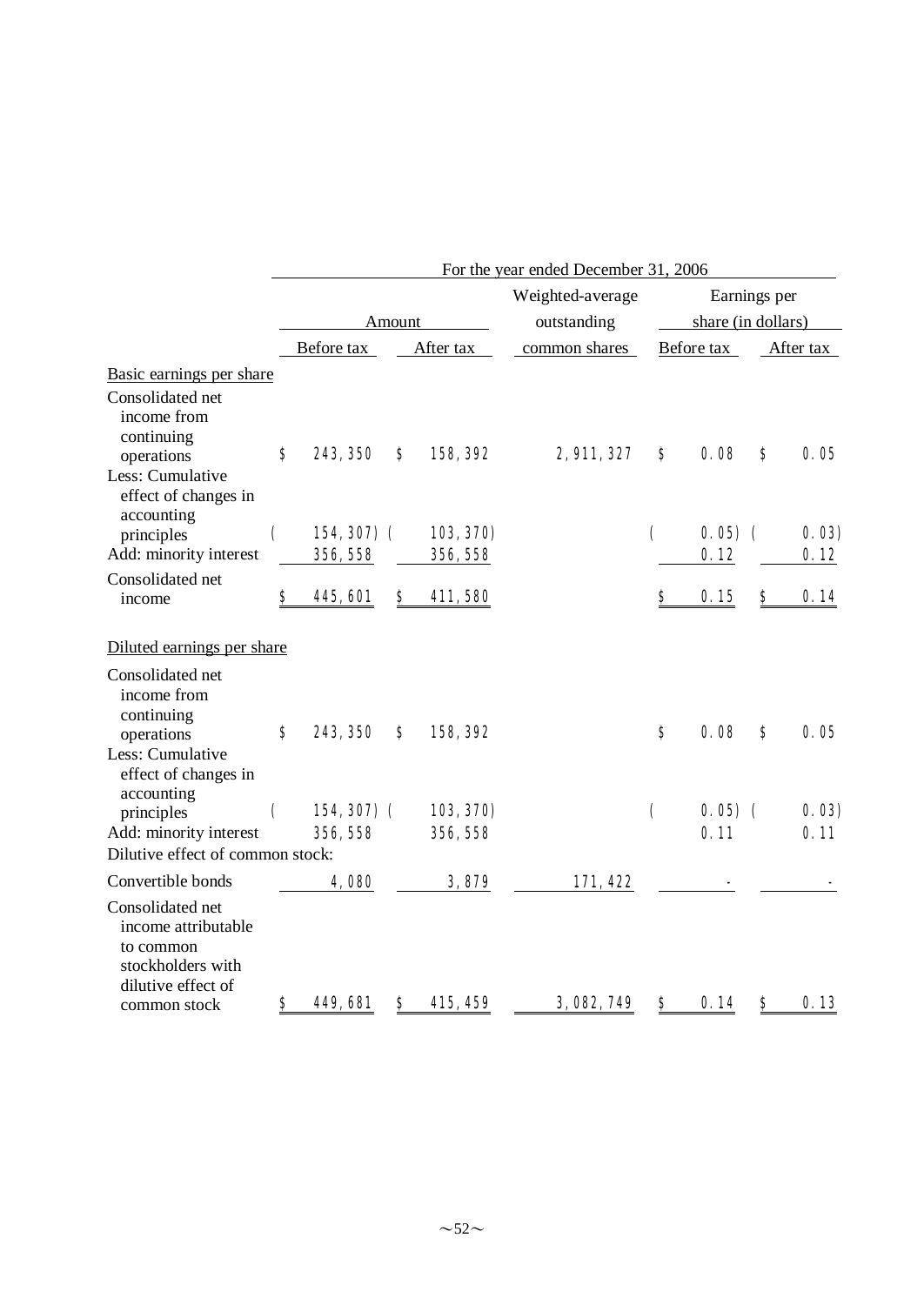# 5.RELATED PARTY TRANSACTIONS

| <b>Related Party</b>                                                       | Relationship with the Company                     |
|----------------------------------------------------------------------------|---------------------------------------------------|
| Evergreen International S.A. (EIS)                                         | Major stockholder of the Company                  |
| Evergreen International Storage and Transport<br>Corporation (EITC)        | Investee accounted for under the equity<br>method |
| EVA Airways Corporation (EVA)                                              | Investee accounted for under the equity<br>method |
| Evergreen Security Corporation (ESRC)                                      | Investee accounted for under the equity<br>method |
| Charng Yang Development Co., Ltd. (CYD)                                    | Investee accounted for under the equity<br>method |
| Evergreen International Corporation (EIC)                                  | Investee of the Company's major stockholder       |
| Evergreen State Transport Co., Ltd.<br>(Evergreen State)                   | Investee of the Company's major stockholder       |
| Evergreen Star Transport Co., Ltd. (Evergreen<br>Star)                     | Investee of the Company's major stockholder       |
| Evergreen Airline Service Corporation (EAS)                                | Investee of the Company's major stockholder       |
| Chang Yuag-Fa Charity Foundation                                           | Its chairman being the Company's director         |
| Chang Yung-Fa Foundation                                                   | Its chairman being the Company's director         |
| Shanghai Jifa Logistics Co., Ltd. (SJL)                                    | <b>Investee of Peony</b>                          |
| Ningbo Victory Container Co., Ltd. (NVC)                                   | <b>Investee of Peony</b>                          |
| Qingdao Evergreen Container Storage and<br>Transportation Co., Ltd. (QECT) | <b>Investee of Peony</b>                          |
| Taranto Container Terminal S.P.A. (TCT)                                    | Investee of Peony                                 |
| Italia Marittima S.P.A (ITS)                                               | <b>Investee of Peony</b>                          |
| Evergreen Container Terminal (Thailand)<br>(ECTT)                          | <b>Investee of Peony</b>                          |
| Colon Container Terminal S.A. (CCT)                                        | Investee of Peony                                 |
| Gaining Enterprise S.A. (GESA)                                             | <b>Investee of Peony</b>                          |
| Green Peninsula Agencies SDM. BHB.                                         | <b>Investee of Peony</b>                          |
| PT. Evergreen Marine Indonesia (EMI)                                       | Investee of Peony (Note)                          |
| Evergreen Shipping Agency (Thailand) Co.,<br>Ltd. (EGT)                    | Investee of Peony (Note)                          |
| Evergreen Shipping Agency (Singapore) Pte.<br>Ltd. (EGS)                   | Investee of Peony (Note)                          |
| Evergreen Korea Corporation (EGK)                                          | Investee of Peony (Note)                          |
| Evergreen India Pte. Ltd. (EGI)                                            | Investee of Peony (Note)                          |
| Evergreen Shipping Agency (Deutschland)<br>GmbH (EGD)                      | Investee of Peony (Note)                          |
| Evergreen Shipping Agency (Ireland) Ltd.<br>(EGU)                          | Investee of Peony (Note)                          |
| Evergreen Shipping Agency (Netherlands) B.V.<br>(EGN)                      | Investee of Peony (Note)                          |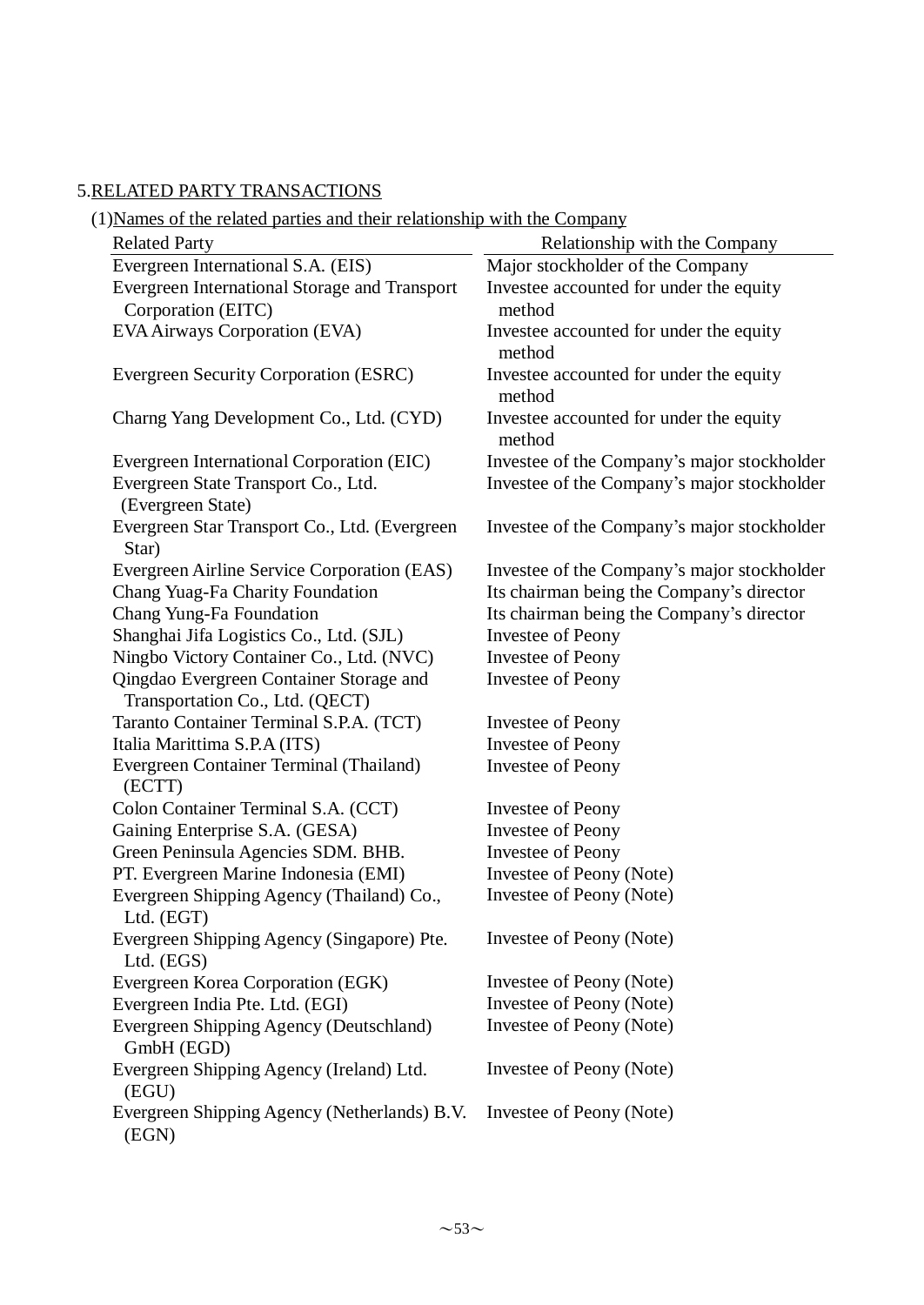| <b>Related Party</b>                                                               | Relationship with the Company                    |
|------------------------------------------------------------------------------------|--------------------------------------------------|
| Evergreen Shipping Agency (Poland) SP. ZO. O Investee of Peony (Note)<br>(EGD-WWX) |                                                  |
| Evergreen Shipping Agency France S.A. (EGF)                                        | Investee of Peony (Note)                         |
| Evergreen Shipping (Spain) S.L. (EES)                                              | Investee of Peony (Note)                         |
| Evergreen Shipping Agency (Italy) S.P.A. (EIT)                                     | Investee of Peony (Note)                         |
| Seaside Transportation Service LLC (STS)                                           | Investee of ISLAND with significant<br>influence |
| Sinotrans Group Shenahen Co. (SGSC)                                                | Investee of SGTC with significant influence      |
|                                                                                    |                                                  |

(Note) Peony has effective control over the investee December 31, 2007.

# (2)Significant transactions and balances with related parties

A.Operating revenues from related parties

|             | For the years ended December 31, |                 |    |             |                 |  |  |  |
|-------------|----------------------------------|-----------------|----|-------------|-----------------|--|--|--|
|             | 2007                             |                 |    | 2006        |                 |  |  |  |
|             |                                  | % of Total      |    |             | % of Total      |  |  |  |
|             |                                  | Operating       |    |             | Operating       |  |  |  |
|             | Amount                           | <u>Revenues</u> |    | Amount      | <u>Revenues</u> |  |  |  |
| <b>EITC</b> | \$<br>102,540                    |                 | \$ | 102, 298    |                 |  |  |  |
| EIC         | 2,007,331                        | 1               |    | 2, 186, 834 |                 |  |  |  |
| <b>EVA</b>  | 51                               |                 |    | <b>130</b>  |                 |  |  |  |
| <b>ITS</b>  | 900, 534                         |                 |    | 2,038,503   |                 |  |  |  |
| <b>EIS</b>  | 2, 065, 525                      | 2               |    | 426, 028    |                 |  |  |  |
| <b>GESA</b> | 21,203                           |                 |    | 24,603      |                 |  |  |  |
| <b>STS</b>  |                                  |                 |    | 60, 224     |                 |  |  |  |
|             | \$<br>5, 097, 184                | 3               |    | 4,838,620   | 2               |  |  |  |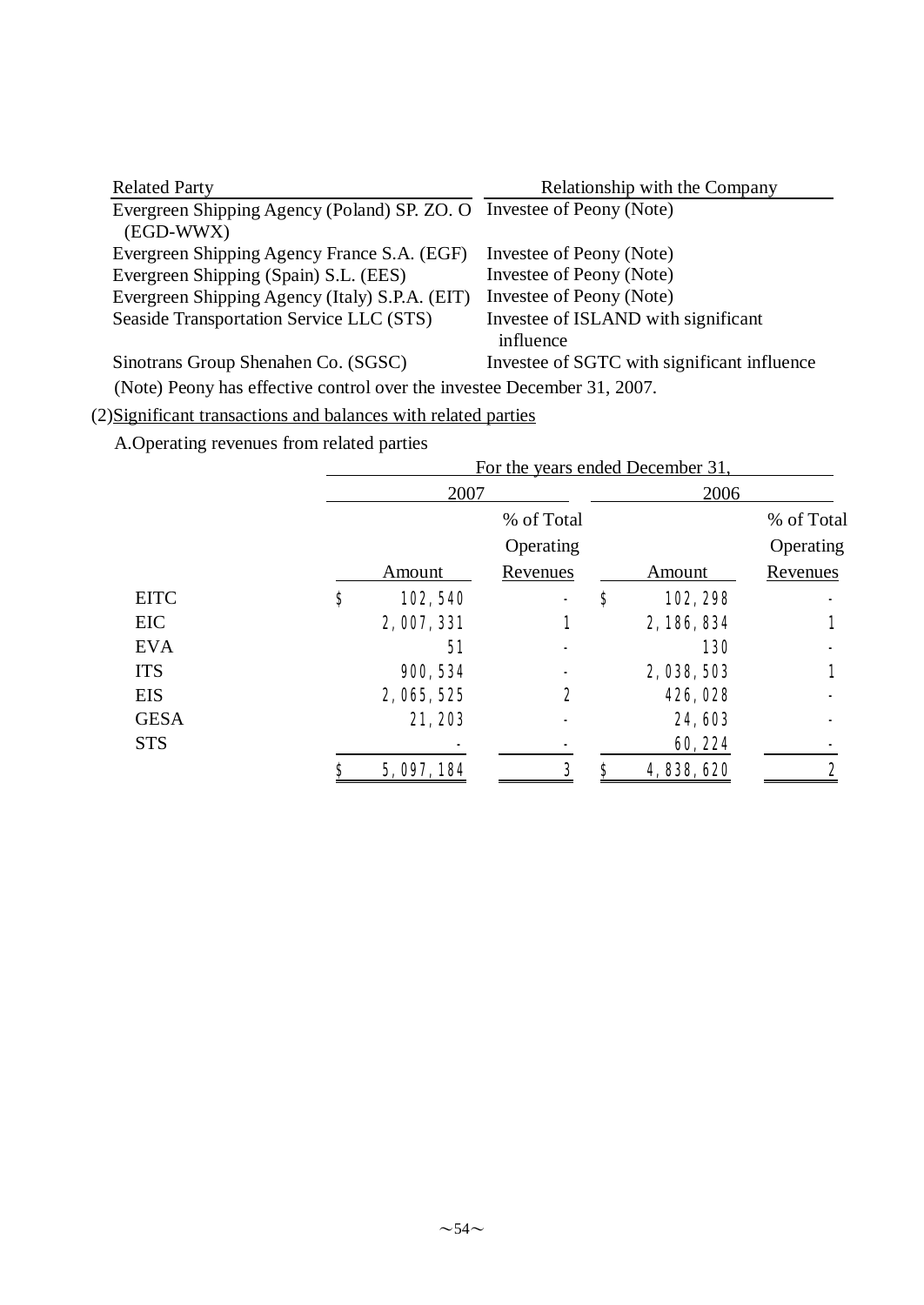|             |                             | For the years ended December 31, |          |                 |                 |
|-------------|-----------------------------|----------------------------------|----------|-----------------|-----------------|
|             | 2007                        |                                  |          | 2006            |                 |
|             |                             | % of Total                       |          |                 | % of Total      |
|             |                             | Operating                        |          |                 | Operating       |
|             |                             | Costs and                        |          |                 | Costs and       |
|             | Amount                      | <b>Expenses</b>                  |          | <b>Amount</b>   | <b>Expenses</b> |
| <b>EITC</b> | $\bf{s}$<br><b>848, 033</b> | 1                                | $\bf{s}$ | 908, 118        | 1               |
| EIC         | 378, 970                    |                                  |          | 309, 157        |                 |
| <b>ESRC</b> | 43,880                      |                                  |          | 53, 564         |                 |
| EAS         | 1,796                       |                                  |          | 6,879           |                 |
| <b>EVA</b>  | 3,793                       |                                  |          | 10,988          |                 |
| <b>GESA</b> | 1,792,169                   | 2                                |          | 1,804,413       | 1               |
| <b>ITS</b>  | <b>392, 106</b>             |                                  |          | <b>361, 734</b> |                 |
| <b>EIS</b>  | 493, 090                    |                                  |          | 507, 703        |                 |
| <b>EMI</b>  | 54,978                      |                                  |          | 61,579          |                 |
| <b>EGT</b>  | 56,640                      |                                  |          | 56,119          |                 |
| EGI         | 18,425                      |                                  |          |                 |                 |
| <b>EGS</b>  | 16,868                      |                                  |          | 45, 304         |                 |
| <b>EGK</b>  | 12, 334                     |                                  |          | 21,450          |                 |
| SGSC        |                             |                                  |          | 184             |                 |
|             | 4, 113, 082<br>\$           | 3                                | \$       | 4, 147, 192     | 2               |

### B. Expenditures on services rendered by related parties

C.Asset transactions

a) Acquisitions of property, plant and equipment

|             | Items                    | December 31, 2007        | December 31, 2006 |
|-------------|--------------------------|--------------------------|-------------------|
| <b>EITC</b> | Ships and equipments     |                          | 2, 059, 117       |
| <b>ESRC</b> | Office equipment         | $\overline{\phantom{0}}$ | 620               |
| EIC         | Transportation equipment | <b>3,845</b>             | -                 |
|             |                          | 3,845                    | 2, 059, 737       |

(a)In order to coordinate adjustments for routes and fleet of ships, on March 1, 2006, the Company's Board of Directors resolved to acquire the Uni-Crown, the Uni-Chart, the Uni-Concert, the Uni-Corona, and the Uni-Concord from related party-EITC, at a total price of USD 63,800. As of December 31, 2006, the ships were delivered and payments were made in full.

(b)The EITC is accounted for under the equity method. According to regulations, unrealized gain from the above acquisition is eliminated proportionately to the percentage of shareholding. As of December 31, 2007, the unrealized gain amounted to \$173,725 and was recorded as deduction from long-term investment.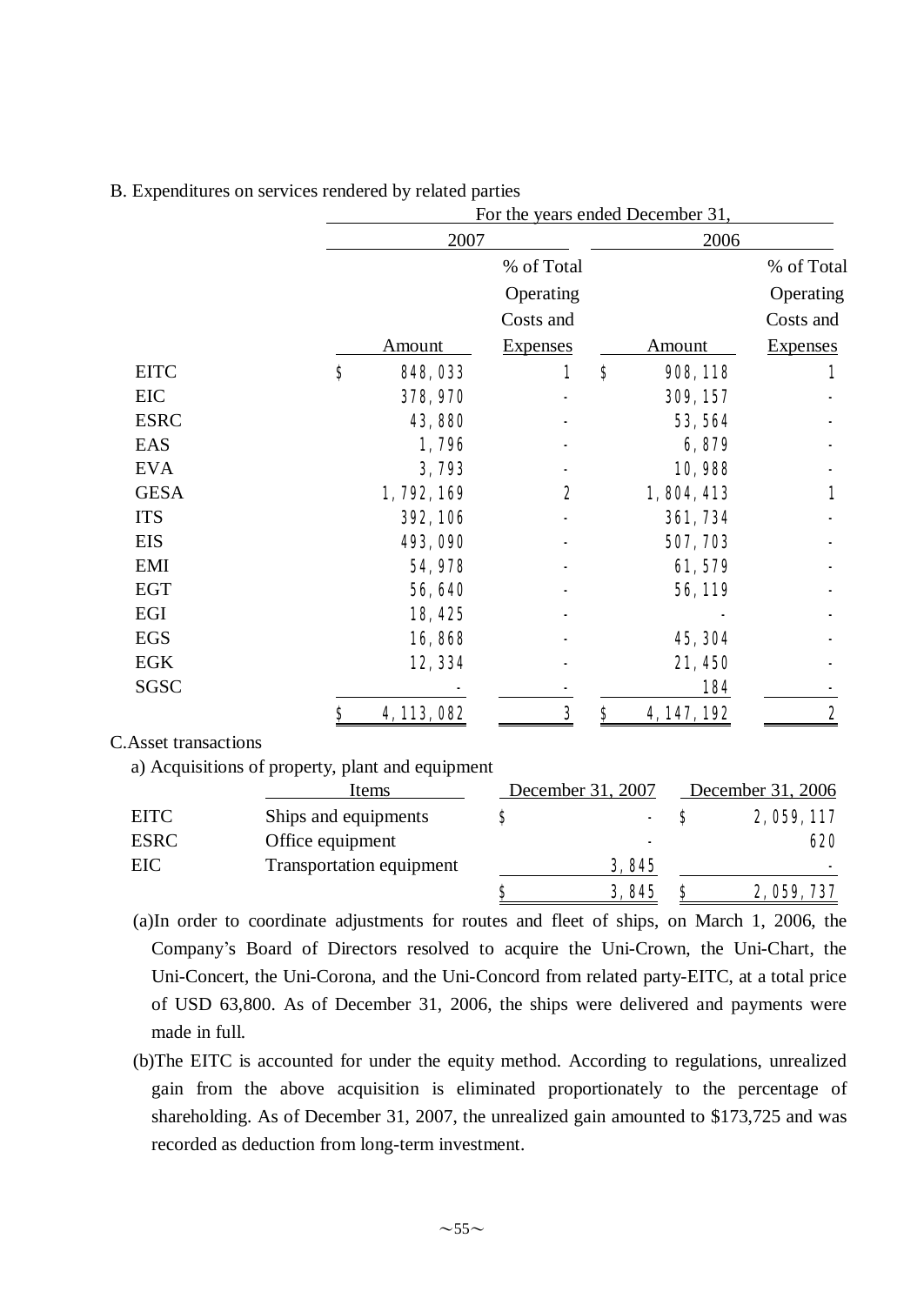#### D.Leases

a) Rental income (recorded as non-operating income) generated from the operating premises and parking lots leased to the related parties are as follows:

|                   |                             |     | For the years ended December 31, |               |      |               |                      |
|-------------------|-----------------------------|-----|----------------------------------|---------------|------|---------------|----------------------|
|                   |                             |     | 2007                             |               | 2006 |               |                      |
|                   |                             |     |                                  | % of Total    |      |               | % of Total           |
|                   | <b>Lease Property</b>       |     | Amount                           | Rental Income |      | Amount        | <b>Rental Income</b> |
| EIC               | Office buildings            | - 8 | 72, 402                          | 97            | S    | 58,580        | 93                   |
| $^{\prime\prime}$ | Transportation<br>equipment |     | 1,664                            |               |      | 1,938         | 3                    |
| EVA               | Parking lots                |     | 304                              |               |      | 288           |                      |
|                   | <b>ESRC</b> Parking lots    |     | 96                               |               |      | 240           |                      |
|                   |                             | Ş   | 74,466                           | 98            |      | <b>61,046</b> | 97                   |

b) Rent expenses (recorded as general and administrative expenses) incurred for operating premises and parking lots leased from the related parties are as follows:

|     |                       |    | For the years ended December 31, |                        |   |         |                        |
|-----|-----------------------|----|----------------------------------|------------------------|---|---------|------------------------|
|     |                       |    |                                  | 2007                   |   | 2006    |                        |
|     |                       |    |                                  | % of Total             |   |         | % of Total             |
|     | <b>Lease Property</b> |    | Amount                           | <b>Rental Expenses</b> |   | Amount  | <b>Rental Expenses</b> |
| EIC | Office buildings      | -S | 39, 834                          | 96                     | S | 37, 151 | 93                     |
|     | EITC Office buildings |    | 1,091                            | 3                      |   | 1,286   | 3                      |
| EVA | Parking lots          |    | 738                              | 1                      |   | 1,382   | 4                      |
|     |                       | S  | 41,663                           | <b>100</b>             | S | 39, 819 | <b>100</b>             |

c) Rent expenses incurred for the vessels and slot leased from the related parties are recorded under direct operating costs. Details are set forth below:

|             | For the years ended December 31, |                    |    |             |                    |
|-------------|----------------------------------|--------------------|----|-------------|--------------------|
|             | 2007                             |                    |    | 2006        |                    |
|             |                                  | % of Total         |    |             | % of Total         |
|             |                                  | Vessel and         |    |             | Vessel and         |
|             |                                  | <b>Slot Rental</b> |    |             | <b>Slot Rental</b> |
|             | Amount                           | <b>Expenses</b>    |    | Amount      | <b>Expenses</b>    |
| <b>ITS</b>  | \$<br><b>381, 706</b>            | 9                  | \$ | 361, 339    | 9                  |
| <b>EIS</b>  | 119,862                          | 3                  |    | 118, 354    | 3                  |
| <b>GESA</b> | 1,798,309                        | 40                 |    | 1, 813, 302 | 40                 |
| <b>EITC</b> | 633, 167                         | 14                 |    | 709, 444    | 18                 |
|             | 2,933,044                        | 66                 | Ş  | 3,002,439   | 70                 |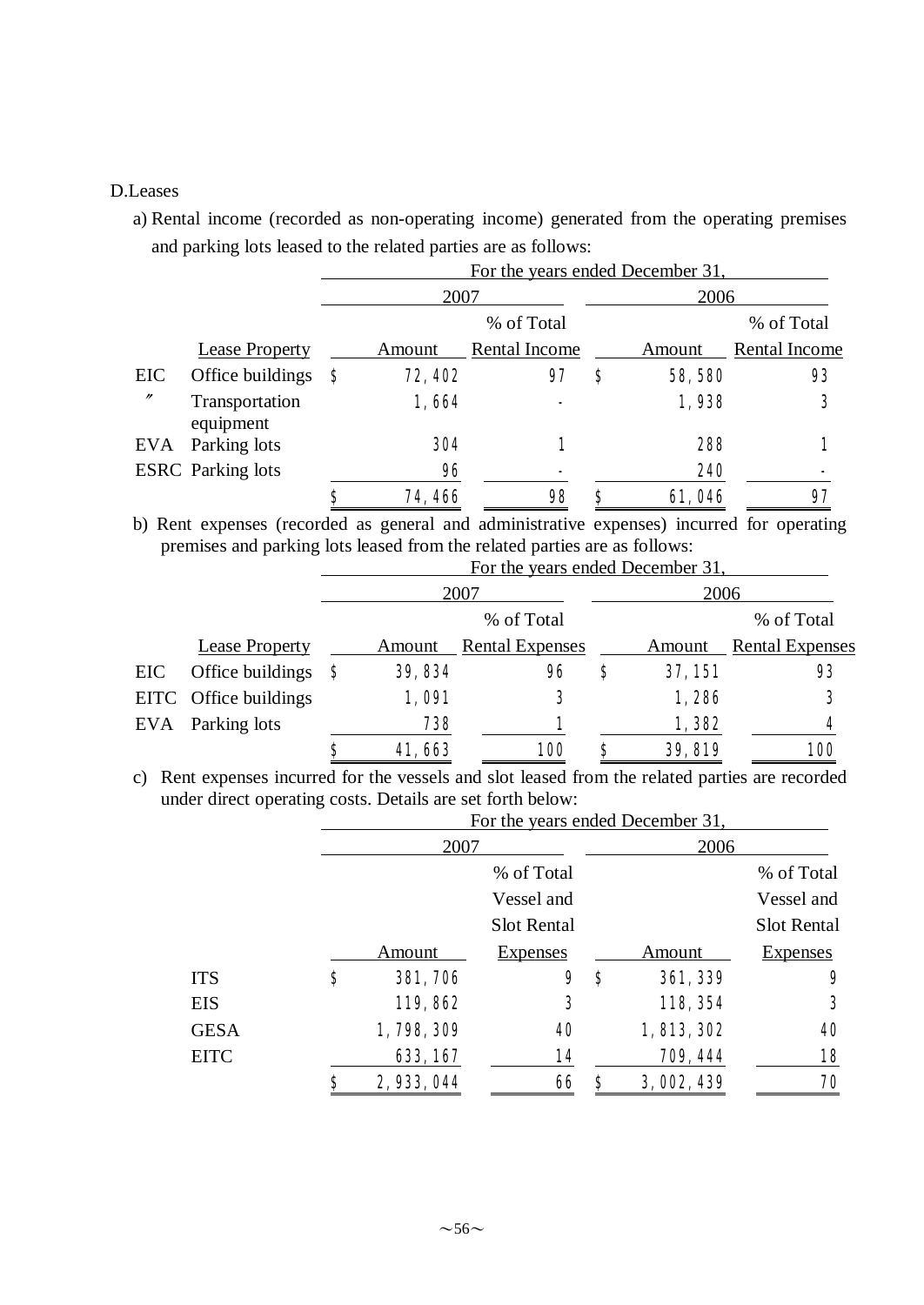#### E. Receivables from and payables to related parties

The receivables from and payables to related parties which bear no interest, are set forth as follows:

| December 31,         |                |    |          |         |  |
|----------------------|----------------|----|----------|---------|--|
| 2007                 |                |    | 2006     |         |  |
|                      | $%$ of         |    |          | $%$ of  |  |
|                      | Account        |    |          | Account |  |
| Amount               | <b>Balance</b> |    | Amount   | Balance |  |
|                      |                |    |          |         |  |
| \$<br><b>60, 901</b> |                | \$ | 86, 262  |         |  |
| 24,556               |                |    | 24, 844  |         |  |
| 1,663                |                |    | 1,932    |         |  |
| 13, 474              |                |    | 21,793   |         |  |
| 257, 110             | 2              |    | 242, 123 | 2       |  |
|                      |                |    | 7,534    |         |  |
| \$<br>357, 704       | 2              | Ş  | 384, 488 | 3       |  |
|                      |                |    |          |         |  |

|                   |                |         | For the years ended December 31, |                |
|-------------------|----------------|---------|----------------------------------|----------------|
|                   | 2007           |         | 2006                             |                |
|                   |                | $%$ of  |                                  | $%$ of         |
|                   |                | Account |                                  | Account        |
|                   | Amount         | Balance | Amount                           | <b>Balance</b> |
| Other receivables |                |         |                                  |                |
| <b>EITC</b>       | \$<br>37       |         | \$<br>$\mathbf{M}$               |                |
| <b>EVA</b>        | 45             |         | 37                               |                |
| EIC               | 74,666         | 6       | 74, 651                          | $\mathbf 5$    |
| <b>CCT</b>        | 3,275          |         | 3,103                            |                |
| <b>EIS</b>        | 30,065         | 2       |                                  |                |
| <b>GESA</b>       | 1,745          |         |                                  |                |
| <b>ITS</b>        | 1,538          |         |                                  |                |
| EGI               |                |         | <b>32, 591</b>                   | 2              |
| Others            | 481            |         | 233                              |                |
|                   | \$<br>111, 852 | 8       | \$<br>110, 706                   | 7              |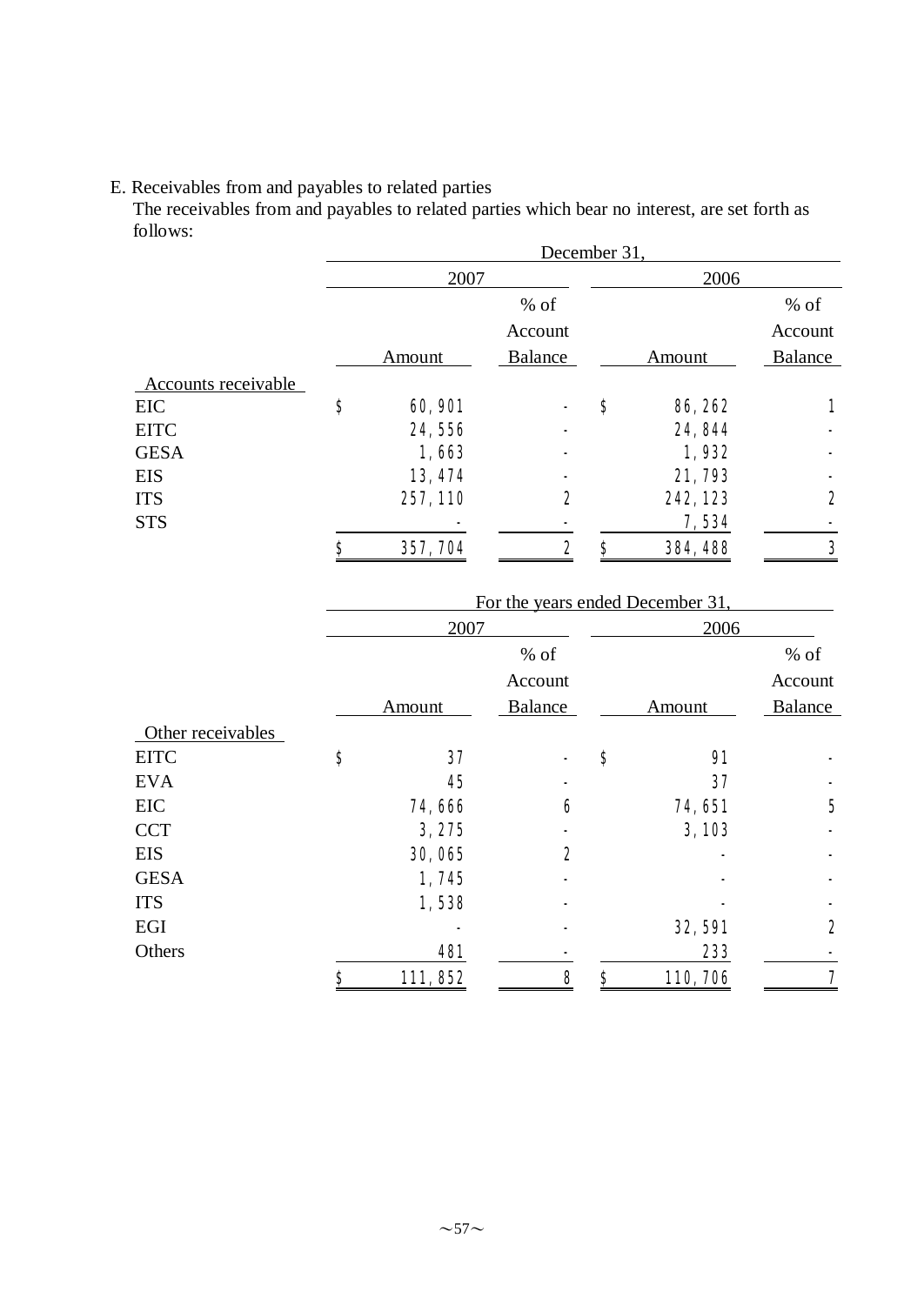| <u>Accounts</u> payable |                      |                                      |                                |                  |                       |
|-------------------------|----------------------|--------------------------------------|--------------------------------|------------------|-----------------------|
| <b>EITC</b>             | \$<br>8,338          |                                      | $\boldsymbol{s}$               | 10,067           |                       |
| <b>EIC</b>              | 23, 430              |                                      |                                | 8,355            |                       |
| <b>ESRC</b>             | 3,728                |                                      |                                | 8,673            |                       |
| <b>EVA</b>              | <b>181</b>           |                                      |                                | 139              |                       |
| <b>ITS</b>              | 32, 441              |                                      |                                | 9,609            |                       |
| <b>EIS</b>              | 67,496               |                                      | 1                              | 383, 596         | 7                     |
| Others                  |                      |                                      |                                | 550              |                       |
|                         | \$<br>135, 614       |                                      | 1<br>$\boldsymbol{\mathsf{S}}$ | 420, 989         | 7                     |
| Other payables          |                      |                                      |                                |                  |                       |
| <b>EITC</b>             | \$                   |                                      | \$                             | 35               |                       |
| <b>EIC</b>              |                      |                                      |                                | 808              |                       |
| <b>STS</b>              |                      |                                      |                                | 5,051            |                       |
|                         | \$                   |                                      | \$                             | 5,894            | 1                     |
| F.Loans granted         |                      |                                      |                                |                  |                       |
|                         |                      | For the year ended December 31, 2007 |                                |                  |                       |
|                         | Maximum              | <b>Balance</b> at                    |                                |                  | <b>Total Interest</b> |
|                         | <b>Banance</b>       | Ending                               |                                | Interest rate    | Income                |
| Other receivables       |                      |                                      |                                |                  |                       |
| EGI                     | \$<br><b>32, 591</b> | \$                                   |                                |                  | \$                    |
|                         |                      |                                      |                                |                  |                       |
|                         |                      | For the year ended December 31, 2006 |                                |                  |                       |
|                         | Maximum              | <b>Balance</b> at                    |                                |                  | <b>Total Interest</b> |
|                         | <b>Banance</b>       | Ending                               |                                | Interest rate    | Income                |
| Other receivables       |                      |                                      |                                |                  |                       |
| EGI                     | \$<br><b>32, 591</b> | \$<br><b>32, 591</b>                 |                                | 4.509%-5.822% \$ | 203                   |

#### (3)Endorsements and guarantees for related parties

Endorsements and guarantees provided to related parties are as follows:

|            |            |                    |            | December 31, 2007 December 31, 2006 |
|------------|------------|--------------------|------------|-------------------------------------|
| TCT        | <b>USD</b> | <b>85, 592 USD</b> |            | <b>76, 292</b>                      |
| CCT.       | <b>USD</b> | <b>53,000</b>      | <b>USD</b> | 53,000                              |
| <b>ITS</b> | <b>USD</b> | <b>10,000</b>      | <b>USD</b> | 10,000                              |

### (4)Significant contracts with related parties

A. The Company has entered into an agreement with EIC for various consulting services on business management, computer information, and shipping affairs. Except for payments made on behalf of the Company which are charged on actual amounts, the remaining fees are charged on an hourly basis or by cost plus method. The contract took effect on July 1, 1996 and continues to be in effect unless terminated.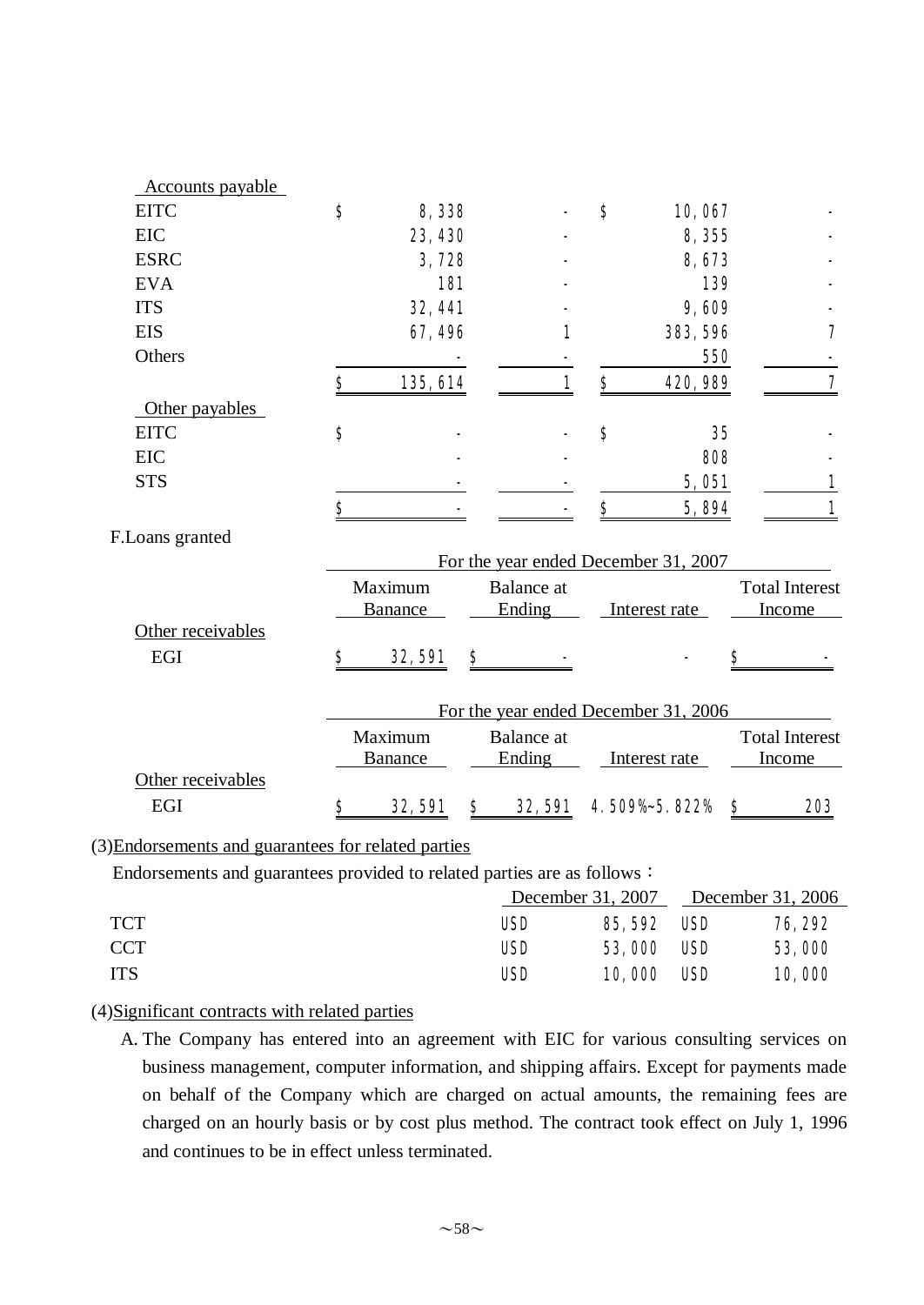- B. The Company has entered into an agency agreement with EIC. Under the agreement, EIC has served as the Company's agent for cargo forwarding and freight collection since 2002. As of December 31, 2007 and 2006, the amount receivable under the agency agreement was \$60,901 and \$85,577, respectively.
- C. The Company has entered into an agreement with ESRC. Under the agreement, ESRC shall provide security service in the Taipei office, Kaohsiung office, and container yards. The service fees for Taipei office was \$940, and for the Kaohsiung office and container yards was \$1,614. The fees are paid monthly. For long-term contracts, please refer to Note G.
- D. The Company has entered into agency agreements with its related parties to manage petty cash required by their vessels, and payments of native crew salaries and insurance premiums in Taiwan. The transactions are recorded under "agency reciprocal accounts". As of December 31, 2007 and 2006, the debit balances of the accounts are as follows:

|             |   | December 31, 2007 | December 31, 2006 |        |
|-------------|---|-------------------|-------------------|--------|
| EIS         | S | 13,029            |                   | 10,748 |
| <b>GESA</b> |   | <b>4,861</b>      |                   | 4,895  |
|             | S | <b>17,890</b>     |                   | 15,643 |

E. The Company has entered into agency agreements with its related parties, whereby the related parties act as the Company's overseas agents to deal with the port formalities related to foreign ports, such as arrival and departure of the Company's ships, cargo stevedoring and forwarding, freight collection and payment of expenses incurred in foreign ports. The transactions are recorded under "agency accounts". As of December 31, 2007 and 2006, the balances of the accounts are as follows:

a) Debit balances of agency accounts

|             | December 31, 2007 | December 31, 2006     |
|-------------|-------------------|-----------------------|
| EIC         | \$                | \$<br>53, 517         |
| <b>GESA</b> | 27, 282           | 15, 434               |
| <b>ITS</b>  | 1,756,597         | 121,141               |
| <b>EMI</b>  |                   | 40,568                |
| <b>EGT</b>  |                   | 67, 154               |
| <b>EIS</b>  |                   | 475, 594              |
| <b>EGK</b>  |                   | 6,533                 |
| <b>EGS</b>  |                   | 784                   |
| EGI         |                   | 10,191                |
|             | \$<br>1,783,879   | \$<br><b>790, 916</b> |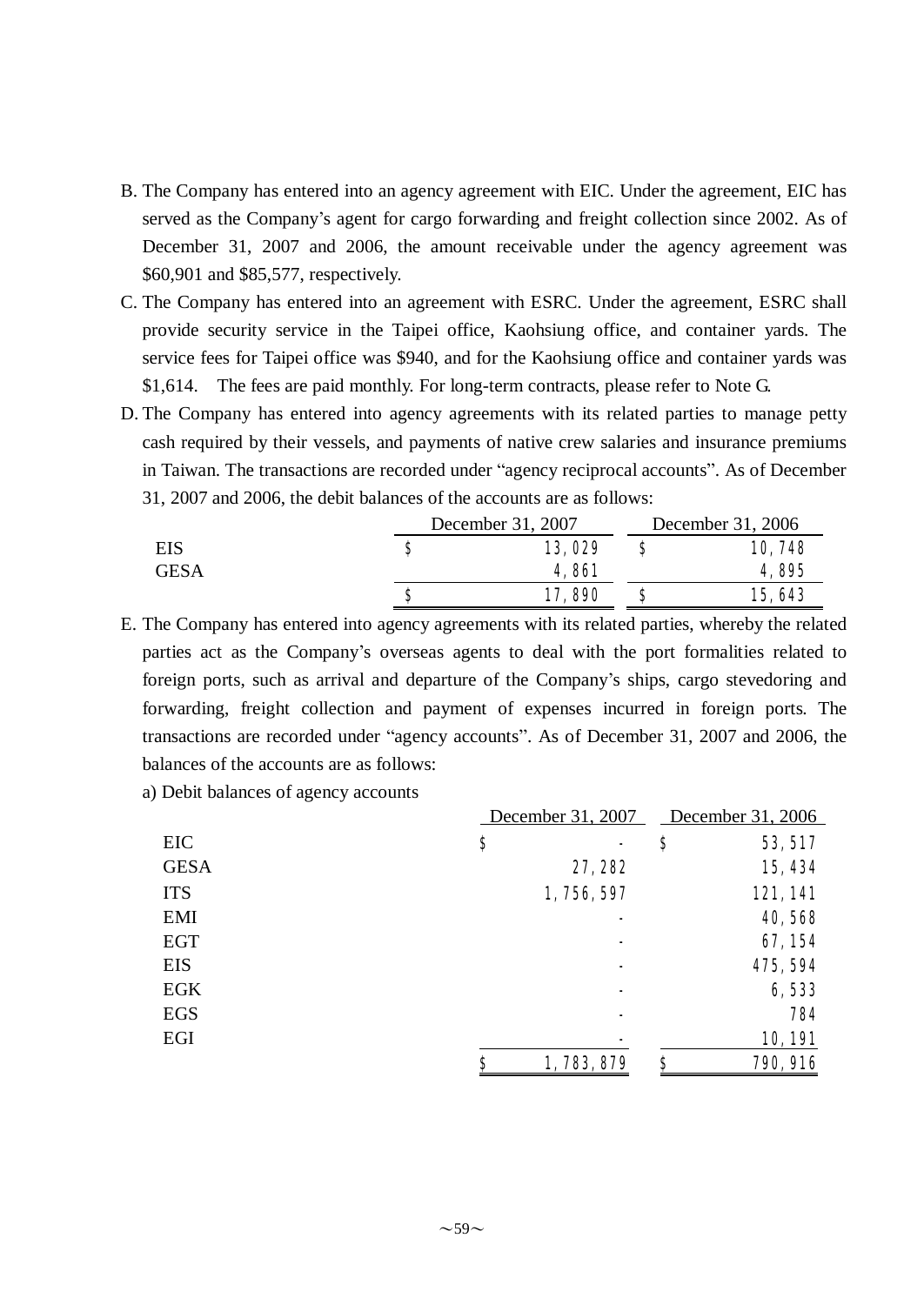b) Credit balances of agency accounts

|     | December 31, 2007 |             |  | December 31, 2006 |
|-----|-------------------|-------------|--|-------------------|
| EIC | S                 | 10,468      |  |                   |
| EIS |                   | 1, 164, 898 |  | 1,005,432         |
| EGH |                   | 322, 467    |  | -                 |
|     | S                 | 1, 497, 833 |  | 1,005,432         |

F. The Company has been commissioned by its related parties to manage their vessel affairs. The management fees are charged monthly and are recorded as operating revenues. Details of the management fees recognized for the years ended December 31, 2007 and 2006 are as follows:

|             |    | For the years ended December 31, |   |          |  |  |  |  |  |
|-------------|----|----------------------------------|---|----------|--|--|--|--|--|
| <b>EITC</b> |    | 2007                             |   |          |  |  |  |  |  |
|             | \$ | -                                | Ş | 94,028   |  |  |  |  |  |
| EIC         |    | 229, 322                         |   |          |  |  |  |  |  |
| <b>EIS</b>  |    | 99,569                           |   | 90, 774  |  |  |  |  |  |
| <b>ITS</b>  |    | 1,710                            |   |          |  |  |  |  |  |
| <b>GESA</b> |    | 21,203                           |   | 24,603   |  |  |  |  |  |
|             | Ş  | 351, 804                         | Ş | 209, 405 |  |  |  |  |  |

(5)In order to give back to society, the Company sponsored charities for the public good through Chang Yang-Fa Foundation and Chang Yung-Fa Charity Foundation totaling \$43,000 and \$1,500 in December 31, 2007 and 2006, respectively.

### 6.PLEDGED ASSETS

The Company's assets pledged as collateral as of December 31, 2007 and 2006 are as follows:

|                                                                   | Book value        |   |                   |                          |
|-------------------------------------------------------------------|-------------------|---|-------------------|--------------------------|
| Pledged asset                                                     | December 31, 2007 |   | December 31, 2006 | <b>Purpose</b>           |
| Restricted assets-current                                         |                   |   |                   |                          |
| -Time deposits                                                    | \$<br>184, 411    | S | <b>134, 915</b>   | Performance<br>guarantee |
| Property, plant and equipment<br>Financial assets carried at cost | 4, 875, 953       |   | 7,924, 277        | Long-term loan           |
| -Classic Outlook Investment Ltd.                                  | 3, 324, 774       |   | 3, 335, 974       | $^{\prime\prime}$        |
| -Everup Profits Ltd.                                              |                   |   | 7                 | $^{\prime\prime}$        |
|                                                                   | 8, 385, 145       | S | 11, 395, 173      |                          |

### 7.COMMITMENTS AND CONTINGENT LIABILITIES

A. Details of the stand-by letters of credit issued by the banks on behalf of the Company are as follows: (expressed in thousand dollars)

| Guarantor              |     | December 31, 2007 | December 31, 2006 |       |  |  |
|------------------------|-----|-------------------|-------------------|-------|--|--|
| <b>Bank of America</b> | USD | 5,000             | USD               | 5,000 |  |  |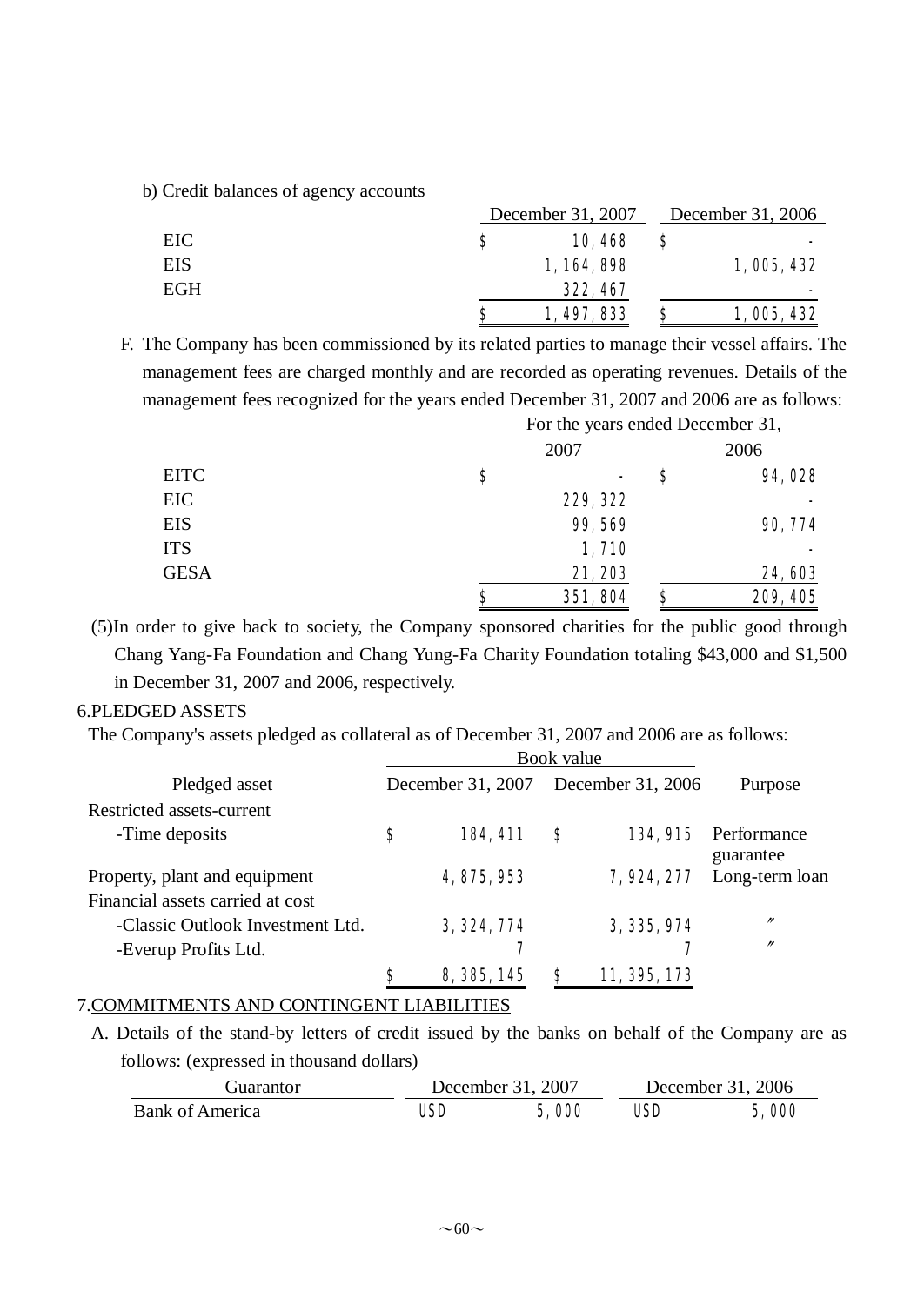B. Endorsements and guarantees issued by the Company are as follows: (expressed in thousand dollars)

| Companies receiving guarantees |     | December 31, 2007 | December 31, 2006 |                |  |  |
|--------------------------------|-----|-------------------|-------------------|----------------|--|--|
| TCT                            | USD | <b>85, 592</b>    | USD               | <b>76, 292</b> |  |  |
| CCT                            | USD | <b>53,000</b>     | USD               | 53,000         |  |  |
| ITS                            | USD | <b>10,000</b>     | USD               | 10,000         |  |  |

- C. A former stockholder of the Company sold some of its shares through issuance of global depository receipts (GDRs). The issuance of GDRs was approved by the SEC on June 19, 1996 as per Letter (85) Tai-Cai-Zheng (1) No. 35410. On August 2, 1996, the GDRs were approved by the UK governing authority to be listed on the London Stock Exchange and were issued in Asia, Europe and the US. The initial number of units issued was 5,449,592, representing 54,495,920 shares of the Company's common stock at \$50.50 (in dollars) per share, and the number of supplementary units issued was 817,438. In total, the number of units issued was 6,267,030, representing 62,670,300 shares of the Company's common stock at \$50.50 (in dollars) per share, and the GDRs issued amounted to USD 115 million. Another 2,053,122 units, representing 20,531,279 shares of the Company's common stock, were issued during the period from 1997 to December 31, 2007. As of December 31, 2007, 7,799,086 units were redeemed and 521,066 units were outstanding, representing 5,210,719 shares of the Company's common stock.
- D. In 1999, due to the conflicts from the contract to import and export goods, a lawsuit was filed against Shenzhen Greentrans Transportation Co., Ltd. (SGTC) by the other company. SGTC had authorized the agent lawyer to litigate, requesting an indemnity of RMB10,527 thousand plus the interest, by December 31, 2007. In this case, our company was judged by the Shenzhen Intermediate People's Court as the winning party of this lawsuit. Then, the plaintiff appealed the case to a higher court, the Gung Dong High People's Court, which in 2001 had judged the company as the loser of the lawsuit and had secured part of the transportation equipment. (As of December 31, 2007, the book value of the fixed asset was RMB6,661 thousand) However, the company refused to accept the results and requested a retrial, and till the date of the presentation of the financial report, the case is still being judged. The final results of this case are still awaited, and the cost of the second case is not yet listed.
- E. As of December 31, 2007, the medium-term loan facilities granted by the financial institutions with the resolution from the Board of Directors to finance the Company's purchase of new containers and general working capital requirement amounted to \$20,625,442, and the unutilized credit were \$12,496,230.
- F. As of December 31, 2007, details of the loading and discharging equipment acquired to support the operations of the No. 4 and No. 5 Container terminal at Kaohsiung Harbor were as follows: (expressed in thousand dollars)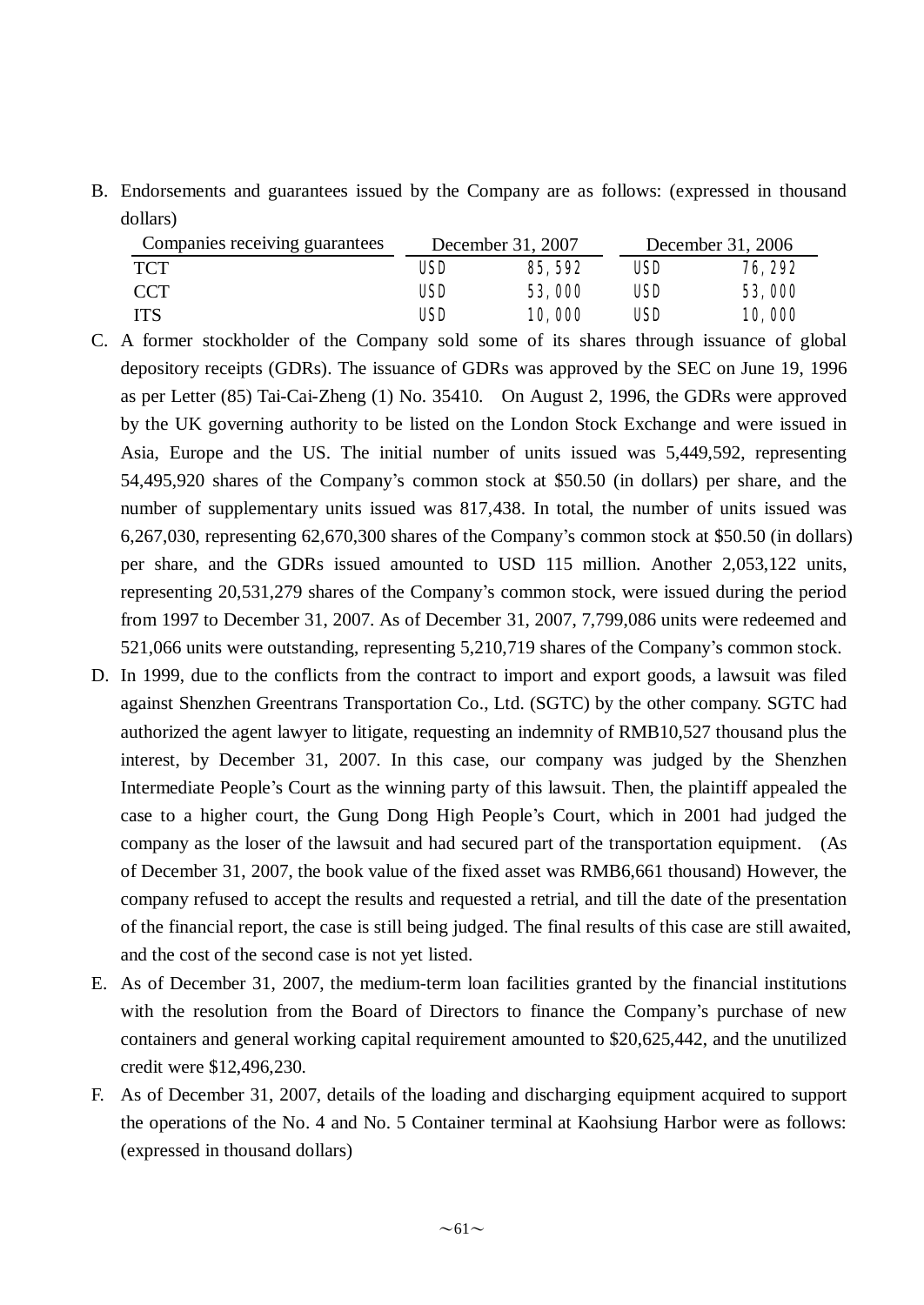| Item             | Contract Amount |     | Amount Paid |     | <b>Amount Accrued</b> |     |  |  |
|------------------|-----------------|-----|-------------|-----|-----------------------|-----|--|--|
| <b>Spreaders</b> | USD             | 598 | USD         | 120 | USD                   | 478 |  |  |

G. As of December 31, 2007, the machineries that EHIC(M) purchased were as follows: (expressed in thousand dollars)

| item                   |    | Amount Paid |           |        | Contract Amount<br>Amount Accrued |    |  |  |  |
|------------------------|----|-------------|-----------|--------|-----------------------------------|----|--|--|--|
| 25-ton overhead cranes | MR | 342         | MR        | 325    | MR                                |    |  |  |  |
| Mould                  | MR | 22          | <b>MR</b> | $\sim$ | MR                                | 22 |  |  |  |

H. As of December 31, 2007, the estimated amounts of rent payable in the following years under the long-term lease agreements entered into by the Company for the rental of ships and equipment were as follows:

|                                            | Amount                |                 |  |  |
|--------------------------------------------|-----------------------|-----------------|--|--|
| Lessor                                     | (in thousand dollars) |                 |  |  |
| <b>EITC</b>                                | <b>USD</b>            | <b>45, 091</b>  |  |  |
| <b>GESA</b>                                |                       | 168,683         |  |  |
| <b>GMS</b>                                 |                       | 11,778          |  |  |
| <b>MCC</b>                                 |                       | 6,650           |  |  |
| <b>ESI</b>                                 |                       | 27, 366         |  |  |
| EIS                                        |                       | 10, 716         |  |  |
| C19                                        |                       | 123, 597        |  |  |
| <b>CONTI</b>                               |                       | 131, 192        |  |  |
| HF1                                        |                       | 17, 311         |  |  |
| <b>SAT</b>                                 |                       | <b>24, 931</b>  |  |  |
| ES <sub>2</sub>                            |                       | 25, 579         |  |  |
| FS7                                        |                       | 65,026          |  |  |
| <b>FSL</b>                                 |                       | 65,026          |  |  |
| <b>APOLL</b>                               |                       | 1,420           |  |  |
| <b>ELEPH</b>                               |                       | 4,969           |  |  |
| <b>HERME</b>                               |                       | 1,692           |  |  |
| <b>PANAG</b>                               |                       | 1,216           |  |  |
| <b>POSEI</b>                               |                       | 1,726           |  |  |
| <b>TIGER</b>                               |                       | 4,655           |  |  |
| Quaterieme Leasing International Co., Ltd. |                       | 40,789          |  |  |
| <b>HALIFAX</b>                             |                       | 212,021         |  |  |
|                                            | <b>USD</b>            | <b>991, 434</b> |  |  |

I. As of December 31, 2007, the estimated amount of security service in the following years under the long-term contract that the Company entered into with ESRC amounted to \$32,728.

J. As of December 31, 2007, the guaranteed notes issued by the Company for loans borrowed amounted to \$3,073,500.

# 8.SIGNIFICANT CATASTROPHE

NONE.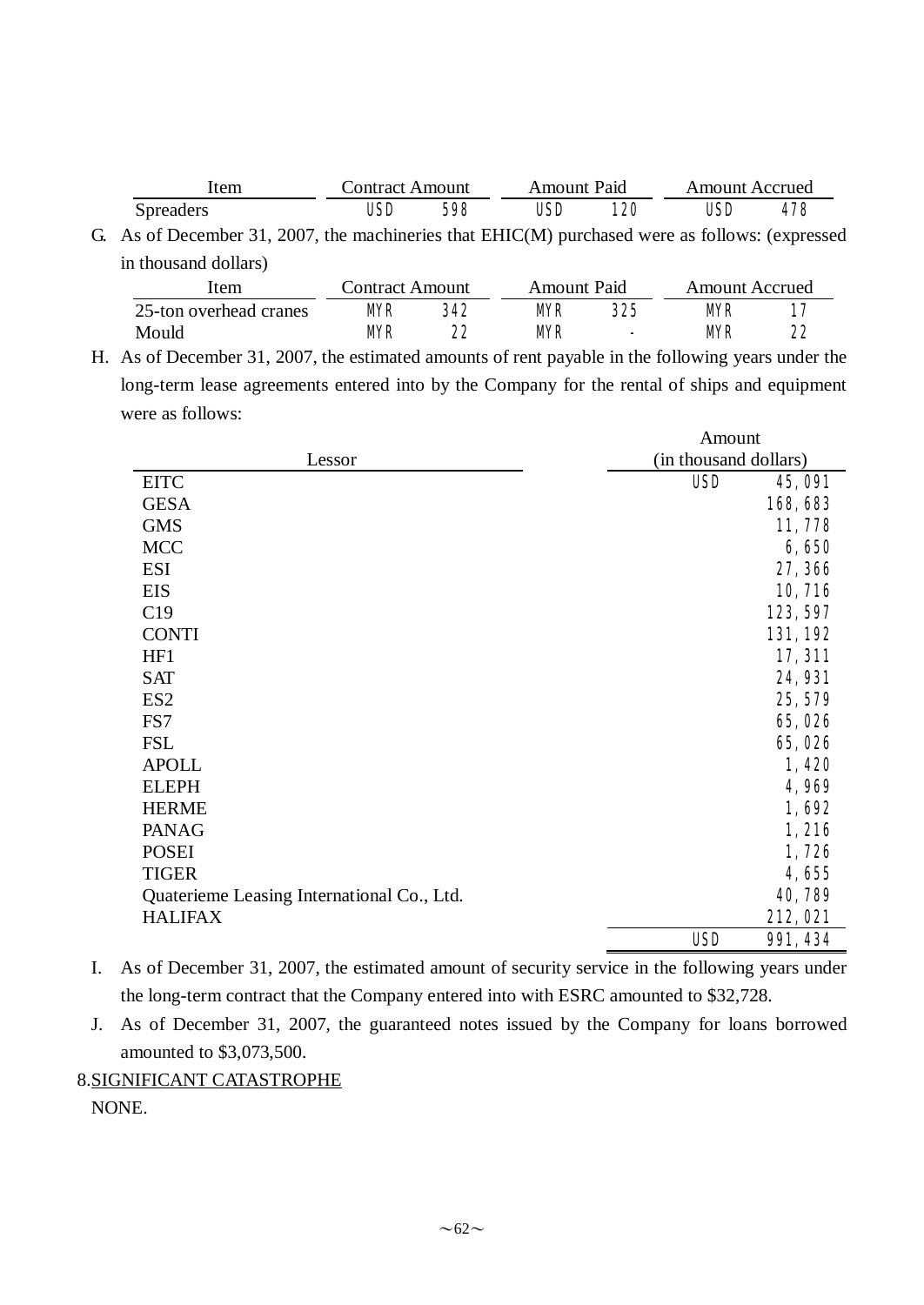### 9.SUBSEQUENT EVENTS

On December 24, 2007, the Company's Board of Directors resolved to participate in the capital increase of Taipei Port Container Terminal Corporation as an original stockholder. In addition, the Company had paid the full amount on March 25, 2008 and completed the registration procedures. The Company paid \$10 for each share and received 30 million new shares amounting to \$300,000.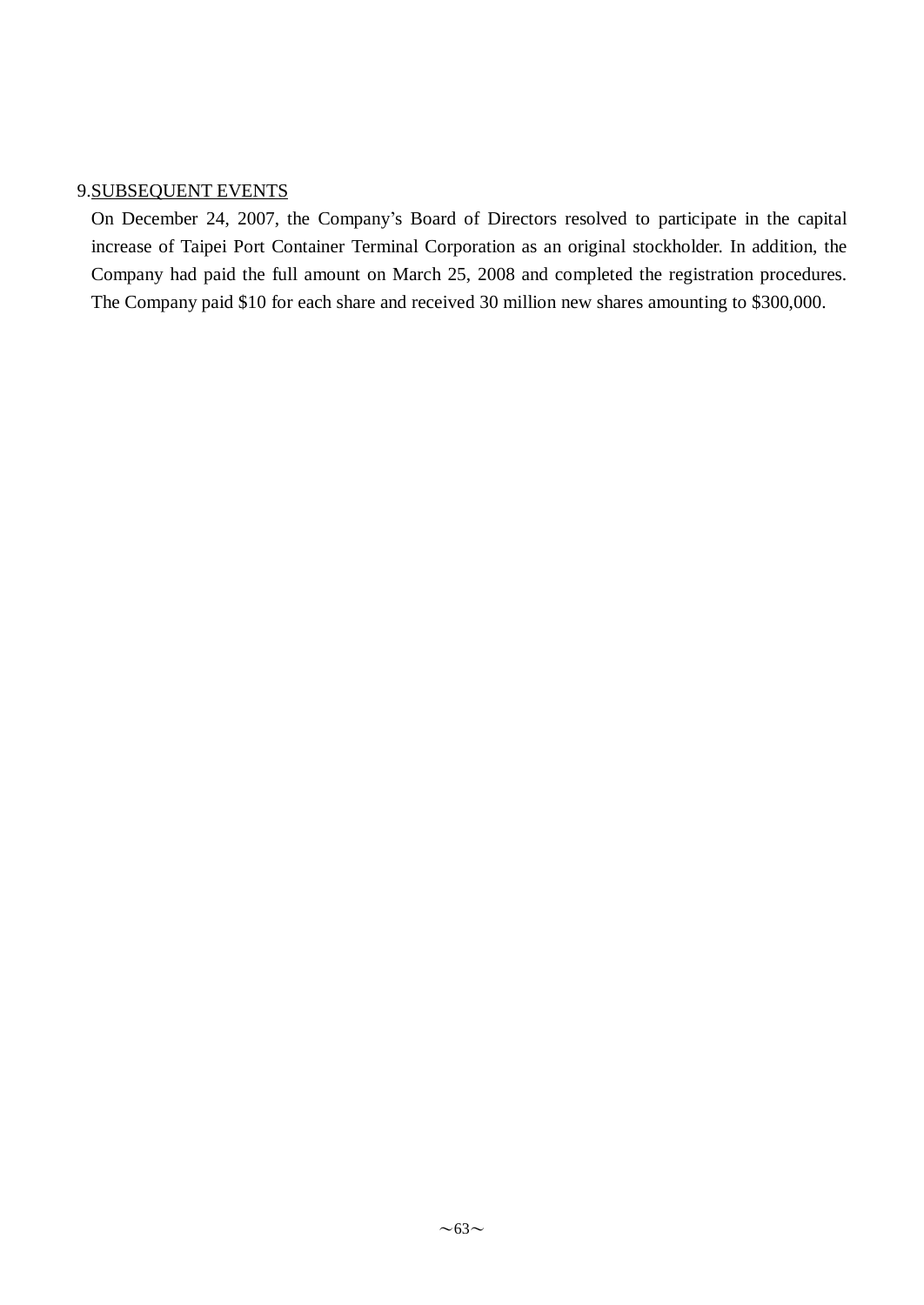# 10.OTHERS

# (1)Fair value information of financial instruments:

|                                                       | December 31, 2007    |                                      |                                                |  |  |
|-------------------------------------------------------|----------------------|--------------------------------------|------------------------------------------------|--|--|
|                                                       |                      | Fair value                           |                                                |  |  |
|                                                       | <b>Book</b><br>value | Quotations<br>in an active<br>market | Estimated<br>using a<br>valuation<br>technique |  |  |
| Non-derivative financial instruments                  |                      |                                      |                                                |  |  |
| Assets                                                |                      |                                      |                                                |  |  |
| Cash and cash equivalents                             | \$21, 602, 307       | \$                                   | \$21, 602, 307                                 |  |  |
| Notes and accounts receivable                         | 14, 763, 719         |                                      | 14, 763, 719                                   |  |  |
| Financial assets at fair value through profit or loss |                      |                                      |                                                |  |  |
| <b>Equity securities</b>                              | 25, 364              | 25, 364                              |                                                |  |  |
| Beneficiary certificates                              | 1, 321, 780          | 1, 321, 780                          |                                                |  |  |
| Other financial assets-current                        | 105, 727             |                                      | 105, 727                                       |  |  |
| Restricted assets-current                             | 184, 411             |                                      | 184, 411                                       |  |  |
| Available-for-sale financial assets-non current       | 772, 064             | 772, 064                             |                                                |  |  |
| Financial assets carried at cost-non current          | 5, 040, 770          |                                      |                                                |  |  |
| Bond investments with no active market-non            |                      |                                      |                                                |  |  |
| current                                               | 12, 157              |                                      |                                                |  |  |
| Long-term receivables including current portion       | 64, 693              |                                      | 64, 693                                        |  |  |
| Refundable deposits                                   | 108, 167             |                                      | 108, 167                                       |  |  |
| Liabilities                                           |                      |                                      |                                                |  |  |
| Short-term loans                                      | 98,723               |                                      | 98,723                                         |  |  |
| Notes and accounts payable                            | 25, 722, 972         |                                      | 25, 722, 972                                   |  |  |
| Corporate bonds payable (including current            |                      |                                      |                                                |  |  |
| portion)                                              | 2, 301, 964          |                                      | 2, 301, 964                                    |  |  |
| Long-term loans (including current portion)           | 25, 124, 100         |                                      | 25, 124, 100                                   |  |  |
| Guarantee deposits received                           | 41,428               |                                      | 41,428                                         |  |  |
| Derivative financial instruments                      |                      |                                      |                                                |  |  |
| Assets                                                |                      |                                      |                                                |  |  |
| Interest rate swap (IRS)                              | 12,349               |                                      | 12,349                                         |  |  |
| Currency exchange contracts (CCS)                     | 7,820                |                                      | 7,820                                          |  |  |
| Oil swap                                              | 54, 343              |                                      | 54, 343                                        |  |  |
| Structured financial instruments                      | <b>220, 581</b>      |                                      | 220, 581                                       |  |  |
| Liabilities                                           |                      |                                      |                                                |  |  |
| Interest rate swap (IRS)                              | 7,434                |                                      | 7,434                                          |  |  |
| Currency exchange contracts (CCS)                     | <b>801, 696</b>      |                                      | <b>801, 696</b>                                |  |  |
| Foreign exchange option (FX Option)                   | 289, 230             |                                      | 289, 230                                       |  |  |
| Oil swap                                              | 350, 037             |                                      | 350, 037                                       |  |  |
| Conversion right of stock                             | 9,004                |                                      | 9,004                                          |  |  |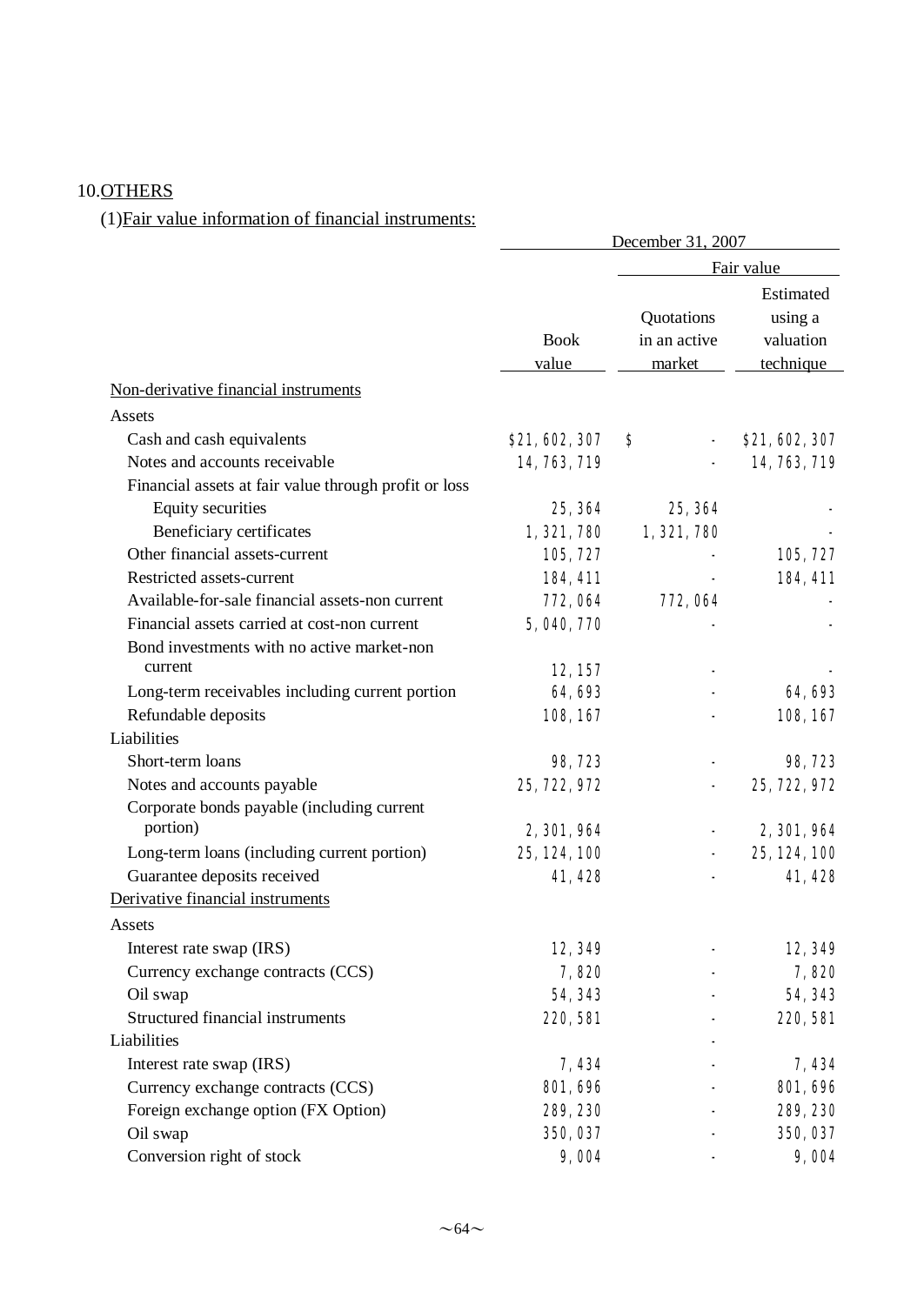|                                                       | December 31, 2006    |                                      |                                                |  |  |
|-------------------------------------------------------|----------------------|--------------------------------------|------------------------------------------------|--|--|
|                                                       |                      | Fair value                           |                                                |  |  |
|                                                       | <b>Book</b><br>value | Quotations<br>in an active<br>market | Estimated<br>using a<br>valuation<br>technique |  |  |
| Non-derivative financial instruments                  |                      |                                      |                                                |  |  |
| Assets                                                |                      |                                      |                                                |  |  |
| Cash and cash equivalents                             | \$10,100,138         | S                                    | \$10, 100, 138                                 |  |  |
| Notes and accounts receivable                         | 13, 514, 687         |                                      | 13, 514, 687                                   |  |  |
| Financial assets at fair value through profit or loss |                      |                                      |                                                |  |  |
| Bond investments                                      | 14, <b>015</b>       | 14, 015                              |                                                |  |  |
| <b>Equity securities</b>                              | <b>82, 030</b>       | <b>82, 030</b>                       |                                                |  |  |
| Beneficiary certificates                              | 2, 940, 370          | 2,940,370                            |                                                |  |  |
| Other financial assets-current                        | 106,083              |                                      | 106,083                                        |  |  |
| Restricted assets-current                             | 134, 915             |                                      | <b>134, 915</b>                                |  |  |
| Available-for-sale financial assets-non current       | 625, 488             | 625, 488                             |                                                |  |  |
| Financial assets carried at cost-non current          | 5,709,762            |                                      |                                                |  |  |
| Bond investments with no active market-non            |                      |                                      |                                                |  |  |
| current                                               | 11,131               |                                      |                                                |  |  |
| Long-term receivables including current portion       | <b>349, 916</b>      |                                      | <b>349, 916</b>                                |  |  |
| Refundable deposits                                   | 559, 771             |                                      | 559, 771                                       |  |  |
| Liabilities                                           |                      |                                      |                                                |  |  |
| Short-term loans                                      | 834,000              |                                      | 834,000                                        |  |  |
| Notes and accounts payable                            | 23, 080, 134         |                                      | 23, 080, 134                                   |  |  |
| Corporate bonds payable (including current            |                      |                                      |                                                |  |  |
| portion)                                              | 7, 125, 814          |                                      | 7,125,814                                      |  |  |
| Long-term loans (including current portion)           | 24, 174, 379         |                                      | 24, 174, 379                                   |  |  |
| Guarantee deposits received                           | 4, 115               |                                      | 4,115                                          |  |  |
| Derivative financial instruments                      |                      |                                      |                                                |  |  |
| Assets                                                |                      |                                      |                                                |  |  |
| Interest rate swap (IRS)                              | 43, 654              |                                      | 43, 654                                        |  |  |
| Currency exchange contracts (CCS)                     | 2,942                |                                      | 2,942                                          |  |  |
| Oil swap                                              | 1,864                |                                      | 1,864                                          |  |  |
| Structured and equity-linked financial instruments    | 776, 184             |                                      | 776, 184                                       |  |  |
| Liabilities                                           |                      |                                      |                                                |  |  |
| Interest rate swap (IRS)                              | 45, 678              |                                      | 45, 678                                        |  |  |
| Currency exchange contracts (CCS)                     | 14,822               |                                      | 14,822                                         |  |  |
| Foreign exchange option (FX Option)                   | 234, 388             |                                      | 234, 388                                       |  |  |
| Oil swap                                              | <b>438, 291</b>      |                                      | <b>438, 291</b>                                |  |  |
| Conversion right of stock                             | 9,004                |                                      | 9,004                                          |  |  |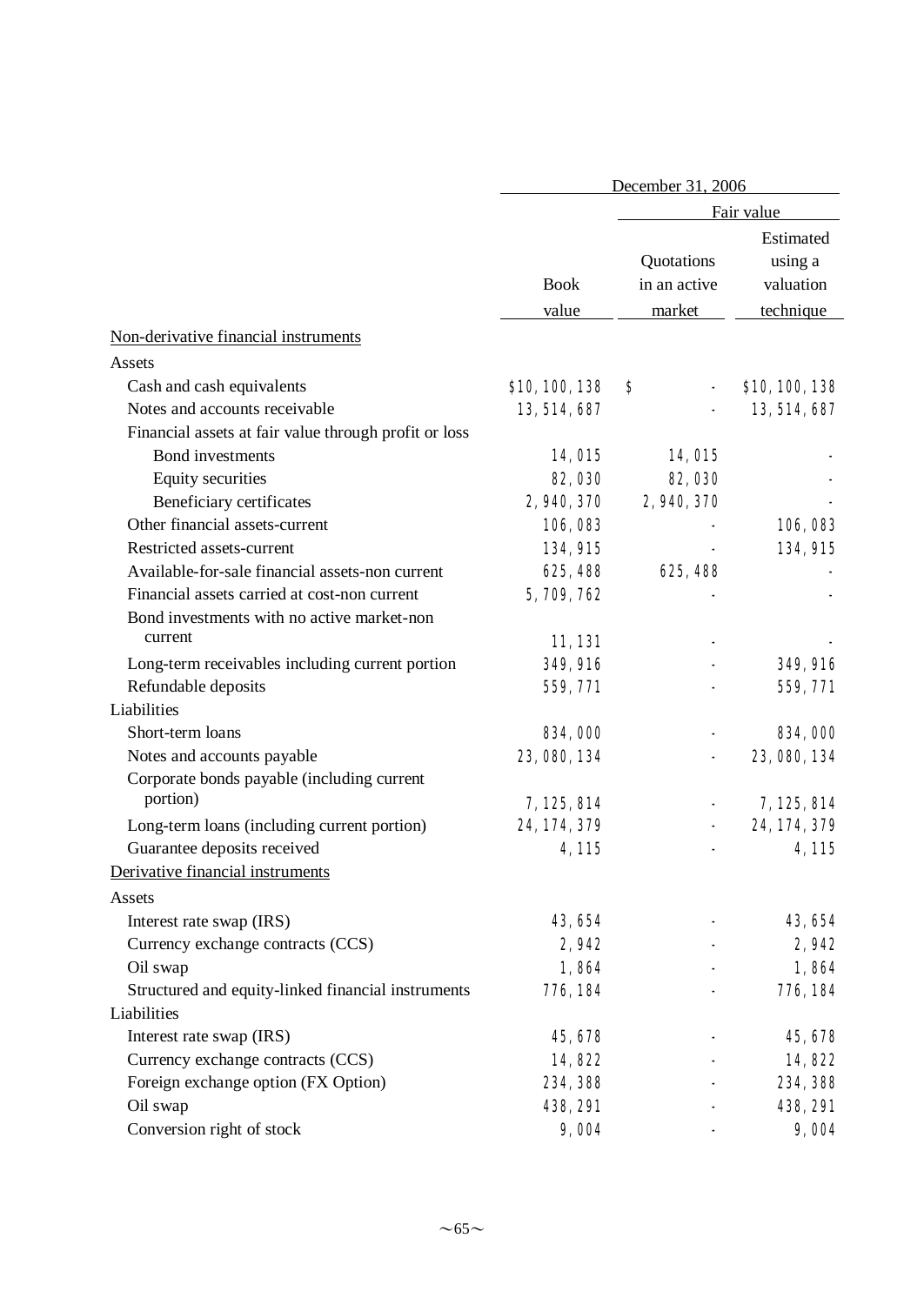The unrealized loss that the Group recognized for the years ended December 31, 2007 and 2006 due to changes in fair value estimated using a valuation technique were \$1,478,558 and \$437,602, respectively.

- (2)The following summarizes the methods and assumptions used in estimating the fair value of financial instruments:
	- A.The fair values of short-term financial instruments were determined using their carrying value because of the short maturities of these instruments. This method was applied to cash and cash equivalents, notes and accounts receivable (payable), other financial assets, restricted assets, refundable deposits, short-term debts, short-term bills payable and guarantee deposits received.
	- B.For financial assets at fair value through profit or loss and available-for-sale financial assets with quoted market price available in an active market, the fair value is determined using the quoted market price. When there is no quoted market price for reference, a substitute valuation technique is used to measure the fair value which incorporates all factors that market participants would consider in making estimations and assumptions for setting a price and wherein such information is available to the Group.
	- C.Held-to-maturity financial assets are those with fixed or determinable payments and a fixed time-to-maturity which the Group has positive intent and ability to hold. Upon measurement, held-to-maturity financial assets are carried at amortized cost. Any profits or losses incurred due to changes in fair value should be recognized in the income statement when the financial asset is derecognized, impaired or amortized.
	- D. Financial assets carried at the cost consist of unlisted stocks or those not actively traded in an active market. Their fair value could not be measured reliably; hence, such instruments are measured at cost in compliance with applicable accounting standards. For debt investments with no active market, the carrying value is used to estimate its fair value when there is no market price for reference.
	- E.Long-term accounts receivable are interest-bearing financial assets with floating interest rate, thus the carrying value is close to the fair value.
	- F. Fair values of long-term loans are estimated based on the present values of future cash flows. For bank loans associated with floating interest rate, the carrying value represents their fair value.
	- G. Fair values of corporate bonds payable are determined based on quoted market prices when available. When the quoted market prices are not available, fair values are estimated based on financial information or other information.
	- H.Financial liabilities carried at cost are equity-linked instruments which are to be settled with equity instruments with no quoted market prices or with fair values that cannot be reliably measured. Such instruments are measured at costs in accordance with the rules stipulated in the "Guidelines for Preparation of Financial Statements by Securities Issuers".
	- I. The fair values of derivative financial instruments, except for paragraph "H" are determined based on the estimated amounts to be received or paid if the Group terminates the contract on the balance sheet date. Unrealized gains or losses arising from unsettled contracts are generally included. Ask price from counterparties are available for reference in setting fair values for the Group's derivative financial instruments.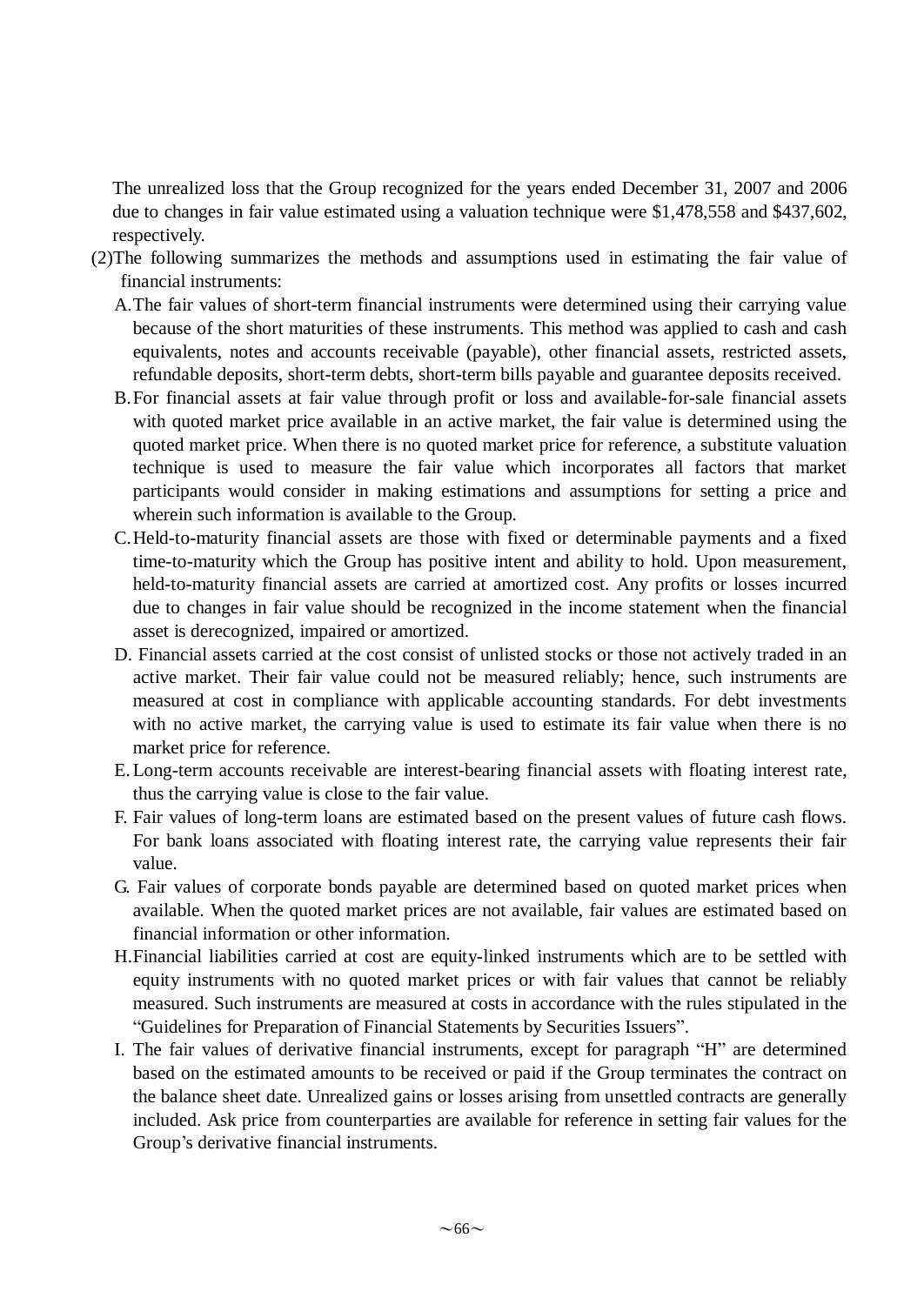- (3)As of December 31, 2007 and 2006, the financial assets with fair value risk due to the change of interest rate amounted to \$12,349 and \$43,654; respectively, the financial liabilities with fair value risk due to the change of interest rate amounted to \$7,434 and \$45,678, respectively; the financial assets with cash flow risk due to the change of interest rate amounted to \$18,420,812 and \$7,152,689, respectively; and the financial liabilities with cash flow risk due to the change of interest rate amounted to \$21,862,721 and \$22,112,794, respectively.
- (4)For the years ended December 31, 2007 and 2006, total interest income (calculated using the effective interest method) on financial assets that are not at fair value through profit or loss amounted to \$171,390 and \$151,970, respectively, and total interest expense (calculated using the effective interest method) on financial liabilities that are not at fair value through profit or loss amounted to \$162,646 and \$140,001, respectively.
- (5)Risk policy and hedging strategy

The financial instruments held by the Group, other than derivative instruments, are composed of cash and cash equivalents, stocks, funds, bank loan, and corporate bonds. Such financial instruments are held for maintaining adequate operating capital. The Group also held other accounts receivable and payable generated from operating activity.

The transactions associated with derivative instruments mainly include interest rate swap and oil swap. The primary objective is to avoid the interest rate risk and fuel price variation arising from operating and financing activities.

The primary risks of financial instruments are cash flow risk associated with interest rate fluctuations, exchange rate risk, credit risk, and liquidity risk. The risk management policies are set forth below:

Cash flow risk associated with interest rate variations

The Group's major exposure to cash flow risk associated with interest rate variations comes primarily from long-term financing with floating interest. The Group adopts a combination of fixed and floating interest rate methods for loans to manage such interest rate risks. In addition, the Group also engages in interest rate swaps to minimize cost of borrowings.

As of December 31, 2007, the carrying values of the Group's financial instruments exposed to interest rate are summarized in the order of maturity as follows:

A. Fixed interest rate

|                           |                  | Within 1 year $1 \sim 2$ years | $2 \sim 3$ years | Over 3 years | Total            |
|---------------------------|------------------|--------------------------------|------------------|--------------|------------------|
| Cash and cash equivalents | \$2,936,790      | - 8                            | - 8              | - 8          | $-$ \$ 2,936,790 |
| Corporate bonds           | (1,000,000)      | $\overline{\phantom{a}}$       | $\sim$           |              | $-$ (1,000,000)  |
| Bank loan                 | <b>500, 000)</b> | $\blacksquare$                 | ж.               |              | $-$ ( 500, 000)  |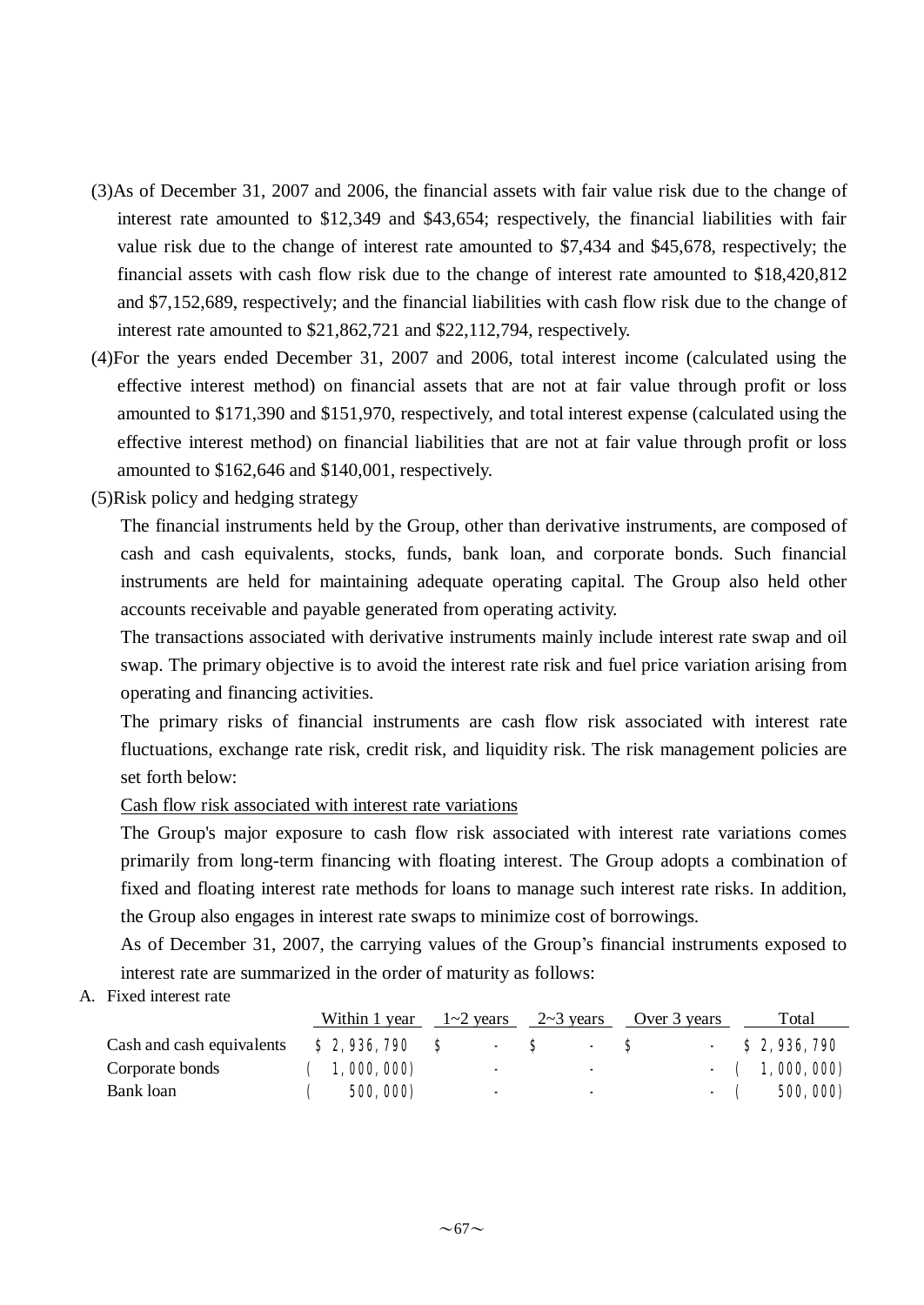#### B. Floating interest rate

|                           | Within 1 year        |    | $1 - 2$ years |                         | $2 \sim 3$ years |   | Over 3 years  |  | Total                             |
|---------------------------|----------------------|----|---------------|-------------------------|------------------|---|---------------|--|-----------------------------------|
| Cash and cash equivalents | \$18,576,113         | \$ |               | S                       |                  | S |               |  | \$18,576,113                      |
| Bank loan                 | 533, 333) (266, 666) |    |               |                         |                  |   |               |  | 799, 999)                         |
| n                         | 666, 667) (666, 667) |    |               |                         |                  |   |               |  | 1, 333, 334)                      |
| $^{\prime\prime}$         | 48, 273) (           |    | 96, 547)      | $\overline{\mathbf{C}}$ | $96,547$ ) (     |   | $103, 443)$ ( |  | <b>344, 810)</b>                  |
| $^{\prime\prime}$         |                      |    | (500, 000)    |                         |                  |   |               |  | 500, 000)                         |
| n                         |                      |    |               |                         |                  |   | $2,364,902$ ( |  | 2, 364, 902)                      |
| n                         |                      |    |               |                         |                  |   | $300,000)$ (  |  | 300, 000)                         |
| Corporate bonds           | 500, 000)            |    |               |                         |                  |   |               |  | 500, 000)                         |
| Loans                     |                      |    |               |                         |                  |   | 649, 630) (   |  | 649, 630)                         |
| n                         | 931, 729)            |    |               |                         |                  |   |               |  | $-$ (12, 289, 659) (13, 221, 388) |
| $^{\prime\prime}$         | 581, 209)            |    |               |                         |                  |   | $1,007,360$ ( |  | 1,588,569)                        |
| $^{\prime\prime}$         |                      |    |               |                         |                  |   | $161,366$ (   |  | 161, 366)                         |
| $^{\prime\prime}$         |                      |    |               |                         |                  |   | 98, 723) (    |  | 98, 723)                          |

The interest of financial instruments associated with the floating interest rates is remeasured within 1 year period and the interest for financial instruments associated with the fixed interest rate is fixed to maturity. The financial instruments not included in the above table are not subject to interest payments and thus do not have inherent interest rate risk.

#### Exchange rate risk

Although the Group is exposed to exchange rate risk, the Company has stable cash inflows denominated in foreign currencies for meeting cash outflows denominated in foreign currency due to the fact that the Company operates in international transportation industry. In order to minimize exchange rate risk, the Company also engages in activities, such as borrowing of US dollar loans, etc.

### Credit risk

The Group only deals with third parties with good credit standing. In compliance with the Group's policies, strict credit assessment is to be performed by the Group prior to providing credit to customers. The occurrence of bad debts is also minimized by the Group's practice of continuously monitoring and assessing collections on accounts and notes receivable and making adjustments to the credit terms granted to each customer based on the conclusion drawn from such assessment. Moreover, the Group is restricted from engaging in credit trading with other business units operating under other functional currencies unless permission from the highest instruction unit has been received.

Other financial instruments held by the Group are subject to credit risk arising from the failure of counterparty to settle their contractual obligations as and when they fall due. Since the Group only deals with third parties with qualifying credit standings, no collateral is required by the Group which also represents that the maximum credit exposure amount equals to the relative carrying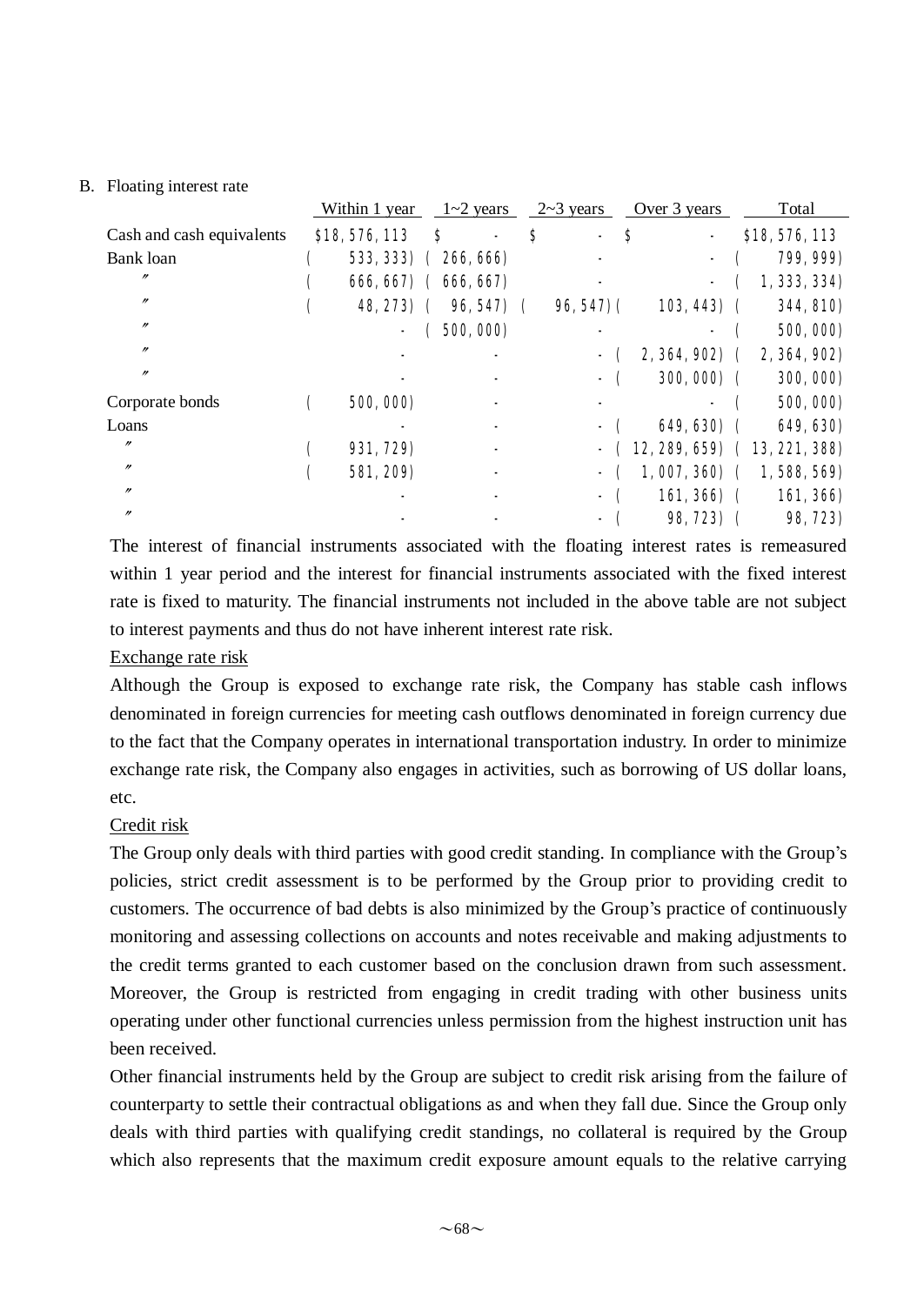value. The maximum credit exposure amount for various financial assets held by the Group is analyzed as below:

|                                                       | December 31, 2007 |                |                 |                |  |  |
|-------------------------------------------------------|-------------------|----------------|-----------------|----------------|--|--|
|                                                       |                   |                |                 | Maximum credit |  |  |
| Financial instruments                                 |                   | Carrying value | exposure amount |                |  |  |
| Financial assets at fair value through profit or loss |                   |                |                 |                |  |  |
| Equity securities                                     | \$                | 25, 364        | S               | 25, 364        |  |  |
| Beneficiary certificates                              |                   | 1, 321, 780    |                 | 1, 321, 780    |  |  |
| Interest rate swap                                    |                   | 12,349         |                 | 12, 349        |  |  |
| Currency exchange swap                                |                   | 7,820          |                 | 7,820          |  |  |
| Oil swap                                              |                   | 54, 343        |                 | 54, 343        |  |  |
| Others                                                |                   | 220, 581       |                 | 220, 581       |  |  |
| Available-for-sale financial assets-non current       |                   |                |                 |                |  |  |
| Equity securities                                     |                   | 772, 064       |                 | 772, 064       |  |  |
| Financial assets carried at cost-non current          |                   |                |                 |                |  |  |
| <b>Stock</b>                                          |                   | 5, 040, 770    |                 | 5, 040, 770    |  |  |
| Bond investments with no active market-non            |                   |                |                 |                |  |  |
| current                                               |                   |                |                 |                |  |  |
| Corporate bonds                                       |                   | 12, 157        |                 | 12, 157        |  |  |

|                                                       | December 31, 2006     |                |                                   |                |
|-------------------------------------------------------|-----------------------|----------------|-----------------------------------|----------------|
| Financial instruments                                 | <b>Carrying value</b> |                | Maximum credit<br>exposure amount |                |
| Financial assets at fair value through profit or loss |                       |                |                                   |                |
| Bond investments                                      | S                     | 14, <b>015</b> | S                                 | <b>14, 015</b> |
| Equity securities                                     |                       | <b>82, 030</b> |                                   | <b>82, 030</b> |
| Beneficiary certificates                              |                       | 2, 940, 370    |                                   | 2, 940, 370    |
| Interest rate swap                                    |                       | 43, 654        |                                   | 43, 654        |
| Currency exchange swap                                |                       | 2,942          |                                   | 2,942          |
| Others                                                |                       | 776, 184       |                                   | 776, 184       |
| Derivative financial assets for hedging-current       |                       |                |                                   |                |
| Oil swap                                              |                       | 1,864          |                                   | 1,864          |
| Available-for-sale financial assets-non current       |                       |                |                                   |                |
| Equity securities                                     |                       | 625, 488       |                                   | 625, 488       |
| Financial assets carried at cost-non current          |                       |                |                                   |                |
| Stock                                                 |                       | 5, 709, 762    |                                   | 5, 709, 762    |
| Bond investments with no active market-non            |                       |                |                                   |                |
| current                                               |                       |                |                                   |                |
| Corporate bonds                                       |                       | 11,131         |                                   | 11,131         |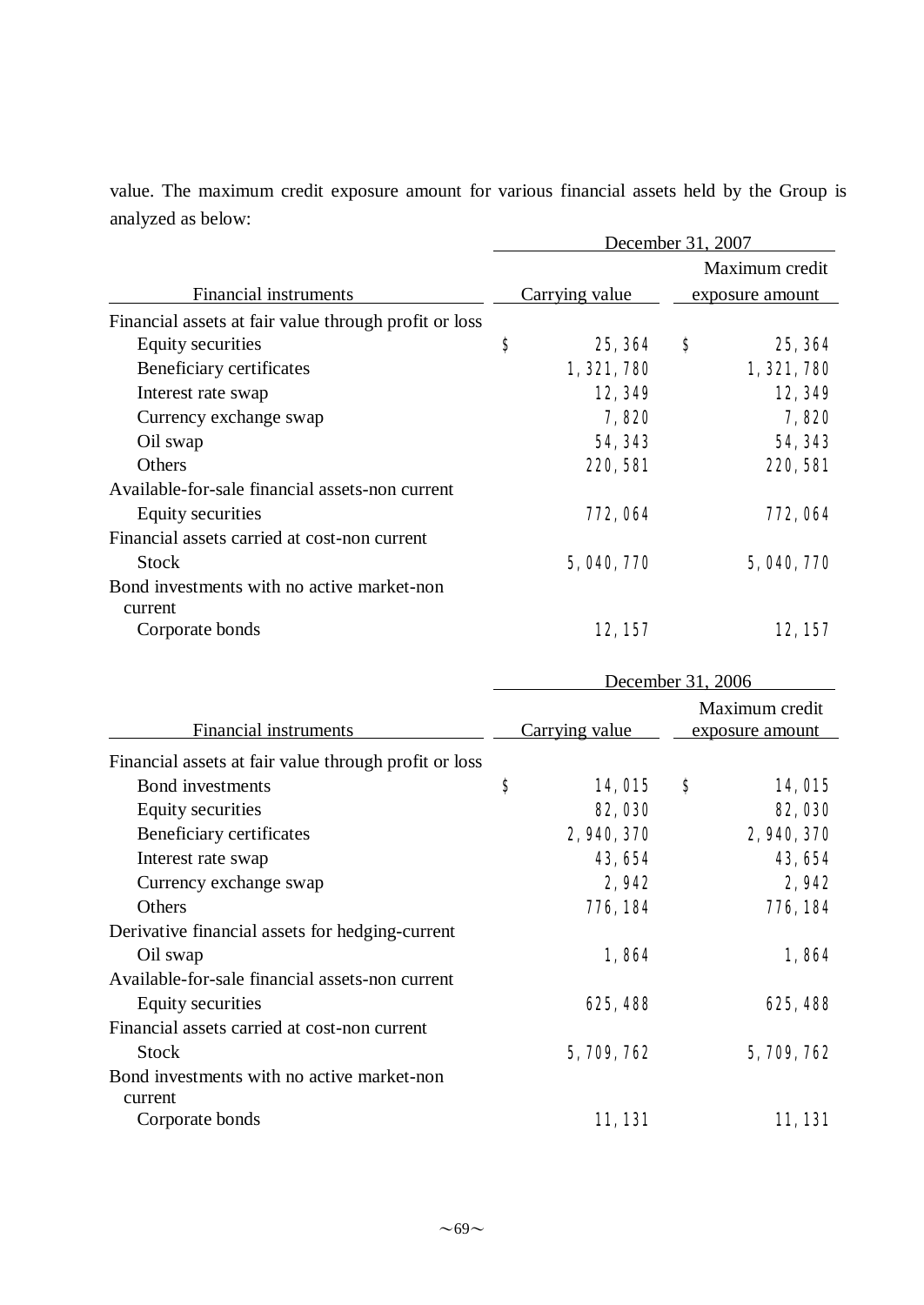Credit risk refers to the risk of counterparty's failure to settle contractual obligations as and when they fall due. The credit risk presented in the above table is the positive net amount of all contracts with positive fair values at the balance sheet date. The credit risk amount presented is the loss that may be incurred by the Group in the case of counterparty's default. Since the counterparties of the Group are business enterprises or financial institutions with good credit rating, the potential credit risk event is remote. In addition, since the Group is not concentrated in transactions with one individual or counterparty, no concentration of credit risk is evident.

#### Liquity risk

The Group achieves the objectives of effective use of capital and stabilization of capital by adjusting capital through the use of cash and cash equivalents, financial instruments held for trading, bank loans and corporate bonds, etc. The operating capital of the Group is sufficient in meeting capital on demand; therefore, no significant liquidity risk is expected.

#### (6)Hedging activity

#### Cash flow hedge

The Group also engages in oil hedging transactions to minimize oil cost arising from variations in oil price. The Group compares the oil price and settles the contracts by cash to offset the oil cost (an expected transaction) and to avoid the cash flow risk from oil price monthly. As of now, the effectiveness of hedging was within a range of 80% to 125%. In addition, the Group holds interest rate swap contracts in avoiding the variation between floating and fixed rate, the effective hedge accounts for 80% to 125%.

|                                                   |                                                       | Designated hedging instrument |        |                    |                   |                          |                                  |
|---------------------------------------------------|-------------------------------------------------------|-------------------------------|--------|--------------------|-------------------|--------------------------|----------------------------------|
|                                                   | Financial                                             | Fair value                    |        |                    |                   |                          | Period of                        |
| Hedge                                             | instrument was<br>designated as<br>hedged             |                               |        |                    |                   | Period of<br>anticipated | gain (loss)<br>expected<br>to be |
| item                                              | Instrument                                            | December 31, 2007             |        |                    | December 31, 2006 | cash flow                | recognized                       |
| Floating interest<br>debts                        | Interest rate swap $\left( \right)$                   |                               | 3,892  | $\bm{\mathcal{S}}$ | 11, 944)          | $02 - 08$                | $02 - 08$                        |
| Expected oil<br>transaction                       | Oil swap                                              |                               | $\sim$ |                    | 249, 905)         | $04 - 08$                | $04 - 08$                        |
| Items                                             |                                                       |                               |        | December 31, 2007  |                   | December 31, 2006        |                                  |
| Adjustment amount in equity                       |                                                       |                               |        | \$                 | 193, 469          | (\$                      | 267, 194)                        |
| Adjustment amount from equity to income statement |                                                       |                               |        | 193, 469)          |                   | 267,194                  |                                  |
| (liabilities)                                     | Adjustment amount from equity to non financial assets |                               |        |                    |                   |                          |                                  |

#### (7) OTHERS

- A. Certain accounts in the 2006 financial statements were reclassified to conform with the 2007 financial statement presentation.
- B. 2007, the subsidiaries did not own any shares of the Company.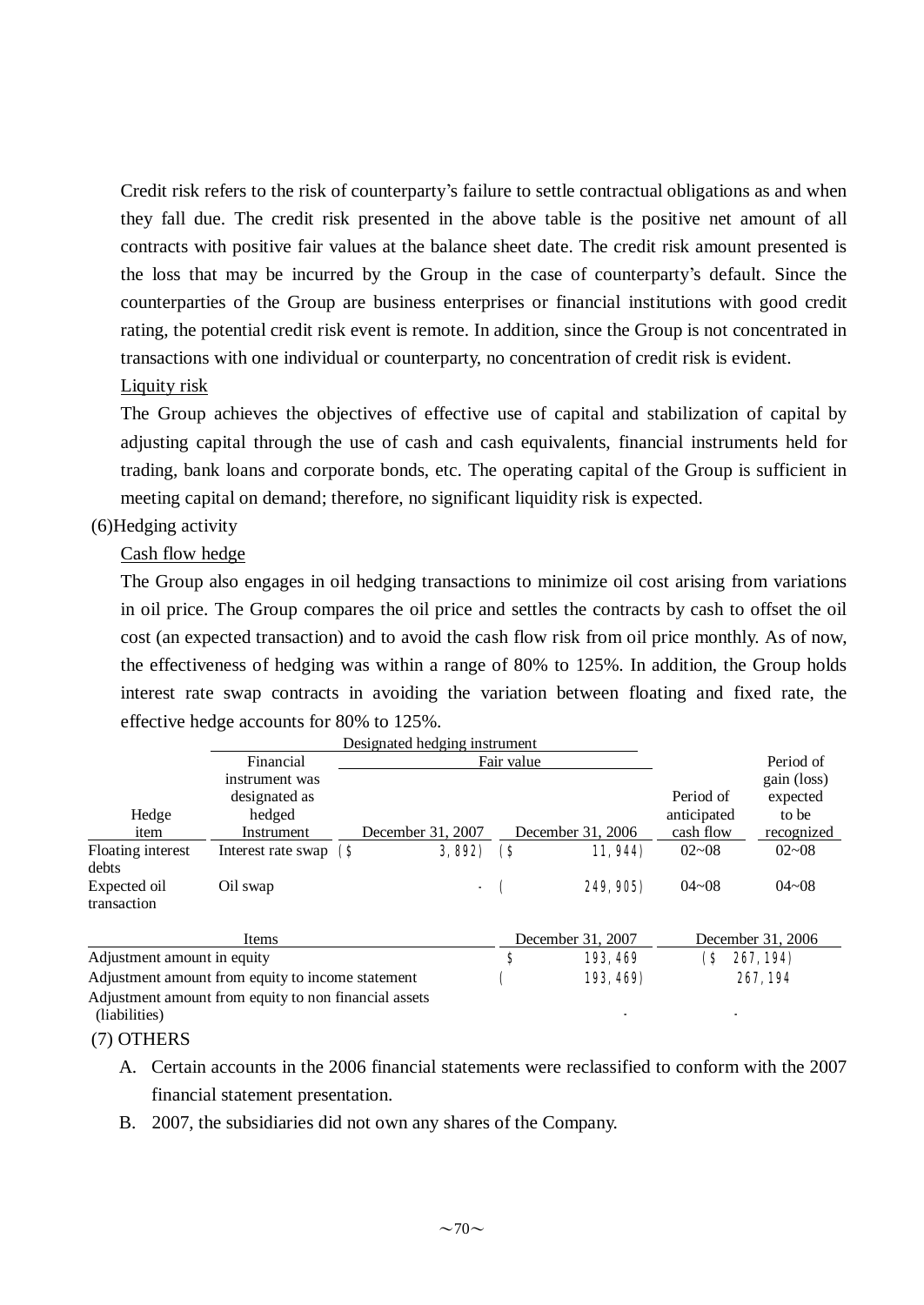#### 11.ADDITIONAL DISCLOSURES REQUIRED BY THE SECURITIES AND FUTURES BUREAU

#### (1)Related information of significant transactions

A. Endorsements and guarantees provided during the year ended December 31, 2007

|                |                    |                            |                    |                             | Maximum outstanding   |                       |                         |                       |                        |
|----------------|--------------------|----------------------------|--------------------|-----------------------------|-----------------------|-----------------------|-------------------------|-----------------------|------------------------|
|                |                    |                            | (Note 2)           |                             | endorsement/guarantee | Outstanding           |                         | Ratio of accumulated  | (Note 3)               |
|                |                    |                            | Relationship       | Limit on                    | amount during         | endorsement/guarantee | Amount of               | endorsement/guarantee | Ceiling on total amour |
| (Note 1)       |                    | Party being                | with the           | endorsements/guarantees     | the year ended        | amount at             | endorsements/guarantees | amount to net asset   | of endorsements/       |
| Number         | Endorser/guarantor | endorsed/guaranteed        | endorser/guarantor | provided for a single party | December 31, 2007     | December 31, 2007     | secured with collateral | value of the Company  | guarantees provided    |
| $\overline{0}$ | Evergreen Marine   | Greencompass Marine S.A.   | 3                  | s<br>128, 810, 606          | 27, 638, 656          | 26, 560, 315<br>S.    | S                       | 41.24%                | 161,013,251<br>s       |
|                | Corporation        |                            |                    |                             | (USD 838, 806)        | (USD 817, 706)        |                         |                       |                        |
| $\overline{0}$ | Evergreen Marine   | Peony Investment S.A.      | $\overline{c}$     | 128, 810, 606               | 7, 054, 281           | 6, 106, 522           |                         | 9.48%                 |                        |
|                | Corporation        |                            |                    |                             | (USD 212, 600)        | (USD 188, 000)        |                         |                       |                        |
| $\overline{0}$ | Evergreen Marine   | Evergreen Marine (UK) Ltd. | 3                  | 128, 810, 606               | 20, 977, 485          | 20, 977, 485          |                         | 32.57%                |                        |
|                | Corporation        |                            |                    |                             | (USD 645, 829)        | (USD 645, 829)        |                         |                       |                        |
| $\overline{0}$ | Evergreen Marine   | <b>Taranto Container</b>   |                    | 186, 809                    | 2, 780, 151           | 2, 780, 151           |                         | 4.32%                 |                        |
|                | Corporation        | Terminal S.P.A. (NOTE 5)   |                    |                             | (USD 85, 592)         | (UBD 85, 592)         |                         |                       |                        |
| $\overline{0}$ | Evergreen Marine   | Whitney Equipment LLC.     | 3                  | 128, 810, 606               | 398, 172              | 389, 778              |                         | 0.61%                 |                        |
|                | Corporation        |                            |                    |                             | (UD12,000)            | (UD12,000)            |                         |                       |                        |
| $\overline{0}$ | Evergreen Marine   | Colon Container Terminal   | 6                  | 32, 202, 652                | 1,758,593             | 1,721,520             |                         | 2.67%                 |                        |
|                | Corporation        | S.A.                       |                    |                             | (USD 53, 000)         | (USD 53, 000)         |                         |                       |                        |
| $\overline{0}$ | Evergreen Marine   | Italia Marittima S.P.A.    |                    | 916, 617                    | 331,810               | 324, 815              |                         | 0.50%                 |                        |
|                | Corporation        |                            |                    |                             | (USD 10, 000)         | (USD 10, 000)         |                         |                       |                        |

#### Note 1: The way filling in as following:

"0" denotes the issuer.

The investee is numbered from "1" in sequence by different company.

Note 2: Nature of the counterparty's relationship with the Company or its subsidiaries

"1" denotes the endorsements/guarantees provided to the companies which have transactions with the Company or its subsidiaries.

"2" denotes the endorsements/guarantees provided to the subsidiaries of which the Company holds more than 50% of the common stock.

"3" denotes the endorsements/guarantees provided to the investees of which the Company together with its subsidiaries hold more than 50% of the common stock.

"4" denotes the endorsements/guarantees provided to the companies which directly or indirectly hold more than 50% of the Company's common stock.

"5" denotes the endorsements/guarantees provided pursuant to construction contracts.

"6" denotes the endorsements/guarantees provided to joint venture companies based on the Company's or its subsidiaries' proportionate equity interest in the company.

Note 3: The equation of the maximum limits and amounts should be explained. If there are contingent losses in the financial statements, the amount should be interpreted by the Company.

Note 4: According to the Company's credit policy, the total amount of endorsements or guarantees provided by the Company or its subsidiaries should not exceed 250% of the net worth stated in the latest financial statements The calculation is as follows:

The Company: NT\$64,405,303 thousand \* 250% = NT\$161,013,258 thousand

Note 5: The amount of endorsements and guarantees provided by the Company to related enterprise, Taranto Container Terminal S.P.A. (TCT), is in excess of the maximum amount predertermined by the Company's credit policy. The Company has set out an improvement plan to deal with the issue of providing endorsements and guarantees in excess of the maximum limits. The corresponding banks of TCT have agreed to cancel the endorsements and quarantees requested. The internal process of the banks will be completed before June 2008.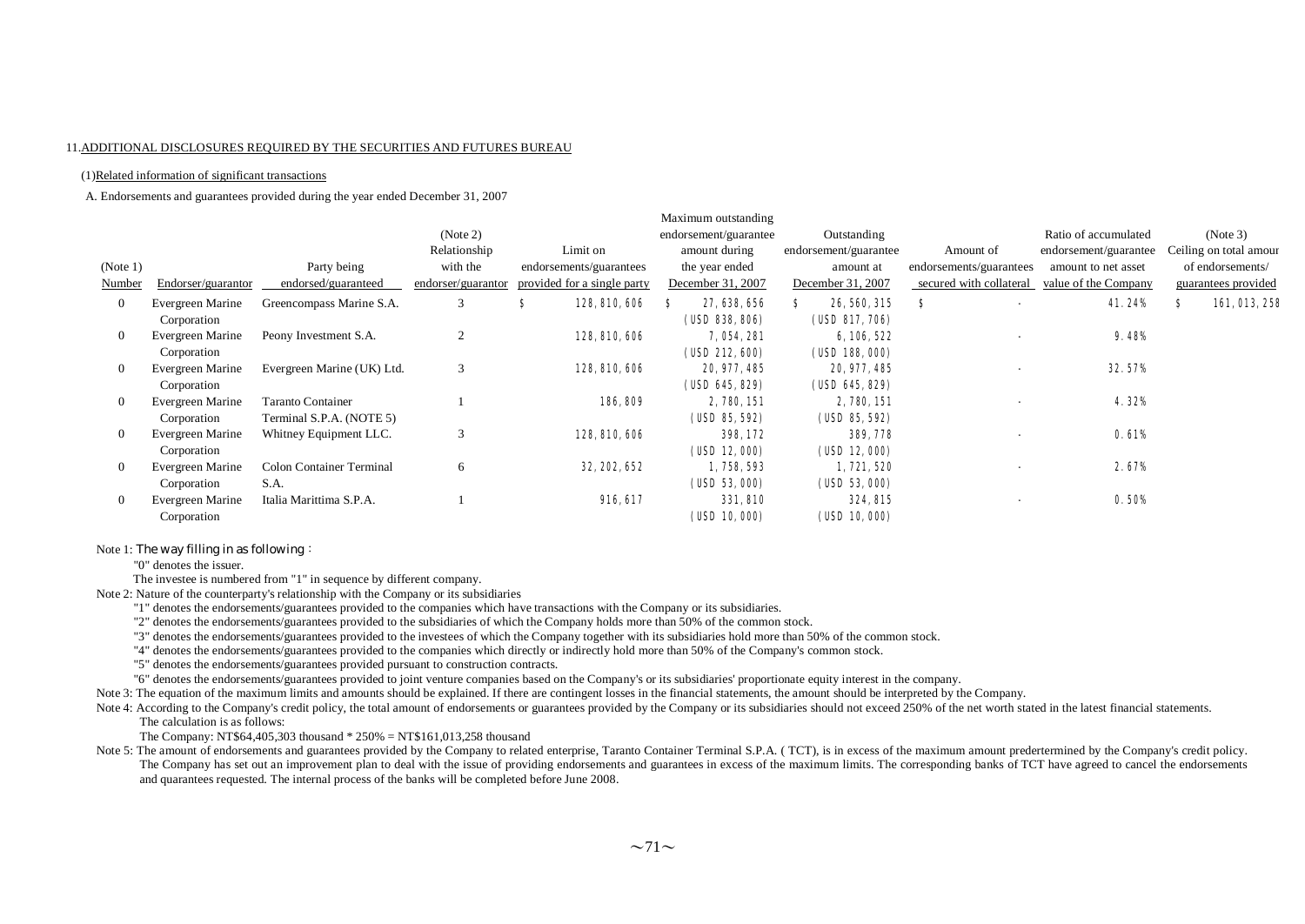# B. Marketable securities held as at December 31, 2007

|                    |                                        |                                                           |                                                                      |                                    | As of December 31, 2007 |               |              |                          |
|--------------------|----------------------------------------|-----------------------------------------------------------|----------------------------------------------------------------------|------------------------------------|-------------------------|---------------|--------------|--------------------------|
| Securities held by | Marketable securities                  | Relationship of the securities<br>issuer with the Company | General ledger account                                               | Number of shares<br>(in thousands) | Book value              | Ownership (%) | Market value | Remark                   |
| Evergreen Marine   | Stock:                                 |                                                           |                                                                      |                                    |                         |               |              |                          |
| Corporation        | Peony Investment S.A.                  | Subsidiary of the Company                                 | Long-term equity investment<br>accounted<br>for by the equity method | 4,765                              | \$48,998,704            | <b>100</b>    | \$48,998,704 | (Note)                   |
|                    | Taiwan Terminal Service Co., Ltd.      |                                                           |                                                                      | 5,500                              | 69,956                  |               | 69,956       | (Note)                   |
|                    |                                        |                                                           |                                                                      |                                    |                         | 55            |              |                          |
|                    | Charng Yang Development Co., Ltd.      | Investee company accounted for                            |                                                                      | 36,680                             | 464, 831                | 40            | 464, 831     |                          |
|                    |                                        | under the equity method                                   |                                                                      |                                    |                         |               |              |                          |
|                    | <b>Evergreen International Storage</b> |                                                           |                                                                      | 424,062                            | 7,561,859               | 39.74         | 6, 424, 544  | $12/31$ price            |
|                    | and Transport Corp.                    | $\overline{''}$                                           | $\boldsymbol{r}$                                                     |                                    |                         |               |              |                          |
|                    | <b>Evergreen Security Corporation</b>  |                                                           |                                                                      | 4,000                              | 53, 677                 | 31.25         | 53, 677      |                          |
|                    | <b>EVA Airways Corporation</b>         |                                                           |                                                                      | 750, 571                           | 8, 559, 094             | 19.37         | 10, 132, 712 | $12/31$ price            |
|                    | Taipei Port Container Terminal         |                                                           |                                                                      | 34,000                             | 327, 546                | 20            | 327, 546     |                          |
|                    | Corporation                            |                                                           |                                                                      |                                    |                         |               |              |                          |
|                    | Power World Fund Inc.                  | None                                                      | Financial assets carried at cost-<br>non current                     | 1,460                              | 14,602                  | 5.68          |              | Unable to<br>acquire net |
|                    |                                        | $\overline{v}$                                            |                                                                      |                                    |                         |               |              | worth in time            |
|                    | Fubon Securities Finance Co., Ltd.     |                                                           |                                                                      | 19, 717                            | 190, 322                | 4.93          |              |                          |
|                    | Taiwan HSR Consortium                  |                                                           |                                                                      | 126, 735                           | 1, 250, 000             | 2.51          |              |                          |
|                    | <b>GRETEC Construction Corp.</b>       |                                                           |                                                                      | 3,500                              | 43, 750                 | 17.5          |              |                          |
|                    | Linden Technologies, Inc.              |                                                           |                                                                      | 50                                 | 15, 372                 | 2.53          |              |                          |
|                    | Toplogis, Inc.                         |                                                           |                                                                      | 2,464                              | 22, 100                 | 14.79         |              |                          |
|                    | Central Reinsurance Corp.              |                                                           | Available-for-sale financial assets-<br>non current                  | 44, 343                            | 702, 844                | 8.45          | 702, 844     |                          |
|                    | Fubon Financial Holding Co., Ltd.      |                                                           |                                                                      | 2,403                              | 69, 220                 | 0.03          | 69, 220      |                          |
|                    | China Man-Made Fiber Corporation       |                                                           | Financial assets held for trading                                    | 22                                 | 251                     |               | 251          |                          |
|                    | Shih Wei Navigation Co., Ltd.          |                                                           |                                                                      | 50                                 | 2,725                   |               | 2,725        |                          |
|                    | ACHEM Technology Corp.                 |                                                           |                                                                      | 150                                | 2, 715                  |               | 2, 715       |                          |
|                    | Solar Applied Materials Technology     |                                                           |                                                                      | 10                                 | 1,150                   |               | 1,150        |                          |
|                    | Corp.                                  |                                                           |                                                                      |                                    |                         |               |              |                          |
|                    | Sunfar Computer Co. Ltd.               |                                                           |                                                                      | 404                                | 18, 253                 |               | 18, 253      |                          |

Note: when edited the consolidated financial statements, the investment had been written off.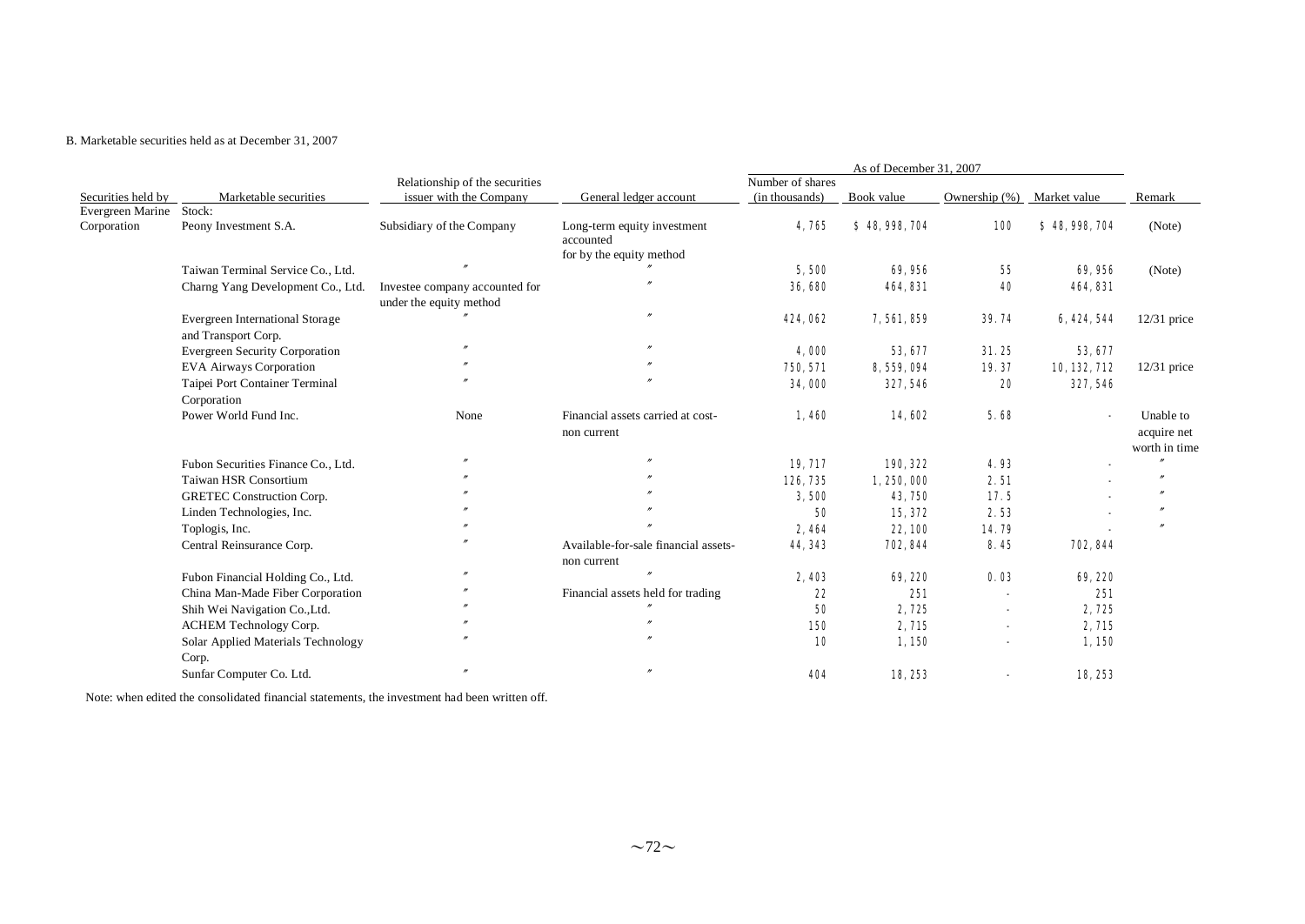#### B. Marketable securities held as at December 31, 2007

|                    |                                      |                                                           |                        |                                    |            | As of December 31, 2007 |   |              |        |
|--------------------|--------------------------------------|-----------------------------------------------------------|------------------------|------------------------------------|------------|-------------------------|---|--------------|--------|
| Securities held by | Marketable securities                | Relationship of the securities<br>issuer with the Company | General ledger account | Number of shares<br>(in thousands) | Book value | Ownership $(\%)$        |   | Market value | Remark |
| Evergreen Marine   | Mutual Fund:                         |                                                           |                        |                                    |            |                         |   |              |        |
| Corporation        | Taishin Lucky Fund                   | None                                                      | Financial assets held  | 24,002 \$                          |            | 250, 154                | s | 250, 154     |        |
|                    |                                      |                                                           | for trading            |                                    |            |                         |   |              |        |
|                    | YUANTA Global Realty &               | $\prime$                                                  |                        | 7,000                              |            | 63, 700                 |   | 63, 700      |        |
|                    | Infrastructure Fund-Accumulation     |                                                           |                        |                                    |            |                         |   |              |        |
|                    | Polaris De-Li Fund                   | $\prime\prime$                                            | $\boldsymbol{''}$      | 8,497                              |            | 130,000                 |   | 130,000      |        |
|                    | TLAM Asia Pacific REITs Fund         | $\prime\prime$                                            | $\boldsymbol{''}$      | 500                                |            | 4,995                   |   | 4,995        |        |
|                    | JF First Bond Fund                   | $\prime\prime$                                            |                        | 9,752                              |            | 139, 200                |   | 139, 200     |        |
|                    | The Rsit Enhanced Bond Fund          | $\prime\prime$                                            | $\boldsymbol{''}$      | 16,895                             |            | 189, 332                |   | 189, 332     |        |
|                    | Yuanta Wan Tai Bond Fund             | $\prime\prime$                                            |                        | 3,681                              |            | 52, 230                 |   | 52, 230      |        |
|                    | NITC Global REITs Fund               | $\prime\prime$                                            |                        | 2,000                              |            | 17, 436                 |   | 17,436       |        |
|                    | Cathay Global Infrastructure Fund    | $\prime\prime$                                            | $\boldsymbol{''}$      | 2,588                              |            | 28, 991                 |   | 28, 991      |        |
|                    | HSBC Taiwan Dragon Fund              | $\prime\prime$                                            | $\boldsymbol{''}$      | 1,534                              |            | 24,022                  |   | 24, 022      |        |
|                    | HUA NAN Private Placed Bond          | $\mathbf{r}$                                              | $\theta$               | 1,972                              |            | 20, 253                 |   | 20, 253      |        |
|                    | Fund No. 1                           |                                                           |                        |                                    |            |                         |   |              |        |
|                    | Polaris Di-Po Fund                   | $\mathbf{r}$                                              | $^{\prime\prime}$      | 13,078                             |            | 147, 315                |   | 147, 315     |        |
|                    | Lydia Capital Alternative Investment |                                                           | $\boldsymbol{r}$       | 400                                |            | 84, 452                 |   | 84, 452      |        |
|                    | Fund                                 |                                                           |                        |                                    |            |                         |   |              |        |
|                    | Foreign Corporate Bonds:             |                                                           |                        |                                    |            |                         |   |              |        |
|                    | TUNTEX (THAILAND) PUBLIC             |                                                           | Debt investment with   | 16                                 |            | 12, 157                 |   | 12, 157      |        |
|                    | <b>COMPANY LIMITED</b>               |                                                           | no active market -     |                                    |            |                         |   |              |        |
|                    |                                      |                                                           | non current            |                                    |            |                         |   |              |        |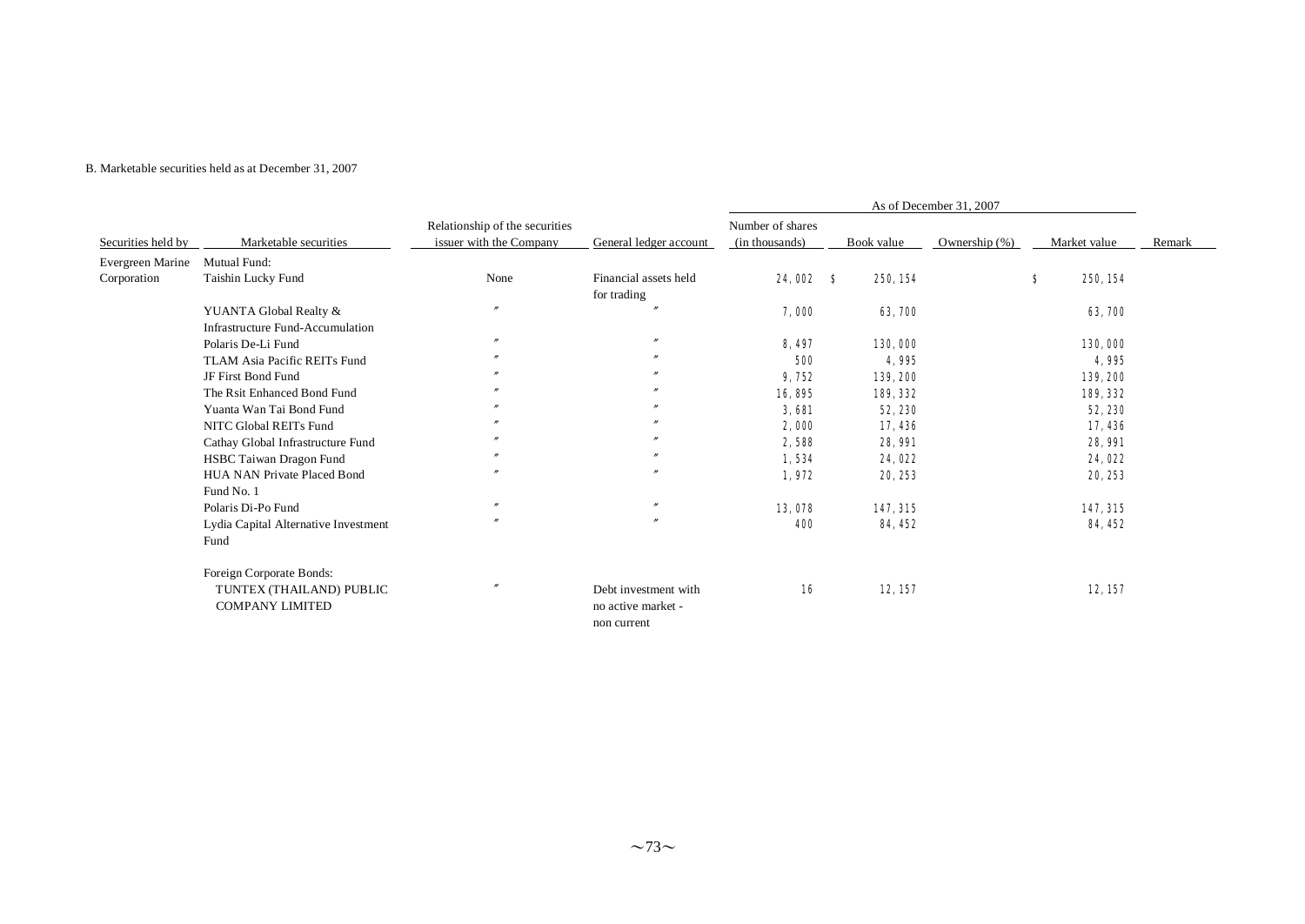C. Acquisition or sale of the same security with the accumulated cost exceeding \$100 million or 20% of the Company's paid-in capital during the year ended December 31, 2007

|                     |                                              |                                                                                     |              |                            | Balance as at January 1, 2007 |               |                                    | Addition            |                                                     | Disposal                           |         |                 |                     | Balance as at December 31, 2007 |
|---------------------|----------------------------------------------|-------------------------------------------------------------------------------------|--------------|----------------------------|-------------------------------|---------------|------------------------------------|---------------------|-----------------------------------------------------|------------------------------------|---------|-----------------|---------------------|---------------------------------|
|                     | Marketable                                   | General                                                                             |              | Relationship<br>with the   | Number of<br>shares           |               | Number of<br>shares                |                     | Number of<br>shares                                 |                                    |         | Gain (loss)     | Number of<br>shares |                                 |
| Investor            | securities                                   | ledger account Counterparty Company                                                 |              |                            | (in thousands)                | Amount        | (in thousands)                     | Amount              | (in thousands) Selling price Book value on disposal |                                    |         |                 | (in thousands)      | Amount                          |
| Evergreen<br>Marine | Beneficiary<br>Certificates:<br>-PO Fund     | Corporation POLARIS DI Financial assets Open market<br>held for trading transaction |              | None                       | 9,480                         | 105,000<br>-8 |                                    | 15, 121 \$ 170, 000 |                                                     | 11, 523 \$ 128, 094 \$ 127, 968 \$ |         | 126             | 13,078 \$           | 147,032                         |
|                     | JF(Taiwan)<br><b>Bond Fund</b>               | $\mathbf{r}$                                                                        | $\mathbf{r}$ | $\mathbf{r}$               | 7,350                         | 112,000       |                                    | 8,405<br>130,000    | 15, 755                                             | 242, 358                           | 242,000 | 358             |                     |                                 |
|                     | <b>YUANTA</b><br>Global Asset Securitization | ?                                                                                   | ?            | $\mathbf{?}$               |                               |               | 11,000                             | 110,000             | 11,000                                              | 110,000                            | 110,000 |                 |                     |                                 |
|                     |                                              | <b>Balanced Income Fund-Accumulation</b>                                            |              |                            |                               |               |                                    |                     |                                                     |                                    |         |                 |                     |                                 |
|                     | TIIM High<br>Yield Fund                      | $\mathbf{?}$                                                                        | $\mathbf{r}$ | $\boldsymbol{\mathcal{P}}$ | 21, 119                       | 262,000       |                                    | 2,382<br>30,000     | 23,501                                              | 292, 346                           | 292,000 | 346             |                     |                                 |
|                     | <b>GRAND</b><br><b>CATHAY FUND</b>           | $\boldsymbol{r}$                                                                    | $\mathbf{?}$ | $\mathbf{r}$               |                               |               |                                    | 100,000<br>5,663    | 5,663                                               | 104,587                            | 100,000 | 4,587           |                     |                                 |
|                     | Jih Sun                                      | Mortgage Backed Securities Fund                                                     | ?            | $\mathbf{r}$               |                               |               | 14,000<br>$\overline{\phantom{a}}$ | 140,000             | 14,000                                              | 136, 636                           |         | 140,000 (3,364) |                     |                                 |
|                     | <b>NITC</b> Private<br>Arbitrage<br>Fund     | $\boldsymbol{\mathsf{?}}$<br>Placement Global Fixed Income                          | $\mathbf{r}$ | $\mathbf{r}$               | 10,000                        | 100,000       |                                    |                     | 10,000                                              | 104,051                            | 100,000 | 4,051           |                     |                                 |
|                     | Truswell                                     | Global Fixed Income Fund of Fund                                                    | ?            | $\mathbf{r}$               | 12,000                        | 120,000       |                                    |                     | 12,000                                              | 124, 424                           | 120,000 | 4.424           |                     |                                 |
|                     | Polaris De-Li<br>Fund                        | ?                                                                                   | ?            | ?                          |                               |               | 15, 045                            | 230,000             | 6,548                                               | 100,041                            | 100,000 | 41              | 8, 497              | 130,000                         |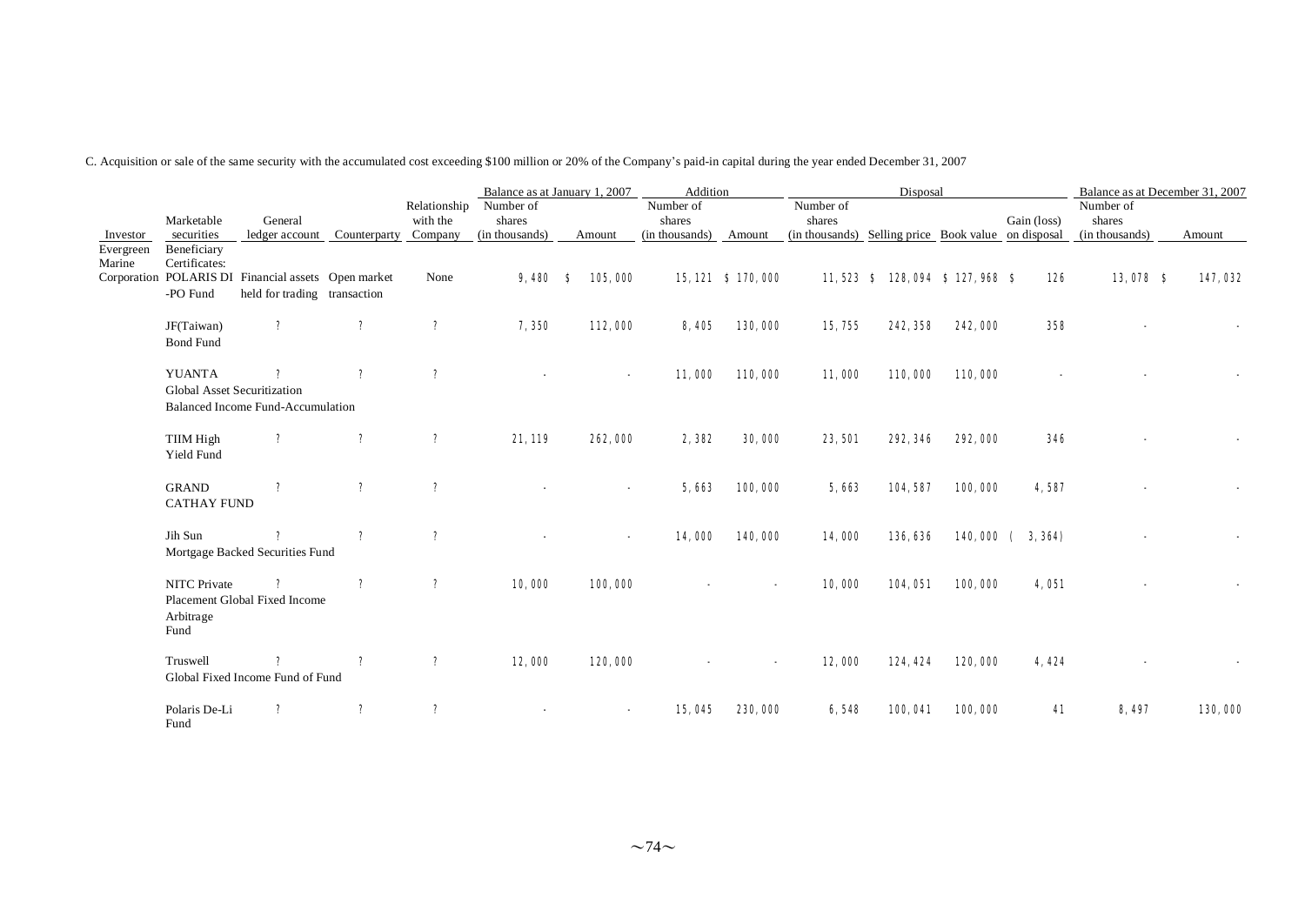C. Acquisition or sale of the same security with the accumulated cost exceeding \$100 million or 20% of the Company's paid-in capital during the year ended December 31, 2007

|                                            |                                              |                                                               |                           |              |                                  | Balance as at January 1, 2007 | Addition                                     |                  |                                                                            | Disposal                      |         |             |                                       | Balance as at December 31, 2007 |
|--------------------------------------------|----------------------------------------------|---------------------------------------------------------------|---------------------------|--------------|----------------------------------|-------------------------------|----------------------------------------------|------------------|----------------------------------------------------------------------------|-------------------------------|---------|-------------|---------------------------------------|---------------------------------|
| Investor                                   | Marketable<br>securities                     | General<br>ledger account Counterparty Company (in thousands) |                           | with the     | Relationship Number of<br>shares | Amount                        | Number of<br>shares<br>(in thousands) Amount |                  | Number of<br>shares<br>(in thousands) Selling price Book value on disposal |                               |         | Gain (loss) | Number of<br>shares<br>(in thousands) | Amount                          |
| Evergreen<br>Marine<br>Corporation Fuh-Hwa | Beneficiary<br>Certificates:<br>Bond<br>Fund | Financial assets Open market<br>held for trading transaction  |                           | None         | $3,007$ \$                       | 40,000                        |                                              | 10,095 \$150,000 |                                                                            | 13,102 \$190,213 \$190,000 \$ |         | 213         |                                       | S                               |
|                                            | Mega<br>Diamond<br><b>Bond Fund</b>          | $\mathbf{r}$                                                  | $\boldsymbol{\mathsf{?}}$ | $\mathbf{?}$ |                                  |                               | 21,421                                       | 250,000          | 21,421                                                                     | 250, 116                      | 250,000 | 116         |                                       |                                 |
|                                            | JF First<br><b>Bond Fund</b>                 | $\mathbf{?}$                                                  | $\boldsymbol{\mathsf{?}}$ | ?            |                                  |                               | 9,752                                        | 139,000          |                                                                            |                               |         |             | 9,752                                 | 139,000                         |
|                                            | <b>ING Taiwan</b><br>Income Fund             | $\mathbf{?}$                                                  | $\mathbf{?}$              | ?            |                                  |                               | 15,569                                       | 250,000          | 15,569                                                                     | 250, 111                      | 250,000 | 111         |                                       |                                 |
|                                            | Dresdner<br><b>Bond Dam</b><br>Fund          | $\mathbf{r}$                                                  | $\mathbf{?}$              | $\mathbf{r}$ |                                  |                               | 21, 272                                      | 250,000          | 21,272                                                                     | 250, 252                      | 250,000 | 252         |                                       |                                 |
|                                            | Taishin<br>Lucky Fund                        | $\mathbf{?}$                                                  | $\mathbf{?}$              | ?            |                                  |                               | 24,002                                       | 250,000          |                                                                            |                               |         |             | 24,002                                | 250,000                         |
|                                            | Fuhwa Bond<br>Fund                           | $\mathbf{r}$                                                  | $\mathbf{r}$              | ?            |                                  |                               | 15, 435                                      | 200,000          | 15, 435                                                                    | 200, 028                      | 200,000 | 28          |                                       |                                 |
|                                            | NITC Taiwan<br><b>Bond Fund</b>              | $\mathbf{?}$                                                  | $\boldsymbol{\mathsf{?}}$ | ?            |                                  |                               | 10,498                                       | 150,000          | 10,498                                                                     | 150,093                       | 150,000 | 93          |                                       |                                 |
|                                            | The Rsit<br>Enhanced<br><b>Bond Fund</b>     | $\mathbf{?}$                                                  | $\boldsymbol{\mathsf{?}}$ | ?            |                                  |                               | 21,403                                       | 239,000          | 4,508                                                                      | 50,020                        | 50,000  | 20          | 16,895                                | 189,000                         |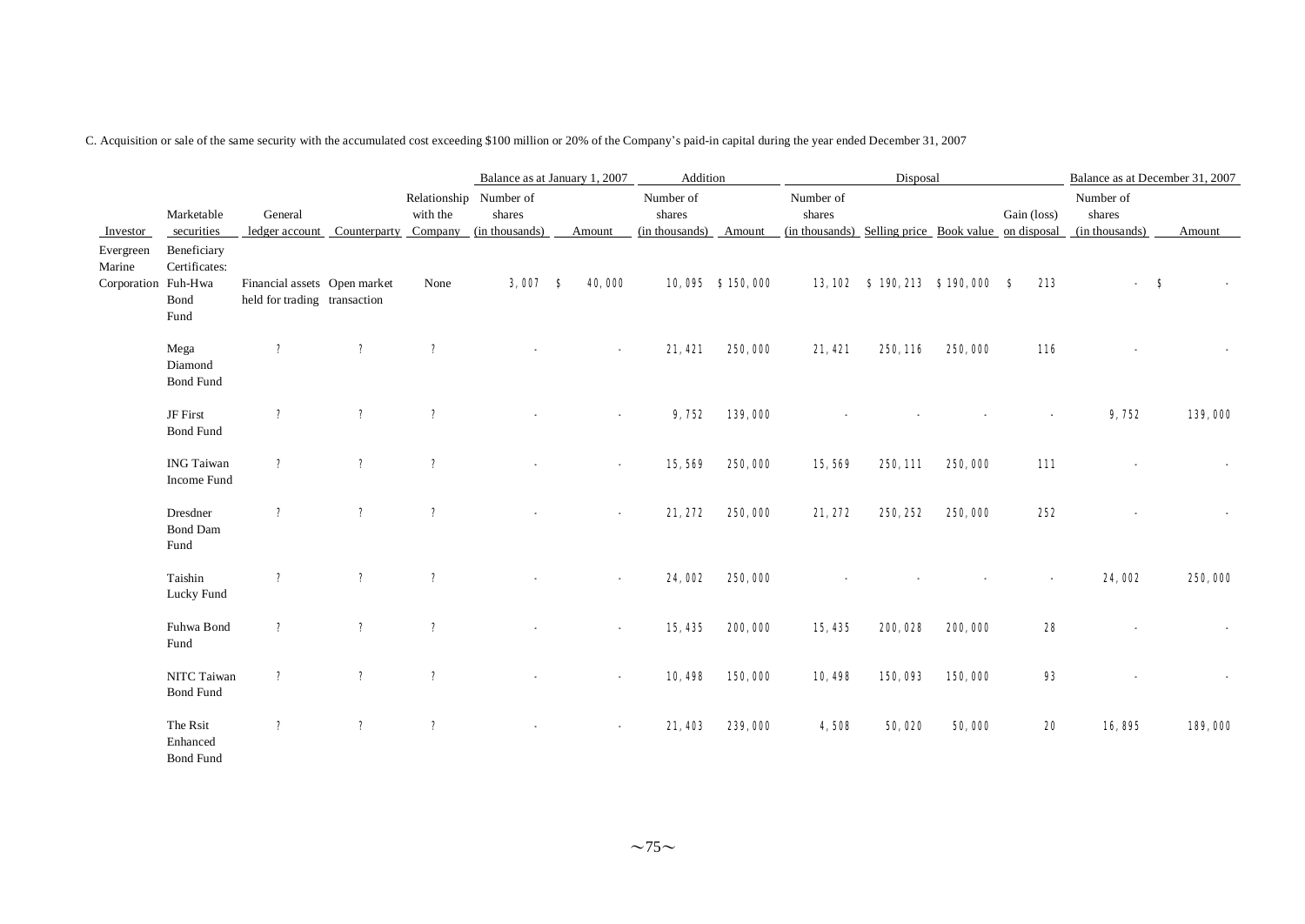|                                    |                                                                |                                                              |              |                     | Balance as at January 1, 2007                      |                          | Addition                              |             |                                                                            | Disposal                  |          |             |         | Balance as at December 31, 2007       |         |
|------------------------------------|----------------------------------------------------------------|--------------------------------------------------------------|--------------|---------------------|----------------------------------------------------|--------------------------|---------------------------------------|-------------|----------------------------------------------------------------------------|---------------------------|----------|-------------|---------|---------------------------------------|---------|
| Investor                           | Marketable<br>securities                                       | General<br>ledger account                                    | Counterparty | with the<br>Company | Relationship Number of<br>shares<br>(in thousands) | Amount                   | Number of<br>shares<br>(in thousands) | Amount      | Number of<br>shares<br>(in thousands) Selling price Book value on disposal |                           |          | Gain (loss) |         | Number of<br>shares<br>(in thousands) | Amount  |
| Evergreen<br>Marine<br>Corporation | Beneficiary<br>Certificates:<br>Yuanta Wan<br>Tai Bond<br>fund | Financial assets Open market<br>held for trading transaction |              | None                |                                                    | - 8                      | 13, 557                               | \$192,000   |                                                                            | 9,876 \$140,000 \$139,869 |          | s           | 131     | $3,681$ \$                            | 52, 131 |
|                                    | IBT Ta<br>Chong Bond<br>Fund                                   | $\mathbf{?}$                                                 | $\mathbf{?}$ | $\mathbf{r}$        |                                                    | $\blacksquare$           | 9,841                                 | 130,000     | 9,841                                                                      | 130,031                   | 130,000  |             | 31      |                                       |         |
|                                    | Capital<br>Money<br>Market Fund                                | $\mathbf{?}$                                                 | $\mathbf{r}$ | $\mathbf{r}$        |                                                    | $\blacksquare$           | 7,285                                 | 110,000     | 7,285                                                                      | 110,079                   | 110,000  |             | 79      |                                       |         |
|                                    | PCA Well<br>Pool Fund                                          | $\mathbf{?}$                                                 | $\mathbf{?}$ | $\mathbf{r}$        |                                                    | $\overline{\phantom{a}}$ | 95, 301                               | 1, 210, 000 | 95, 301                                                                    | 1, 210, 576 1, 210, 000   |          |             | 576     |                                       |         |
|                                    | Global Fixed<br>Income Portfolio-B                             | $\mathbf{r}$                                                 | $\mathbf{r}$ | $\mathbf{r}$        |                                                    |                          | 5                                     | 148, 978    | 5                                                                          | 142,638                   | 148, 978 |             | 6, 340) |                                       |         |

C. Acquisition or sale of the same security with the accumulated cost exceeding \$100 million or 20% of the Company's paid-in capital during the year ended December 31, 2007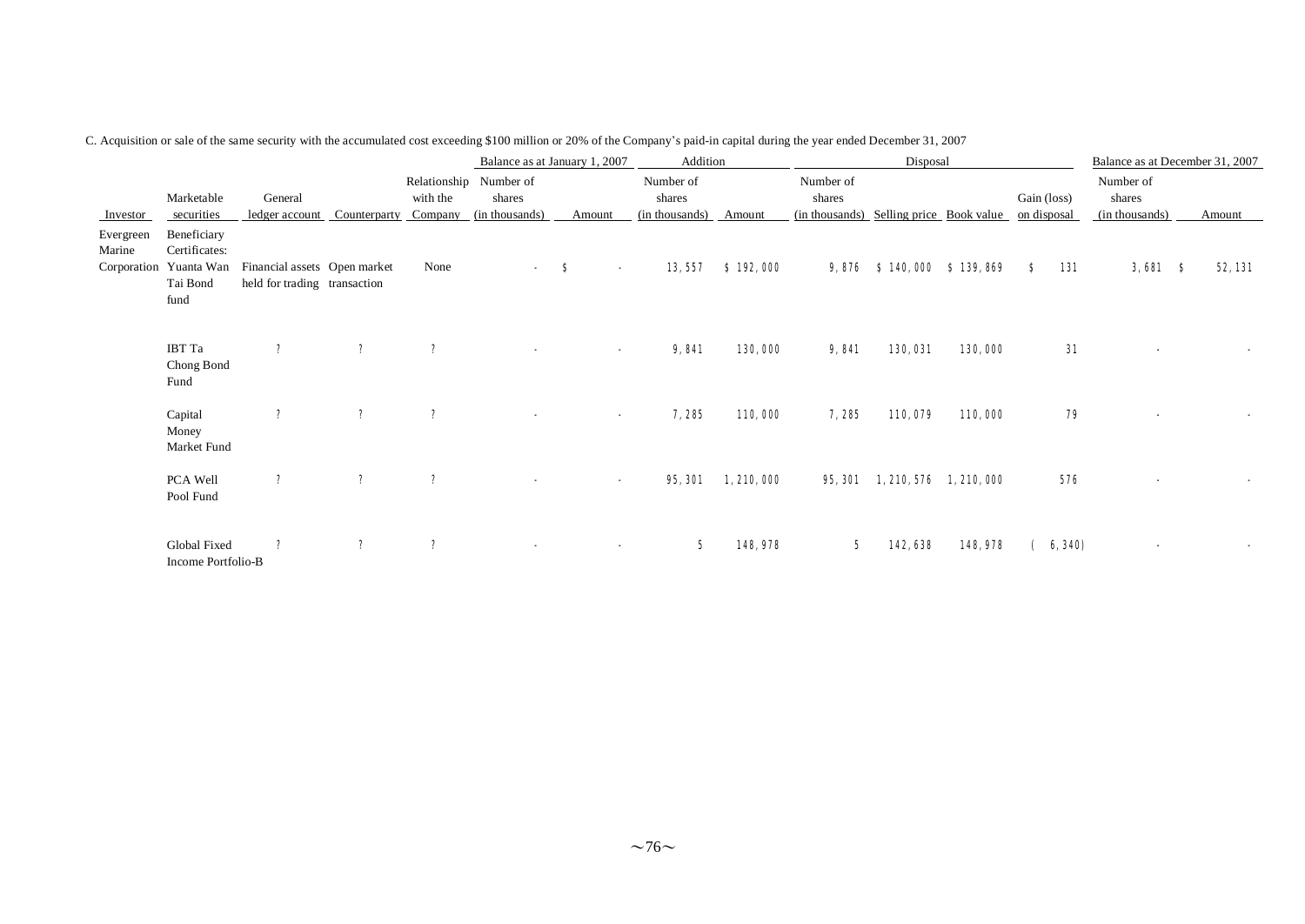D. Purchases from or sales to related parties exceeding \$100 million or 20% of the Company's paid-in capital during the year ended December 31, 2007

|                                 |                                                                |                                                         |                      |                       | Transaction                                 |                                 | Differences in transaction terms<br>compared to third party transactions |                |                   | Notes/accounts<br>receivable (payable)                        |        |
|---------------------------------|----------------------------------------------------------------|---------------------------------------------------------|----------------------|-----------------------|---------------------------------------------|---------------------------------|--------------------------------------------------------------------------|----------------|-------------------|---------------------------------------------------------------|--------|
| Purchaser/seller                | Counterparty                                                   | Relationship<br>with the Company                        | Purchases<br>(sales) | Amount                | Percentage of<br>total purchases<br>(sales) | Credit term                     | Unit price                                                               | Credit term    | Balance           | Percentage of<br>total notes/accounts<br>receivable (payable) | Remark |
| Evergreen Marine<br>Corporation | Evergreen International<br>Storage & Transport<br>Corp. (EITC) | Investee accounted<br>for by equity method              | Purchases            | \$<br><b>848, 033</b> | 3.29%                                       | $30 - 60$ days $\bullet$        |                                                                          |                | $-$ (\$<br>8,338) | 0.36%                                                         |        |
|                                 |                                                                |                                                         | Sales                | 102, 540              |                                             | <b>0.37%</b> $30 \sim 60$ days  |                                                                          | $\blacksquare$ | 24,593            | 1.82%                                                         |        |
|                                 | Evergreen International<br>Corp.                               | Investee of the<br>Company's major                      | Sales                | 2, 007, 331           |                                             | <b>7.21%</b> $30-60$ days       |                                                                          |                | 135, 567          | 10.03%                                                        |        |
|                                 |                                                                | stockholder                                             | Purchases            | 378, 970              |                                             | <b>1.47%</b> $30 \sim 60$ days  |                                                                          |                | 23, 430)<br>- (   | 1.02%                                                         |        |
|                                 | <b>Taiwan Terminal Services</b><br>Co., Ltd.                   | Subsidiary of the<br>Company                            | Purchases            | 742,019               |                                             | <b>2.88%</b> $30-60$ days       |                                                                          |                | 44, 357)<br>- (   | 1.93%                                                         | Note   |
|                                 | Evergreen Marine (UK)<br>Limited                               | Indirect subsidiary of<br>the Company                   | Purchases            | 233, 047              |                                             | <b>0. 90%</b> $30 \sim 60$ days |                                                                          | - (            | 18, 679)          | 0.81%                                                         | Note   |
|                                 | Greencompass Marine<br>S.A.                                    | Indirect subsidiary of<br>the Company                   | Sales                | 324, 647              |                                             | <b>1.17%</b> $30 \sim 60$ days  |                                                                          | $\blacksquare$ | 31,087            | 2.30%                                                         | Note   |
|                                 |                                                                |                                                         | Purchases            | 466, 998              |                                             | <b>1.81%</b> $30 \sim 60$ days  |                                                                          |                | 28, 966)          | 1.26%                                                         | Note   |
|                                 | Gaining Enterprise S.A.                                        | Subsidiary of EITC<br>accounted for by<br>equity method | Purchases            | 1,792,169             |                                             | <b>6.95%</b> 30~60 days         |                                                                          |                |                   |                                                               |        |
|                                 | Evergreen International<br>S.A.                                | Major stockholder                                       | Purchases            | 119,952               |                                             | <b>0.47%</b> $30 \sim 60$ days  |                                                                          |                | 67, 496)<br>- 1   | 2.93%                                                         |        |
|                                 | Italia Marittima S.P.A.                                        | Investee of the<br>Company's subsidiary                 | Sales                | 136,061               |                                             | <b>0.49%</b> $30 \sim 60$ days  |                                                                          | ۰.             | 1,729             | 0.13%                                                         |        |
|                                 |                                                                | with significant<br>influence                           | Purchases            | 392, 106              | 1.52%                                       | $30 - 60$ days                  |                                                                          |                | 32, 441)          | 1.41%                                                         |        |

Note: When edited the consolidated financial statements, the transaction had been written off.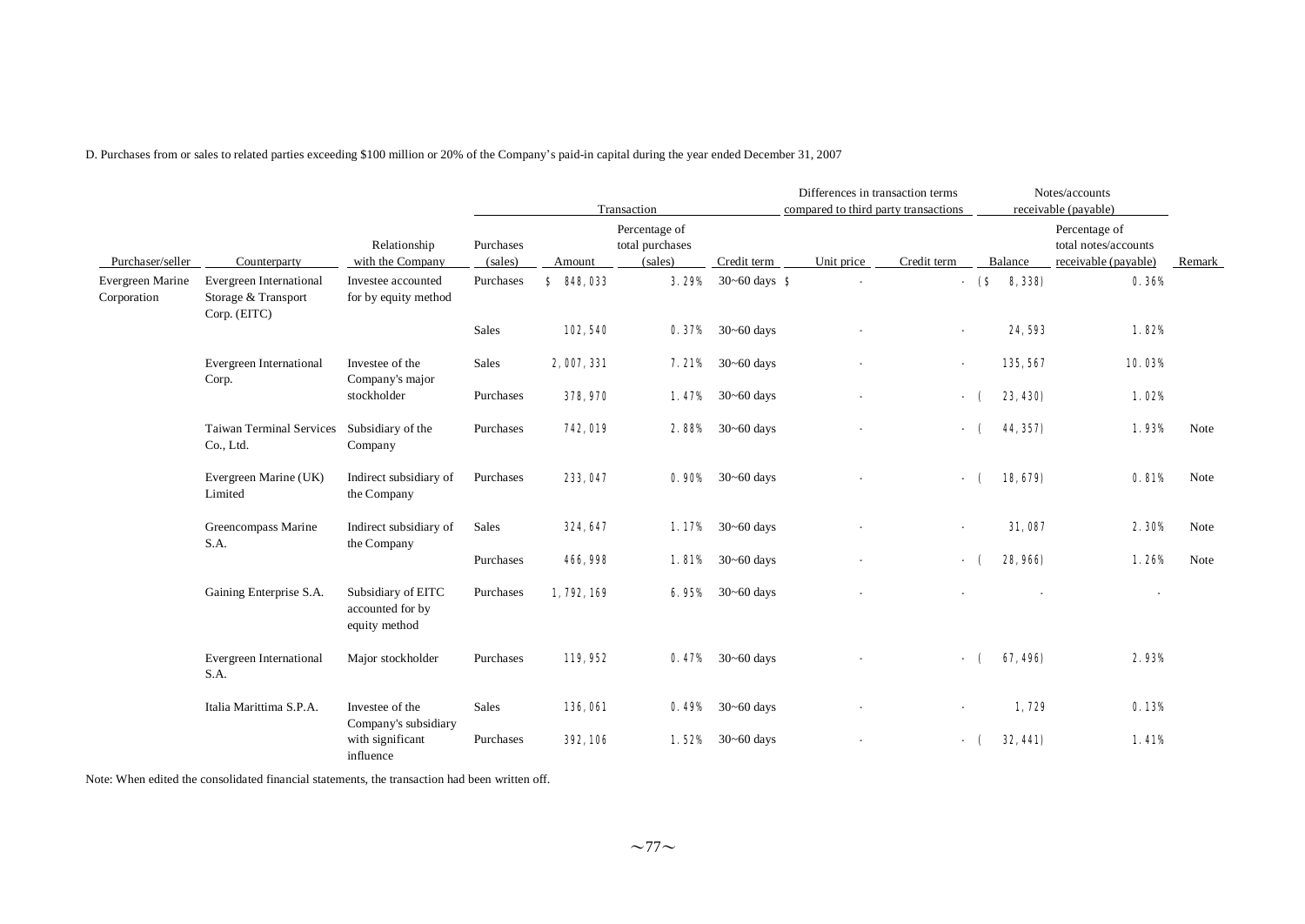E. Receivables from related parties exceeding \$100 million or 20% of the Company's paid-in capital as at December 31, 2007

|                                 |                                  |                                                |                   |               |               |        | Overdue receivables | Amount collected   |                   |
|---------------------------------|----------------------------------|------------------------------------------------|-------------------|---------------|---------------|--------|---------------------|--------------------|-------------------|
|                                 |                                  | Relationship                                   |                   | Balance as at |               |        |                     | subsequent to the  | Allowance for     |
| Creditor                        | Counterparty                     | with the Company                               | December 31, 2007 |               | Turnover rate | Amount | Action taken        | balance sheet date | doubtful accounts |
| Evergreen Marine<br>Corporation | Evergreen International<br>Corp. | Investee of the Company's<br>major stockholder | 135, 567          |               |               |        |                     | 50, 241            |                   |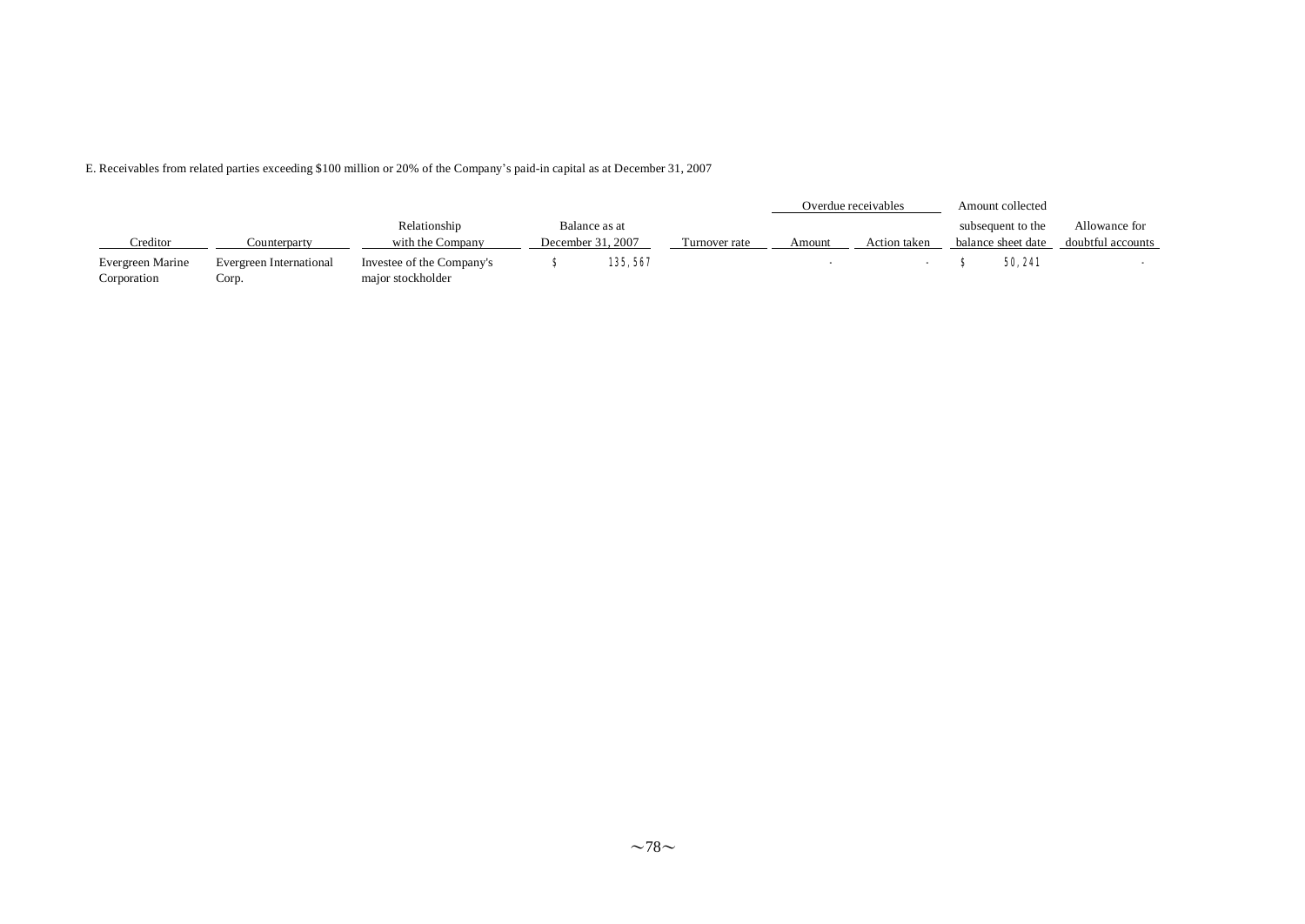### (2)Disclosure information of investee companies

|                                                |                                                                           |                                                                                                |                                                                             | Initial investment amount             |                                                    |                        | Shares held as at December 31, 2007 |                                       |                                                                 | Investment                                          |                                                                     |
|------------------------------------------------|---------------------------------------------------------------------------|------------------------------------------------------------------------------------------------|-----------------------------------------------------------------------------|---------------------------------------|----------------------------------------------------|------------------------|-------------------------------------|---------------------------------------|-----------------------------------------------------------------|-----------------------------------------------------|---------------------------------------------------------------------|
| Investor<br>Evergreen<br>Marine<br>Corporation | Investee<br>Peony<br>Investment S.A.                                      | Location<br>53Rd Street, Urbanizacion<br><b>Obarrio Torre Swiss</b><br>Bank, 2nd Floor, Panama | Main activities<br>Investment activities                                    | Balance<br>as at<br>12/31/2007<br>USD | Balance<br>as at 1/1/2007<br>476, 500 USD 476, 500 | No. of shares<br>4,765 | (in thousands) Ownership $(\%)$     | Book value<br>100.00 \$ 48,998,704 \$ | Net income<br>$(\text{loss})$ of<br>the investee<br>7, 973, 542 | income (loss)<br>recognized by<br>the Company<br>S. | Remark<br><b>7, 990, 833</b> Subsidiary of<br>the Company<br>(Note) |
|                                                | <b>Taiwan Terminal</b><br>Services Co., Ltd.                              | 2F, No.177, Szu Wei 4th<br>Rd., Lingya District,<br>Kaohsiung, Taiwan                          | Loading and<br>discharging operations<br>of container yards                 | 55,000                                | 55,000                                             | 5,500                  | 55.00                               | 69,956                                | 9,742                                                           | 4,641                                               |                                                                     |
|                                                | Charng Yang<br>Development<br>Co., Ltd.                                   | 2F, No. 369, Jingguo Rd.,<br>Taoyuan City, Taoyuan<br>County, Taiwan                           | Development, rental<br>and sales of residential<br>and commercial buildings | 320,000                               | 320,000                                            | 36,680                 | 40.00                               | 464, 831                              | 94, 834                                                         |                                                     | <b>37,933</b> Investee<br>accounted<br>for by equity<br>method      |
|                                                | Evergreen<br>International<br>Storage and<br><b>Transport Corporation</b> | No. 899, Jingguo Rd.,<br>Taoyuan City, Taoyuan<br>County, Taiwan                               | Container<br>transportation and<br>gas stations                             | 4, 753, 514                           | 4, 753, 514                                        | 424,062                | 39.74                               | 7,561,859                             | 898, 752                                                        | 412, 597                                            |                                                                     |
|                                                | Evergreen<br>Security<br>Corporation                                      | 4&5F, No. 111, Sungjiang General security<br>Rd., Taipei, Taiwan                               | guard services                                                              | 25,000                                | 25,000                                             | 4,000                  | 31.25                               | 53, 677                               | 21,934                                                          | 5,292                                               |                                                                     |
|                                                | <b>EVA Airways</b><br>Corporation                                         | 11F, No. 376, Section 1,<br>Hsinnan Rd., Lu Chu<br>Township, Taoyuan<br>County, Taiwan         | International<br>passenger and cargo<br>transportation                      | 9, 267, 879                           | 9, 267, 879                                        | 750, 571               | 19.37                               | 8,559,094 (                           | 1, 871, 918)                                                    | 362, 585)                                           |                                                                     |
|                                                | Taipei Port<br>Container<br><b>Terminal Corporation</b>                   | 6F-1, No. 220, Songjiang<br>Rd., Taipei, Taiwan                                                | Container distribution<br>and cargo                                         | 340,000                               | 340,000                                            | 34,000                 | 20.00                               | 327,546 (                             | $13,404$ (                                                      | 2,681)                                              |                                                                     |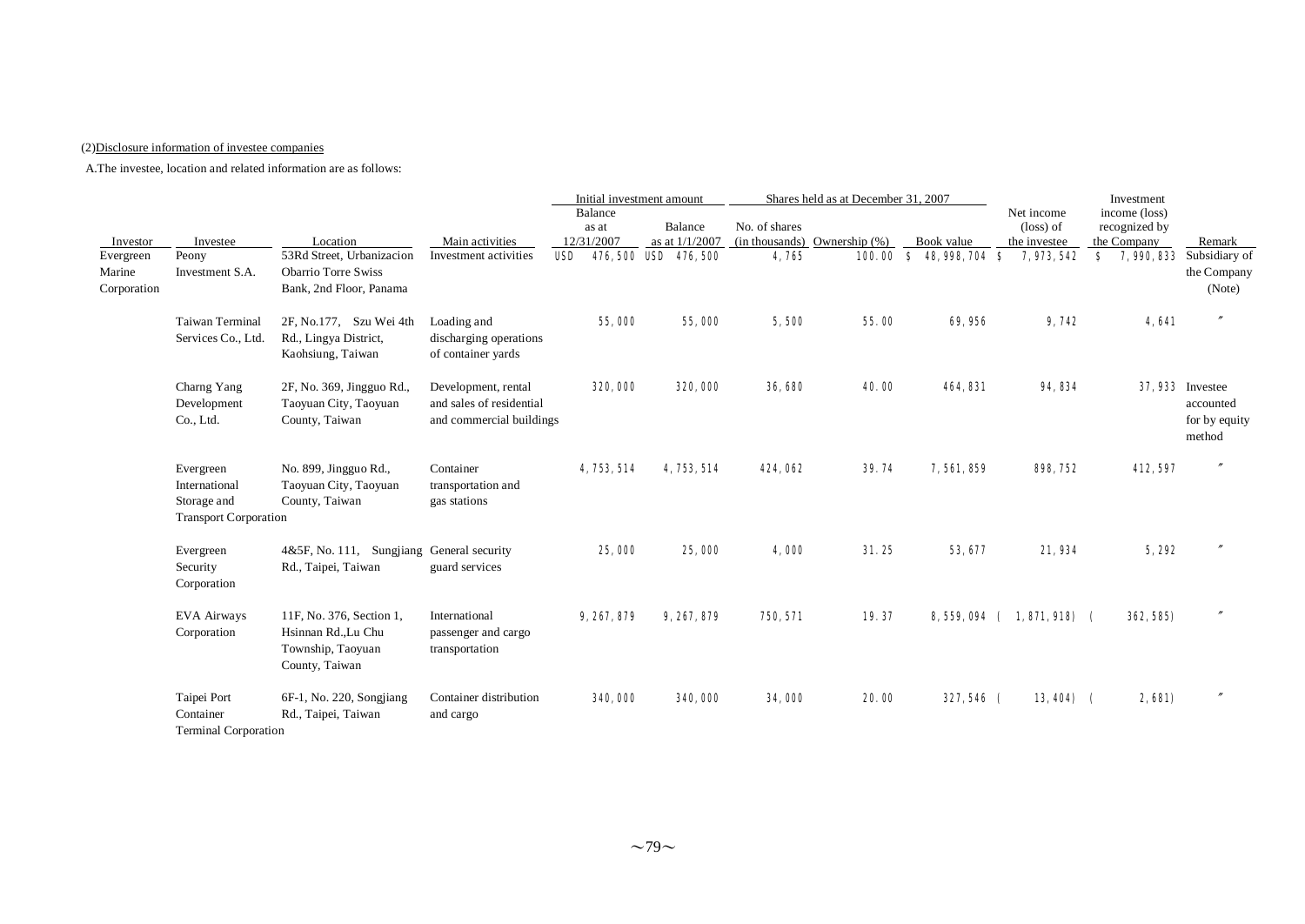|                                         |                                                        |                                                                                                                                     |                                                                                             |            | Initial investment amount |                |                                           |                 | Shares held as at December 31, 2007         |     |                                   |     |                                  |     | Investment                                  |                                                  |
|-----------------------------------------|--------------------------------------------------------|-------------------------------------------------------------------------------------------------------------------------------------|---------------------------------------------------------------------------------------------|------------|---------------------------|----------------|-------------------------------------------|-----------------|---------------------------------------------|-----|-----------------------------------|-----|----------------------------------|-----|---------------------------------------------|--------------------------------------------------|
|                                         |                                                        |                                                                                                                                     |                                                                                             |            | Balance<br>as at          |                | <b>Balance</b>                            | No. of shares   |                                             |     |                                   |     | Net income<br>$(\text{loss})$ of |     | income (loss)<br>recognized by              |                                                  |
| Investor<br>Peony<br>Investment<br>S.A. | Investee<br>Greencompass<br>Marine S.A.                | Location<br>53rd Street, Urbanizacion<br>Obarrio Torre Swiss Bank,<br>2nd Floor, Panama,<br>Republic of Panama                      | Main activities<br>Marine<br>transportation                                                 | USD        | 12/31/2007                |                | as at $1/1/2007$<br>353, 500 ISD 353, 500 | 3,535           | $(in thousands)$ Ownership $(\%)$<br>100.00 |     | Book value<br><b>USD 961, 006</b> |     | the investee<br>USD 176, 029     |     | the Company<br><b>USD 176, 029</b> Indirect | Remark<br>subsidiary of<br>the Company<br>(Note) |
|                                         | Vigor Enterprise<br>S.A.                               | 53rd Street, Urbanizacion<br>Obarrio Torre Swiss Bank.<br>2nd Floor, Panama,<br>Republic of Panama                                  | Investment holding<br>company                                                               | <b>USD</b> |                           | <b>500 USD</b> | 500                                       | $5\phantom{.0}$ | 100.00                                      | USD | 558                               | USD | 11                               | USD | 11                                          |                                                  |
|                                         | Clove Holding<br>Ltd.                                  | Craigmuir Chambers, P.O.<br>Box 71, Road Town,<br>Tortola, B. V. I.                                                                 | Investment holding<br>company                                                               | <b>USD</b> |                           | <b>10 USD</b>  | 10                                        | 10              | 100.00                                      |     | <b>USD</b> 79, 203                | USD | 12, 172                          | USD | 12,172                                      |                                                  |
|                                         | Evergreen Marine<br>(UK) Limited                       | 160 Euston Road, London<br>NW 12 DX, U.K.                                                                                           | Marine<br>transportation                                                                    | <b>USD</b> |                           |                | 1.503 USD 1.503                           | 765             | 51.00                                       |     | <b>USD 142, 443</b>               | USD | 97. 754                          | USD | 49, 854                                     |                                                  |
|                                         | Evergreen Heavy<br>Industrial Co.<br>(Malaysia) Berhad | Lot 139, Jalan, Cecair,<br>Phase 2 Free Trade Zone<br>Johor Port Authority,<br>81700 Pasir Gudang,<br>Johor, Johore Bahru, Malaysia | Container<br>manufacturing                                                                  | USD        | 27.295                    |                | <b>USD</b> 27, 295                        | 42, 120         | 84.44                                       |     | <b>USD 38,097</b>                 | USD | 3,182                            | USD | 2,687                                       |                                                  |
|                                         | PT. Multi Bina<br>Pura<br>International                | JL Raya Cakung Cilincing,<br>RT, 002-05, Desa Rorotan<br>P.O. Box 6043 Jakarta<br>14260. Indonesia<br>Lot 139, Jalan                | Loading and<br>discharging operations<br>of container yards<br>and inland<br>transportation | USD        |                           |                | 20, 204 USD 20, 204                       | 68              | 95.30                                       | USD | 10, 749                           | USD | 1,694                            | USD | 1,614                                       |                                                  |
|                                         | PT. Multi Bina<br>Transport                            | JL Raya Cakung Cilincing,<br>RT, 002-05, Desa<br>Rorotan P.O. Box 6043<br>Jakarta 14260. Indonesia<br>Lot 139, Jalan                | Loading and<br>discharging operations<br>of container yards<br>and inland transportation    |            |                           |                | Rp 1, 800, 000 Rp 1, 800, 000             | 2               | 17.39                                       | USD | 344                               | USD | 432                              | USD | 75                                          |                                                  |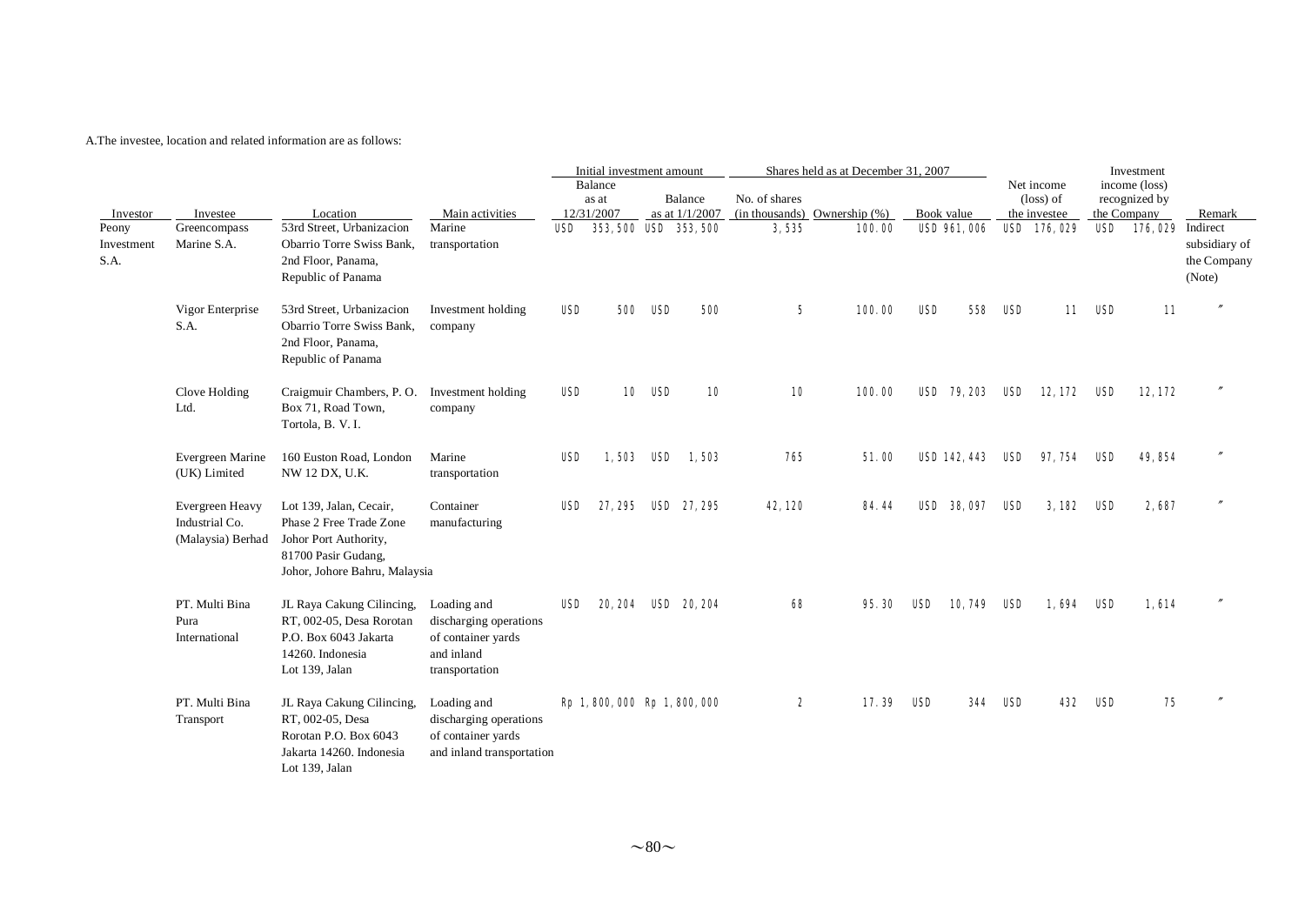|                             |                                                       |                                                                                                               |                                                                                                                                              |            | Initial investment amount      |            |                           |               | Shares held as at December 31, 2007 |            |                    |            |                                                  |             | Investment                     |                                                                            |
|-----------------------------|-------------------------------------------------------|---------------------------------------------------------------------------------------------------------------|----------------------------------------------------------------------------------------------------------------------------------------------|------------|--------------------------------|------------|---------------------------|---------------|-------------------------------------|------------|--------------------|------------|--------------------------------------------------|-------------|--------------------------------|----------------------------------------------------------------------------|
| Investor                    | Investee                                              | Location                                                                                                      | Main activities                                                                                                                              |            | Balance<br>as at<br>12/31/2007 |            | Balance<br>as at 1/1/2007 | No. of shares | (in thousands) Ownership $(\%)$     |            | Book value         |            | Net income<br>$(\text{loss})$ of<br>the investee | the Company | income (loss)<br>recognized by | Remark                                                                     |
| Peony<br>Investment<br>S.A. | PT. Evergreen<br>Shipping Agency<br>Indonesia         | Gedung Pricewaterhouse<br>Coopers 9-10th Floors Jl.<br>H.R. Rasuna said kav. C-03<br>Jakarta 12920, Indonesia | Shipping agency                                                                                                                              | <b>USD</b> | 517                            | <b>USD</b> | 258                       |               | 51.00                               | <b>USD</b> | 1,433              | <b>USD</b> | 1,378                                            | <b>USD</b>  |                                | 351 Indirect<br>subsidiary of<br>the Company<br>(Note)                     |
|                             |                                                       | Luanta Investment 21-A Van Engelenweg,<br>(Netherlands) N.V. Curacao, Netherlands,<br>Antilles                | Investment holding<br>company                                                                                                                | USD        | 21,973                         |            | <b>USD</b> 21,973         | 460           | 50.00                               | <b>USD</b> | <b>15,656 (USD</b> |            | 9,684)                                           | (USD        | 4, 842)                        | Investee<br>company of<br>Peony<br>accounted for<br>under equity<br>method |
|                             |                                                       | Balsam Investment 21-A Van Engelenweg,<br>(Netherlands) N.V. Curacao, Netherlands,<br>Antilles                | Investment holding<br>company                                                                                                                | USD        | 50, 715 USD 50, 715            |            |                           |               | 49.00                               |            | USD 183, 604 USD   |            | 5,739                                            | USD         | 2,812                          | $\overline{''}$                                                            |
|                             | Shanghai Jifa<br>Logistics Co., Ltd.                  | 12F, Jifa Building,<br>No. 4049C, Jungong Rd.,<br>Shanghai City                                               | Inland container<br>transportation,<br>container storage,<br>loading, discharging,<br>leasing, repair,<br>cleaning and related<br>activities | <b>USD</b> | 6,635 USD                      |            | 6.635                     |               | 21.06                               | <b>USD</b> | 8,505              | USD        | 975                                              | USD         | 195                            | $\overline{''}$                                                            |
|                             | Shenzhen<br>Greentrans<br>Transportation<br>Co., Ltd. | San Jiao Long Warehouse<br>& Storage Zone, Fu Kang<br>Road, Hengang Town,<br>Shenzhen, China                  | Loading, discharging,<br>storage, repair,<br>cleaning and<br>transportation of<br>containers                                                 | USD        | 3.134 USD                      |            | 3.134                     |               | 55.00                               | USD        | 3,385              | USD        | 263                                              | USD         |                                | 144 Indirect<br>subsidiary of<br>the Company<br>(Note)                     |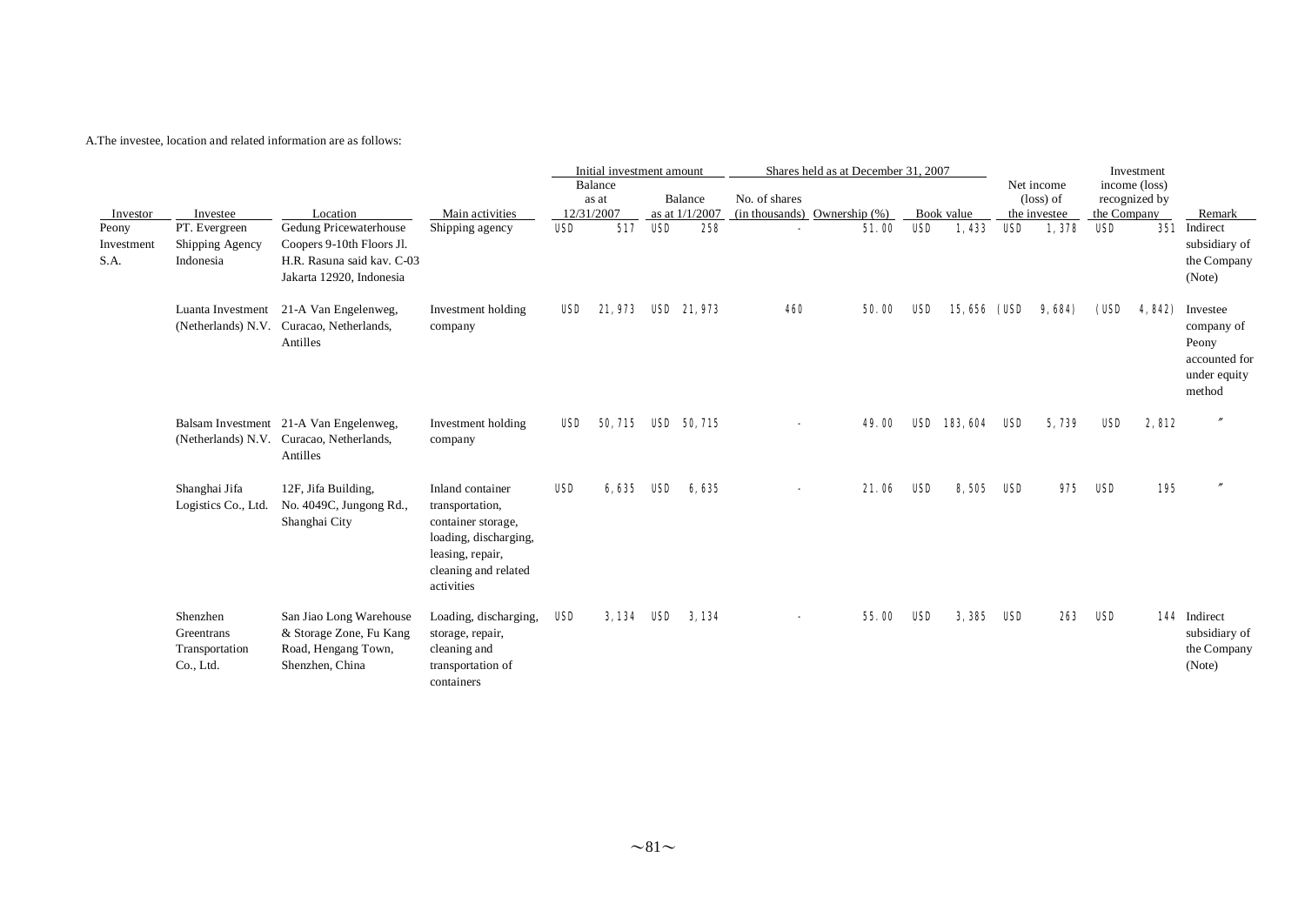|                             |                                                                 |                                                                                                                           |                                                                                                                                              |            | Initial investment amount |                |                           |                                                    | Shares held as at December 31, 2007 |       |            |                    |     |                                                  | Investment                                    |     |                                                                                                |
|-----------------------------|-----------------------------------------------------------------|---------------------------------------------------------------------------------------------------------------------------|----------------------------------------------------------------------------------------------------------------------------------------------|------------|---------------------------|----------------|---------------------------|----------------------------------------------------|-------------------------------------|-------|------------|--------------------|-----|--------------------------------------------------|-----------------------------------------------|-----|------------------------------------------------------------------------------------------------|
| Investor                    | Investee                                                        | Location                                                                                                                  | Main activities                                                                                                                              | 12/31/2007 | Balance<br>as at          |                | Balance<br>as at 1/1/2007 | No. of shares<br>$(in thousands)$ Ownership $(\%)$ |                                     |       | Book value |                    |     | Net income<br>$(\text{loss})$ of<br>the investee | income (loss)<br>recognized by<br>the Company |     | Remark                                                                                         |
| Peony<br>Investment<br>S.A. | Container Storage<br>& Transportation<br>Co., Ltd.              | Qingdao Evergreen No.114 Huangho E Rd.,<br>Huangdao District<br>Qingdao, China                                            | Inland container<br>transportation,<br>container storage,<br>loading, discharging,<br>leasing, repair,<br>clearing and related activities    | USD        | 4,447                     |                | USD 4, 447                |                                                    |                                     | 40.00 | USD        | 5,913              | USD | 1,463                                            | USD                                           |     | 549 Investee<br>company of<br>Peony<br>accounted for<br>under equity<br>method                 |
|                             | Ningbo<br>Victory<br>Container Co.,<br>Ltd.                     | No. 201 Area, Beilun<br>Xiaoshan Industrial Estate,<br>Ningbo Economic and<br><b>Technical Development</b><br>Zone, China | Inland container<br>transportation,<br>container storage,<br>loading, discharging,<br>leasing, repair,<br>clearing and related<br>activities | <b>USD</b> | 1,199 USD                 |                | 1,199                     |                                                    |                                     | 40.00 |            | USD 2, 242         |     | <b>USD 1, 217</b>                                | USD                                           |     | <b>487</b> Investee<br>company of<br>Peony<br>accounted for<br>under equity<br>method          |
|                             | Kingstrans<br>International<br>Logistics<br>(Tianjin) Co., Ltd. | The Tienjin harbor<br>protects tax area 120<br>rooms for nine 90th of<br>roadses of sea beaches                           | Inland container<br>transportation,<br>container storage,<br>loading, discharging,<br>leasing, repair,<br>clearing and related<br>activities | <b>USD</b> | <b>2,000 USD</b>          |                | 1,000                     |                                                    |                                     | 20.00 |            | <b>USD 2, 059</b>  |     | (USD 267) (USD                                   |                                               | 53) |                                                                                                |
|                             | Evergreen<br><b>Container Terminal</b><br>(Thailand) Ltd.       | 33/4 Moo 1, Chaokhun<br>Tahan Road, Sun District<br>Klong 3, Lat Krabang<br>District, Bangkok 10520                       | Inland container<br>storage and loading                                                                                                      | <b>USD</b> | <b>28,636 USD</b>         |                | 28, 636                   | 12,250                                             |                                     | 48.18 |            | <b>USD 24, 635</b> |     | <b>USD 1, 903 USD</b>                            |                                               | 947 |                                                                                                |
|                             | Agency (Singapore) 209018<br>Pte. Ltd.                          | Evergreen Shipping 333 Jalan Besar, Singapore                                                                             | Shipping agency                                                                                                                              | <b>USD</b> |                           | <b>438 USD</b> | 219                       | 765                                                |                                     | 51.00 |            | <b>USD 3, 856</b>  |     | USD 1, 496 USD                                   |                                               |     | <b>392</b> Indirect<br>subsidiary of<br>the Company<br>(originally)<br>owning 25.5%)<br>(Note) |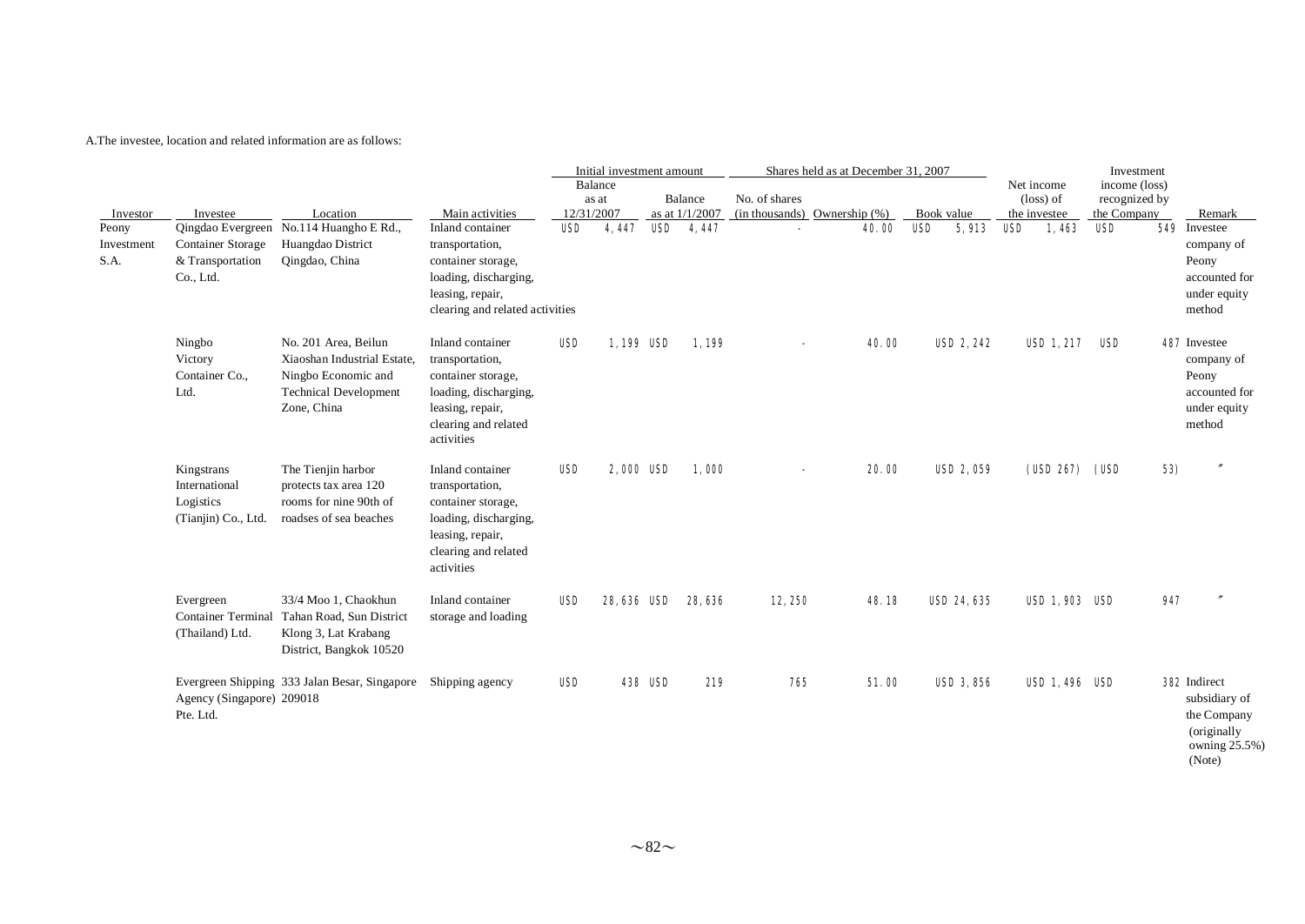|                             |                                |                                                                                                                        |                               |                                | Initial investment amount |                |                           |               | Shares held as at December 31, 2007 |                   |                                                  |     | Investment                                    |                                                                                        |
|-----------------------------|--------------------------------|------------------------------------------------------------------------------------------------------------------------|-------------------------------|--------------------------------|---------------------------|----------------|---------------------------|---------------|-------------------------------------|-------------------|--------------------------------------------------|-----|-----------------------------------------------|----------------------------------------------------------------------------------------|
| Investor                    | Investee                       | Location                                                                                                               | Main activities               | Balance<br>as at<br>12/31/2007 |                           |                | Balance<br>as at 1/1/2007 | No. of shares | $(in thousands)$ Ownership $(\%)$   | Book value        | Net income<br>$(\text{loss})$ of<br>the investee |     | income (loss)<br>recognized by<br>the Company | Remark                                                                                 |
| Peony<br>Investment<br>S.A. | Agency (Thailand)<br>Co., Ltd. | Evergreen Shipping Green Tower, 24-25th<br>Floors 3656/81 Rama IV<br>Road Klongton Klongtoey<br>Bangkok 10110          | Shipping agency               | <b>USD</b>                     |                           | <b>476 USD</b> | 238                       | 408           | 51.00                               | <b>USD 2, 519</b> | <b>USD 3, 558 USD</b>                            |     |                                               | 907 Indirect<br>subsidiary of<br>the Company<br>(originally<br>owning<br>25.5%) (Note) |
|                             | Agency (Korea)<br>Corp.        | Evergreen Shipping 15th Fl, Korea Express<br>Center, 83-5,4-Ka, Jung-<br>Ang Dong Jung-Ku, Pusan,<br>Republic of Korea | Shipping agency               | <b>USD</b>                     | 564                       | USD            | 238                       | 121           | 100.00                              | <b>USD 4, 398</b> | USD                                              | 690 | <b>USD</b>                                    | 345 Indirect<br>subsidiary of<br>the Company<br>(originally<br>owning 50%)<br>(Note)   |
|                             |                                | Armand Investment Van Engelenweg 21A<br>(Netherlands) N.V. Curacao Netherlands<br>Antilles                             | Investment holding<br>company | <b>USD</b>                     |                           |                | 3.710 USD 1.750           | 4             | 70.00                               | <b>USD 3, 610</b> | (USD                                             | 68) | (USD                                          | 47) Indirect<br>subsidiary of<br>the Company<br>(Note)                                 |
|                             | Ltd.                           | Evergreen Shipping J.N. Heredia Marg Ballard<br>Agency (India) Pvt. Estate Mumbai 400 038,<br>India                    | Shipping agency               | <b>USD</b>                     | 22                        | USD            | 11                        | <b>100</b>    | 99.997                              | <b>USD 350</b>    | <b>USD</b>                                       | 933 | USD                                           | 466 Indirect<br>subsidiary of<br>the Company<br>(originally<br>owning 50%)<br>(Note)   |
|                             | Pty. Ltd                       | Evergreen Shipping Level 13,181 Miller Street,<br>Agency (Australia) North Sydney NSW 2060<br>Australia                | Shipping agency               | <b>USD</b>                     |                           | USD            |                           | 1             | 51.00                               | USD<br>468        | USD                                              | 633 | USD                                           | 162 Indirect<br>subsidiary of<br>the Company<br>(originally<br>owning 25.5%)<br>(Note) |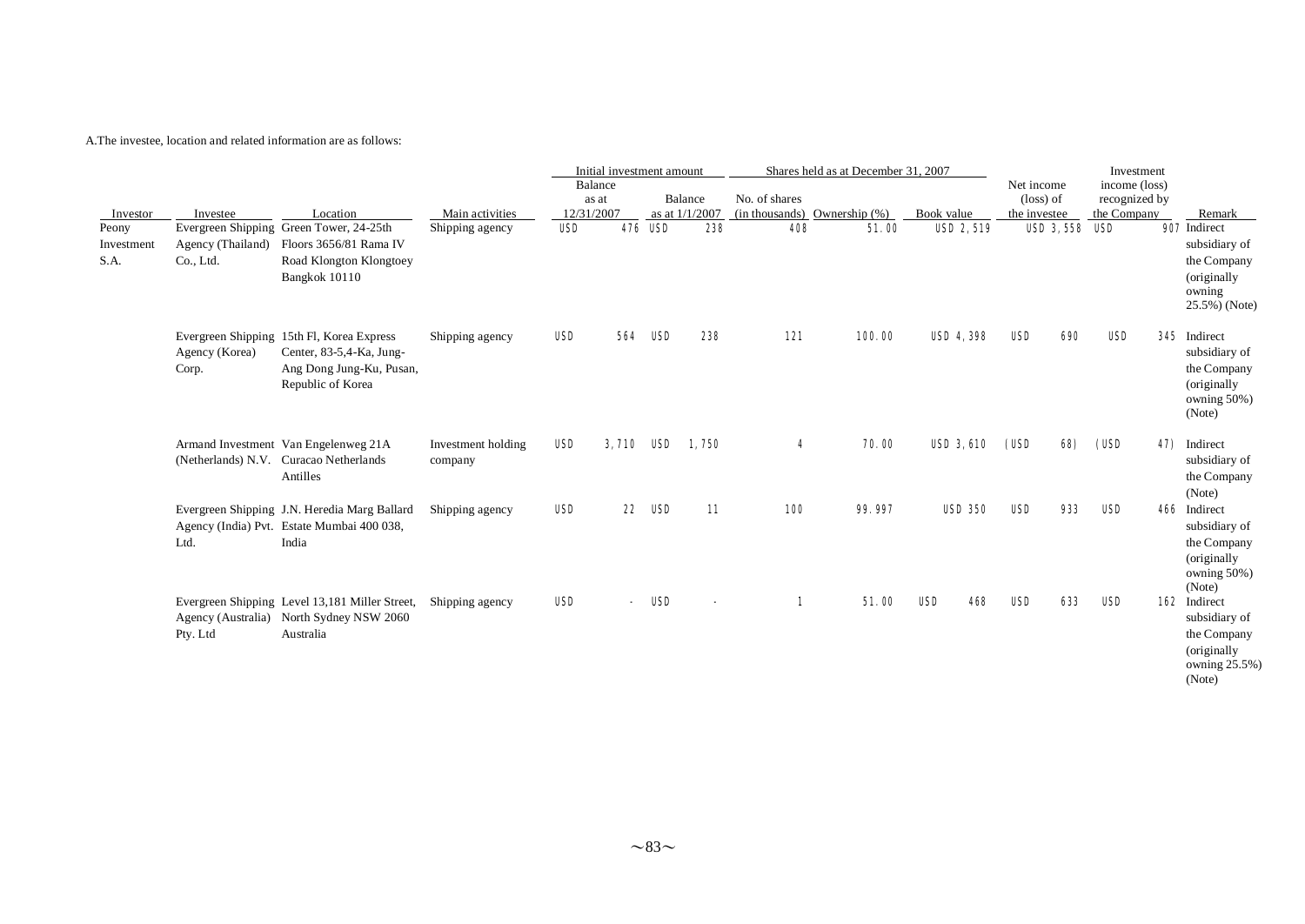|                                         |                                                                                      |                                                                                          |                                    |                          | Initial investment amount |            |                |               | Shares held as at December 31, 2007         |                          |                   |                                  |           | Investment                     |                                                                                                                                                 |
|-----------------------------------------|--------------------------------------------------------------------------------------|------------------------------------------------------------------------------------------|------------------------------------|--------------------------|---------------------------|------------|----------------|---------------|---------------------------------------------|--------------------------|-------------------|----------------------------------|-----------|--------------------------------|-------------------------------------------------------------------------------------------------------------------------------------------------|
|                                         |                                                                                      |                                                                                          |                                    |                          | Balance<br>as at          |            | Balance        | No. of shares |                                             |                          |                   | Net income<br>$(\text{loss})$ of |           | income (loss)<br>recognized by |                                                                                                                                                 |
| Investor<br>Peony<br>Investment<br>S.A. | Investee<br>Evergreen Shipping Evergreen Building<br>Agency<br>(Deutschland)<br>GmbH | Location<br>Amsinckstrasse 55 20097<br>Hamburg, Germany                                  | Main activities<br>Shipping agency | 12/31/2007<br><b>USD</b> | 90                        | <b>USD</b> | as at 1/1/2007 |               | $(in thousands)$ Ownership $(\%)$<br>100.00 | Book value<br><b>USD</b> | 8, 254            | the investee<br><b>USD</b>       | 178       | the Company<br><b>USD</b>      | Remark<br>Indirect<br>subsidiary of<br>the Company<br>(New purchase<br>this period, so<br>no recognized<br>investment<br>income/loss)<br>(Note) |
|                                         | Agency (Ireland)<br>Ltd.                                                             | Evergreen Shipping 22 Fiztwilliam Place,<br>Dublin 2, Ireland                            | Shipping agency                    | USD                      |                           | USD        |                |               | 100.00                                      | <b>USD</b>               | 115               | <b>USD</b>                       | 74        | USD                            |                                                                                                                                                 |
|                                         | Evergreen Shipping Oudelandseweg 33,<br>Agency<br>(Netherlands) B.V. Rotterdam, The  | 3194AR, Hoogvliet,<br>Netherlands                                                        | Shipping agency                    | USD                      | 7.642                     | USD        |                |               | 100.00                                      | <b>USD</b>               | 3,977             | <b>USD</b>                       | 436       | <b>USD</b>                     |                                                                                                                                                 |
|                                         | Agency (Poland)<br>SP. ZO. 0                                                         | Evergreen Shipping UL. POSTEPU 18, 02-676<br>WARSZAWA, POLAND                            | Shipping agency                    | <b>USD</b>               | 69                        | USD        |                |               | 100.00                                      |                          | <b>USD 662</b>    | USD                              | 19        | USD                            |                                                                                                                                                 |
|                                         | Evergreen<br>Argentina S.A.                                                          | Pje. Carabelas 344, CABA, Leasing<br>Bs. As. Argentina                                   |                                    | <b>USD</b>               | 503                       | USD        |                | <b>100</b>    | 99.99                                       |                          | <b>USD 35</b>     | (USD 123)                        |           | <b>USD</b>                     |                                                                                                                                                 |
|                                         | <b>Agency France</b><br>S.A.                                                         | Evergreen Shipping Tour Franklin-La Defense<br>8, 92042 PARIS LA<br>DEFENSE CEDEX-FRANCE | Shipping agency                    | <b>USD</b>               | 146                       | USD        |                | 1             | 99.40                                       |                          | <b>USD 1, 043</b> | <b>USD</b>                       | 328       | <b>USD</b>                     |                                                                                                                                                 |
|                                         | (Spain) S.L.                                                                         | Evergreen Shipping CALLE SIETE AGUAS,<br>11-ENTLO. 46023 VALENCIA,<br><b>SPAIN</b>       | Shipping agency                    | <b>USD</b>               | 486                       | USD        |                | 3             | 55.00                                       |                          | <b>USD 3, 905</b> |                                  | USD 5.826 | <b>USD</b>                     |                                                                                                                                                 |
|                                         | Evergreen Shipping SCALI CERERE, 9<br>Agency (Italy)<br>S.P.A.                       | LIVORNO ITALY                                                                            | Shipping agency                    | <b>USD</b>               | 1.619                     | USD        |                | 1             | 55.00                                       |                          | <b>USD 2, 193</b> | <b>USD</b>                       | 871       | <b>USD</b>                     |                                                                                                                                                 |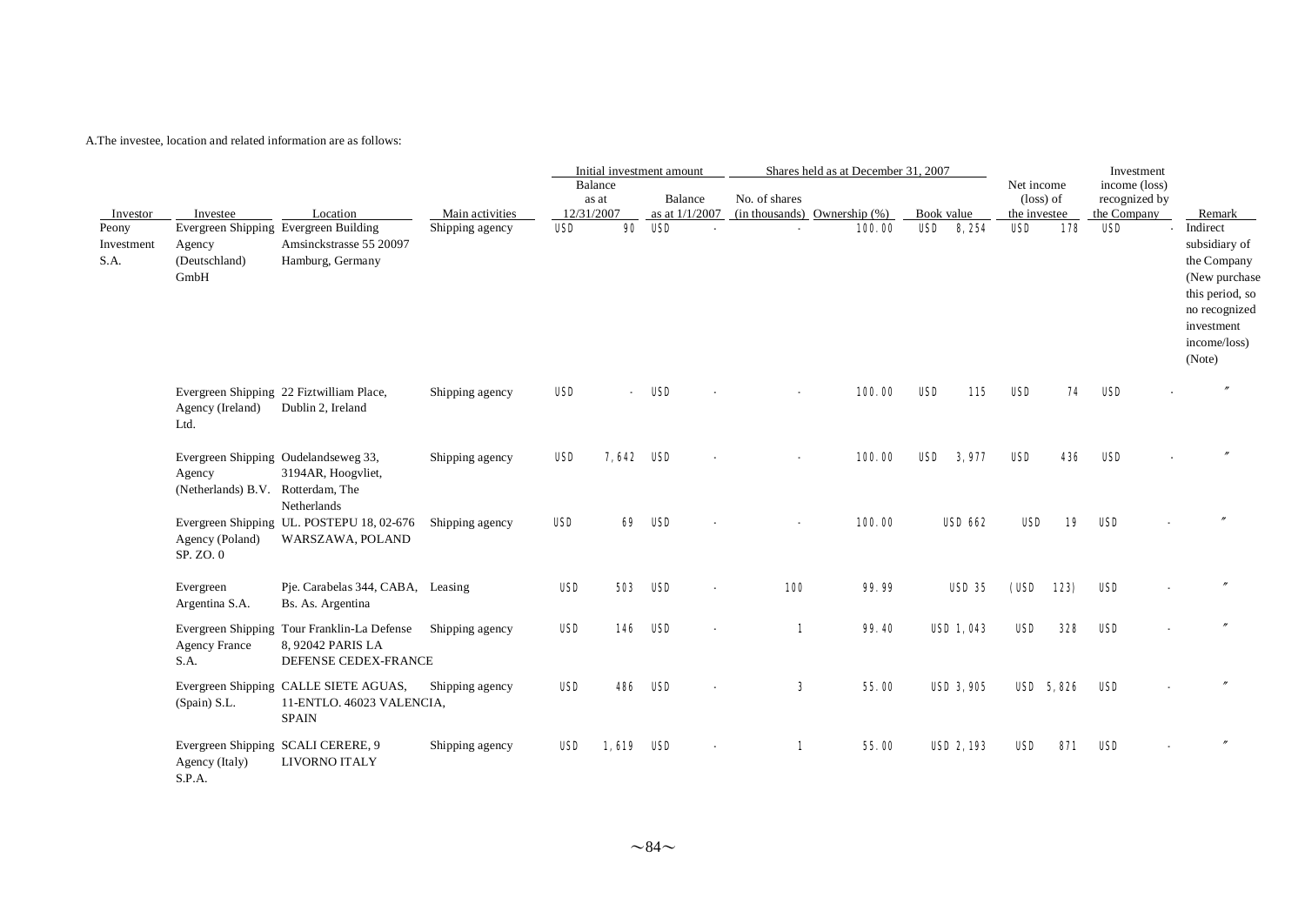| Investor                    | Investee                                 | Location                                                                                                           |                 | Main activities | Initial investment amount<br>Shares held as at December 31, 2007<br>Balance<br>No. of shares<br>Balance<br>as at<br>12/31/2007<br>as at $1/1/2007$<br>$(in thousands)$ Ownership $(\%)$<br>Book value |            |                                   | Net income<br>(loss) of<br>the investee | Investment<br>income (loss)<br>recognized by<br>the Company | Remark            |     |                                                                                                                                                                  |
|-----------------------------|------------------------------------------|--------------------------------------------------------------------------------------------------------------------|-----------------|-----------------|-------------------------------------------------------------------------------------------------------------------------------------------------------------------------------------------------------|------------|-----------------------------------|-----------------------------------------|-------------------------------------------------------------|-------------------|-----|------------------------------------------------------------------------------------------------------------------------------------------------------------------|
| Peony<br>Investment<br>S.A. | Agency (Russia)<br>Limited               | Evergreen Shipping 6 Sofiyskaya Street, ST<br>Petersburg, 192236<br>RUSSIA                                         | Shipping agency | <b>USD</b>      | 124                                                                                                                                                                                                   | <b>USD</b> |                                   | 51.00                                   | <b>USD 850</b>                                              | <b>USD</b> 1,114  | USD | - Indirect<br>Subsidiary of<br>the Company<br>(New purchase<br>this period, so<br>no recognized<br>investment<br>income/loss)<br>(Note)                          |
|                             | Corp.                                    | Evergreen Shipping 13F, 37 Ton Duc Thang St., Shipping agency<br>Agency (Vietnam) Dist 1., HCMC, Vietnam           |                 | <b>USD</b>      | 345                                                                                                                                                                                                   | USD        |                                   | 51.00                                   | <b>USD 456</b>                                              | <b>USD</b><br>30  | USD |                                                                                                                                                                  |
|                             | Green Peninsula<br>Agencies SDM.<br>BHD. | NO.7, JALAN JURUTERA Investment holding<br>U1/23, SECTION U1,<br><b>HICOM GLENMARIE</b><br><b>INDUSTRIAL PARK,</b> | company         | <b>USD</b>      | 450                                                                                                                                                                                                   | USD        | 1,500<br>$\overline{\phantom{0}}$ | 30.00                                   | <b>USD 7, 174</b>                                           | <b>USD 4, 384</b> | USD | - Investee<br>company of<br>Peony<br>accounted for<br>under equity<br>method<br>(New purchase)<br>this period, so<br>no recognized<br>investment<br>income/loss) |

Note: When edited the consolidated financial statements, the investment had been written off.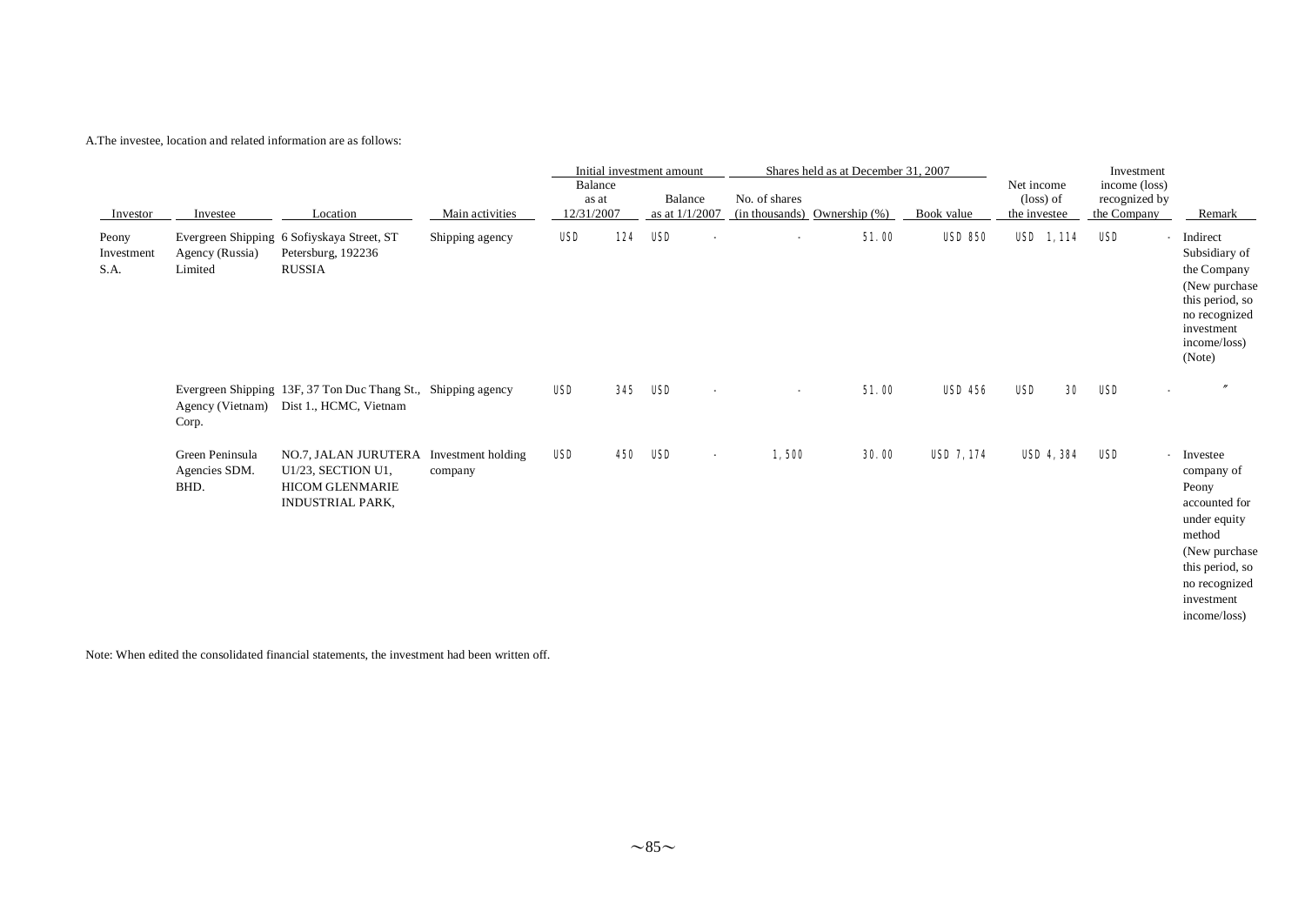#### B. Loans granted during the year ended December 31, 2007

|        |                                        |                                          | General                                       | Maximum outstanding<br>balance during<br>the year ended |                  | (Note 4)<br>Balance at | Interest                   |                | Amount of<br>transactions       | Reason<br>for short-term for doubtful | Allowance   |                          | Collateral | Limit on loans<br>granted to | Ceiling on                        |
|--------|----------------------------------------|------------------------------------------|-----------------------------------------------|---------------------------------------------------------|------------------|------------------------|----------------------------|----------------|---------------------------------|---------------------------------------|-------------|--------------------------|------------|------------------------------|-----------------------------------|
| Number | Creditor                               |                                          | Borrower ledger account                       | December 31, 2007                                       |                  | December 31, 2007 rate |                            | Nature of loan | with the borrower               | financing                             | accounts    | Item                     |            | Value a single party         | total loans granted               |
|        | Peony<br>Investment Shipping<br>S.A.   | Agency<br>(India)<br>Private<br>Limited. | Evergreen Receivables from<br>related parties |                                                         | <b>USD</b> 1,250 |                        | USD $1,250,5.516$<br>5.917 | 2              | USD<br>$\sim$                   | Working<br>capital<br>requirement     | USD-        | $\overline{\phantom{a}}$ | USD -      |                              | NID 12, 881, 061 NID 25, 762, 121 |
| 2      | Clove<br>Holding<br>Ltd.               | Island<br>Equipment<br>LLC.              |                                               | <b>USD 8,931</b>                                        |                  |                        | USD 8,931 6.23             | 2              | USD<br>$\overline{\phantom{0}}$ |                                       | <b>USD-</b> | $\sim$                   | USD -      |                              | NID 12, 881, 061 NID 25, 762, 121 |
| 3      | Evergreen<br>Marine<br>(UK)<br>Limited | Island<br>Equipment<br>LLC.              |                                               | USD 3, 721                                              |                  |                        | USD 3, 721 6.23            | 2              | USD<br>$\overline{\phantom{0}}$ |                                       | <b>USD-</b> | $\overline{\phantom{a}}$ | USD-       |                              | NID 12, 881, 061 NID 25, 762, 121 |

#### Note 1: Nature of loans extended

"1" denotes the loans extended to the companies which have transactions with the Company or its subsidiaries. The annual amount of the transactions is stated accordingly.

"2" denotes the loans extended to the companies which require short-term financing. The reason for short-term financing is stated accordingly.

Note 2: When character of loans is "2" , it should describle the reason and target of loans specifically.

#### Note 3: Limit on loans extended

1. According to the Company's credit policy, the total amount of loans granted to a single company should not exceed 20% of the net worth stated in the latest financial statements. The calculation is as follows: The Company: NT\$64,405,303 thousand \* 20% = NT\$12,881,061 thousand

2. According to the Company's credit policy, the total amount of loans granted by the Company or its subsidiaries should not exceed 40% of the net worth stated in the latest financial statements. The calculation is as foll

The Company: NT\$64,405,303 thousand \* 40% = NT\$25,762,121 thousand

Note 4: When edited the consolidated financial statements, the transaction had been written off.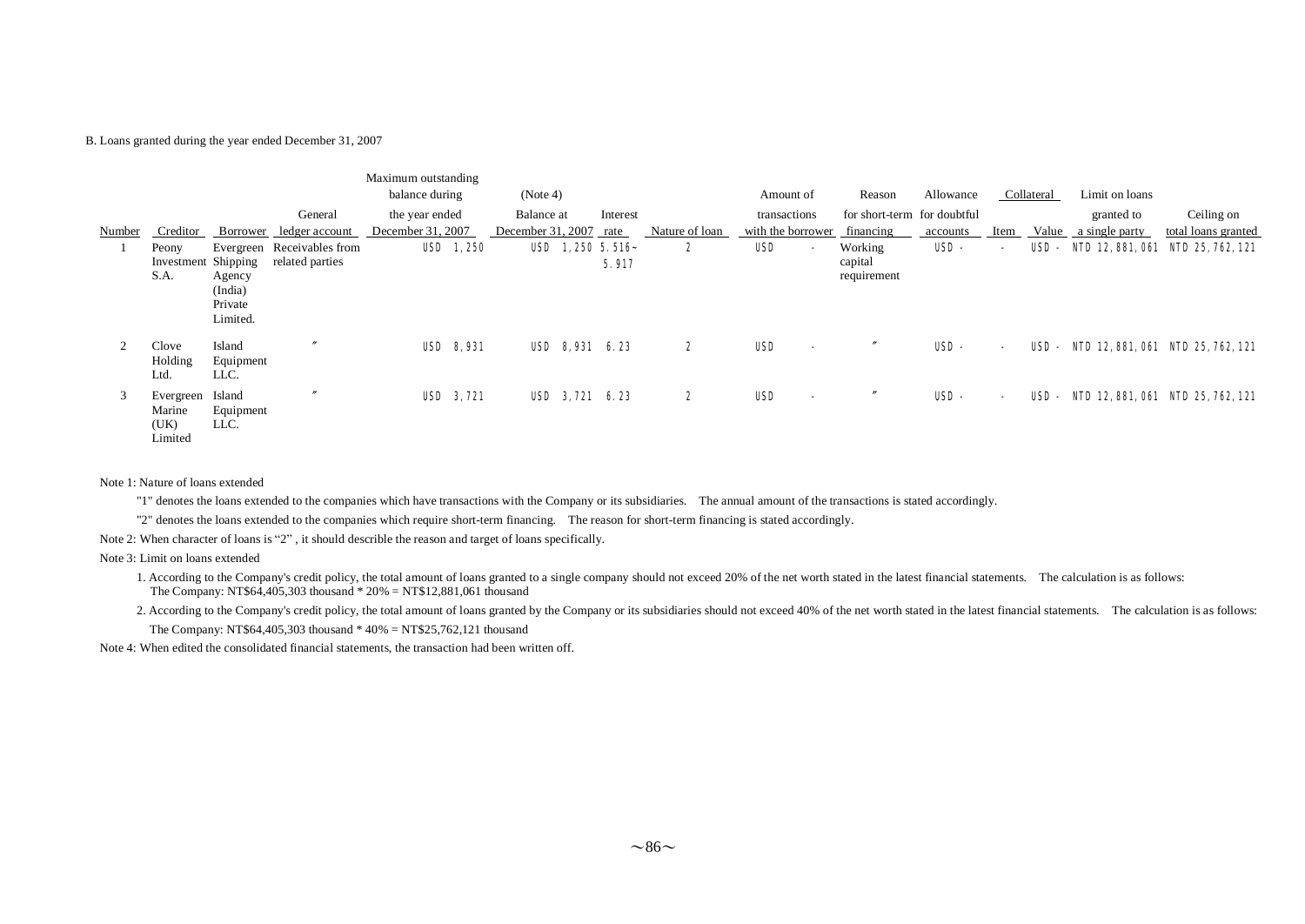#### C. Marketable securities held as at December 31, 2007

|                          |                                                          |                                       |                                                                   |                  |            | As of December 31, 2007 |                          |     |                |        |
|--------------------------|----------------------------------------------------------|---------------------------------------|-------------------------------------------------------------------|------------------|------------|-------------------------|--------------------------|-----|----------------|--------|
|                          |                                                          | Relationship of the securities issuer |                                                                   | Number of shares |            |                         |                          |     |                |        |
| Securities held by       | Marketable securities                                    | with the Company                      | General ledger account                                            | (in thousands)   |            |                         | Book value Ownership (%) |     | Market value   | Remark |
| Peony Investment<br>S.A. | Clove Holding Ltd.                                       | Subsidiary of the Company             | Long-term equity investment<br>accounted for by the equity method | 10               | <b>USD</b> | 79, 203                 | 100.00 USD               |     | 79, 203        | (Note) |
|                          | <b>Evergreen Shipping Agency</b><br>(Deutschland) GmbH   | $^{\prime\prime}$                     |                                                                   |                  | <b>USD</b> | 8,254                   | 100.00 USD               |     | 8, 254         | (Note) |
|                          | Evergreen Shipping Agency (Ireland)<br>Ltd.              | $^{\prime\prime}$                     | $^{\prime\prime}$                                                 |                  | USD        | 115                     | 100.00 USD               |     | 115            | (Note) |
|                          | Evergreen Shipping Agency (Korea)<br>Corporation         | $^{\prime\prime}$                     | $\prime$                                                          | 121              | <b>USD</b> | 4,398                   | 100.00 USD               |     | 4,398          | (Note) |
|                          | Evergreen Shipping Agecny<br>(Netherlands) B.V.          | $^{\prime\prime}$                     | $^{\prime\prime}$                                                 |                  | <b>USD</b> | 3,977                   | 100.00 USD               |     | 3,977          | (Note) |
|                          | Evergreen Shipping Agency (Poland)<br>SP. ZO. O          | $\overline{v}$                        | $\overline{v}$                                                    |                  | USD        | 662                     | 100.00 USD               |     | 662            | (Note) |
|                          | Greencompass Marine S.A.                                 | $\overline{v}$                        | $\prime$                                                          | 3,535            | <b>USD</b> | <b>961,006</b>          | 100.00 USD               |     | <b>961,006</b> | (Note) |
|                          | Vigor Enterprise S.A.                                    |                                       |                                                                   | 5                | <b>USD</b> | 558                     | 100.00                   | USD | 558            | (Note) |
|                          | Evergreen Shipping Agency (India)<br>Private Limited.    |                                       |                                                                   | 100              | <b>USD</b> | 350                     | 99.997                   | USD | 350            | (Note) |
|                          | Evergreen Argentina S.A.                                 |                                       |                                                                   | 100              | <b>USD</b> | 35                      | <b>99.99</b>             | USD | 35             | (Note) |
|                          | <b>Evergreen Shipping Agency France</b><br>S.A.          |                                       |                                                                   | 1                | <b>USD</b> | 1,043                   | <b>99.40 USD</b>         |     | 1,043          | (Note) |
|                          | PT Multi Bina Pura International                         |                                       |                                                                   | 68               | USD        | 10,749                  | 95.30 ISD                |     | 10,749         | (Note) |
|                          | Pt Multi Binatransport                                   |                                       |                                                                   |                  | <b>USD</b> | 344                     | 17.39 ISD                |     | 344            | (Note) |
|                          | Evergreen Heavy Industrial Corp (M)<br><b>Berhad</b>     |                                       |                                                                   | 42.120           | USD        | 38,097                  | <b>84.44 USD</b>         |     | 38,097         | (Note) |
|                          | Armand Investment (Netherlands)<br>N.V.                  |                                       |                                                                   | 4                | USD        | 3,610                   | <b>70.00 USD</b>         |     | 3,610          | (Note) |
|                          | Evergreen Shipping (Spain) S.L.                          | $\overline{v}$                        | $\overline{''}$                                                   | 3                | USD        | 3,905                   | 55.00 ISD                |     | 3,905          | (Note) |
|                          | Evergreen Shipping Agency (Italy)<br>S.P.A.              |                                       |                                                                   | 1                | <b>USD</b> | 2,193                   | 55.00                    | USD | 2,193          | (Note) |
|                          | Shenzhen Greentrans Transportation<br>Co., Ltd.          |                                       |                                                                   |                  | USD        | 3,385                   | 55.00 ISD                |     | 3,385          | (Note) |
|                          | Evergreen Marine (UK) Ltd.                               |                                       |                                                                   | 765              | <b>USD</b> | 142, 443                | 51.00 USD                |     | 142, 443       | (Note) |
|                          | <b>Evergreen Shipping Agency</b><br>(Australia) Pty Ltd. | $\overline{v}$                        |                                                                   |                  | USD        | 468                     | 51.00 USD                |     | 468            | (Note) |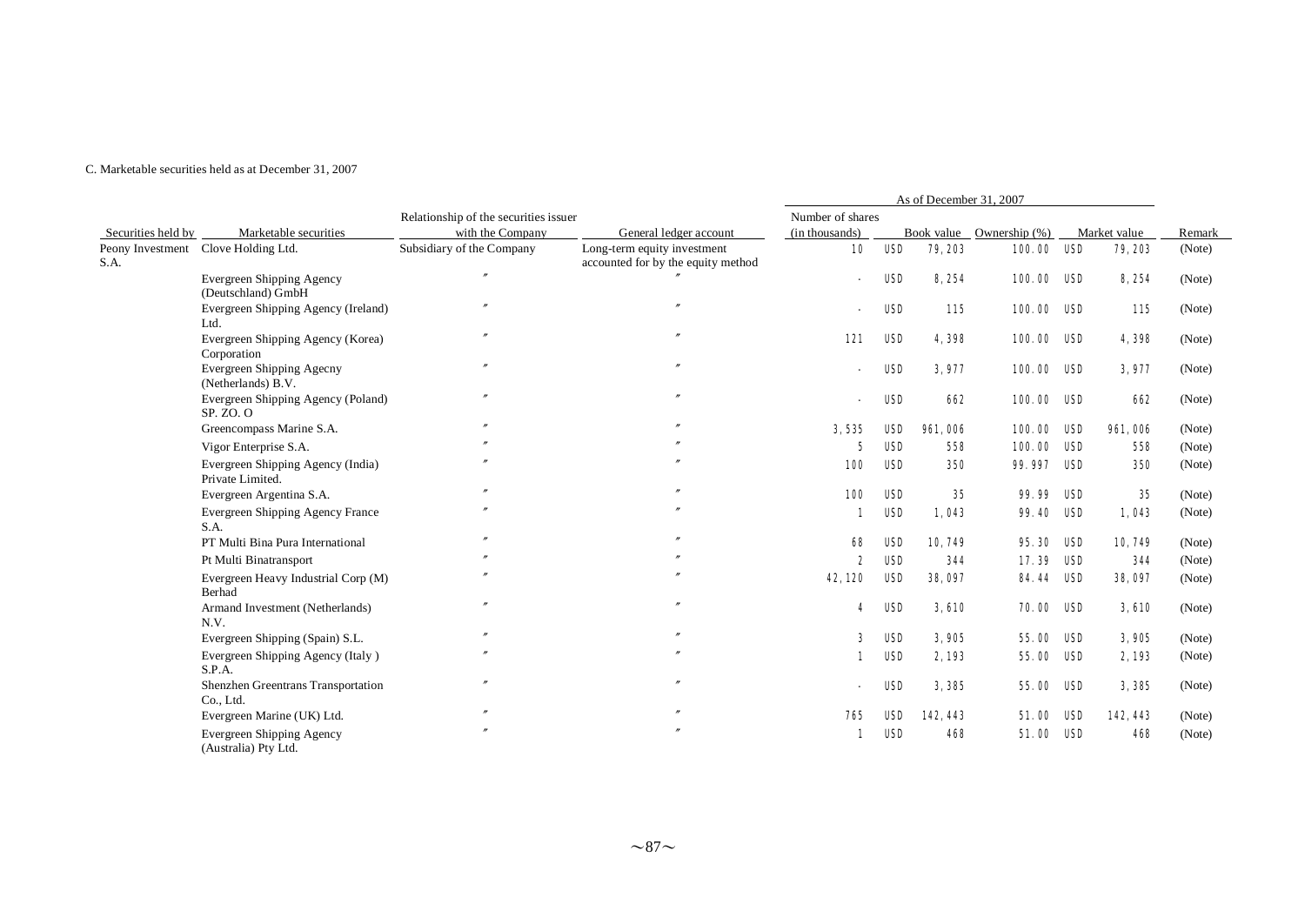#### C. Marketable securities held as at December 31, 2007

|                                      |                                                                        |                                                      |                                                                   |                          |            | As of December 31, 2007 |                          |     |              |        |
|--------------------------------------|------------------------------------------------------------------------|------------------------------------------------------|-------------------------------------------------------------------|--------------------------|------------|-------------------------|--------------------------|-----|--------------|--------|
|                                      |                                                                        | Relationship of the securities issuer                |                                                                   | Number of shares         |            |                         |                          |     |              |        |
| Securities held by                   | Marketable securities                                                  | with the Company                                     | General ledger account                                            | (in thousands)           |            |                         | Book value Ownership (%) |     | Market value | Remark |
| S.A.                                 | Peony Investment Evergreen Shipping Agency (Russia)<br>Limited         | Subsidiary of the Company                            | Long-term equity investment<br>accounted for by the equity method | ä,                       | USD        | 850                     | 51.00 ISD                |     | 850          | (Note) |
|                                      | Evergreen Shipping Agency<br>(Singapore) Pte Ltd.                      | $^{\prime\prime}$                                    |                                                                   | 765                      | USD        | 3.856                   | 51.00                    | USD | 3,856        | (Note) |
|                                      | Evergreen Shipping Agency<br>(Thailand) Co., Ltd.                      |                                                      | $\theta$                                                          | 408                      | USD        | 2,519                   | <b>51.00 USD</b>         |     | 2,519        | (Note) |
|                                      | <b>Evergreen Shipping Agency</b><br>(Vietnam) Corp.                    |                                                      | $\theta$                                                          |                          | USD        | 456                     | <b>51.00 USD</b>         |     | 456          | (Note) |
|                                      | PT. Evergreen Shipping Agency<br>Indonesia                             |                                                      | $\prime$                                                          |                          | USD        | 1,433                   | 51.00 USD                |     | 1,433        | (Note) |
|                                      | Luanta Investment (Netherlands) N.V. Investee of Peony Investment S.A. | accounted for by the equity method                   |                                                                   | 460                      | USD        | 15,656                  | <b>50.00 USD</b>         |     | 15,656       |        |
|                                      | Balsam Investment (Netherlands)<br>N.V.                                |                                                      | $^{\prime\prime}$                                                 | $\overline{\phantom{a}}$ | <b>USD</b> | 183, 604                | <b>49.00 USD</b>         |     | 183, 604     |        |
|                                      | Evergreen Container Terminal<br>(Thailand) Limited                     |                                                      | $\theta$                                                          | 12,250                   | USD        | 24, 635                 | <b>48.18 USD</b>         |     | 24, 635      |        |
|                                      | Ningbo Victory Container Co., Ltd.                                     |                                                      |                                                                   |                          | USD        | 2,242                   | <b>40.00</b>             | USD | 2, 242       |        |
|                                      | Qingdao Evergreen Container<br>Transportation Co., Ltd.                |                                                      |                                                                   |                          | <b>USD</b> | 5,913                   | <b>40.00 USD</b>         |     | 5,913        |        |
|                                      | Green Peninsula Agencies SDM, BHD                                      | $^{\prime\prime}$                                    |                                                                   | 1,500                    | USD        | 7,174                   | <b>30. 00</b>            | USD | 7,174        |        |
|                                      | Shanghai JIFA Logistics Co., Ltd.                                      |                                                      |                                                                   |                          | USD        | 8,505                   | 21.0634                  | USD | 8,505        |        |
|                                      | Kingtrans Intl. Logistics (Tianjin) Co.,<br>Ltd.                       |                                                      |                                                                   |                          | <b>USD</b> | 2,059                   | 20.00                    | USD | 2,059        |        |
|                                      | Dongbu Pusan Container Terminal<br>Co., Ltd.                           | None                                                 | Financial assets carried at cost-non<br>current                   | 300                      | USD        | 1,556                   | 15.00 ISD                |     | 1,556        |        |
|                                      | Hutchison Inland Container Depots<br>Ltd.                              |                                                      | $^{\prime\prime}$                                                 | 1                        | USD        | 1.492                   | 7.50                     | USD | 1,492        |        |
|                                      | Colombo-South Asia Gateway<br>Terminal                                 |                                                      |                                                                   | 18,942                   | <b>USD</b> | 2,412                   | 5.00                     | USD | 2,412        |        |
| PT. Multi Bina<br>Pura International | PT. Multi Bina Transport                                               | Indirect subsidiary of Peony                         | Long-term equity investment<br>accounted for by the equity method | 8                        | USD        | 1,441                   | 72.95                    | USD | 1,441        | (Note) |
|                                      | Clove Holding Ltd. Ample Holding LTD.                                  |                                                      |                                                                   | 9                        | USD        | 28, 699                 | 90. OO                   | USD | 28,699       | (Note) |
|                                      | Classic Outlook Investment Ltd.                                        | Investee of Clove accounted for<br>under cost method | Financial assets carried at cost-non<br>current                   |                          | <b>USD</b> | 102, 359                | 2.25                     | USD | 102, 359     |        |
|                                      | Everup Profits Ltd.                                                    |                                                      | $\theta$                                                          |                          | USD        |                         | 2.25 USD                 |     |              |        |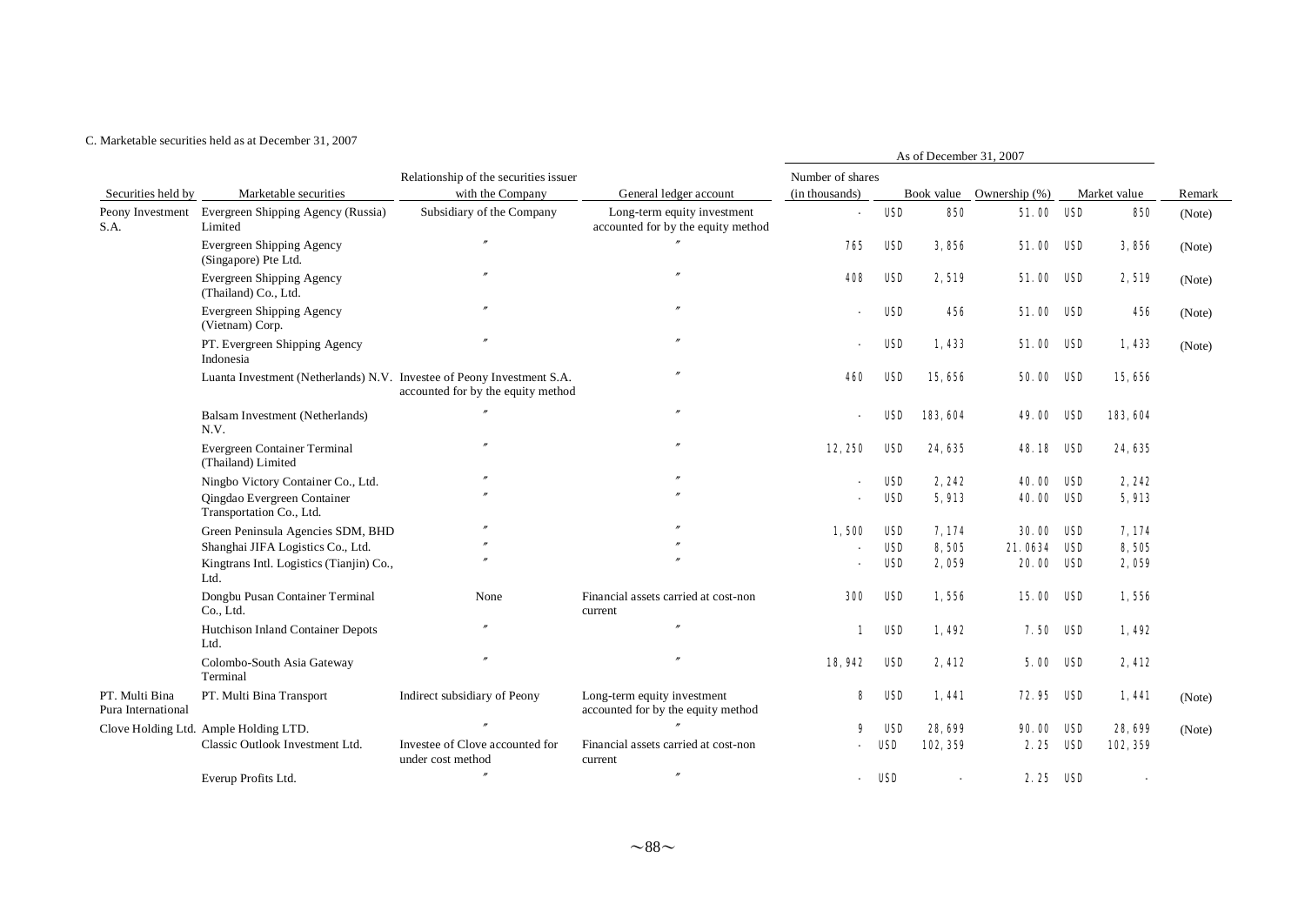#### C. Marketable securities held as at December 31, 2007

|                                                         |                                                                                   |                                                                  |                                                                  |                          |            | As of December 31, 2007 |                          |            |              |        |
|---------------------------------------------------------|-----------------------------------------------------------------------------------|------------------------------------------------------------------|------------------------------------------------------------------|--------------------------|------------|-------------------------|--------------------------|------------|--------------|--------|
| Securities held by<br>Marketable securities             |                                                                                   | Relationship of the securities issuer                            |                                                                  | Number of shares         |            |                         |                          |            |              |        |
|                                                         |                                                                                   | with the Company                                                 | General ledger account                                           | (in thousands)           |            |                         | Book value Ownership (%) |            | Market value | Remark |
|                                                         | Clove Holding Ltd. Island Equipment LLC                                           | Indirect subsidiary of Peony                                     | Long-term equity investment<br>accounted for by equity method    | $\blacksquare$           | USD        | 958                     | <b>36.00 USD</b>         |            | 958          | (Note) |
| Ample Holding<br>Ltd.                                   | Colon Container Terminal S.A.                                                     | Investee of Ample accounted for by<br>equity method              |                                                                  | 22, 860                  | USD        | 63, 694                 | <b>40.00 USD</b>         |            | 63, 694      |        |
| <b>Island Equipment</b><br><b>LLC</b>                   | Whitney Equiment LLC                                                              | Investee of Island<br>accounted for<br>by equity method          | $\overline{''}$                                                  | $\overline{\phantom{a}}$ | USD        | 1,097                   | 100.00 USD               |            | 1,097        | (Note) |
|                                                         | Hemlock Equipment LLC                                                             |                                                                  |                                                                  |                          | USD        | 1,761                   | 100.00                   | USD        | 1,761        | (Note) |
| Evergreen Marine<br>(UK) Limited                        | Island Equipment LLC                                                              | Indirect subsidiary of Peony                                     |                                                                  |                          | <b>USD</b> | 399                     | 15.00                    | USD        | 399          | (Note) |
|                                                         | Kingtrans Intl. Logistics (Tianjin) Co., Investee of EMU accounted for by<br>Ltd. | equity method                                                    |                                                                  |                          | USD        | 2,000                   | <b>20.00</b>             | USD        | 2,000        |        |
| Armand<br>Investment<br>(Netherlands) N.V.              | Armand Estate (Netherlands) B.V.                                                  | Indirect subsidiary of Peony                                     |                                                                  |                          | USD        | 5,140                   | 100.00                   | USD        | 5,140        | (Note) |
| <b>Armand Estate</b><br>(Netherlands) B.V.              | Taiwan Terminal Services Co., Ltd.                                                | Investee of Armand Estate B.V.<br>accounted for by equity method |                                                                  | 17,000 USD               |            | 5,042                   | 10.00 ISD                |            | 5,042        |        |
| Greencompass<br>Marine S.A.                             | <b>UBS-Forward Arbitrage Strategy</b>                                             | None                                                             | Financial assets at fair value through<br>profit or loss-current | 50                       | USD        | 4,683                   |                          | <b>USD</b> | 4683         |        |
|                                                         | Lydia Capital Alternative<br><b>Investment Fund</b>                               | $\prime$                                                         |                                                                  | 8                        | USD        | 488                     |                          | <b>USD</b> | 488          |        |
| Evergreen<br>Shipping Agency<br>(Thailand) Co.,<br>Ltd. | Green Siam Air Service                                                            |                                                                  | Financial assets carried at cost -<br>non current                | $\overline{\mathbf{4}}$  | THB        | 1,160                   | 2.00                     | THB        | 1,160        | (Note) |
| Evergreen<br>Shipping Agency<br>(Deutschland)<br>GmbH   | Evergreen Shipping Agency (Austria) Investee of EGD accounted under<br>GmbH       | cost method                                                      |                                                                  |                          | EUR        | 18                      | 100.00 EUR               |            | 18           | (Note) |
|                                                         | Zoll Pool                                                                         |                                                                  |                                                                  |                          | EUR        | 10                      | 6.25 ELR                 |            | 10           | (Note) |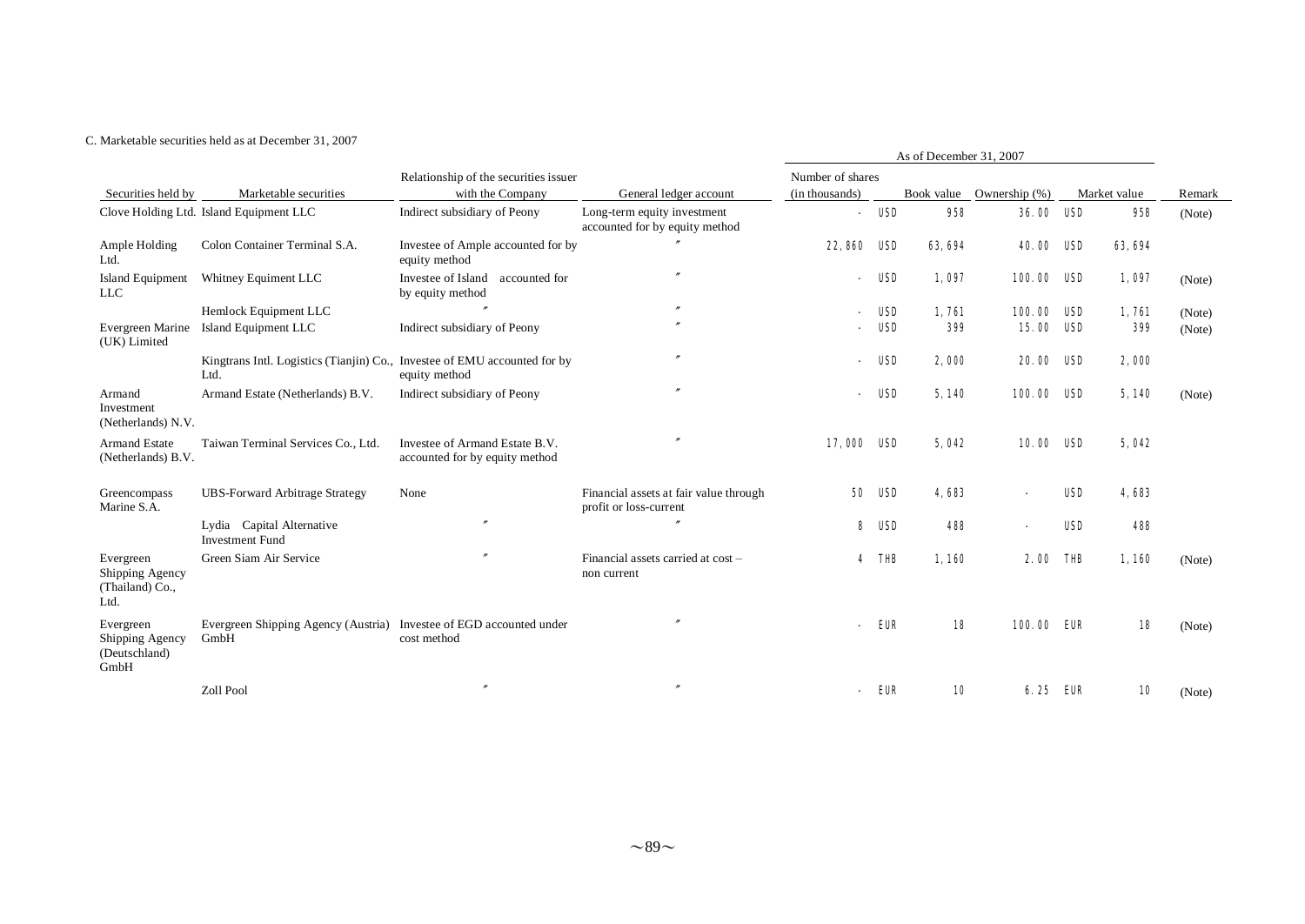D. Acquisition or sale of the same security with the accumulated cost exceeding \$100 million or 20% of the Company's paid-in capital during the year ended December 31, 2007

|                             |                                   |                              |                                        |                                     | Balance as at<br>January 1, 2007      |                  | Addition                              |               |                                       | Disposal                   |                      |                               | Balance as at<br>December 31, 2007    |            |
|-----------------------------|-----------------------------------|------------------------------|----------------------------------------|-------------------------------------|---------------------------------------|------------------|---------------------------------------|---------------|---------------------------------------|----------------------------|----------------------|-------------------------------|---------------------------------------|------------|
| Investor                    | Marketable<br>securities          | General<br>ledger<br>account | Counterparty                           | Relationship<br>with the<br>Company | Number of<br>shares<br>(in thousands) | Amount           | Number of<br>shares<br>(in thousands) | Amount        | Number of<br>shares<br>(in thousands) | Selling price              | <b>Book</b><br>value | Gain<br>(loss) on<br>disposal | Number of<br>shares<br>(in thousands) | Amount     |
| Greencompass<br>Marine S.A. | Investec<br>Global<br>Energy Fund | Financial<br>for trading     | Open market<br>assets held transaction | None                                | 17                                    | <b>USD</b> 5,000 | $\sim$                                | USD<br>$\sim$ |                                       | <b>4,508 USD</b><br>17 USD |                      | 5,000 (USD 492)               | $\overline{\phantom{0}}$              | <b>USD</b> |

E. Purchases from or sales to related parties exceeding \$100 million or 20% of the Company's paid-in capital during the year ended December 31, 2007

|                                              |                                                   |                   |                   |            |         |                 |              | Differences in transaction terms     |             |           |                          | Notes/accounts           |        |
|----------------------------------------------|---------------------------------------------------|-------------------|-------------------|------------|---------|-----------------|--------------|--------------------------------------|-------------|-----------|--------------------------|--------------------------|--------|
|                                              |                                                   |                   |                   |            |         | Transaction     |              | compared to third party transactions |             |           |                          | receivable (payable)     |        |
|                                              |                                                   |                   |                   |            |         | Percentage of   |              |                                      |             |           |                          | Percentage of            |        |
|                                              |                                                   | Relationship      | Purchases         |            |         | total purchases |              |                                      |             |           |                          | total notes/accounts     |        |
| Purchaser/seller                             | Counterparty                                      | with the Company  | (sales)           |            | Amount  | (sales)         | Credit term  | Unit price                           | Credit term | Balance   |                          | receivable (payable)     | Remark |
| Evergreen Marine                             | Evergreen Marine Corp.                            | The parent        | Sales             | <b>GBP</b> | 3,614   | 0.60%           | 30-60 days   |                                      |             | - GBP     | 271                      | 0.55%                    | (Note) |
| (UK) Limited                                 |                                                   |                   |                   |            |         |                 |              |                                      |             |           |                          |                          |        |
|                                              |                                                   | $^{\prime\prime}$ | Purchases         | <b>GBP</b> | 1,213   | 0.22%           | $30-60$ days |                                      |             | - GBP     |                          | $\overline{\phantom{a}}$ | (Note) |
| Greencompass<br>Marine S.A.                  |                                                   |                   | Sales             | <b>USD</b> | 14,844  | 0.65%           | $30-60$ days |                                      |             | - USD     |                          | $\overline{\phantom{a}}$ | (Note) |
|                                              | Evergreen International<br>S.A.                   | Related party     | Sales             | <b>USD</b> | 8,322   | 0.37%           | 30-60 days   |                                      |             | - USD     | $\overline{\phantom{a}}$ | $\overline{\phantom{a}}$ |        |
|                                              | Evergreen Marine Corp.                            | The parent        | Purchases         | <b>USD</b> | 6,541   | 0.32%           | $30-60$ days |                                      |             | - USD     |                          | $\overline{\phantom{a}}$ | (Note) |
|                                              | Evergreen International                           | Related party     |                   | <b>USD</b> | 11,377  | 0.55%           | $30-60$ days |                                      |             | - USD     |                          |                          |        |
|                                              | S.A.                                              |                   |                   |            |         |                 |              |                                      |             |           |                          |                          |        |
|                                              | Evergreen Heavy<br>Industrial Corp. (M)<br>Berhad |                   | $^{\prime\prime}$ | <b>USD</b> | 35,343  | 1.71%           | $30-60$ days |                                      |             | - USD     |                          | $\overline{\phantom{a}}$ | (Note) |
|                                              | Italia Marittima S.P.A.                           | $\prime$          | Sales             | <b>USD</b> | 3,650   | 0.16%           | $30-60$ days |                                      |             | - USD     | 300                      | 0.13%                    |        |
| Evergreen Heavy<br>Industrial Corp. (M) S.A. | Greencompass Marine                               |                   |                   | RM         | 122,129 | 33.28%          | 45 days      |                                      | $\sim$      | RM        | $\overline{\phantom{a}}$ | $\overline{\phantom{a}}$ | (Note) |
| Berhad                                       |                                                   |                   |                   |            |         |                 |              |                                      |             |           |                          |                          |        |
|                                              | Evergreen International<br>S.A.                   |                   | $\prime$          | RM         | 177,299 | 48.31%          | 45 days      |                                      |             | RM 26,367 |                          | 100.00%                  |        |
|                                              | Italia Marittima S.P.A.                           |                   |                   | RM         | 67,522  | 18.40%          | 45 days      |                                      |             | <b>RM</b> |                          |                          |        |

Note: When edited the consolidated statements, the transaction had been written off.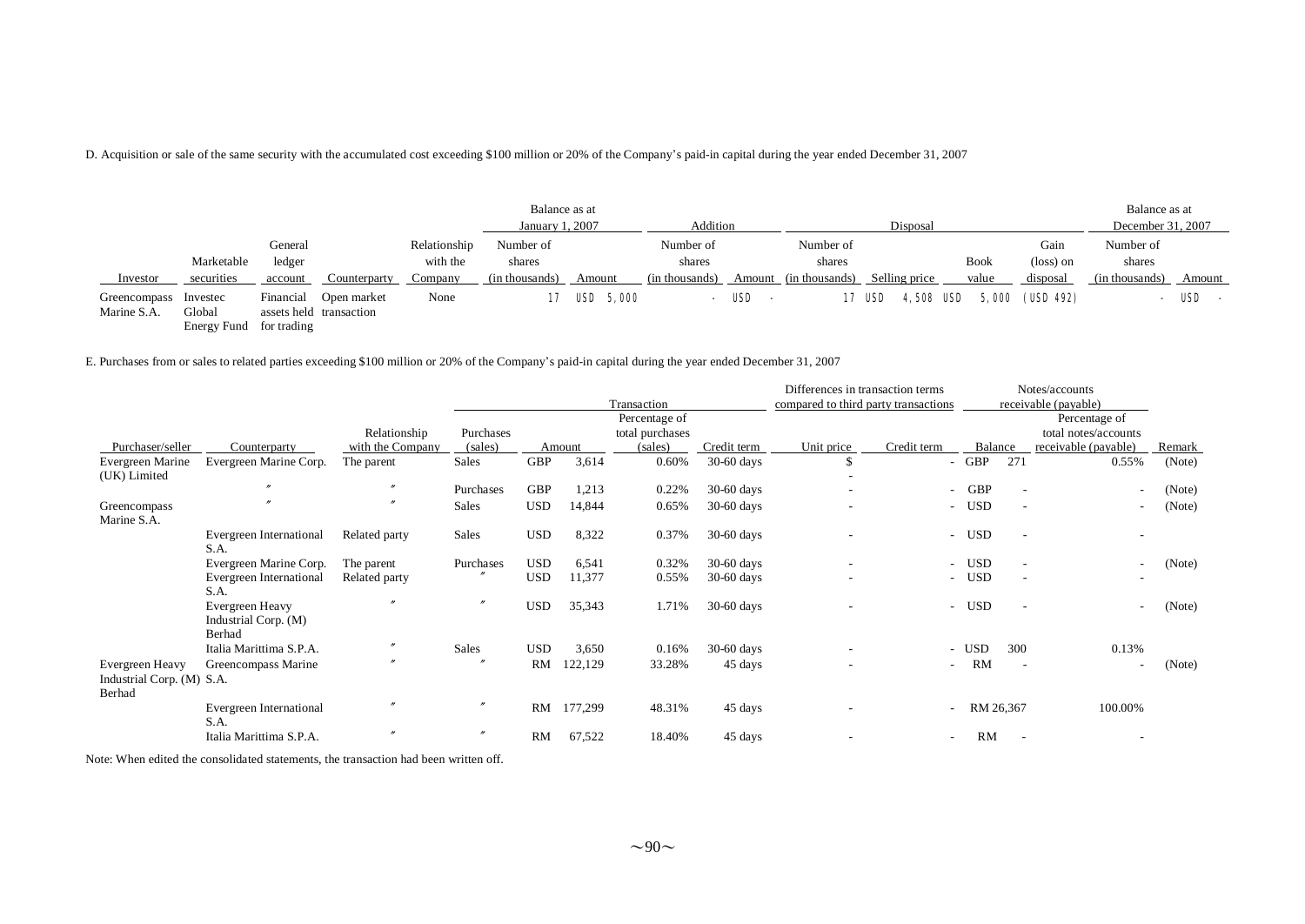F. Receivables from related parties exceeding \$100 million or 20% of the Company's paid-in capital as at December 31, 2007

|                                                               |                         |                                  |            |                                    |               |                                        | Overdue receivables      |     | Amount collected                        |                                    |  |
|---------------------------------------------------------------|-------------------------|----------------------------------|------------|------------------------------------|---------------|----------------------------------------|--------------------------|-----|-----------------------------------------|------------------------------------|--|
| Creditor                                                      | Counterparty            | Relationship<br>with the Company |            | Balance as at<br>December 31, 2007 | Turnover rate | Amount                                 | Action taken             |     | subsequent to the<br>balance sheet date | Allowance for<br>doubtful accounts |  |
| Evergreen Marine<br>(UK) Limited (Note)                       | Island Equipment LLC.   | Indirect subsidiary of Peony     | <b>USD</b> | 3,721                              |               | <b>USD</b><br>$\overline{\phantom{0}}$ | $\overline{\phantom{0}}$ | USD | $\sim$                                  | USD                                |  |
| Clove Holding Ltd.<br>(Note)                                  | Island Equipment LLC.   |                                  | <b>USD</b> | 8,931                              |               | <b>USD</b><br>$\overline{\phantom{0}}$ |                          | USD | $\blacksquare$                          | USD                                |  |
| Evergreen Heavy<br>Industrial Corp. (M) S.A.<br>Berhad (Note) | Evergreen International | Related party                    | <b>RM</b>  | 26, 367                            |               | ЮM<br>$\overline{\phantom{a}}$         | $\sim$                   | RМ  | 26, 367                                 | RМ                                 |  |

Note: When edited the consolidated statements, the transaction had been written off.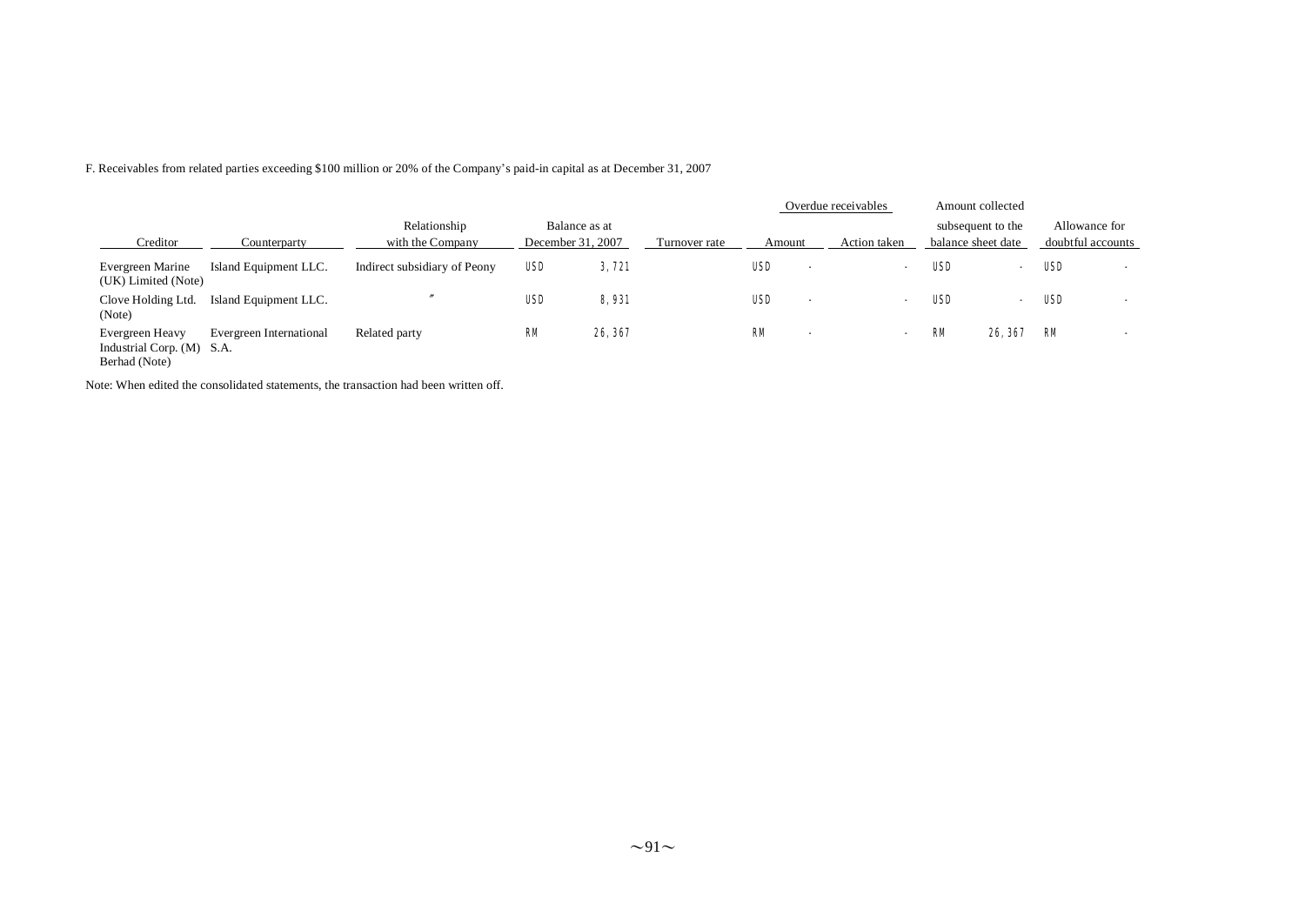### Evergreen Marine Corporation and Subsidiaries-Greencompass Marine S. A. Derivative financial instrument transactions December 31, 2007

# A. Derivative financial instruments transactions:

(a) The contract amounts (or notional principal) and credit risk (expressed in thousand dollars)

|                              |     |                           | December 31, 2007 |             |
|------------------------------|-----|---------------------------|-------------------|-------------|
|                              |     | <b>Notional Principal</b> |                   |             |
| <b>Financial Instruments</b> |     | (Contract Amount)         |                   | Credit Risk |
| Interest rate swaps (IRS)    | USD | 149,204                   | USD               | 179         |
| Currency exchange swap       | USD | 444,000                   | USD               | 86          |
|                              |     |                           |                   |             |

The above credit risk amounts are based on the contracts with positive fair values at the balance sheet date and represent the possible loss that will be incurred by the Company in the event of counterparties' default. The counterparties of the Company are all well-known banks with good credit ratings. Thus, the credit risk is assessed to be remote.

(b) Market risk

The interest rate swaps are utilized to hedge against fluctuations in interest rates. The foreign exchange options are derivative financial instruments which are held for trading. Periodic reviews are conducted for evaluating the level of Subsidiary's exposure to market risk, and a stop-loss mechanism has been established to minimize the impact of market risk on the Subsidiary's operations.

(c) Liquidity risk, cash flow risk and the amount, timing and uncertainty of demand for future cash flow.

As no principals are exchanged upon settlement of the interest rate swaps and forward exchange options, no significant demand for cash flow is expected. Therefore, the Subsidiary's working capital is assessed to be adequate and no funding risk is dominant. In addition, since the interest rates, exchange rates and prices are predetermined, no significant cash flow risk is expected.

(d) The types, objectives and strategies of holding derivative financial instruments

The derivative financial instruments undertaken by the Company are held for trading and non-trading purposes. The primary objectives of derivative financial instruments held for non-trading purposes are to mitigate risk of debt obligations and commitments arising from fluctuations in interest rates and exchange rate. The hedging strategy of the Company focuses on mitigating market price risks. On the other hand, the primary objective of the derivative financial instruments held for trading purposes is to profit from exchange rate and price differentials.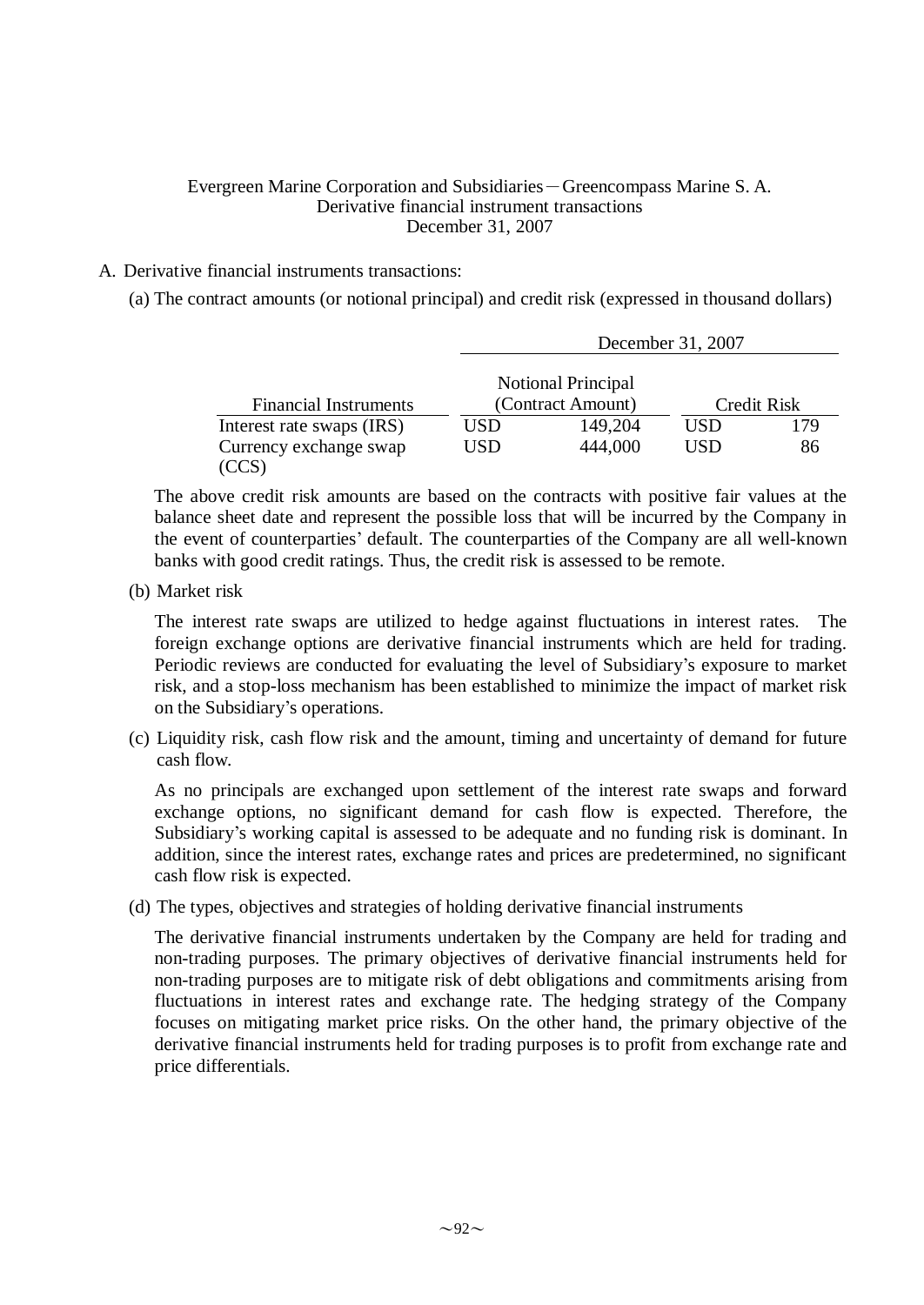- (e) Financial statement disclosures for derivative financial instruments
	- a) Interest Rate Swaps:

The contracts are settled based on the difference between the spot interest rate and contracted interest rate. The amount received and paid upon settlement is recorded as a deduction from and an addition to the interest expense on shipping finance, respectively.

b) Foreign Exchange Option:

As the Company has actual position in the underlying assets, full settlements are conducted at expiration of the contracts. The difference between the spot exchange rate and the contracted rate is recorded as foreign exchange gain or loss upon settlement.

B. Fair values of financial instruments

|                                  |     |                | December 31, 2007 |            |
|----------------------------------|-----|----------------|-------------------|------------|
| Derivative financial instruments |     | Carrying Value |                   | Fair Value |
| Interest rate swaps (IRS)        | USD | 149            | ISD               | 149        |
| Currency exchange swaps          |     |                |                   |            |
| (CCS)                            | USD | (11, 872)      | USD               | (11, 872)  |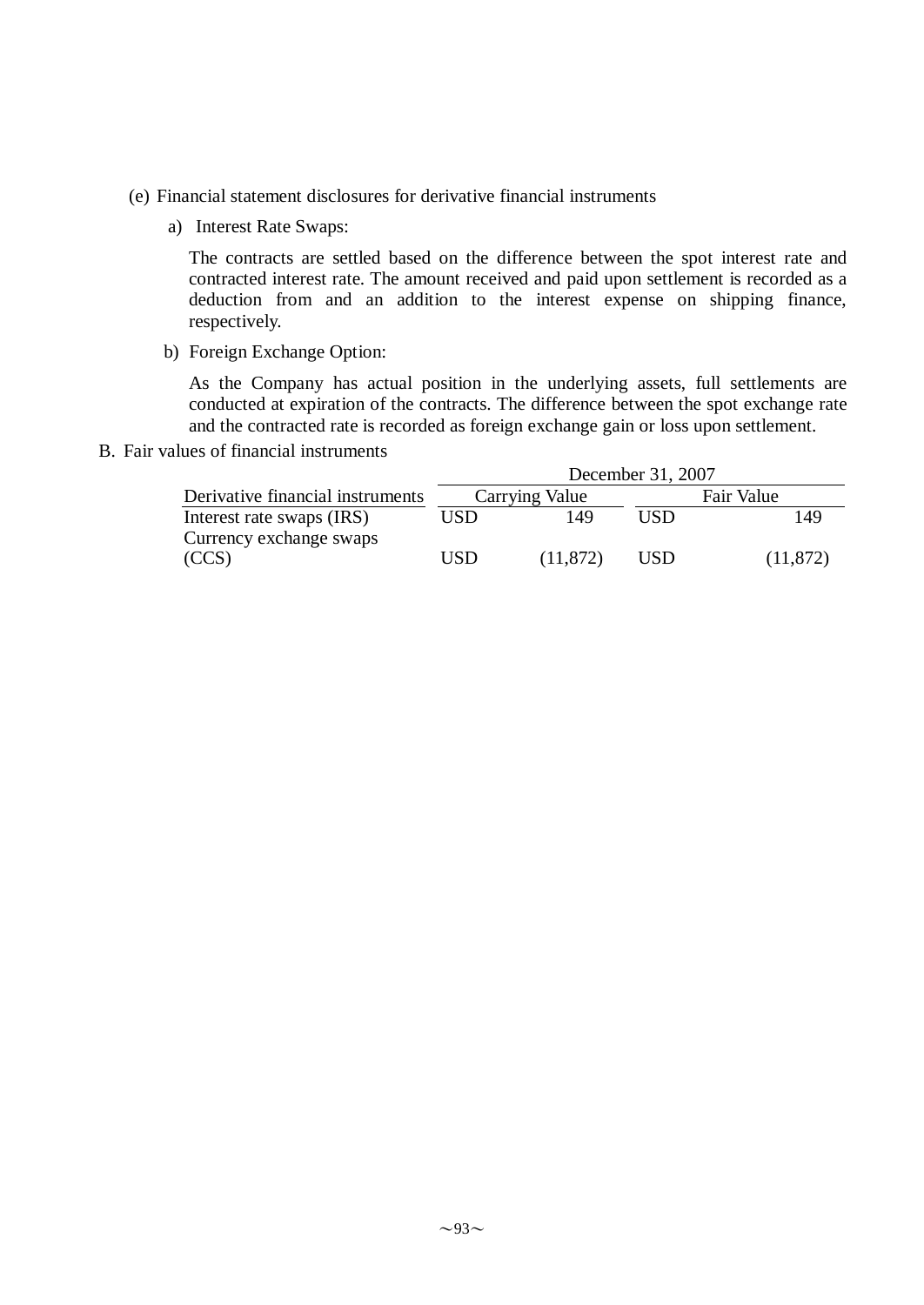### (3)Disclosure of information on indirect investments in Mainland China

| December 31, 2007<br>$\mathbf{s}$<br>276, 255 |
|-----------------------------------------------|
|                                               |
| <b>72, 824 S</b>                              |
| 192,063 \$                                    |
| 109,950 \$                                    |
| 8,505)<br>2, 242)<br>5,913<br>3, 385)         |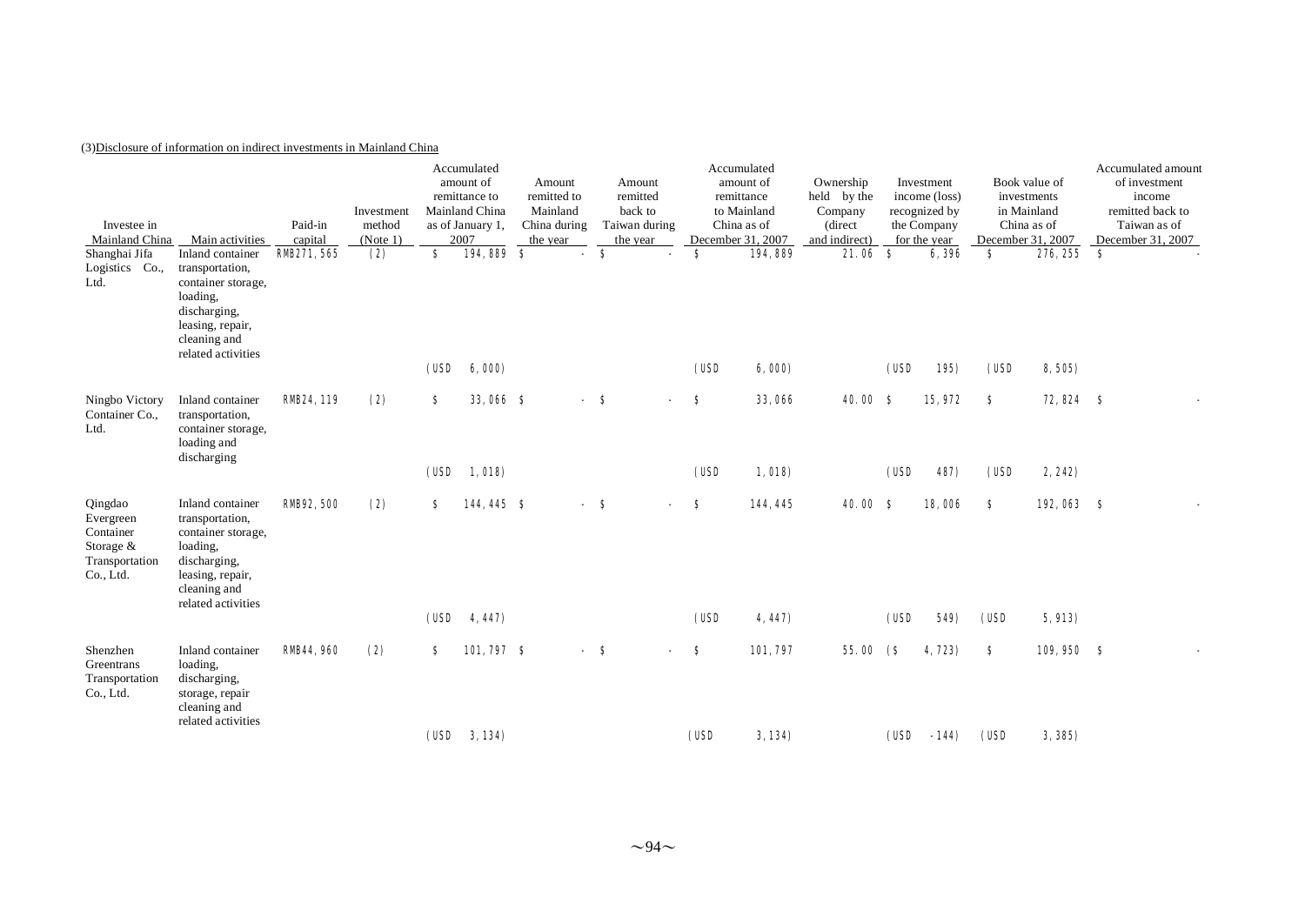|                                                                                                        |                                                                                                                                                                           |                   |                                                                                                                                                                                                                        | Accumulated                                     |                            |                 |                                        |                    |           | Accumulated             |                          |                      |                             |           |                              | Accumulated amount      |
|--------------------------------------------------------------------------------------------------------|---------------------------------------------------------------------------------------------------------------------------------------------------------------------------|-------------------|------------------------------------------------------------------------------------------------------------------------------------------------------------------------------------------------------------------------|-------------------------------------------------|----------------------------|-----------------|----------------------------------------|--------------------|-----------|-------------------------|--------------------------|----------------------|-----------------------------|-----------|------------------------------|-------------------------|
|                                                                                                        |                                                                                                                                                                           |                   |                                                                                                                                                                                                                        |                                                 | amount of<br>remittance to |                 | Amount<br>remitted to                  | Amount<br>remitted |           | amount of<br>remittance | Ownership<br>held by the |                      | Investment<br>income (loss) |           | Book value of<br>investments | of investment<br>income |
|                                                                                                        |                                                                                                                                                                           |                   | Investment                                                                                                                                                                                                             |                                                 | Mainland China             |                 | Mainland                               | back to            |           | to Mainland             | Company                  |                      | recognized by               |           | in Mainland                  | remitted back to        |
| Investee in                                                                                            |                                                                                                                                                                           | Paid-in           | method                                                                                                                                                                                                                 |                                                 | as of January 1,           |                 | China during                           | Taiwan during      |           | China as of             | (direct)                 |                      | the Company                 |           | China as of                  | Taiwan as of            |
| Mainland China                                                                                         | Main activities                                                                                                                                                           | capital           | (Note 1)                                                                                                                                                                                                               |                                                 | 2007                       | the year        |                                        | the year           |           | December 31, 2007       | and indirect)            |                      | for the year                |           | December 31, 2007            | December 31, 2007       |
| Shenzhen<br>Hutchison Inland yard<br><b>Container Depots</b><br>Co., Ltd.                              | Inland container                                                                                                                                                          | <b>HO92, 000</b>  | (2)                                                                                                                                                                                                                    | s                                               | 26, 253                    | -8              |                                        | S                  | S         | 26, 253                 | 6.85                     | S                    |                             | \$        | 26, 253                      | -8                      |
|                                                                                                        |                                                                                                                                                                           |                   |                                                                                                                                                                                                                        | (HD                                             | 6, 304)                    |                 |                                        |                    | (HO       | 6, 304)                 |                          |                      |                             | (HO       | 6, 304)                      |                         |
| Kingtrans Intl.<br>Logistics<br>(Tianjin) Co.,<br>Ltd.                                                 | Inland container<br>loading,<br>discharging,<br>storage, repair,<br>cleaning and<br>related activities                                                                    | <b>USD10, 000</b> | (2)                                                                                                                                                                                                                    | s<br>(USD                                       | 64.963<br>2,000)           | S<br>(UBD2,000) | <b>64.963 S</b>                        |                    | s<br>(USD | 129, 926<br>4,000)      | 40.00                    | $\mathbf{s}$<br>(USD | 1,738)<br>$-53$             | S<br>(USD | 131,842<br>4, 059)           | S                       |
| Balance of<br>Investments in<br>December 31, 2007<br><b>\$630, 376</b><br>(USD 18, 599)<br>(HD 6, 304) | <b>Investment Amount</b><br>Approved by the Investment<br>Commission of the Ministry<br>Mainland China as at of Economic Affairs<br>(MOEA) (Note3)<br>\$1,172,322<br>(USD | 36, 092)          | Quota of Investments in Mainland China Imposed<br>by the Investment Commission of the Ministry of<br>Economic Affairs (MOEA)<br>Net worth under \$5,000,000<br>Net worth between \$5,000,000<br>and \$10,000,000 (30%) | $(40\%)$<br>Net worth over<br>\$10,000,000(20%) |                            | s               | 2,000,000<br>1,500,000<br>11, 939, 536 |                    |           |                         |                          |                      |                             |           |                              |                         |
|                                                                                                        |                                                                                                                                                                           |                   |                                                                                                                                                                                                                        |                                                 |                            | s               | 15, 439, 536                           |                    |           |                         |                          |                      |                             |           |                              |                         |

(Net worth of the Company: NT\$ 69,697,680)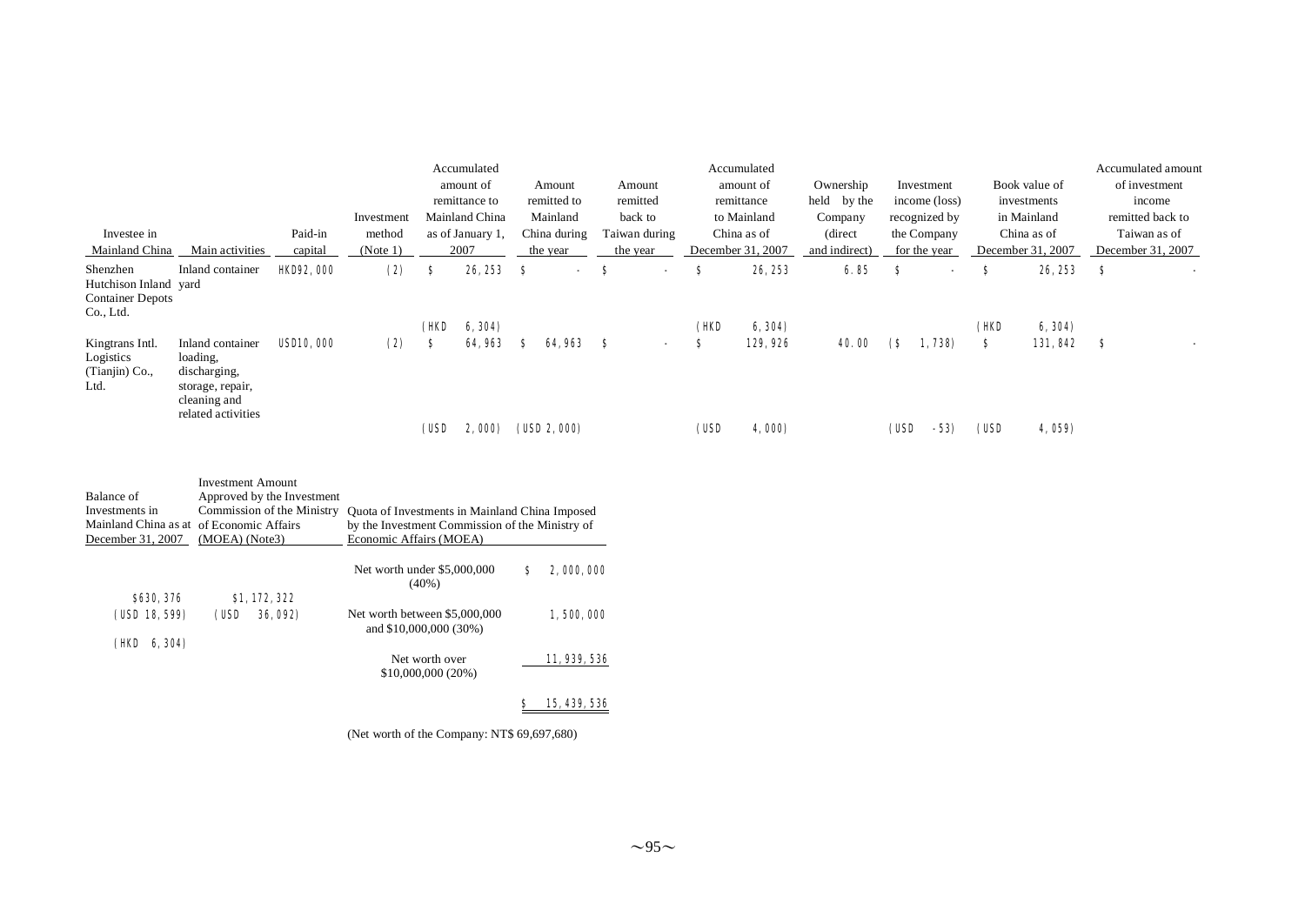Note 1: Investments in Mainland China can be conducted by the following ways:

(1) Remitting the funds to Mainland China via a third country

(2) Via a new investee to be set up in a third country

(3) Via an existing investee set up in a third country

(4) Investing directly in Mainland China

(5) Others

Note 2: Investment income (loss) for the year

"(1)" denotes that the investee is still in the start-up stage.

"(2)" denotes the basis on which the investment income (loss) is recognized.

(a) Based on the investee's financial statements audited by an international accounting firm other than the Company's auditor

(b) Based on the investee's financial statements audited by the Company's auditor

(c) Others

Note 3: The numbers in this table should be expressed in New Taiwan dollars.

Note 4: when edited consolidated financial statements, the investment transaction had been written off.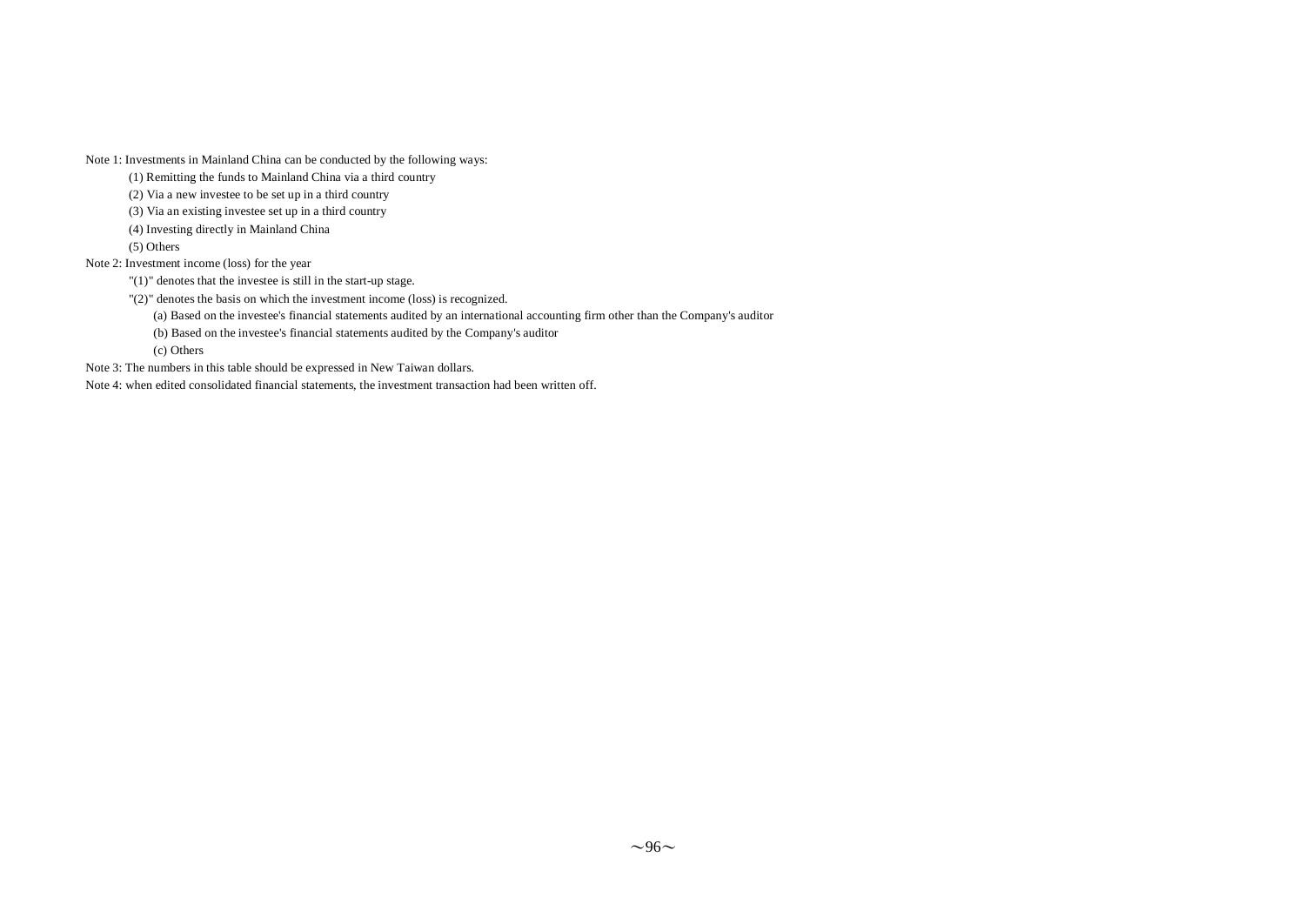### (4) Business and significant transactions between the Company and its subsidiary

2007

|                |                  |                                                 |                       | Transaction                |        |          |                 |                      |  |
|----------------|------------------|-------------------------------------------------|-----------------------|----------------------------|--------|----------|-----------------|----------------------|--|
| Number         |                  |                                                 |                       |                            |        |          |                 | Ratio of total       |  |
| (Note 1)       | Name of party    | Counterparty                                    | Relationship (Note 2) | Account                    | Amount |          | Trade condition | revenue or total (%) |  |
| $\overline{0}$ | Evergreen Marine | Taiwan Terminal Services Co., Ltd.              |                       | Accounts payable           | s      | 74,073   | Note 3          | 0.05                 |  |
|                | Corporation      |                                                 |                       | Operating costs            |        | 736, 358 |                 | 0.51                 |  |
|                |                  |                                                 |                       | Other receivables          |        | 270      |                 |                      |  |
|                |                  |                                                 |                       | Operating revenues         |        | 3,082    |                 |                      |  |
|                |                  | Greencompass marine S.A.                        |                       | Operating revenues         |        | 214, 750 |                 | 0.15                 |  |
|                |                  |                                                 |                       | Accounts receivable        |        | 9,337    |                 | 0.01                 |  |
|                |                  |                                                 |                       | Agency reciprocal accounts |        | 10,733   |                 | <b>0.01</b>          |  |
|                |                  |                                                 |                       | Other receivables          |        | 21,750   |                 | 0.02                 |  |
|                |                  |                                                 |                       | Agency accounts-credit     |        | 659, 645 |                 | 0.48                 |  |
|                |                  |                                                 |                       | Operating costs            |        | 422, 150 |                 | 0.29                 |  |
|                |                  |                                                 |                       | Accounts payable           |        | 29, 017  |                 | 0.02                 |  |
|                |                  | Evergreen Marine (UK) Limited                   |                       | Agency reciprocal accounts |        | 5, 115   |                 |                      |  |
|                |                  |                                                 |                       | Accounts receivable        |        | 4,583    |                 | $\blacksquare$       |  |
|                |                  |                                                 |                       | Operating revenues         |        | 22, 673  |                 | 0.02                 |  |
|                |                  |                                                 |                       | Other receivables          |        | 1,113    |                 |                      |  |
|                |                  |                                                 |                       | Agency accounts-credit     |        | 114,884  |                 | 0.08                 |  |
|                |                  |                                                 |                       | Operating costs            |        | 232, 880 |                 | 0.16                 |  |
|                |                  |                                                 |                       | Accounts payable           |        | 18,655   |                 | 0.01                 |  |
|                |                  | Evergreen Shipping Agency (India) Pte. Ltd.     |                       | Accounts payable           |        | 23, 337  |                 | 0.02                 |  |
|                |                  |                                                 |                       | Agency accounts-debit      |        | 93, 239  |                 | 0.07                 |  |
|                |                  | PT. Evergreen Shipping Agency Indonesia         |                       | Accounts payable           |        | 10,624   |                 | 0.01                 |  |
|                |                  |                                                 |                       | Agency accounts-debit      |        | 15,409   | $\prime$        | 0.01                 |  |
|                |                  | Evergreen Shipping Agency (Singapore) Pte. Ltd. |                       | Accounts payable           |        | 5,068    |                 |                      |  |
|                |                  |                                                 |                       | Agency accounts-debit      |        | 4,328    |                 |                      |  |
|                |                  | Evergreen Korea Corporation                     |                       | Agency accounts-credit     |        | 2,019    |                 |                      |  |
|                |                  | Evergreen Shipping Agency (Thailand) Co., Ltd.  |                       | Agency accounts-debit      |        | 55, 125  |                 | 0.04                 |  |
|                |                  | Evergreen Shipping Agency (Italy) S.P.A.        |                       | Other receivables          |        | 734      |                 |                      |  |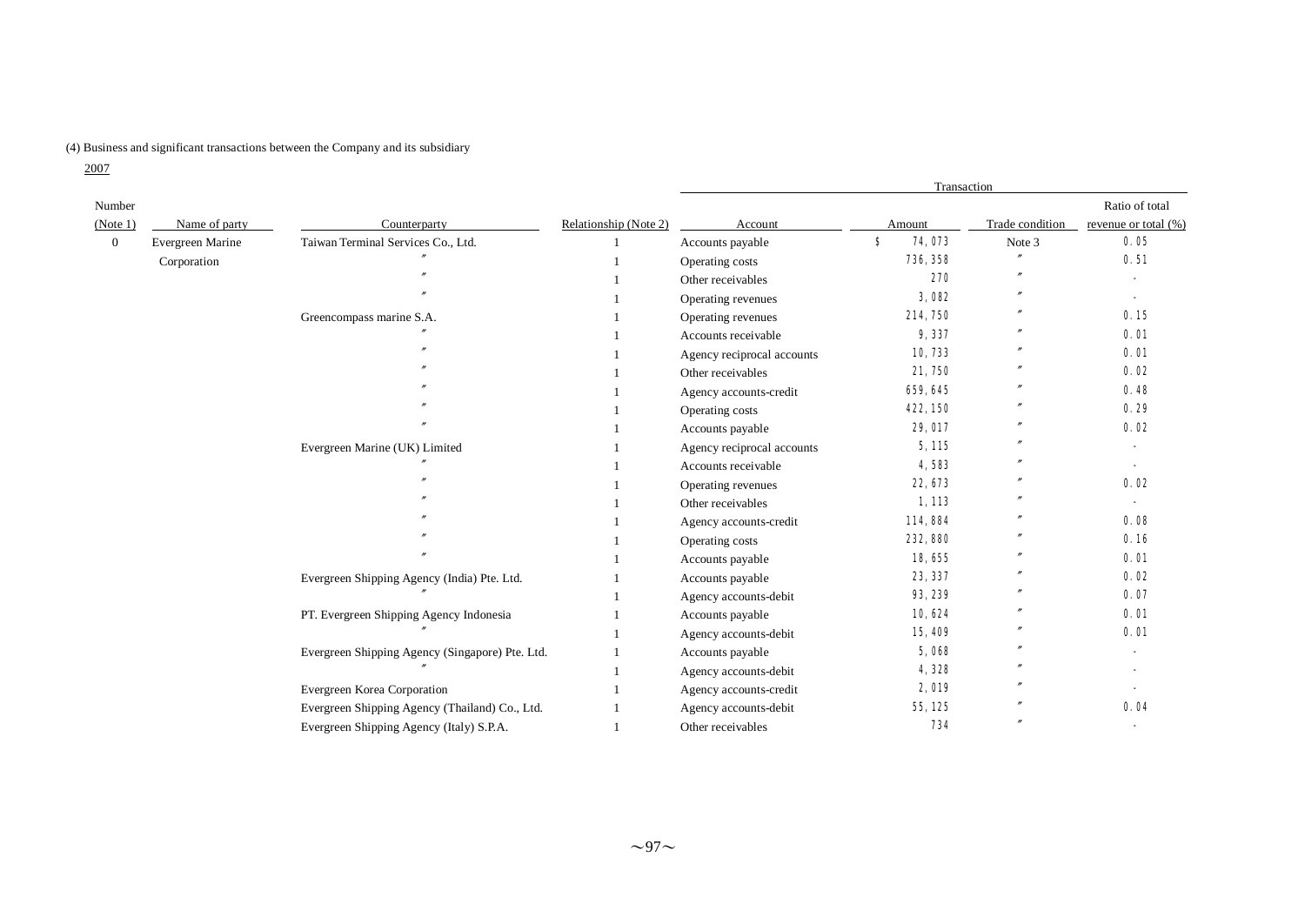|          |                                                         |                               |                       | Transaction         |   |           |                   |                      |  |
|----------|---------------------------------------------------------|-------------------------------|-----------------------|---------------------|---|-----------|-------------------|----------------------|--|
| Number   |                                                         |                               |                       |                     |   |           |                   | Ratio of total       |  |
| (Note 1) | Name of party                                           | Counterparty                  | Relationship (Note 2) | Account             |   | Amount    | Trade condition   | revenue or total (%) |  |
|          | Clove Holding Ltd.                                      | Island Equipment LLC.         | $\sim$                | Other receivables   | s | 290, 086  | Note 3            | 0.21                 |  |
|          |                                                         | Ample Holding Ltd.            |                       | Other receivables   |   | 999, 112  |                   | 0.72                 |  |
| 2        | Multi Bina Pura International                           | PT. Multi Bina Transport      | 3                     | Accounts receivable |   | 342       | $\overline{ }$    |                      |  |
|          |                                                         |                               |                       | Accounts payable    |   | 2,012     | $^{\prime\prime}$ |                      |  |
|          |                                                         |                               | 3                     | Operating costs     |   | 12, 227   |                   | <b>0.01</b>          |  |
|          |                                                         |                               | 3                     | Rent revenue        |   | 5,028     | $^{\prime\prime}$ |                      |  |
| 3        | Evergreen Marine (UK) Limited                           | Island Equipment LLC.         | 3                     | Other receivables   |   | 120, 869  |                   | 0.09                 |  |
| 4        | Evergreen Shipping Agency<br>(India) Pte. Ltd.          | Peony Investment S.A.         | 3                     | Accounts payable    |   | 53, 847   |                   | 0.04                 |  |
| 5        | Evergreen Shipping Agency<br>(Italy) S.P.A.             | Greencompass Marine S.A.      | 3                     | Other receivables   |   | 6,885     |                   |                      |  |
|          |                                                         | Evergreen Marine (UK) Limited | 3                     | Other receivables   |   | 31, 205   |                   | 0.02                 |  |
| 6        | Evergreen Heavy Industrial Co.,<br>(Malaysia) Sdn. Bhd. | Greencompass Marine S.A.      | 3                     | Operating revenues  |   | 1,166,197 | $\prime$          | 0.80                 |  |

### Note 1: Transaction between the Company and the subsidiary are shown as follows:

(1) the "0" represents the Company.

(2) the subsidiary are numbered from "1" in sequence.

### Note 2: The relationships are shown as follows:

- (1) the Company to subsidiary.
- (2) the subsidiary to the Company.
- (3) the subsidiary to subsidiary.

Note 3: There is no difference of trade type compared with ordinary transaction.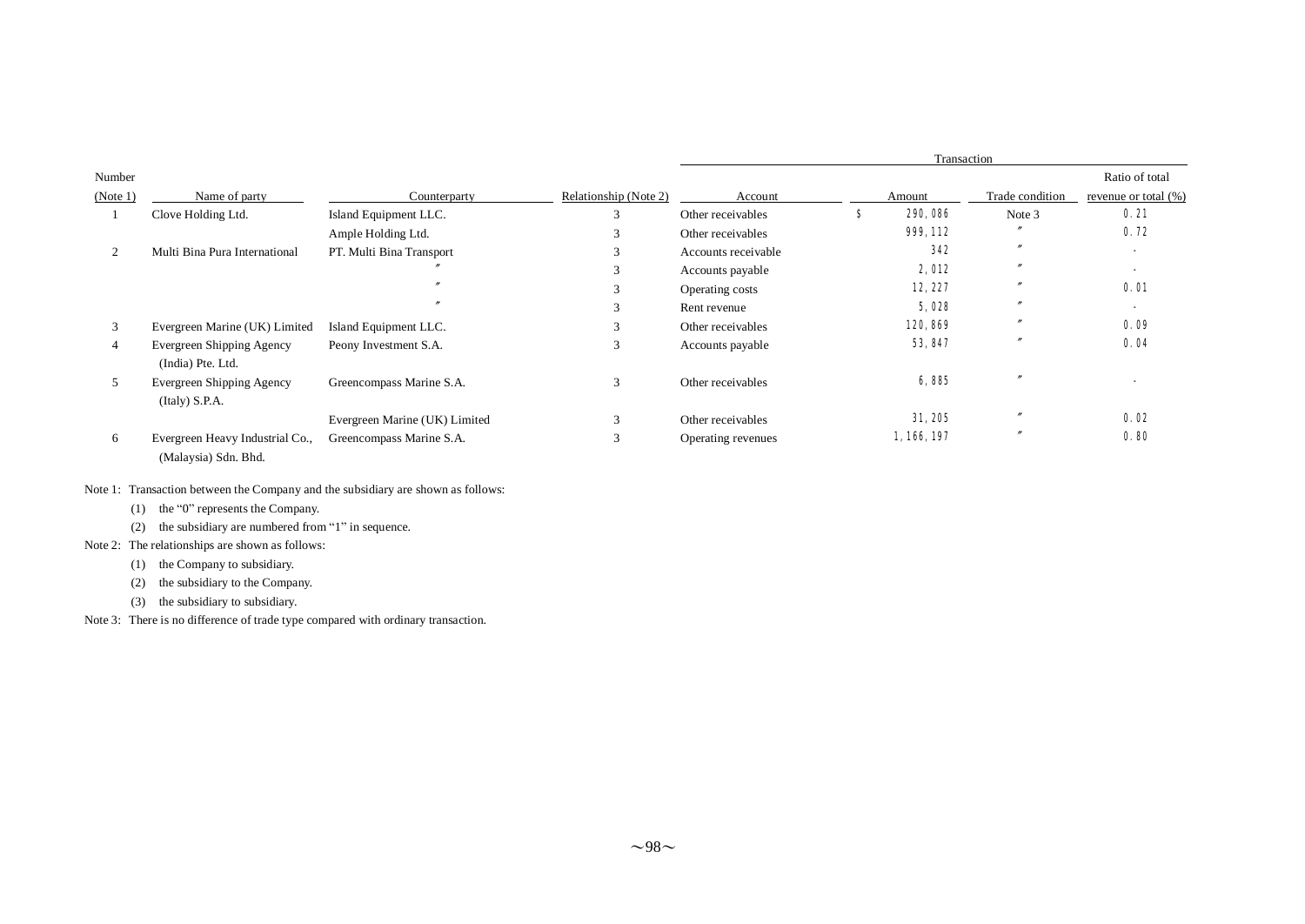|                |                    |                                                 |                       | Transaction                |             |                   |                      |  |  |
|----------------|--------------------|-------------------------------------------------|-----------------------|----------------------------|-------------|-------------------|----------------------|--|--|
| Number         |                    |                                                 |                       |                            |             |                   | Ratio of total       |  |  |
| (Note 1)       | Name of party      | Counterparty                                    | Relationship (Note 2) | Account                    | Amount      | Trade condition   | revenue or total (%) |  |  |
| $\mathbf{0}$   | Evergreen Marine   | Taiwan Terminal Services Co., Ltd.              |                       | Accounts payable           | \$48,870    | Note 3            | 0.04                 |  |  |
|                | Corporation        |                                                 |                       | Operating costs            | 692, 203    | $^{\prime\prime}$ | 0.46                 |  |  |
|                |                    |                                                 |                       | Other receivables          | 270         | $\mathbf{v}$      |                      |  |  |
|                |                    |                                                 |                       | Operating revenues         | 2,971       | $^{\prime\prime}$ |                      |  |  |
|                |                    | Greencompass Marine S.A.                        |                       | Operating revenues         | 131,974     |                   | 0.09                 |  |  |
|                |                    |                                                 |                       | Accounts receivable        | 10,434      |                   | <b>0. 01</b>         |  |  |
|                |                    |                                                 |                       | Agency reciprocal accounts | 15,484      |                   | 0.01                 |  |  |
|                |                    |                                                 |                       | Agency accounts-debit      | 1, 279, 479 |                   | 1.04                 |  |  |
|                |                    |                                                 |                       | Operating costs            | 781, 175    | $^{\prime\prime}$ | 0.52                 |  |  |
|                |                    |                                                 |                       | Accounts payable           | 8,356       |                   | 0.01                 |  |  |
|                |                    | Hatsu Marine Ltd.                               |                       | Agency reciprocal accounts | 3,337       |                   |                      |  |  |
|                |                    |                                                 |                       | Accounts receivable        | 17, 511     |                   | 0.01                 |  |  |
|                |                    |                                                 |                       | Operating revenues         | 378, 204    | $\prime$          | 0.25                 |  |  |
|                |                    |                                                 |                       | Agency accounts-credit     | 363, 502    |                   | 0.30                 |  |  |
|                |                    |                                                 |                       | Operating costs            | 717, 750    | $^{\prime\prime}$ | 0.48                 |  |  |
|                |                    |                                                 |                       | Accounts payable           | 269, 965    | $^{\prime\prime}$ | 0.22                 |  |  |
|                |                    | Evergreen Heavy Industrial Co., (Malaysia) Sdn. |                       | Operating costs            | 88          |                   |                      |  |  |
|                |                    | Bhd.                                            |                       |                            |             |                   |                      |  |  |
|                | Armand Investment  | Armand Estate (Netherlands) B.V.                | 3                     | Interest receivable        | 88          | $^{\prime\prime}$ |                      |  |  |
|                | (Netherlands) N.V. |                                                 | 3                     | Interest revenue           | 210         |                   |                      |  |  |
|                |                    |                                                 | 3                     | Other receivables          | 87, 702     |                   | 0.07                 |  |  |
| $\overline{2}$ | Clove Holding Ltd. | Island Equipment LLC.                           | 3                     | Other receivables          | 244, 139    |                   | 0.18                 |  |  |
|                |                    |                                                 | 3                     | Interest revenue           | 10,593      |                   | 0.01                 |  |  |
| 3              | Multi Bina Pura    | Multi Binatransport                             | 3                     | Accounts receivable        | 418         |                   |                      |  |  |
|                | International      |                                                 | 3                     | Accounts payable           | 934         |                   |                      |  |  |
|                |                    |                                                 | 3                     | Operating costs            | 9,570       |                   | 0.01                 |  |  |
|                |                    |                                                 | 3                     | Rent revenue               | 4,403       |                   |                      |  |  |
|                |                    |                                                 | 3                     | Operating revenues         | 4,616       |                   |                      |  |  |
|                |                    |                                                 | 3                     | Interest revenue           | 28          |                   |                      |  |  |

2006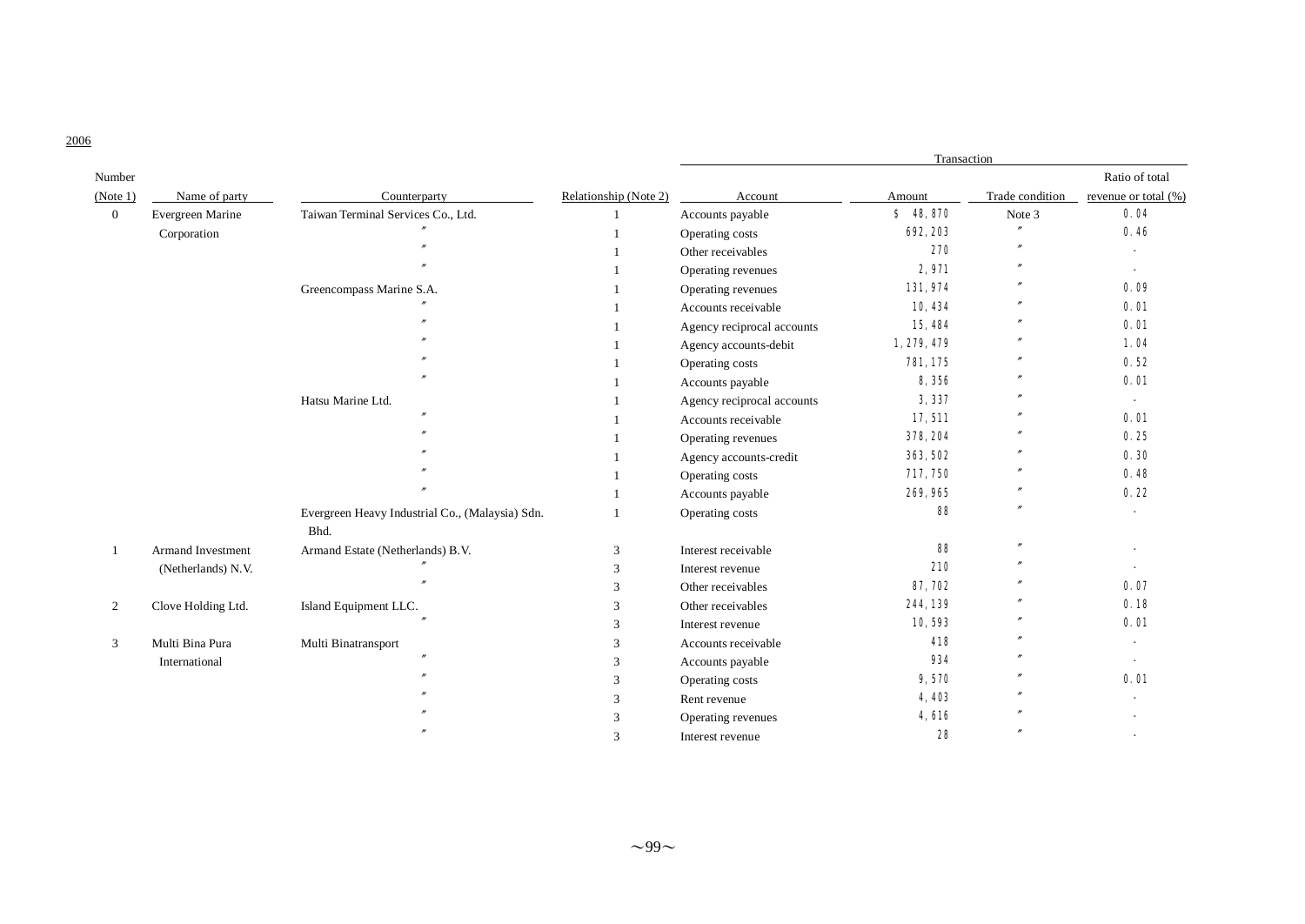|          |                               |                       |                       | Transaction       |  |          |                 |                          |  |  |
|----------|-------------------------------|-----------------------|-----------------------|-------------------|--|----------|-----------------|--------------------------|--|--|
| Number   |                               |                       |                       |                   |  |          |                 | Ratio of total           |  |  |
| (Note 1) | Name of party                 | Counterparty          | Relationship (Note 2) | Account           |  | Amount   | Trade condition | revenue or total $(\%)$  |  |  |
|          | <b>Shenzhen Greentrans</b>    | Peony Investment S.A. |                       | Other receivables |  | 1,579    | Note 3          |                          |  |  |
|          | Transportation Co., Ltd.      |                       |                       | Accounts payable  |  | 1,262    |                 |                          |  |  |
|          | Evergreen Marine (UK) Limited | Island Equipment LLC. |                       | Interest revenue  |  | 6,423    |                 | $\overline{\phantom{a}}$ |  |  |
|          |                               |                       |                       | Other receivables |  | 101, 717 |                 | 0.09                     |  |  |

Note 1: Transaction between the Company and the subsidiary are shown as follows:

(1) the "0" represents the Company.

(2) Operating revenues the subsidiary are numbered from "1" in sequence.

Note 2: The relationships are shown as follows:

(1) the Company to subsidiary.

(2) the subsidiary to the Company.

(3) the subsidiary to subsidiary.

Note 3: There is no difference of trade type compared with ordinary transaction.